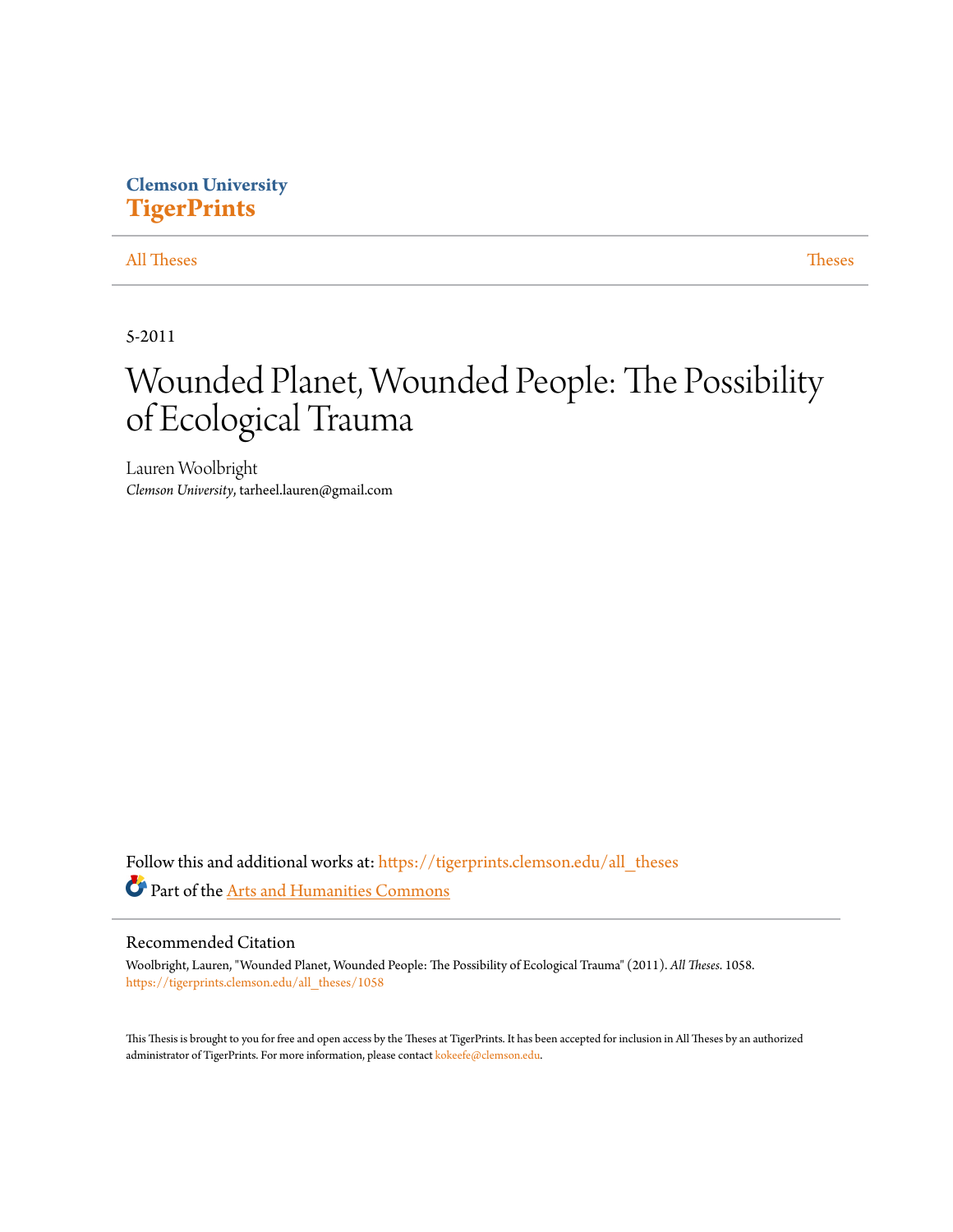# WOUNDED PLANET, WOUNDED PEOPLE: THE POSSIBILITY OF ECOLOGICAL TRAUMA

A Thesis Presented to the Graduate School of Clemson University

In Partial Fulfillment of the Requirements for the Degree Master of Arts English

> by Lauren Woolbright May 2011

Accepted by: Dr. Cameron Bushnell, Committee Chair Dr. Brian McGrath Dr. Sean Morey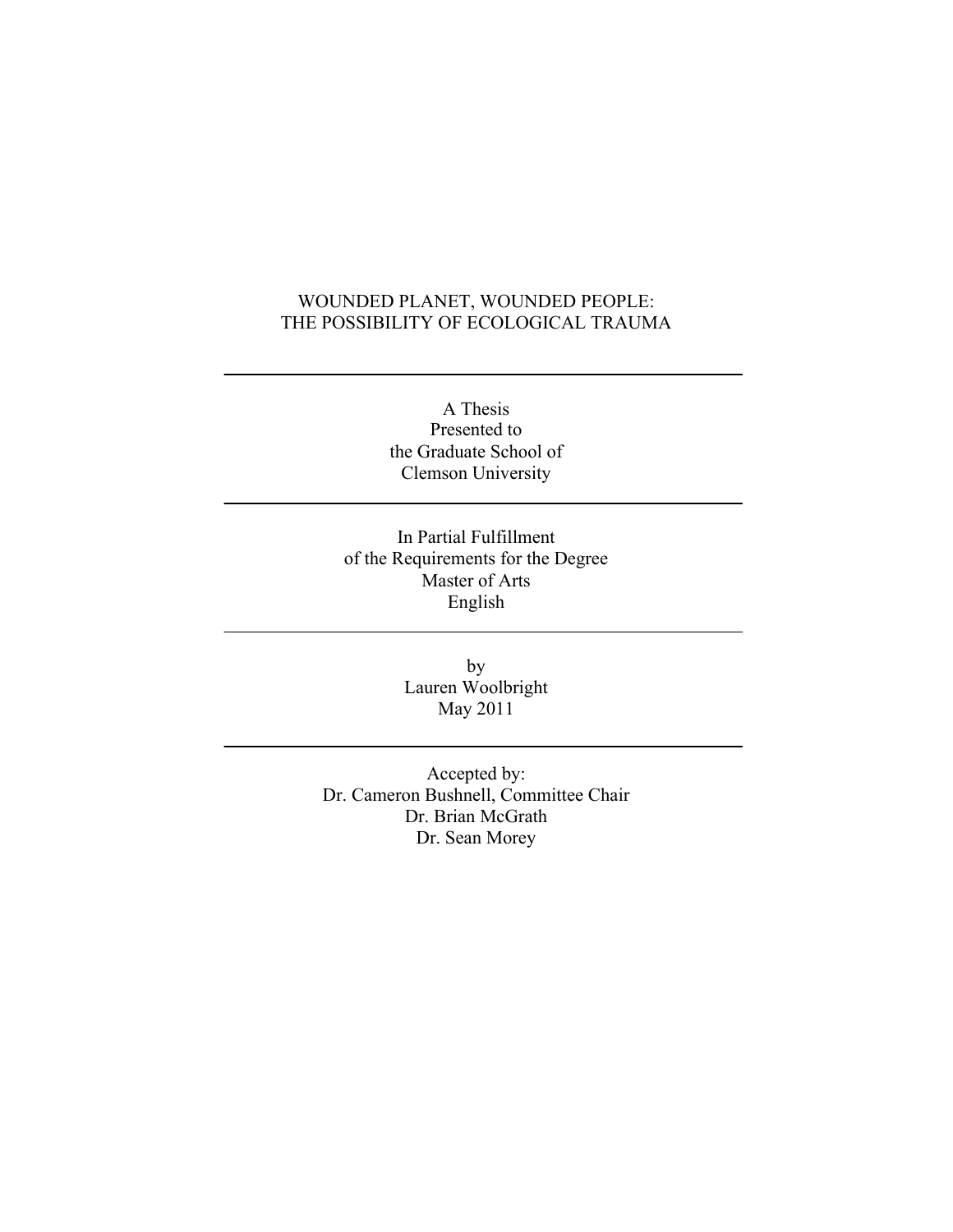## ABSTRACT

In recognizing that the human relationship to the nonhuman natural world has been characterized primarily by trauma, we might notice that humans abuse landscapes and deplete resources, harming the very ecosystems that support us, moving on when they no longer can or using technology in order to remain. This might be seen as a double trauma in which the human traumatizes ecosystems, which are then traumatic to the human. Our unwillingness as a culture to consider the nonhuman natural world as a valuable subject capable of experiencing trauma prevents us from understanding the repercussions of our actions. Spivak's theory offers a possible solution: we should enter into a relationship of ethical singularity with the earth in which we accept that we are indelibly part of the ecosystem ourselves and that we must attempt to understand as much of what the natural world expresses as possible, even though we can never fully comprehend what we see.

Representation through literature provides access to ecological trauma, especially its hidden elements, through the analogy of ecological to human trauma. The two novels I address, *the bone people* and *Mr. Pip*, both geographically set in the South Pacific, approach understanding of the nonhuman natural world in very different ways, but both use human trauma to mediate ecological trauma, making it accessible to readers.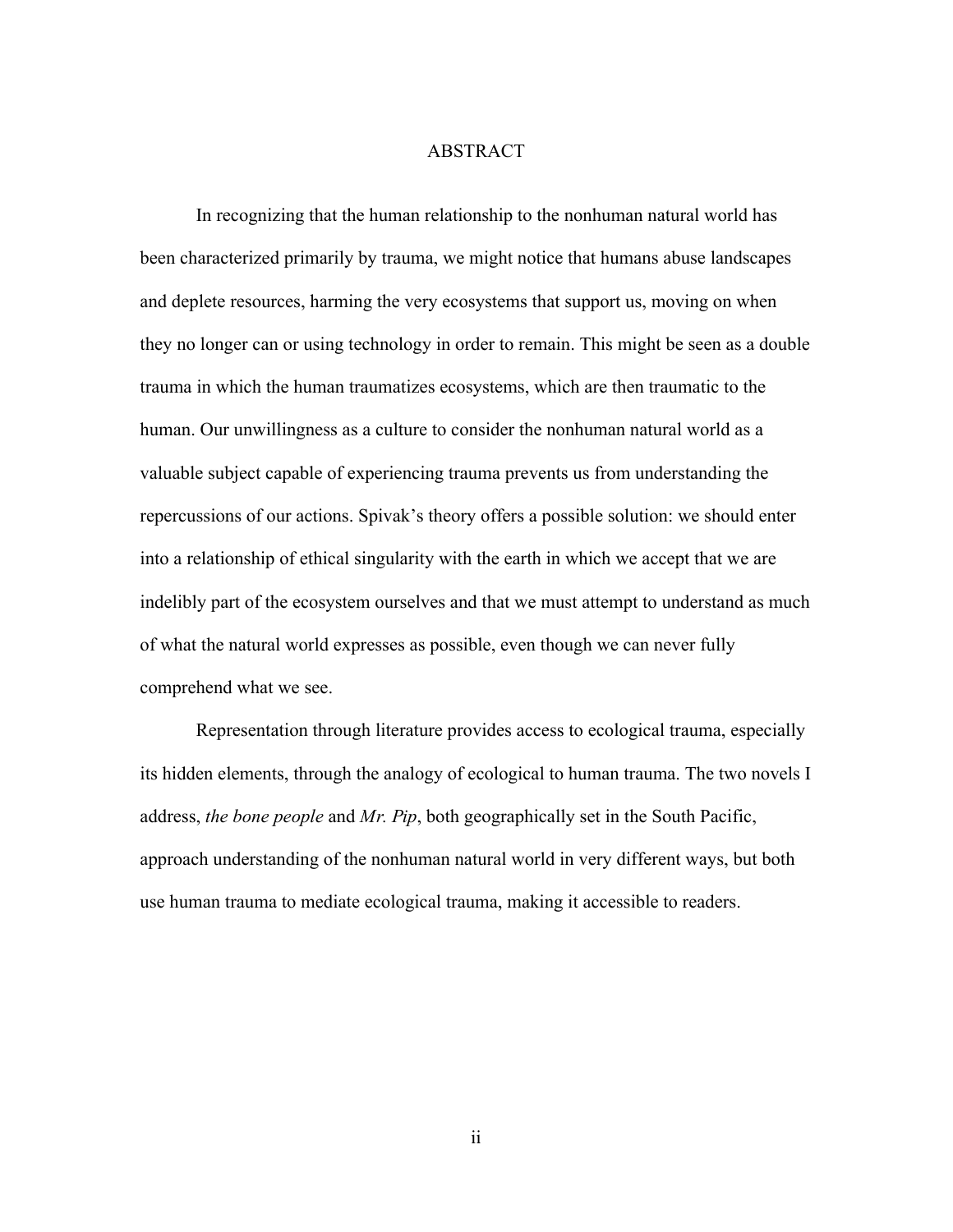# TABLE OF CONTENTS

| Page           |  |
|----------------|--|
|                |  |
|                |  |
| <b>CHAPTER</b> |  |
| L              |  |
| Н.             |  |
| III.<br>66     |  |
| 87             |  |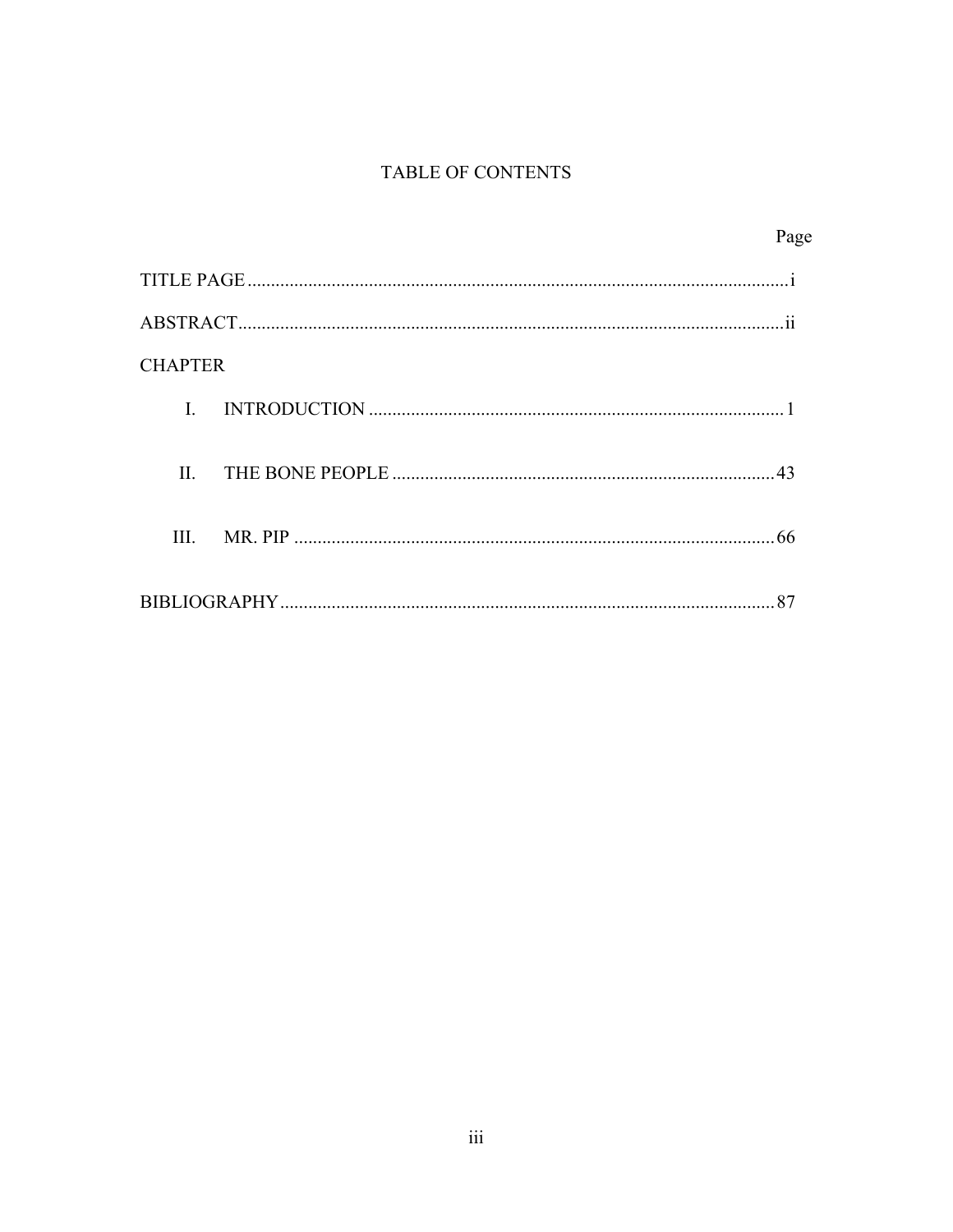#### INTRODUCTION

## THE POSSIBILITY OF ECOLOGICAL TRAUMA

*An island has eroded in silent pain since my boyhood, and reefs have become islands. Yet the old people used to say People pass away, but not the land. It remains forever… I am tied irrevocably to this land*. *(Hulme 336)*

When we imagine what is meant by the term "trauma," we rarely think of a nonhuman victim. With the advent of the animal rights movement, however, it is increasingly acceptable to consider a nonhuman creature (usually domesticated) to have "feelings" – or at least to be able to suffer pain – and therefore to be deserving of rights. Environmentalists essentially argue – with varying degrees of success – the same for wild animals and ecosystems. Though they would probably not claim that ecosystems have "feelings," they do recognize the fragility and biological importance of certain areas and that human activities can disturb the species there. Since ecosystems don't have "feelings," are they disqualified from gaining the benefits of human sympathy and protection?

One major problem environmental activists encounter in attempting to protect ecosystems is that the endeavor often means disrupting human interest in one form or another, and if money is in question, these interests will undoubtedly trump ecological rights. What usually does not come up in the controversy, however, is the fact that the disturbance of functioning ecosystems always impacts human interests in some way. Humans are locked into ecosystems just like any other animal, so when we degrade a landscape by dumping toxic waste, clear cutting, or filling in wetlands, for example, those modifications affect the quality of our drinking water, available shade and oxygen,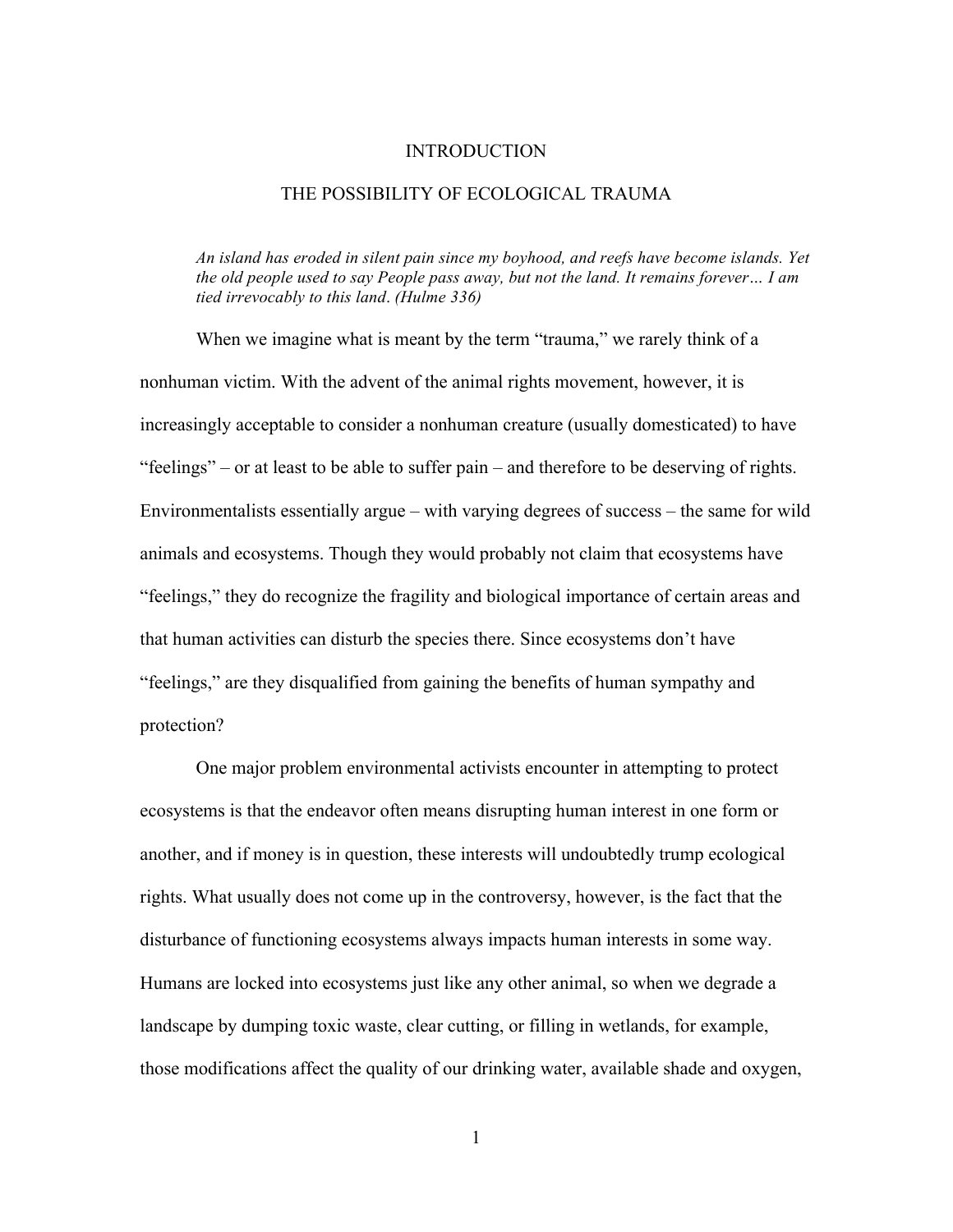and the land's ability to minimize flooding by natural drainage. In this way we might think traumatized ecosystems traumatize humans in return.

But can such a disturbance of the ecology of an area actually be termed "trauma" if there are no feelings involved? Some representations of the natural world in literature suggest that it can. In her novel *the bone people*, Keri Hulme writes of three characters whose lives are laced with the effects of personal suffering, a fact that eventually drives them apart from each other. Their pain mirrors that of the land of New Zealand itself, and the healing of their individual wounds and their relationships with each other depends on both their recognition of New Zealand's pain (in its environmental degradation) and their role in revitalizing the land and its nonhuman inhabitants, which ends up bringing the characters into a new and more equable relationship with nonhuman nature as well as each other.

It is no secret that humans have been disrupting and modifying ecosystems for our entire history. Pertinent to the example above, Erin Williams writes that the Maoris – a Native culture in New Zealand and traditionally an intensely fire-centric people – used fire to clear an enormous percentage of New Zealand's land within the first hundred years of their arrival on the islands about a thousand years ago (Williams 174). Burning as part of a system of agricultural management was common in Polynesian cultures (177), but the technique had vast repercussions in New Zealand because of its arid climate, particularly on the South Island. Williams hypothesizes that natural fires were a common occurrence already, and fires made by humans could easily get out of control. Based on the evidence she presents, they frequently did, resulting in the rampant deforestation of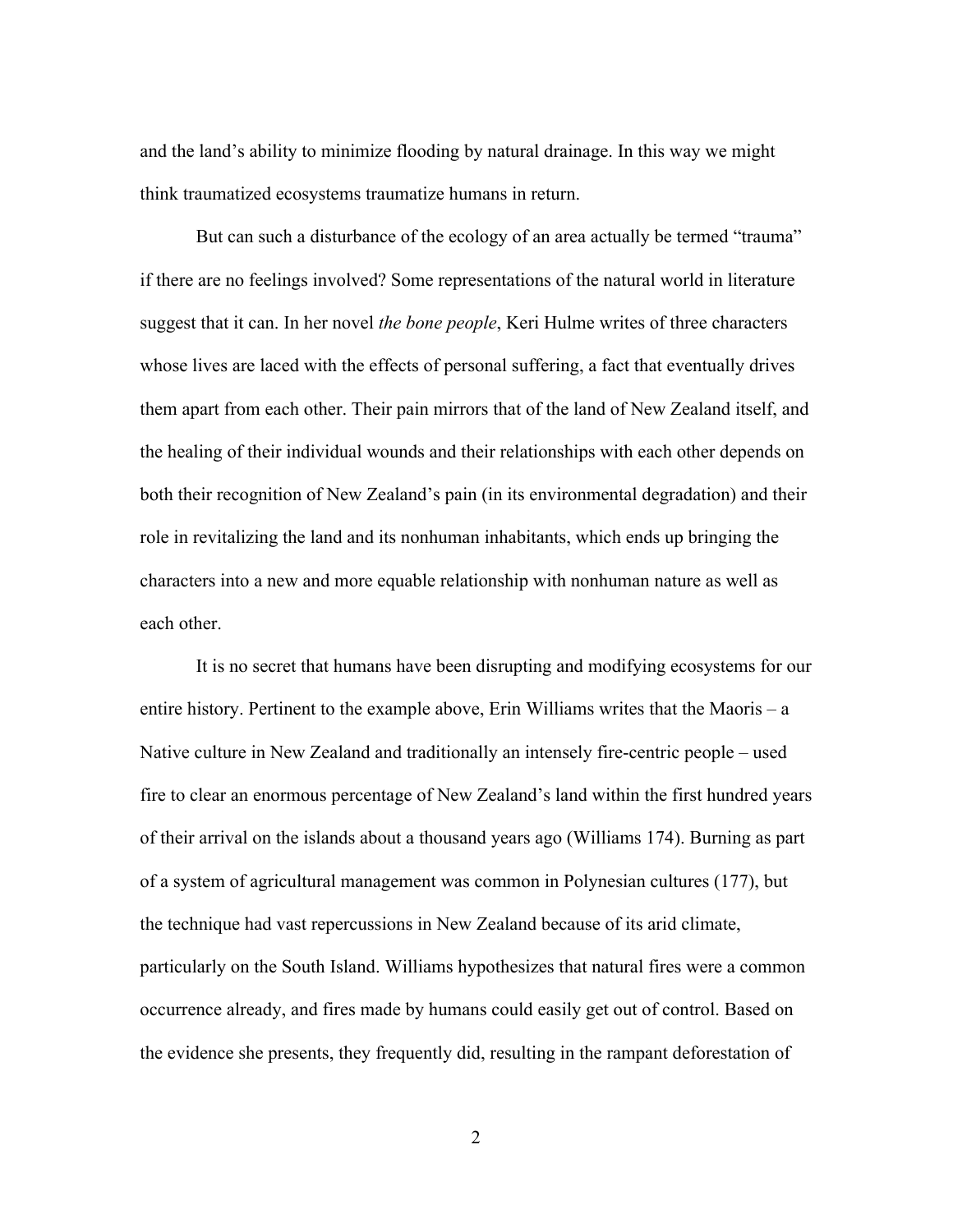New Zealand. Confronted with the position of some scholars that the Maoris were indifferent to the loss of the forests, Williams replies that there is no way to prove such a statement, and actually, there is evidence to the contrary, that they were deeply bothered by the deforestation and loss of resources they needed (Williams 186). Regardless of whether or not the burning was completely intentional, it is clear that the extent of the damage the fires caused resulted in human suffering alongside that of the forestdependent ecosystems on the islands. The portrayal of this double trauma of human and nonhuman nature – begun with Maori fire use, continuing through the colonial exploitation of the resources of people and land, and persisting into modern environmental degradation – is crucial to a full understanding of the novel.

With examples of environmental degradation so early in human history constantly surfacing as researchers delve deeper into the study of ancient cultures, it is ever easier to imagine the wounding of the nonhuman natural world that has occurred, affecting both the people and the lands of various Native cultures. Hulme's novel portrays a physically and spiritually wasted world, one that even its spirit protectors have fled, and, as spokespeople for the land, they have taken their voices with them, effectively silencing nonhuman nature.

*the bone people* details the intersection of the lives of three New Zealanders: Kerewin, an artist and musician who lives alone in a tower on the beach now that she has lost the ability to create art; Joe, a widower whose wife and child died of the flu and who is Simon's guardian; and Simon, a mute and temperamental child who washed up on shore alone after a shipwreck and found a home with Joe. Kerewin and Joe are both of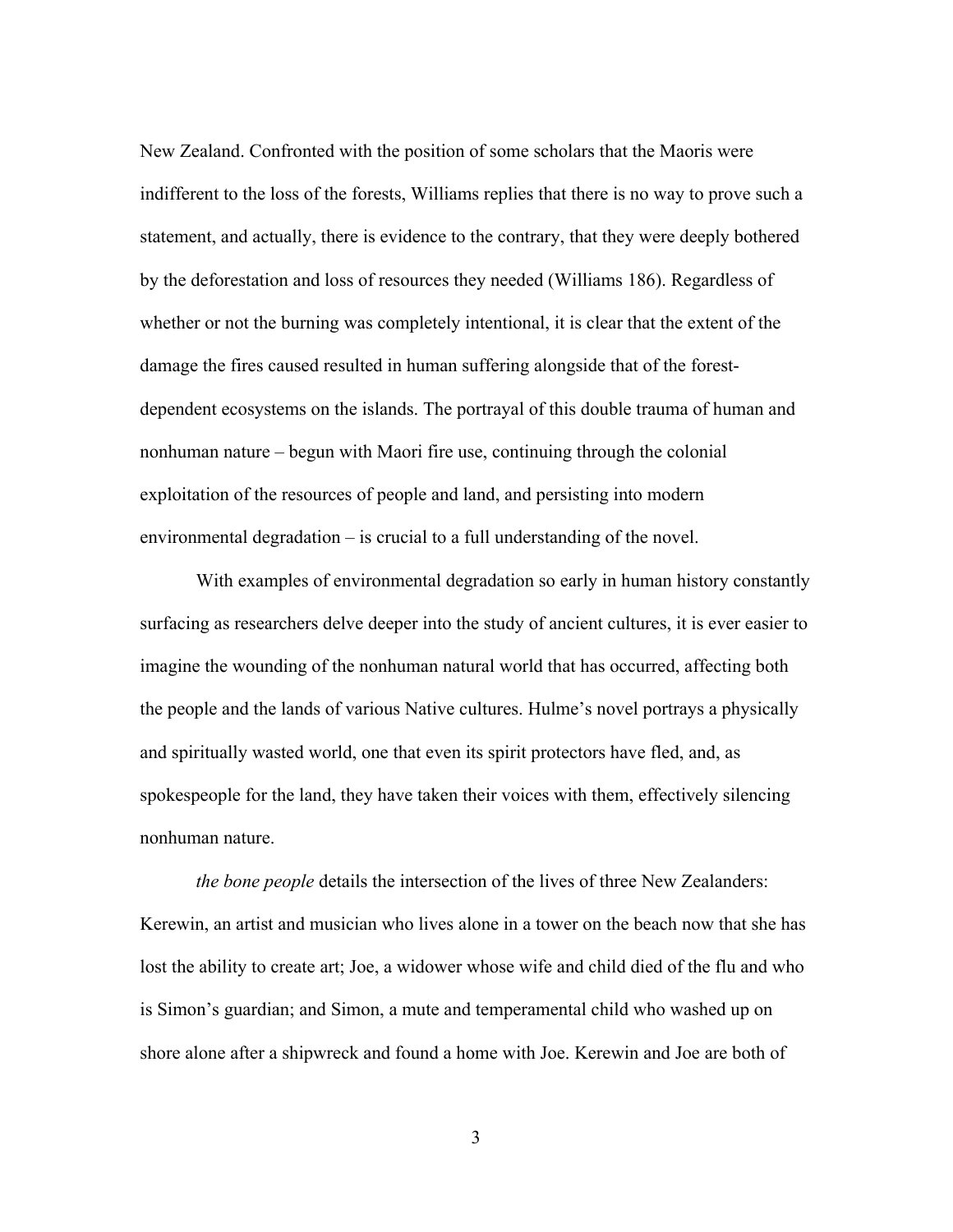Maori descent while Simon is white. When the three meet, they have already been through plenty of emotional distress, and in spite of their affinity for each other, their frustrations erupt in violent acts, which tear them apart.

Hulme's three protagonists cannot admit their personal traumas, let alone express them to each other, though each is affected significantly by psychological wounding. When they reach their individual tipping points, they can no longer contain the pain, and it comes spilling out in a rush of violence. Similarly, the novel presents the land – silenced, burnt, and modified with human built environments – trying desperately to express its inexpressible suffering through violence and intrusion into the human realm (the earthquake, dream visions, and face-to-face confrontation between the human characters and spirits).

The earth can finally be heard when the characters remove themselves from human society and become open to listening to what the land has to say via its supernatural ambassadors. The troubled human figures of *the bone people* find themselves unable to lead normal lives while their trauma and the trauma of their natural doubles goes unexpressed. They must find a way to confront it, in spite of their difficulties, and begin healing, notably through interrelationship and through involvement with nonhuman nature. While their personal traumas must be faced alone, it is through communication and understanding between the human and nonhuman that the novel's traumatized achieve a measure of reconciliation with their experiences and begin the healing process.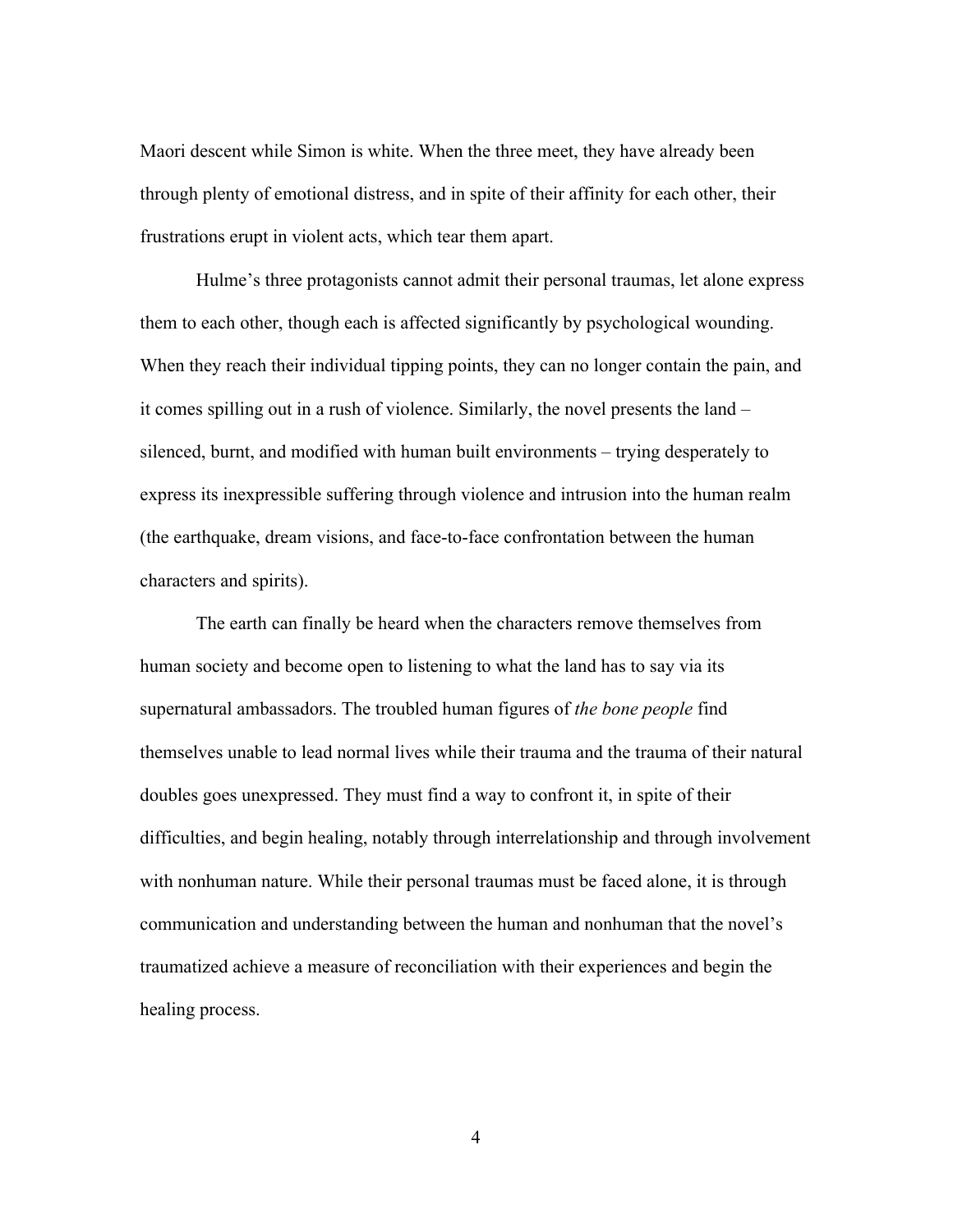## Wounded Environments

To begin to decide whether the environment can be said to experience trauma, we must turn to trauma theory. Trauma theorists have moved away from the original definition of trauma as the actual wound or the event that caused the wound; according to Cathy Caruth, the consequences of the event and not the event itself constitutes modern trauma (*Unclaimed Experience* 4). Applying this reasoning to the ecosphere, then, we might observe the effects of environmental damage rather than the damaging event itself. For example, the trauma of a polluted waterway consists in the dead fish and eutrophic water (rich in nutrients, the decomposition of which deprives the water of oxygen) rather than in the source of the pollution, perhaps runoff from a farm.

This said, in the case of nonhuman nature's experience of trauma, we must still locate the cause, if only to better illustrate the fact that the injury often inflicted on the environment is caused by humans, making nature and its inhabitants perpetual victims. While locating the cause of human trauma often means accessing the memory of the traumatic event, which may have been repressed, the environment by comparison has no repressed memory to access; the physical expression of trauma to nonhuman natural environments is always available for interpretation. Anyone may perceive both the evidence of the triggering event and the affects that ripple out from it if they know what to look for.

In the introduction to *Unclaimed Experience*, Caruth illustrates the principles of trauma theory through Tasso's tale of Tancred, who unknowingly murders his love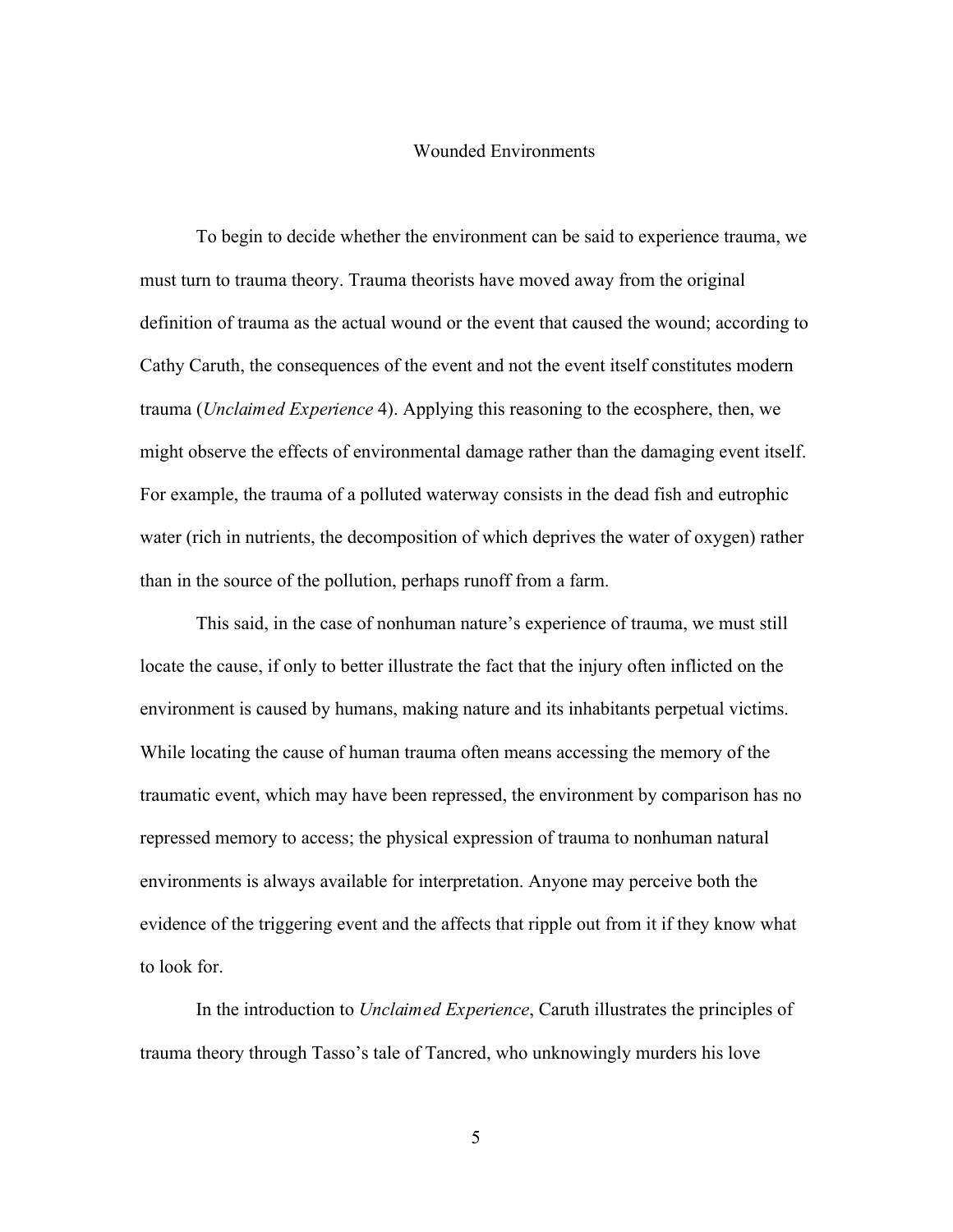Clorinda in a duel (she is dressed as the enemy knight). Later, while marching through an enchanted forest, he hacks into a tree with his sword, and the tree bleeds and cries out in the voice of the dead beloved that he has hurt her once again (*Unclaimed Experience* 2). Caruth points out that this story demonstrates how trauma always resurfaces in unexpected ways and that trauma often involves a witness, in this case, Tancred. She writes:

But we can also read the address of the voice here, not as the story of the individual in relation to the events of his own past, but as the story of the way in which one's own trauma is tied up with the trauma of another, the way in which trauma may lead, therefore, to the encounter with another, through the very possibility and surprise of listening to another's wound. (*Unclaimed Experience* 8)

In similar fashion, human trauma is bound up with what I will call ecological trauma. Not only are the two wrapped in a cyclical relationship of trauma and the counter-trauma of witnessing, but given the fact illuminated by theorists like Caruth that trauma can never be fully understood, even by the person who suffers it, humans cannot expect to understand trauma experienced by the nonhuman natural world. Inexpressible trauma resorts to metaphor, as Tasso demonstrates in the bleeding, speaking tree. A traditional reading of this passage would understand the crying tree as an anthropomorphic manifestation of Tancred's trauma, trauma that he did not even know he had. However, a more literal interpretation – of the tree itself communicating its pain at human aggression – allows access to ecological trauma (which we cannot understand) through the mediation of human trauma (which we can begin to understand), not only because of Tancred's surprise in witnessing the trauma(s) he himself has caused, but also because the trauma is expressed in story form. The representation of ecological trauma cannot be absorbed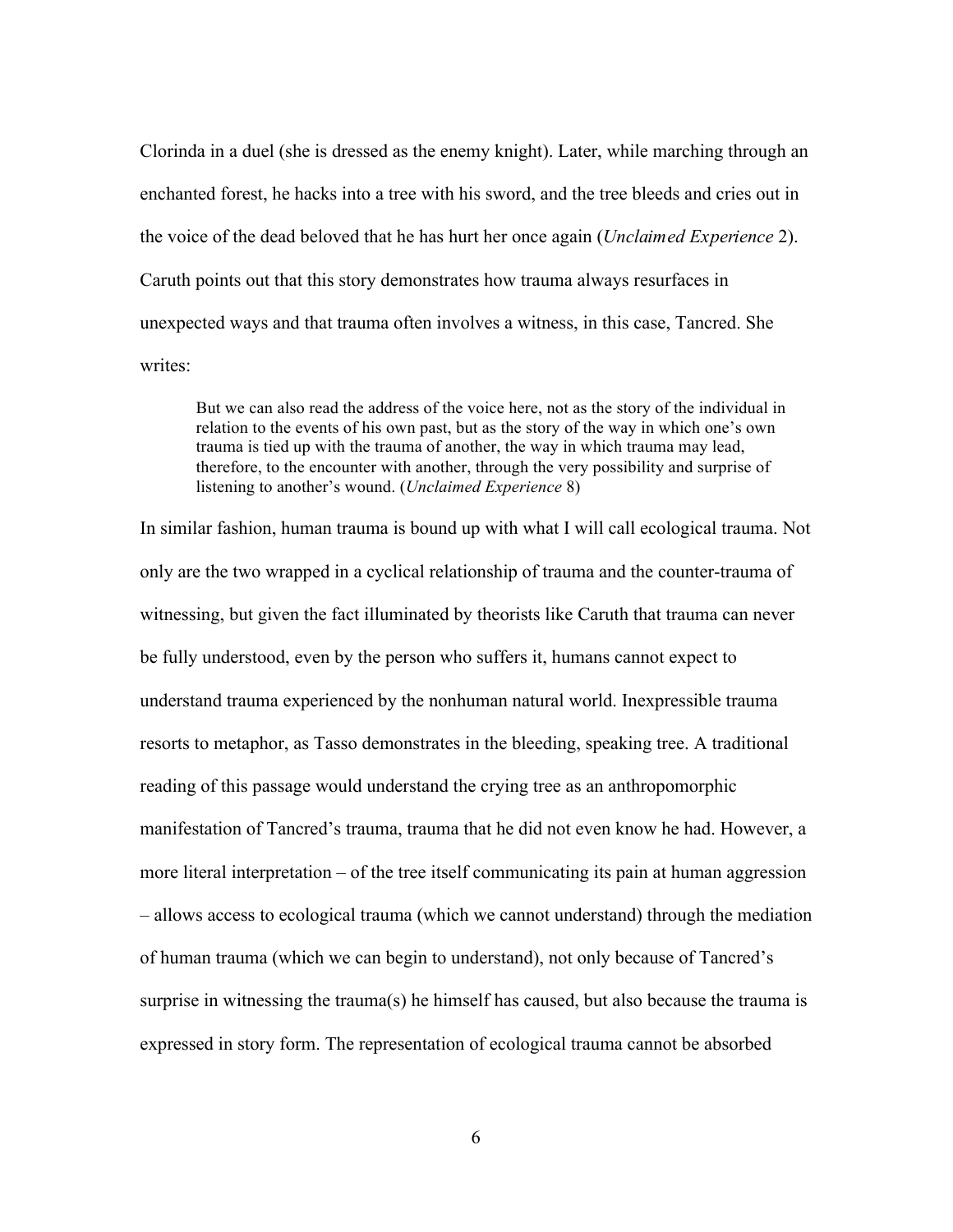literally, but requires conversion into the symbolic in order to even communicate it, thus the necessity of human mediation for the achievement of any kind of interpretation.

Caruth expands on the issue of bearing witness to another's trauma, saying, "The figure of Tancred addressed by the speaking wound constitutes… a parable of psychoanalytic theory itself as it listens to a voice that it cannot fully know but to which is nonetheless bears witness" (9). We likewise cannot fully know nature's voice, and yet the human (Tancred) bears witness to Clorinda's trauma through exposure to the ecological trauma of the tree. He can grasp the cry of physical pain and blood resulting from a stabbing, but to see this wound expressed through a tree is greatly disturbing, precisely because he is able to understand it on a human but not an ecological level. But as Tasso elides the two, he can potentially make the connection that ecological trauma exists and is similar to human trauma. One important component of trauma that Caruth notes through Freud is the shocking literality with which trauma recurs in human memory (*Trauma and Experience* 5). Even if memory of the event is vague or nonexistent, flashbacks and nightmares about it are finely textured and detailed, almost as if they are imprinted indelibly on the person's subconscious. Nature, however, is incapable of its own metaphorical representation just as it is incapable of repression, having no memory beyond its own natural history and no representation beyond its own physical reality, and so is characterized by complete literality, much like what traumatized humans experience in the involuntary resurfacing of repressed events. As with incomprehensible dreams and flashbacks, the full expression of ecological trauma does not mean we can fully interpret it.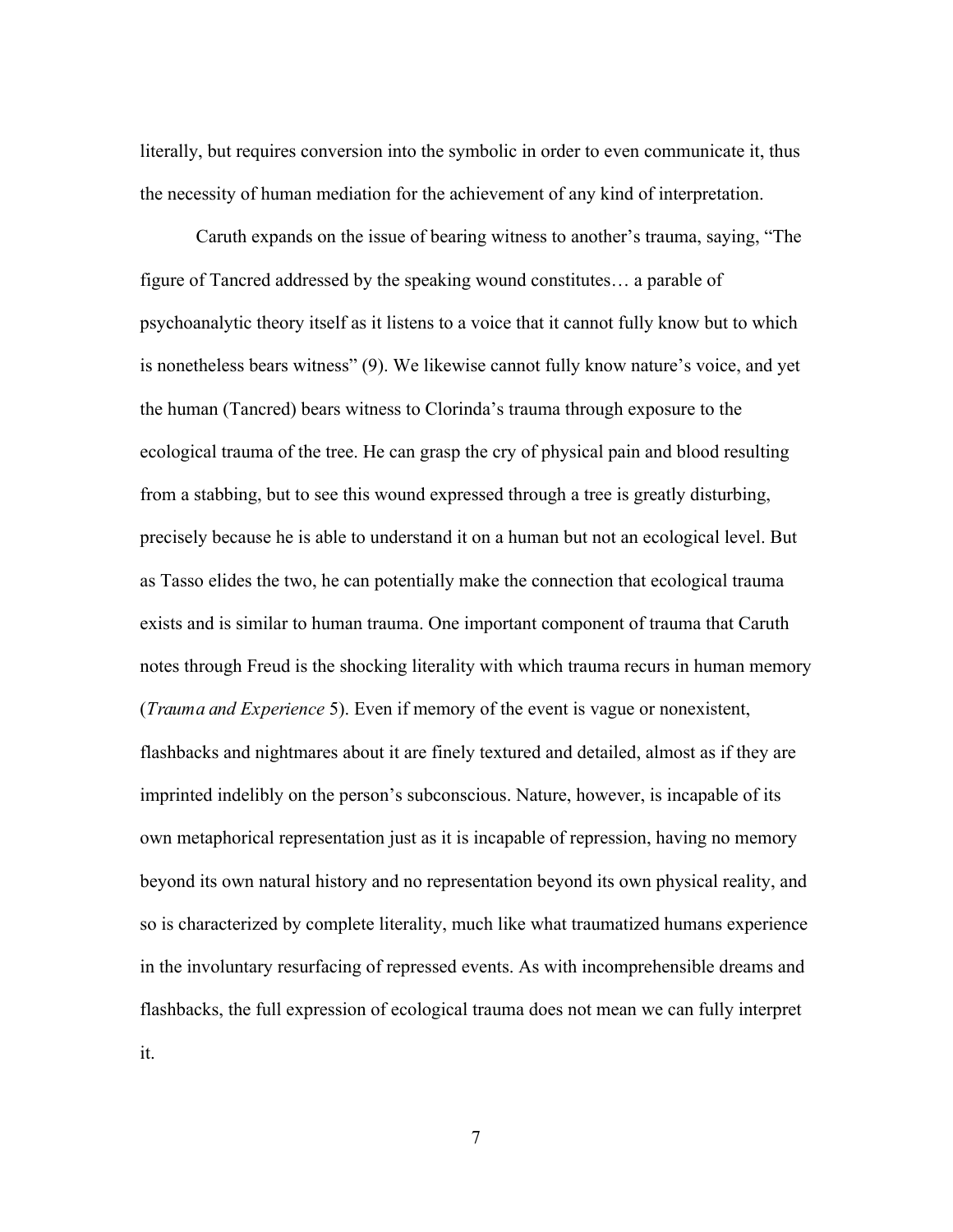In highlighting the similarities between human and ecological trauma, I might reveal another, deeper reading of Tancred and Clorinda. Tancred does not comprehend his accidental act of murder except through the allegory of the tree standing in for the woman, thus the ecological wounding sheds light on the human trauma. Tasso's conversion of the murder into a fairytale demonstrates just how little we can understand, even of what we "know" and see. We might think that we can fully understand ecological trauma precisely because it is always fully expressed in the physical world and always literal. We approach it through science, gathering data and examining the circumstances that create the traumatic situation in order to understand what the nonhuman natural world might experience, but this tactic provides only partial comprehension. As with our own human traumas, full understanding eludes us. In recognizing that ecological trauma is like human trauma in these particular ways, we must also acknowledge that we cannot fully know what it means for an ecosystem to suffer, and no matter how much data we gather, we can never comprehend nonhuman wounding.

The delay of the expression of any symptoms of post-traumatic stress disorder – the clinical term for human trauma – until well after the traumatic event's occurrence is known in trauma theory as "latency." Latency, which Caruth discusses in the introduction to *Explorations in Memory*, displays some equivalency to the temporal (and often geographical) gap between ecological trauma and its repercussions (7). She explains,

And it is this inherent latency of the event that paradoxically explains the peculiar, temporal structure, the belatedness, of historical experience: since the traumatic event is not experienced as it occurs, it is fully evident only in connection with another place and another time. (*Explorations in Memory* 8)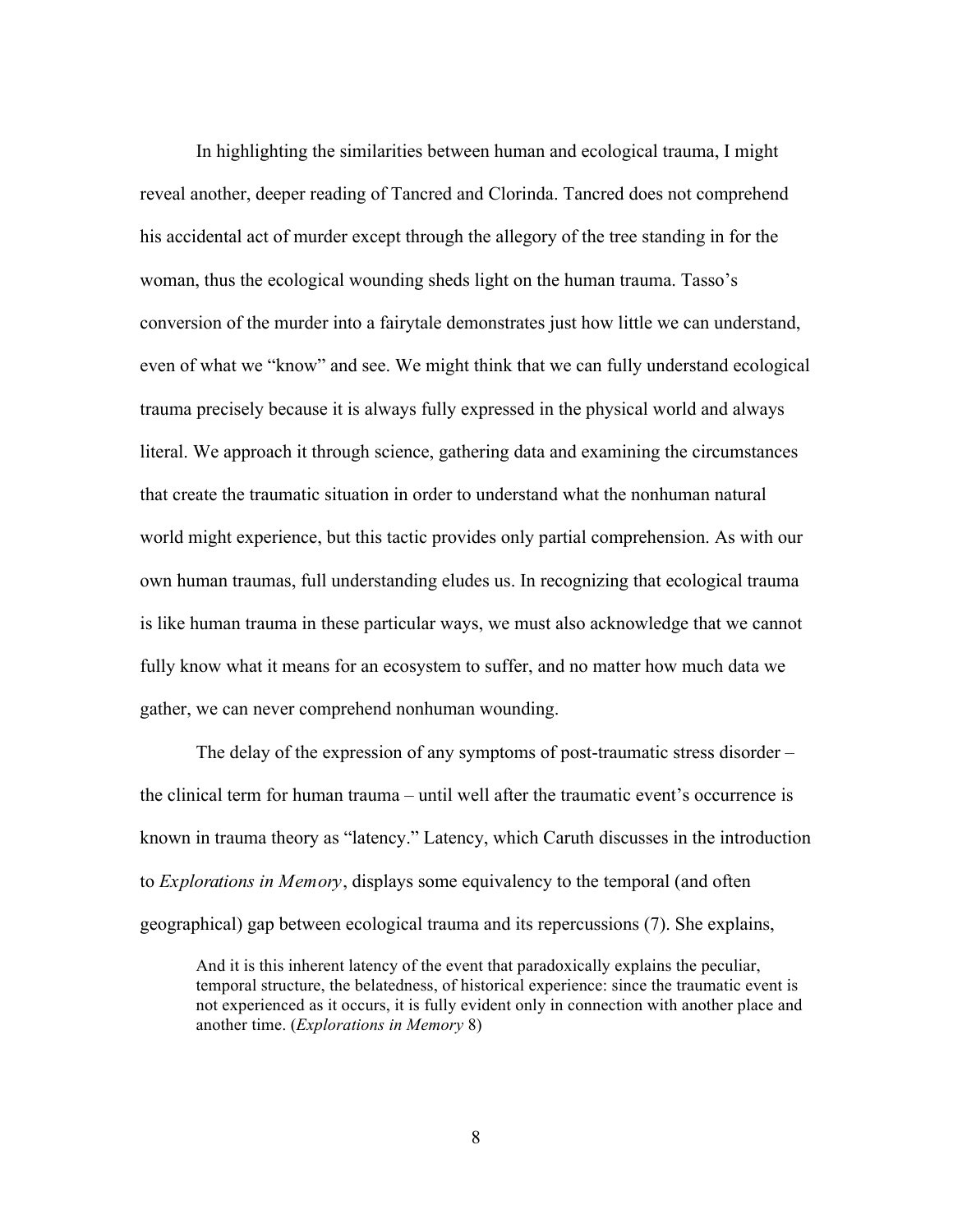For the environment, we might understand as latency what Rob Nixon calls "slow violence." He explains that when environmental degradation occurs, it can be many years, even many decades, before the full force of the effects of the damage becomes apparent. Nixon addresses slow violence in his essay of the same name, citing it as one of the major obstacles to the environmental movement. Environmental degradation is a gradual process, the results of which may be catastrophic over time, but not at present or all at once, so people are able to ignore them, often denying that there is a problem at all. In this way humans repress not only their own experiences of trauma, but also the land's experience of ecological trauma, denying the possible effects of environmental damage because of their difficulty in grasping what to them is the abstract reality of ecological trauma (which will ultimately result in continuing human trauma) – abstract because humans find it troublesome to imagine the world from any perspective other than a human one. As humans slowly realize the severity of ecological damage over time, repression becomes more and more difficult and awareness of the repercussions of human habits grows, but in the meantime, the earth suffers still more damage, and the cycle rolls on.

Though it may seem abstract to imagine entire ecosystems as capable of experiencing trauma, a similar idea surfaces in trauma theory. In his discussion of communal trauma in his essay *Notes on Trauma and Community*, Kai Erikson posits that whole communities, or even entire nations or regions can also experience trauma. Though the affects manifest in different ways than in individual experience, mostly due to the nature of community, many of the same theories and terms are still applicable. Erikson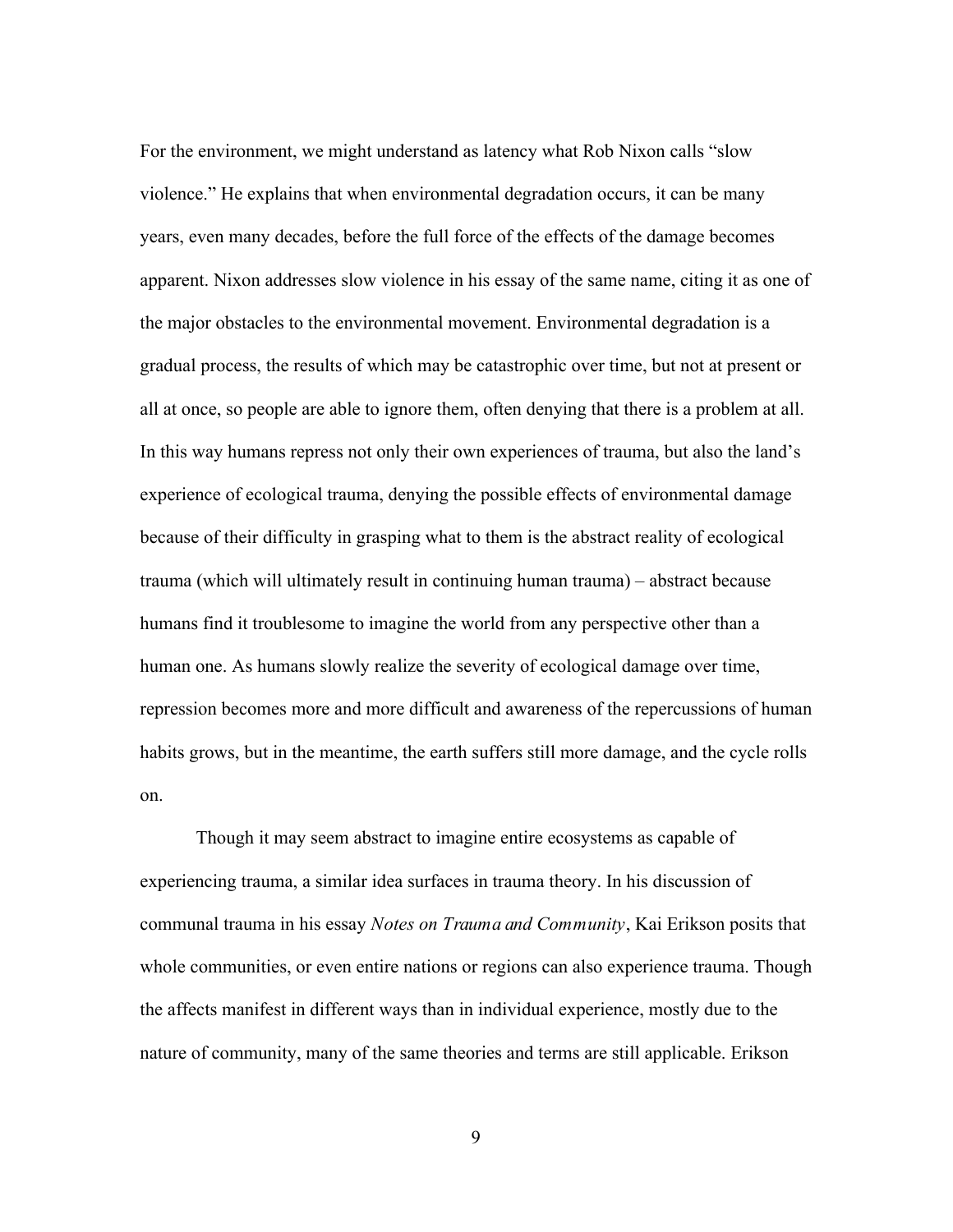has found in his research and personal experience that traumatized communities such as Buffalo Creek, West Virginia and the Native settlement of Grassy Narrows in Canada whose citizens have all been through the same experience often fracture and dissolve rather than banding together in solidarity or out of mutual understanding. Minus the obvious individual and collective psychological impacts such trauma can have on human communities, one can imagine an ecosystem "suffering" similar communal trauma through each organism's interconnection with its neighbor and similar fracturing in the breakdown of ecological systems in the face of environmental damage.

# Ecoholism vs. Constructionism

The relationship between humanity and nonhuman nature is one that has been heavily debated and finds new relevance for the modern age as we revaluate what the nonhuman natural world means to us as a species. Native cultures' sentiment that humans and nature are interconnected has given way to modern preservationist and conservationist thought, neither of which leaves any room for the Native ideology, leaving the cultural majority wondering how we as a Western society are going to handle the future of our environments. Do we care about environmental ethics? If so, what does that mean exactly? Is the nature/culture divide a false or useful distinction? What is the appropriate discourse for addressing issues concerning ecology? Ecocritics cannot avoid dealing in real-world terms, but often grapple with these issues in the realm of the literary as well. Although many scholars' theories are so grounded in the historical or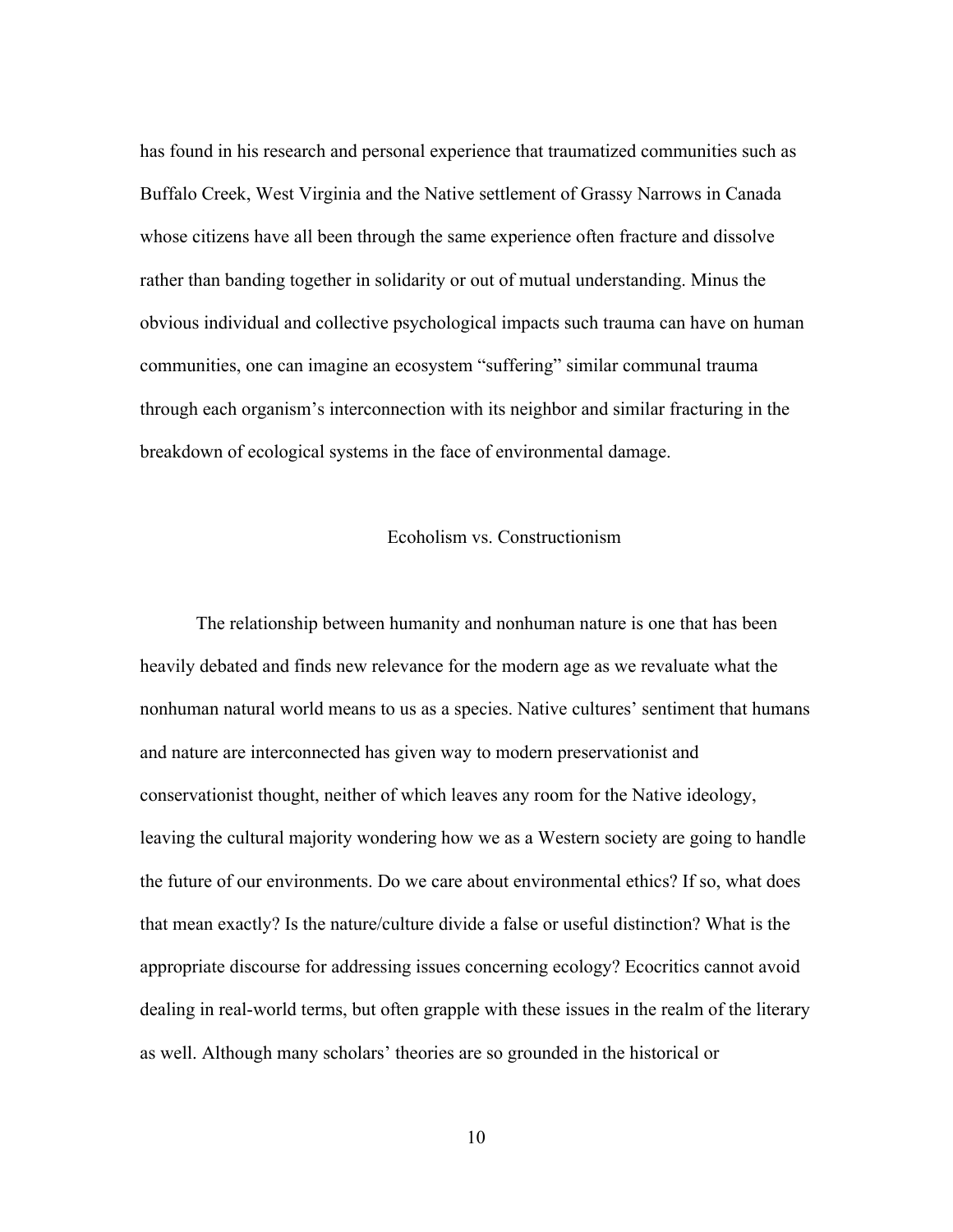philosophical as to only rarely refer to literature, this project relies on literature to formulate a theory of ecological trauma. For my purposes, literature makes human access to ecological trauma possible precisely because of the abstract nature of imagining ecological trauma and the necessity of reimagining human relationship to the nonhuman natural world.

Sabine Wilke divides the diverse field of ecocritical studies into two major "camps" into which many critics fall, perhaps rendering the field more contentious than it actually would be if more "camps" were considered. Still, her delineations are useful in describing general trends in the discipline of ecocriticism. On one hand, the nature camp acknowledges both nature and culture and the connections between them. According to Wilke, this camp notoriously avoids theory. On the other hand, Wilke presents the constructionist camp, which sees nature as a construction of human history and culture, and some who fall into this category even argue that nature does not truly exist at all outside the human mind.

Some scholars in the nature camp see non-human nature holistically, as a complete, functional system of itself, referring to it as "harmonious" (Truitt), "balanced," or "unified" (Lopez). The term for this in ecocriticism is ecoholism. They see human activity as disruptive or intrusive into these harmonious systems, a view which reinforces the idea of a nature/culture divide, which may not be something they mean to accomplish. Christa Grewe-Volpp comments that, "the majority [of ecocritics] negates this sentimental approach to a modern science which has detected instability and uncertainty within ecosystems" (123), meaning many scholars in both camps have accepted what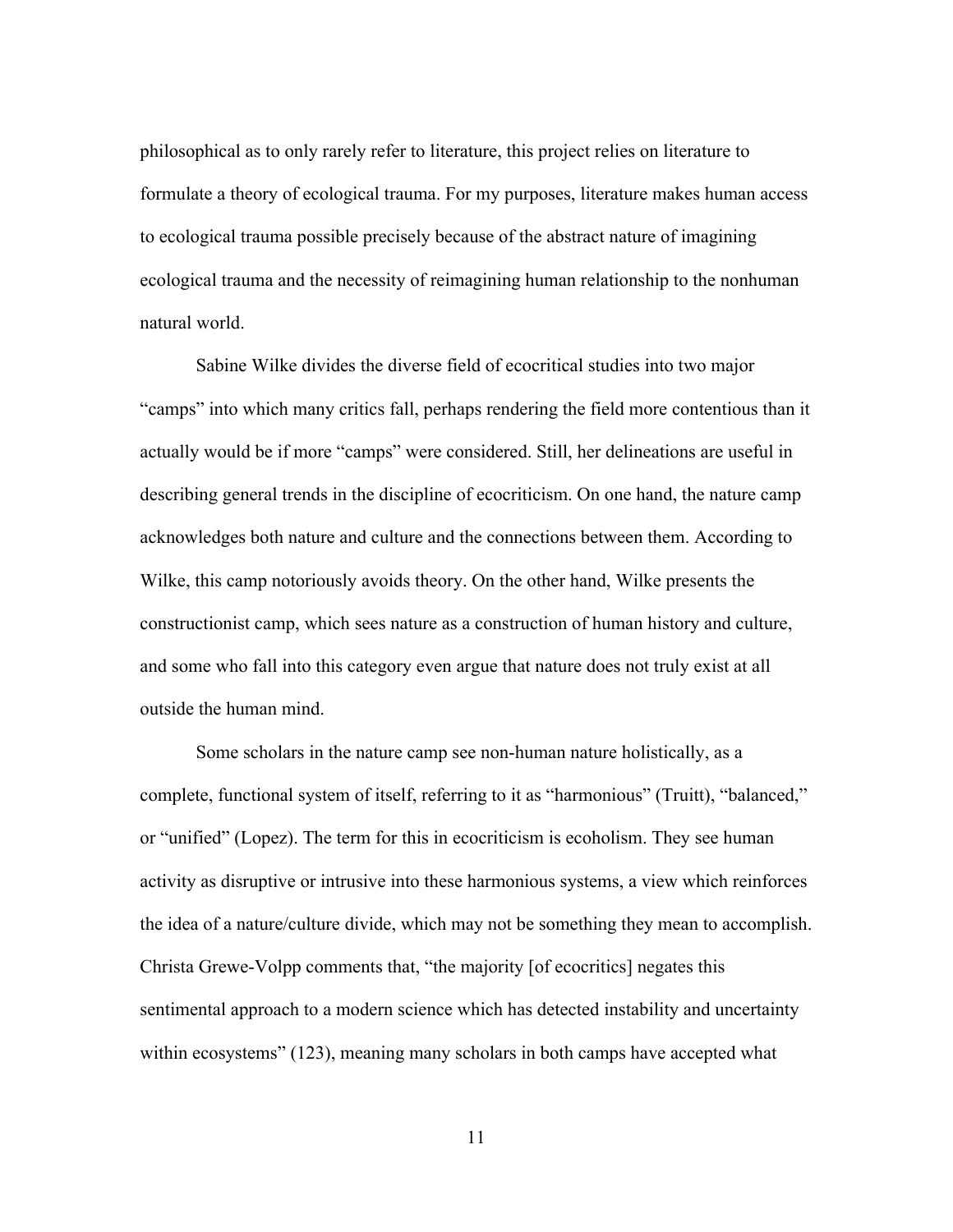ecologists have found, which is that fluidity and constant change are major characteristics of ecosystems. This real world instability opens the natural world as depicted in literature to more complex interpretations and discourages the impulse to rely on an ecoholistic reading of apparently harmonious nature, as it is in reality anything but. This is not to deny that healthy ecosystems function on mutually beneficial interrelationships amongst many organisms and their inorganic environs, but rather acknowledges that all ecosystems are constantly in flux and are always subject to both sudden and gradual – and completely natural – change.

Constructionists tend to focus on the way humans imagine the nonhuman natural world, foregrounding nature in the human mind over nature "out there." In arguing his position, William Cronon, a historian, makes the point that human conception of nature is hopelessly bound up in values and assumptions that are strictly human and that because of this, we cannot separate ourselves from the world we describe. He cites the invention of the term "wilderness" in the  $19<sup>th</sup>$  century for the purpose of upper class tourism as an example of the unnaturalness of our ideas about what nature is (Wilke 96-97). I agree that the term is inaccurate in describing, for example, the English lake country or the lands that have become American national parks (both these areas are subject to human management and are therefore anything but "wild"), but what Cronon fails to emphasize is that the term "wilderness" describes how humans imagine and think about the land, and the term's use, particularly in the West, is indicative of the human propensity to imagine ourselves as separated from the natural world in certain crucial ways. The term "wilderness" draws a solid line separating human culture from the natural world, and we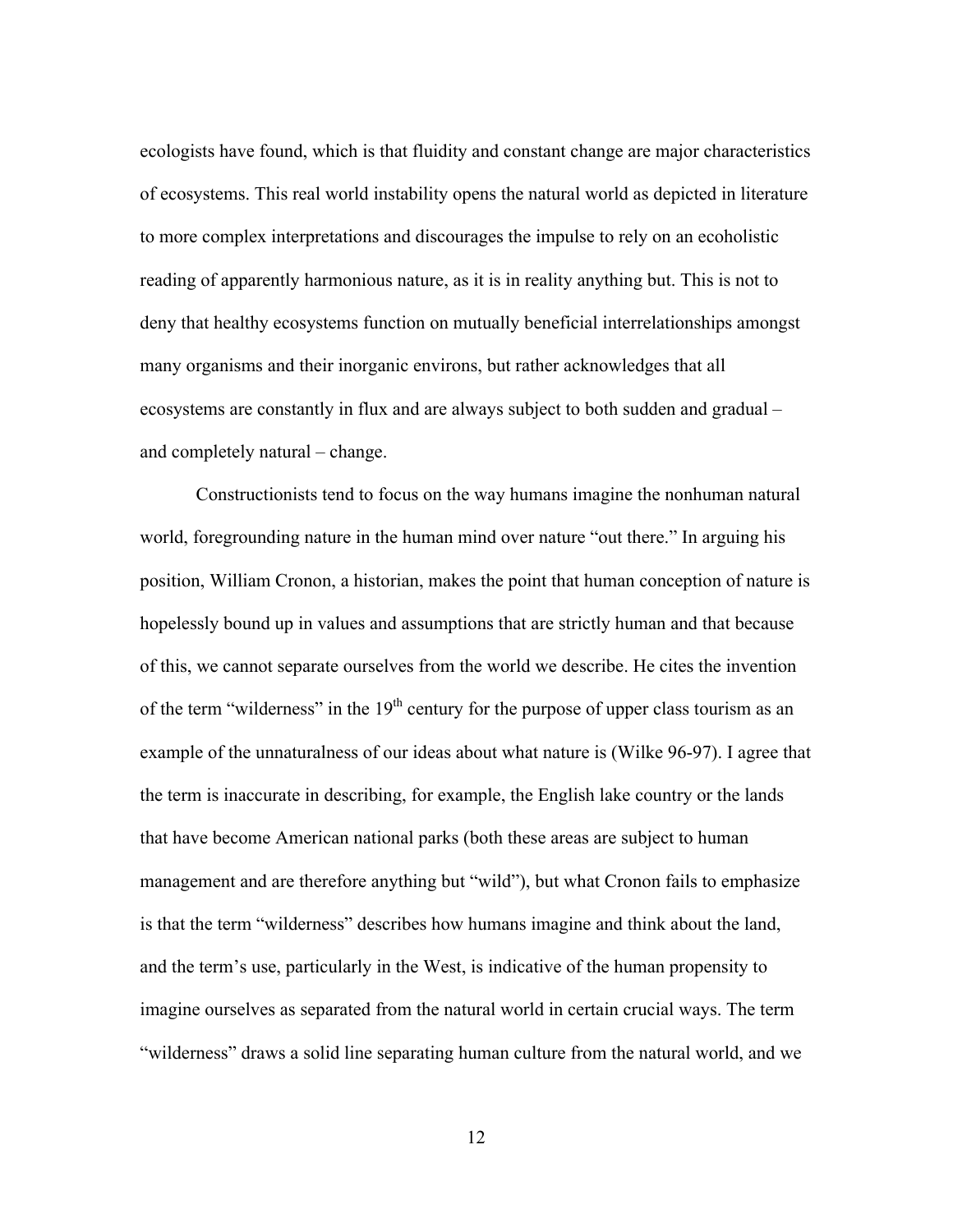use "wild" to indicate the inhuman (unthinking or violent) behavior of humans. The larger myth at work here is the misunderstanding that humans can somehow separate themselves from the natural world simply by imagining ourselves as separate. Cronon recognizes the distinction between nature and culture as a false one in this example, but only so far as the human imagination is concerned. My interpretation is that if we cannot separate ourselves – and thus our culture – from the world we describe as Cronon says, it is because, regardless of what we imagine, we are indelibly a part of that world and thus have as much impact on it as it does on us.

The conviction of nature-as-construct may be meant to be primarily abstract, but in the context of the real world it is completely impractical – and precarious. Nature-asconstruct neglects the fact that humans have a comparably miniscule history in comparison with nature, and it focuses only on human history as relevant to any discussion of nature, including the representation of nature in literature. It may be that throughout our history humans have been altering and managing landscapes, but so do many other nonhuman members of ecosystems (habitat engineers like oysters and corals come to mind, not to mention geologic and weather forces of all stripes). As part of the ecosystem we necessarily alter it by the very fact of our existence, not to mention by our every action. Imagining the nonhuman natural world as mere construction also objectifies it in dangerous ways; the extreme constructionist philosophy seems to inexorably lead to a justification of human domination of inanimate landscapes and their inhabitants, and our society is ever more willing to admit that this might not be the healthiest mindset to foster.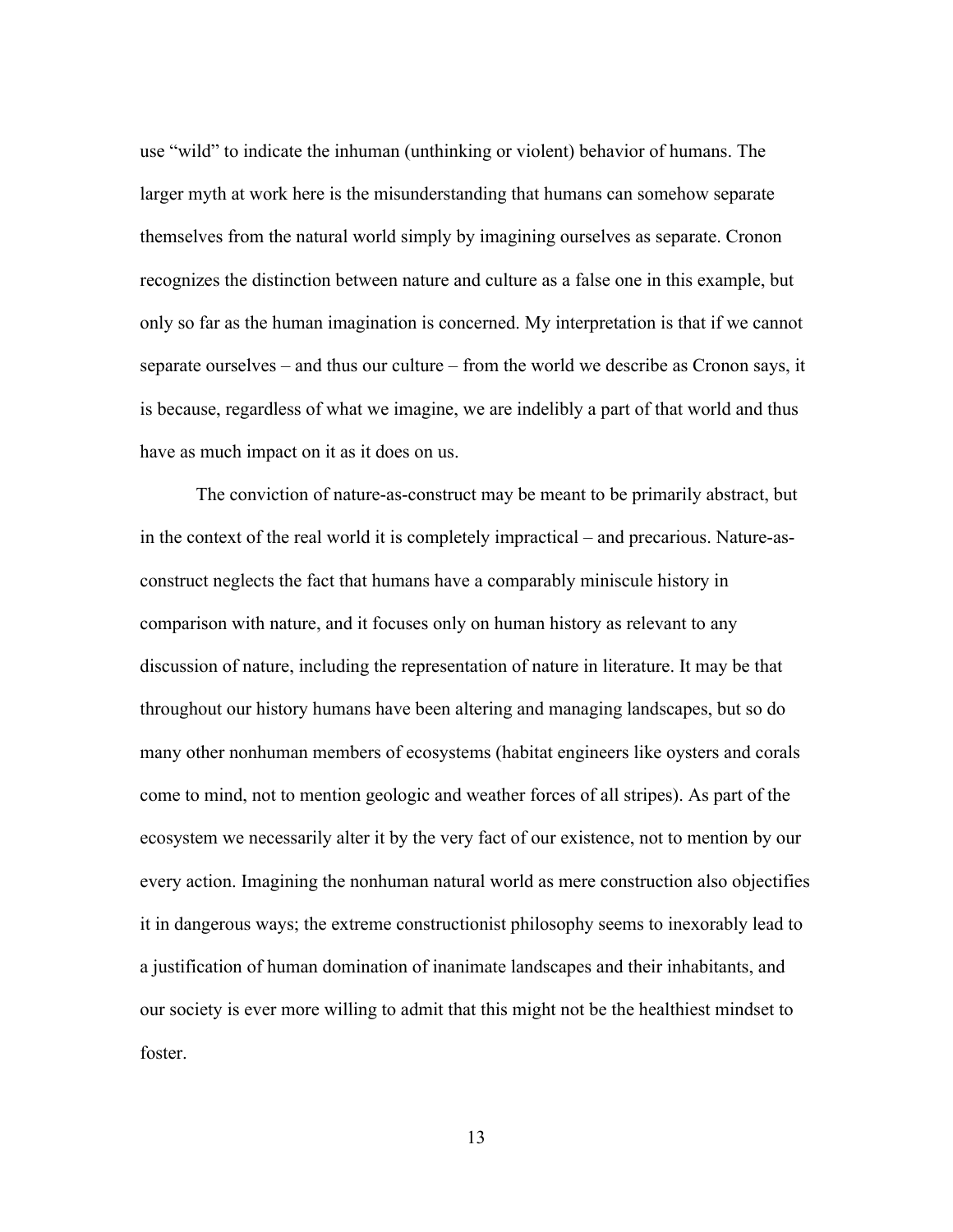Several scholars have called for a mediating position to define the contemporary human conception of its relation to the nonhuman natural world between the opposing ideas of a biocentric ideal of oneness with nature and the anthropocentric insistence in encouraging human objectification of nature that humans are somehow superior to nonhuman nature, both of which emphasize the mythical nature/culture distinction, though in very different ways. Sabine Wilke maintains that ecocriticism can only advance by walking a middle ground and looking forward rather than nostalgically back, as many ecocritics tend to do, to ancient cultures whose apparently balanced and harmonious living with nature probably never existed as more than an ideal (Wilke 98). The example of Maori fire use definitely supports a claim that such balance was not always achievable, and human distrust and fear of nature is evident in many early societies in which survival often meant daily struggle against the nonhuman natural forces in the world. Grewe-Volpp agrees that a mediating position is much more productive than other options. She writes,

Human beings define nature culturally, but they themselves are also biological beings and as such dependent on the ecosystem. A mediating position accepts *human embeddedness in the physical, material world* on the one hand and human difference from other beings in the ecosystem on the other. Viewed this way, nature and culture cannot be neatly separated; instead, they influence each other in multiple ways. (Grewe-Volpp 124, emphasis mine)

Her approach reasonably handles both the scientific truth that we are bound up in ecosystems regardless of whether we inhabit inner city or rural landscapes and also the fact that humans are somehow set apart from the rest of nonhuman nature in ways that may seem easy to pinpoint, but are actually more complex. Language is one example Grewe-Volpp discusses. While we often consider language a cultural development that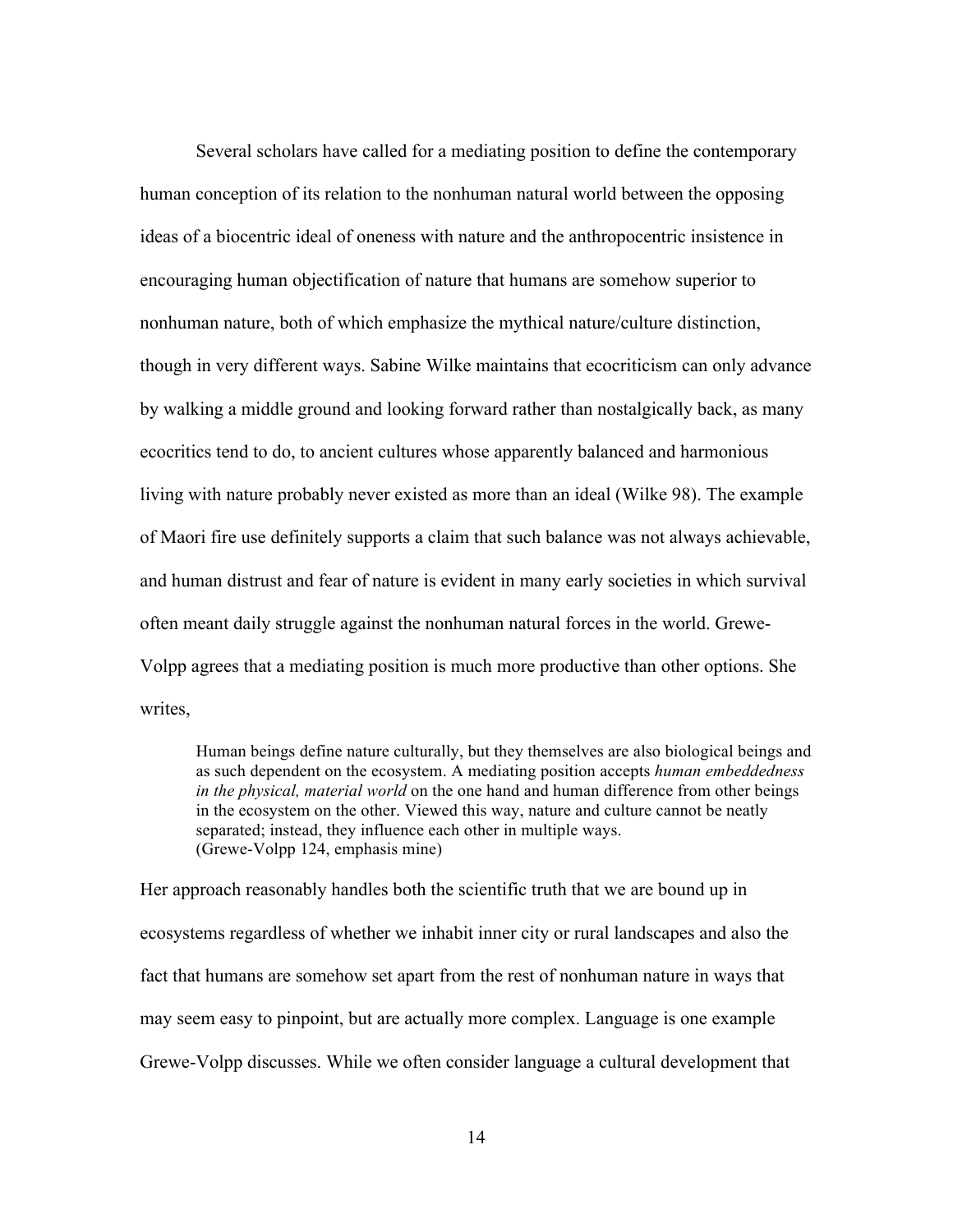sets the various peoples of earth apart from one another and defines them, both spoken and body language are biological developments that evolved along with us to serve our species's tendency toward social interaction well, and many animals rely on similar systems of sound and nonverbal communication. One could argue that even written language is a result of our evolving brains and the demands of our lives in everexpanding and complex group relationships. Culture itself can be seen as a natural development since it is part of our maturation as a species and the main evidence of our natural reliance on social interaction to flourish.

Grewe-Volpp's description of the human relationship with the nonhuman natural world is one on which I will base my assumptions about how nature and culture interact as I continue to expand on the idea of ecological trauma and begin to discuss its mediation in literature. This thesis will examine the aesthetic representation of environmental destruction in literary works to argue that literature provides a means to view the environment as both unknowable (supernatural, superhuman) and knowable (in parallel with human experience). Literature allows us see environmental damage as not only physical – expressed in landscapes – but psychological as well – repressed and reexpressed in the human imagination – and the literary works I will discuss exemplify that ecological trauma is linked to and expressible through human trauma.

# Establishing Ethical Singularity with the Earth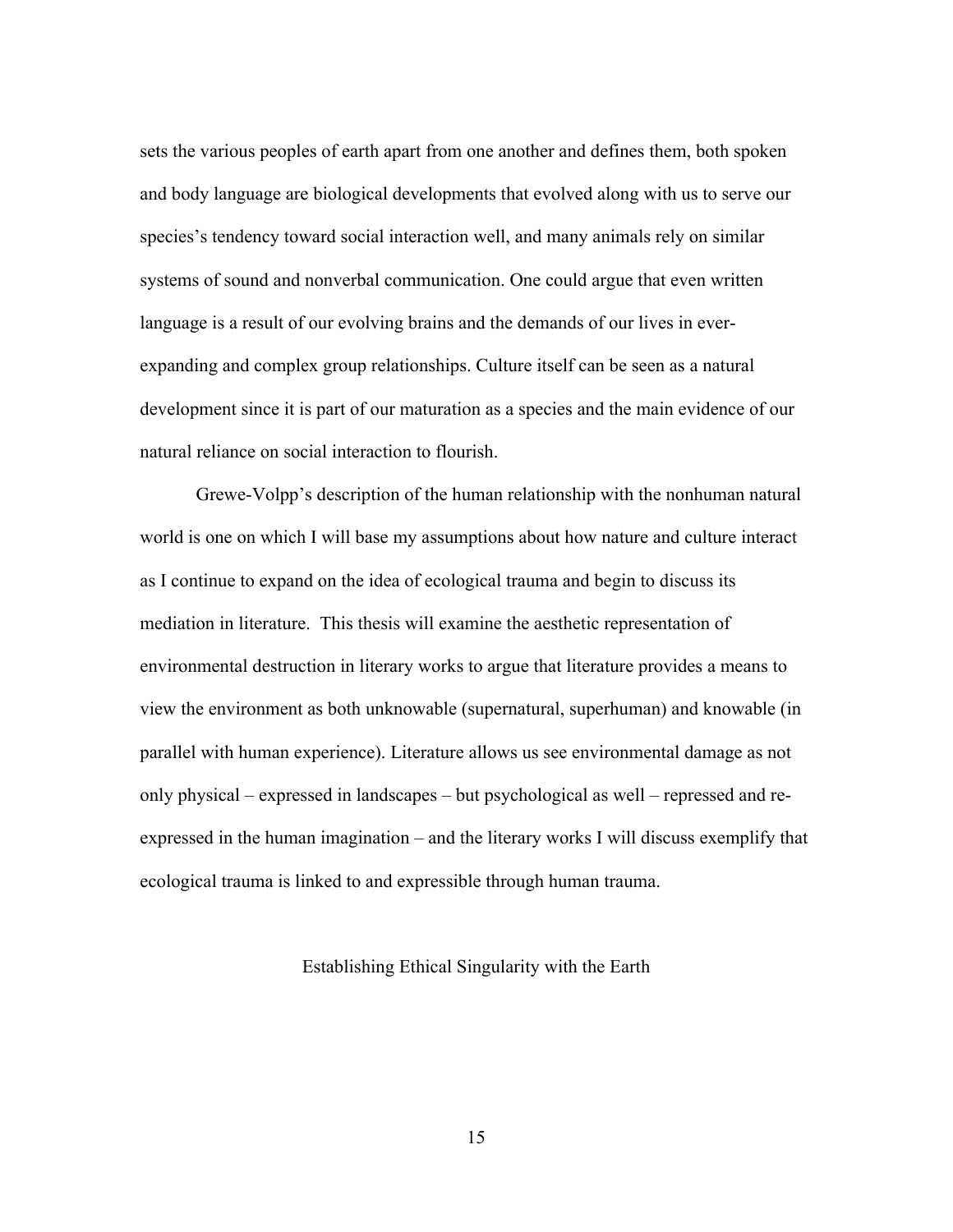I will pose two main questions to frame my discussion of ecological trauma and its relationship to human trauma in literature: whether we can consider the environment a communicative subject and what we might understand in attempting to interpret the nonverbal aspects of our world. Communication poses the biggest obstacle to comprehension since the environment cannot express itself in ways humans have traditionally understood. There is not a question of whether or not this subaltern can speak; it *is* "speaking" to us every day. The question is, rather, can we understand what it is saying?

From an ethical standpoint, it seems necessary for humans to allow the environment to communicate on its own terms, regardless of whether or not we understand fully; to attempt some measure of understanding is more important. To borrow a term from postcolonial theory, humans emphasize the otherness of the environment by expecting it to communicate in our language and discounting its relevance when it does not. In considering cross-cultural human interactions, Gayatri Spivak claims that, rather than allowing oppression to dominate, we must strive instead for ethical singularity in our approach to the other. To do so means that we think of an ethical relation as an act of love, an embrace of the other rather than its subjugation. The point of establishing an ethical singularity is to strive beyond the binary of self/other and to attempt to think of the relationship from the other's perspective. Ethical singularity does not allow the privileging of one term over the other; it recognizes difference and the inevitability of failure in understanding, but attempts nonetheless, allowing both sides to learn and exchange ideas without either dominating or submitting.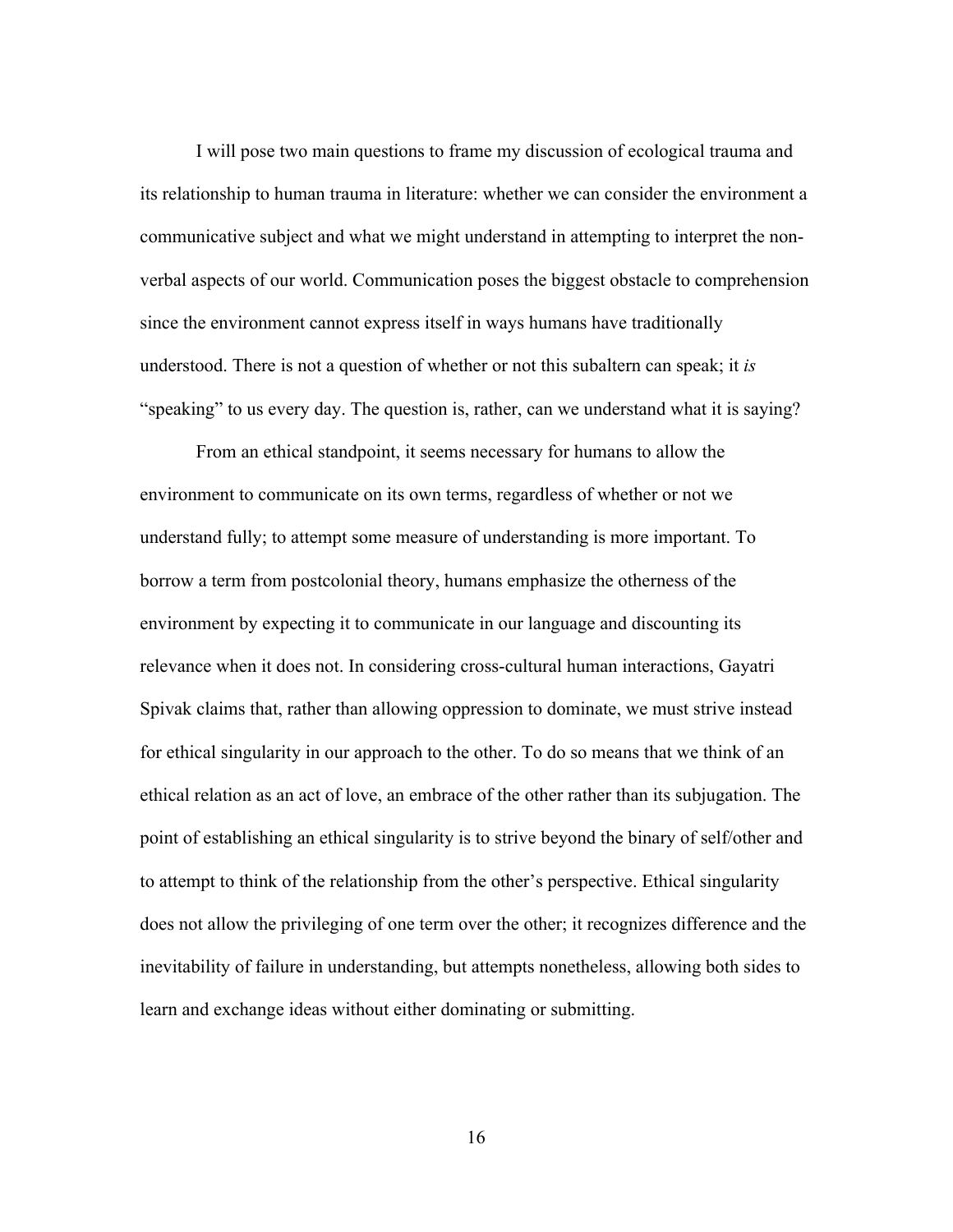For the environment, this relationship cannot be reciprocal, so the ethic lies solely in the approach of the human to nonhuman nature. Rather than approaching as empiricist imposing a reading on nature and attempting to speak for  $it - a$  mistake Spivak cautions us against in human interactions – we should instead approach on equal terms, recognizing ourselves as members of the biotic community, too. In acknowledging the importance of the imagination and the literary in understanding and improving human relationships, Spivak writes in the first chapter of *Death of a Discipline*, "Here we stand outside, but not as anthropologist; we stand rather as reader with imagination ready for the effort of othering, however imperfectly, as an end in itself" (13). We might apply this idea of "othering… as an end in itself" equally to the human interrelation with nonhuman nature. Humans should not enter a relationship (which might be better termed "kinship") with their environments with ulterior motives of exploitation or to gain personal or selfknowledge. The relationship certainly requires imagination, as it is unlike any other we are used to. Humans must approach nature for the sake of kinship, significantly as a reader, prepared for the fact that we will be required to think abstractly to interpret nonhuman nature, just as when we read literature. The difference is that the self must be willing to change as opposed to trying to change the other.

Spivak has famously claimed that the subaltern – the oppressed and silenced individual or culture – cannot speak. In the introduction to *The Spivak Reader*, Landry and Maclean explain Spivak's articulation of how the subaltern might be heard:

As she explains in the interview "Subaltern Talk" (see p. 287), when she claims that the subaltern "cannot speak," she means that the subaltern as such cannot be heard by the privileged of either the First or Third Worlds. If the subaltern were able to make herself heard – as has happened when particular subalterns have emerged, in Antonio Gramsci's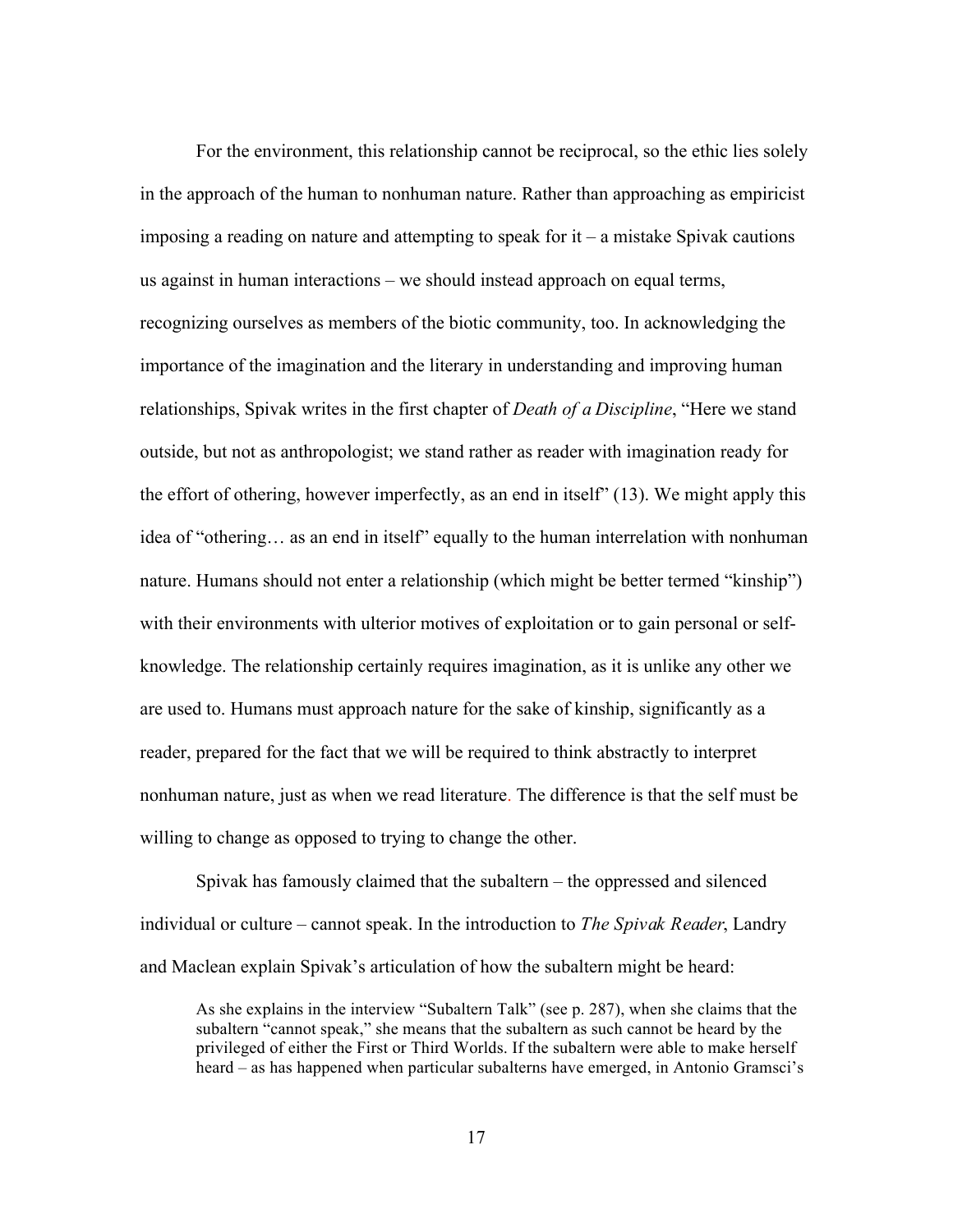terms, as organic intellectuals and spokespeople for their communities – her status as a subaltern would be changed utterly; she would cease to be subaltern. And that is the goal of the ethical relation Spivak is seeking and calling for – that the subaltern, the most oppressed and invisible constituencies, as such might cease to exist.

Spivak takes great pains in her work to define the relationship between the entities of the colonial figure and the subaltern. The subaltern is always diminished and disregarded by the colonizer as savage, uneducated, and/or heathen, and one might say that the persistence of colonial effects during and well after the colonizing force has been removed constitutes a traumatic situation for the subaltern often by physical violence, suppression, or cultural denigration. There are significant parallels between what Spivak sees going on between colonizer and colonized peoples all over the world and the human domination of the nonhuman natural. In fact, the same areas that have seen the most exploitation and plundering of resources are often the areas where humans are also disenfranchised and treated as mere raw material or entirely disregarded. The colonizer abuses both land and people. The sufferings of the colonized people and their lands go hand-in-hand and often even feed into one another. Spivak's goal for the creation of an ethic that allows the subaltern to speak could be equally applied to the ecological subaltern, the nonhuman natural world that literally cannot express itself in human language, but relies on human interpretation and imagination in order to be understood.

Hybridity, often glorified by postcolonial theorists such as Bhabha, might in other circumstances be understood as traumatic as well. Cultural confrontation creates a crisis of identity, and colonized cultures find themselves unable to return to their original culture or fully extricate the now-interconnected colonizing culture from their own. The same hybridity is evident in the human to nonhuman nature relationship in the mixture of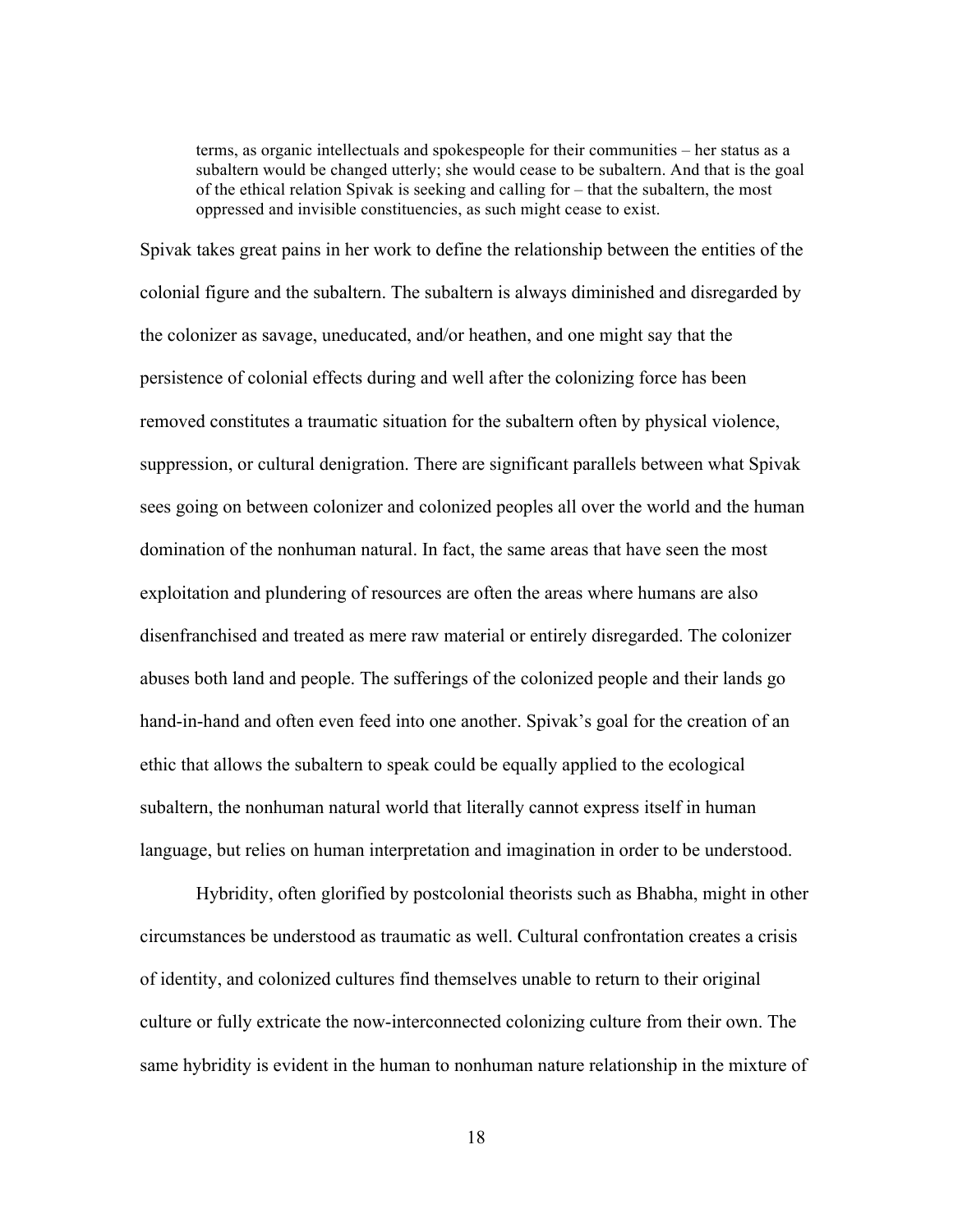natural and human built environments. For example, urban areas shelter many species of vegetation and animals whether by human intention or not, and cities experience weather patterns that affect all life in the area just as rural and less developed areas do. In the case of both human and ecological hybridity, there are benefits and drawbacks that are too various and complicated to pick apart here. But if, as Spivak requires as a potential solution to the inequality of the colonizer-subaltern relationship, we are to attempt understanding each through an extension of imagination toward the other and her culture, allowing her a voice and control of her own destiny, we might ask how this relation could translate into a new relationship between the human and nonhuman natural world.

Those favoring biocentrism and ecoholism might be inclined to call for ethical singularity between human and nonhuman nature, a system of communication and exchange that allows humans and nonhumans alike their differences, and yet opens the possibility for understanding; however, this is impossible. We cannot expect an ethical relationship with nature – including reciprocity – exactly as Spivak's ethical singularity demands we enter relationship with other humans. The lack of interior being or consciousness in nature forecloses this direct option. This impossibility demands a metaphorical mediation between humans and nonhumans. Thus, my turn to literature is the development of a more attuned sense by humans of the environment.

Grewe-Volpp discusses strategies for successfully approaching the natural world on its own terms and effectively listening to it. In reading Barry Lopez's *Arctic Dreams*, she finds his solutions to reconciling his human self with the incredible otherness of nature potentially capable of providing the necessary listening skills. Lopez both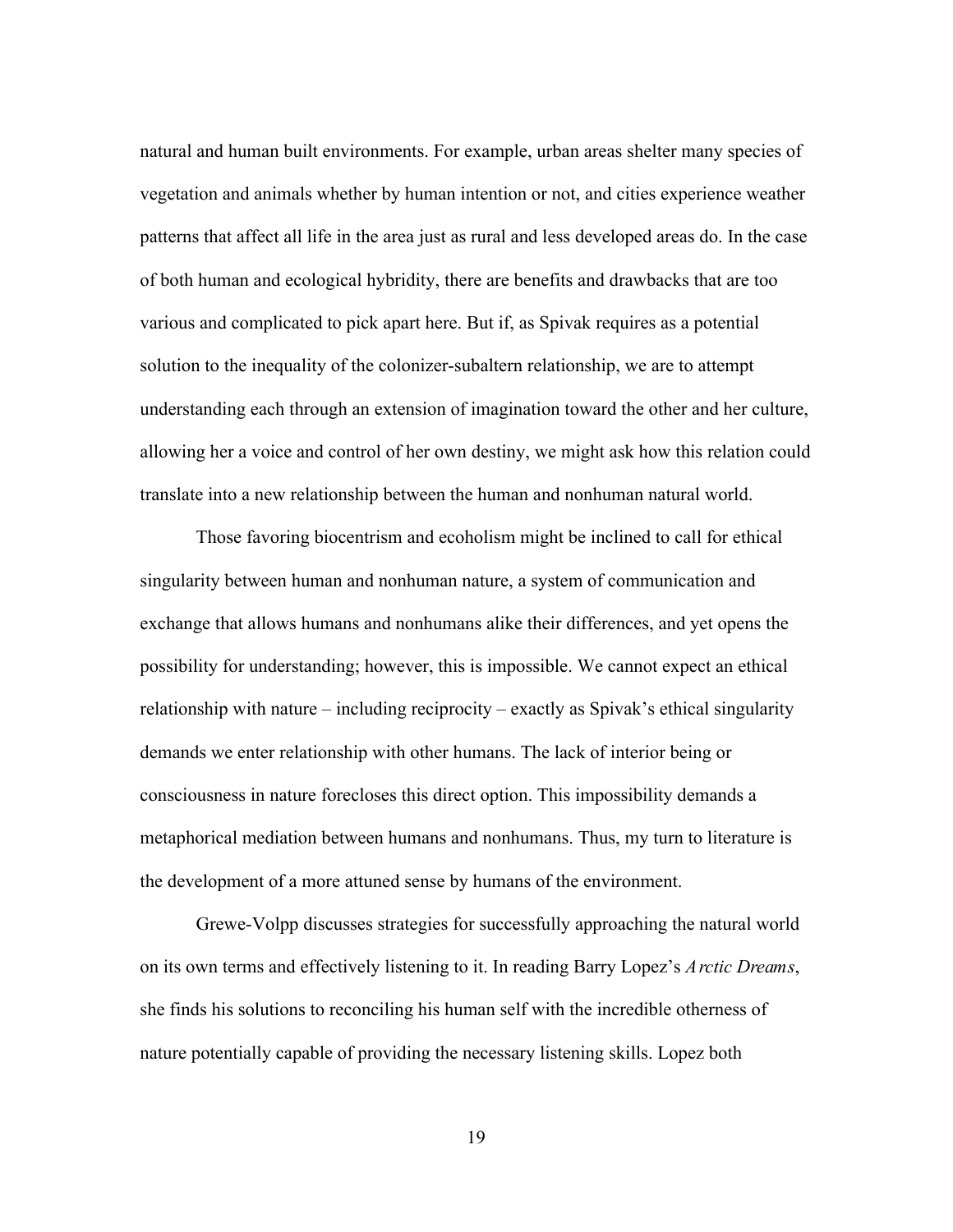describes the land and creatures around him in minute scientific detail and closely observes the Native inhabitants' cultural methods of reading the land that seems so desert-like and empty, focusing on their understanding of the mutual dependence of their people with the land and the animals there (135). She goes on to explain that Lopez's impulse to attempt to "think like an animal," to imagine how it perceives its world – an impulse also in evidence in the works of Mary Austin, Rachel Carson, and Barbara Gowdy among others – "decenters human consciousness and contributes to a relinquishment of the self as well as to an expansion of other forms of consciousness. It is also a revaluation of the world 'out there,' which is no longer a mere text, created by human culture, but an entity alive in many different ways, depending on the sensory equipment of the beholder" (136).

I want to focus on Grewe-Volpp's notion of embedding of human consciousness in nature. Such a mindset begins to allow and is necessary for the experience of ecological trauma as our own, as human.

If we are willing to put forth the effort to "think like an animal" or, more abstractly, like a plant or geographical feature (Aldo Leopold famously calls for us to "think like a mountain"), then we *can* other the environment as Spivak suggests we ought to other our human cohabitants. A mindset like this accepts the existence of multiple species-specific realities dependent largely on the manner in which each perceives and communicates, and, as no other animal, plant, or landscape imposes on us by discounting our reality, it is up to us to make the relationship reciprocal by not discounting theirs. Part of this relationship also involves our admittance that we cannot know everything about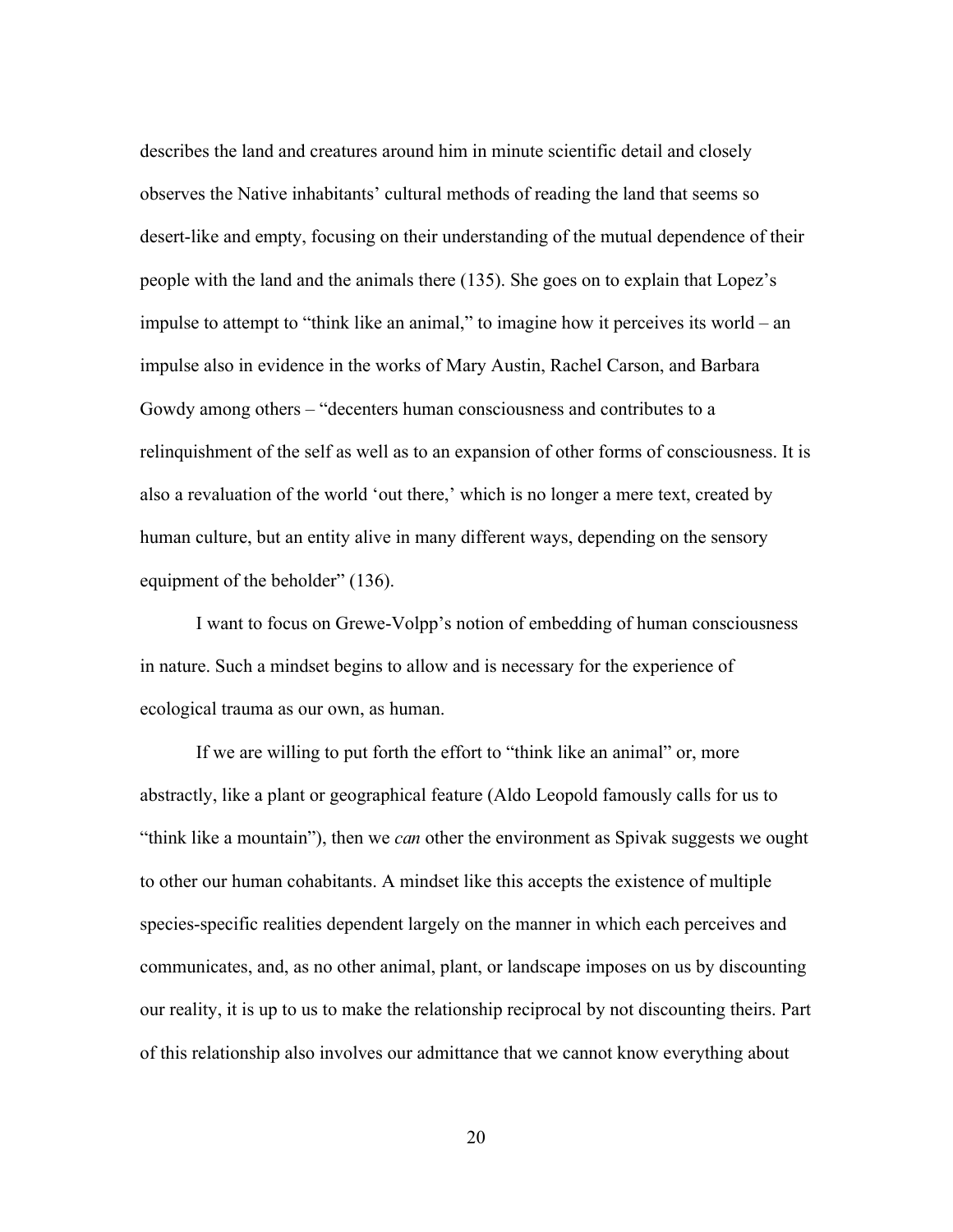the other subject, just as we cannot know everything about ourselves. At the same time we continue to expand our knowledge of the other, we accept its mysteries and "appreciate the sophisticated life of another creature, which can then no longer be regarded as a dumb object" (Grewe-Volpp 135).

\* \* \* \*

I see the two camps Wilke describes existing in the field of ecocriticism in slightly different terms than she uses. The writers of the nature camp such as Lawrence Buell – and others she does not mention like Rob Nixon and Eric Cheyfitz – tend to focus on the world of our daily experience rather than the represented world; even though these writers certainly achieve excellent close readings of literary works, their main points are rooted in the contemporary real world, operating within philosophically biocentric boundaries. The constructionist writers tend to operate primarily in the realm of history and sometimes mythology to make their arguments that nature is a social construct. Again, they read literature closely, but always with an eye to returning in the end to theory. They tend toward the anthropocentric in ways nature camp scholars maneuver to avoid, but interestingly enough, many writers in each camp resolutely insist that the nature/culture divide is false while at the same time reinforcing it in different ways. The nature camp calls for humans to be more appreciative of the nonhuman natural for its own sake, but doesn't always offer good answers for how to accomplish this without the human ego getting in the way, which leads to Spivak's fallacy of speaking for the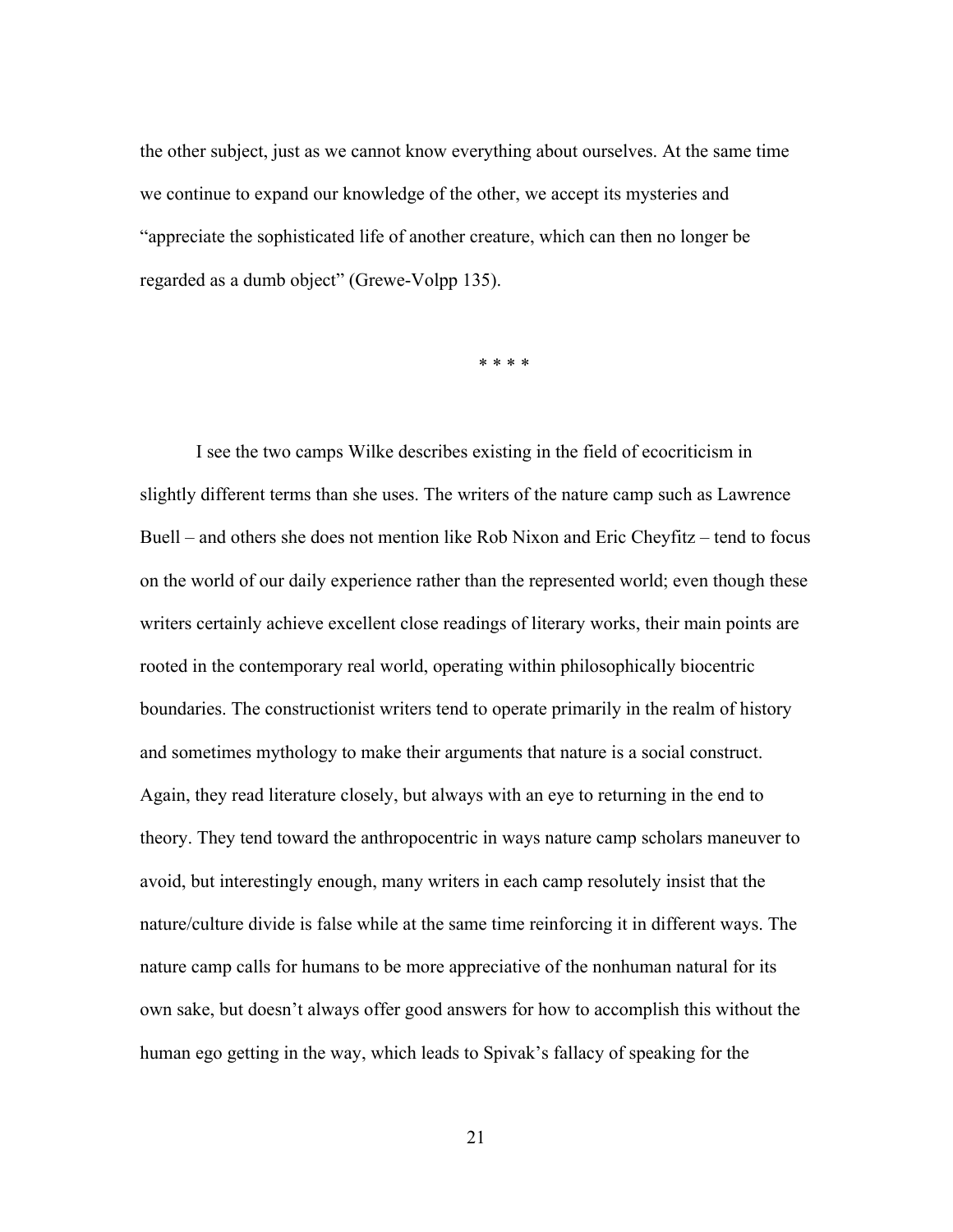subaltern instead of allowing her to speak. On the constructionist side, Simon Schama even claims in *Landscape and Memory* that human development and management of lands – whether conservationist or preservationist – are not actions to be deplored, but celebrated (9). He argues that we should acknowledge that the impact of culture on nature has been a mix of positive and negative aspects that should not all be lumped together as "calamity", but that we should focus instead on the way we imagine our landscapes, as these mental constructions largely determine how we treat them (10). His sentiment, like Cronon's, is potentially dangerous in allowing for the justification of truly destructive human behaviors toward environments and, once again, he sees the human as separated from the natural.

By contrast, my theory stems directly from the literary. The two novels I address in the following chapters comprise dual narratives, human and natural, in which human experience stands in for and represents natural conditions. The analogy in which humans become the vehicles by which nature is understood – as opposed to the traditional situation in which animals allegorically represent human behaviors – suggests a new way of thinking, and if the nonhuman natural world is accepted as subject capable of experiencing trauma, the new perspective allows a combination of ecocritical with trauma theory. The goal of this combination is the understanding of humans as inseparable components of ecosystems and thus susceptible to the repercussions of the damage they inflict on those systems. Since the language environments "speak" is so different from our own and so rarely considered in readings of most literary works, reading nonhuman nature – whether managed or not – as a "speaking" subject, just as capable of wounding,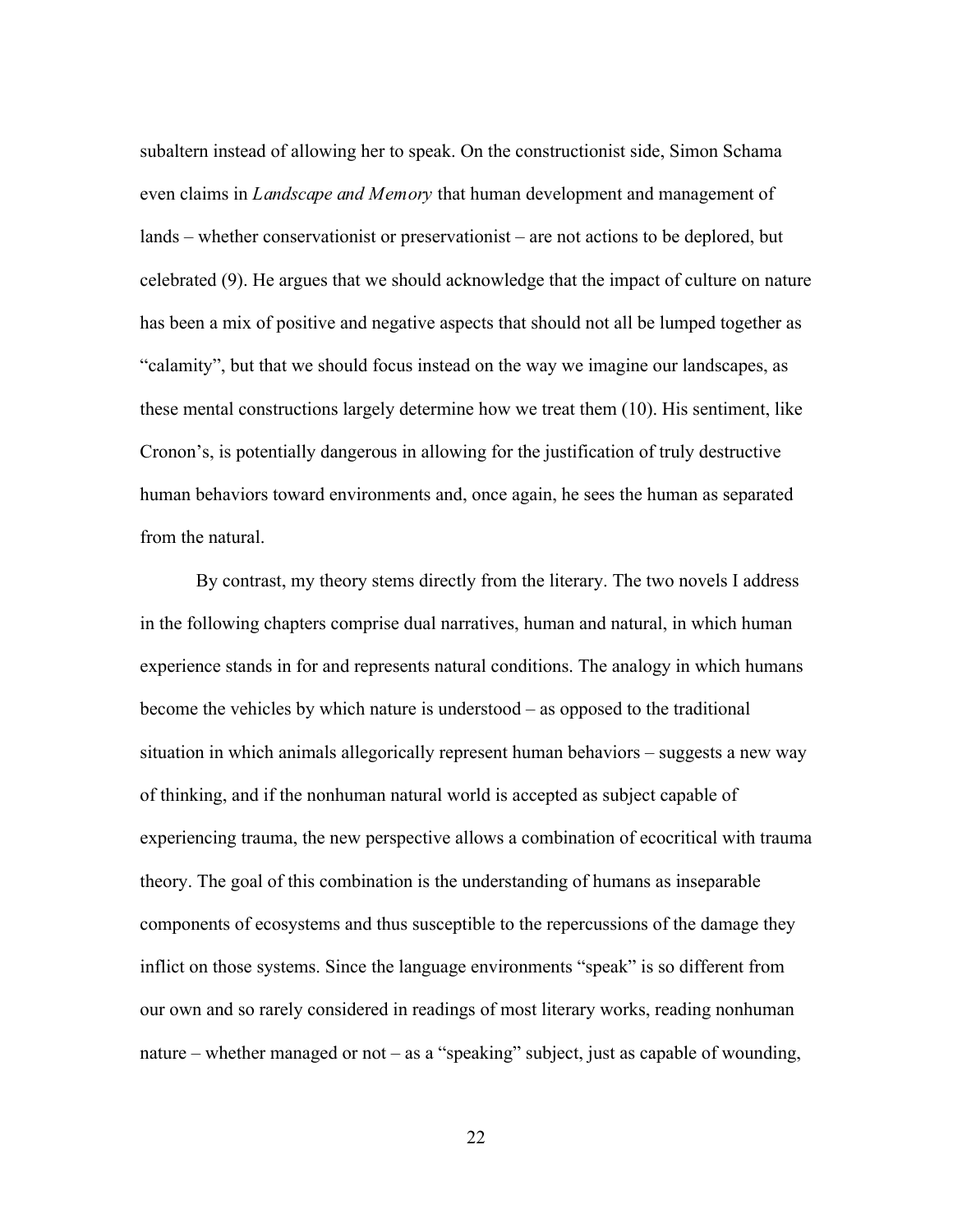being wounded, and expressing trauma as any person, opens works up to readings of the previously inaccessible natural "consciousness."

## Nonhuman Trauma

While the idea of biocentrism and approaching understanding of the nonhuman through Lopez and Grewe-Volpp's techniques for creating ethical singularity are potentially doable and enlightening for modern culture in the way that Wilke calls for, they are still ideals, and not everyone is willing to put forth the effort to accomplish such time-consuming and intensive methods of gaining deep understanding of the science of natural systems and also approaching nature in an ethically balanced manner. In general, the human relationship with the nonhuman natural world has been characterized, not by a quest for understanding or mutual respect, but by trauma. Trauma theory has traditionally focused on the psychological effects on individuals of either natural (or manmade) disasters or violence, and although the environment can be a source of trauma, trauma theory does not often address trauma to the environment itself. If it is in evidence, nature is generally foregrounded as an incomprehensible force of devastation or relegated to the background where it quietly hums along, unnoticed.

In choosing the term ecological trauma I have made several distinctions. I avoided the word "environmental" because I want to specifically cite the nonhuman natural world, excluding the human-built environment. Lawrence Buell makes an excellent case in his study *Writing for an Endangered World* that our world does not fall neatly into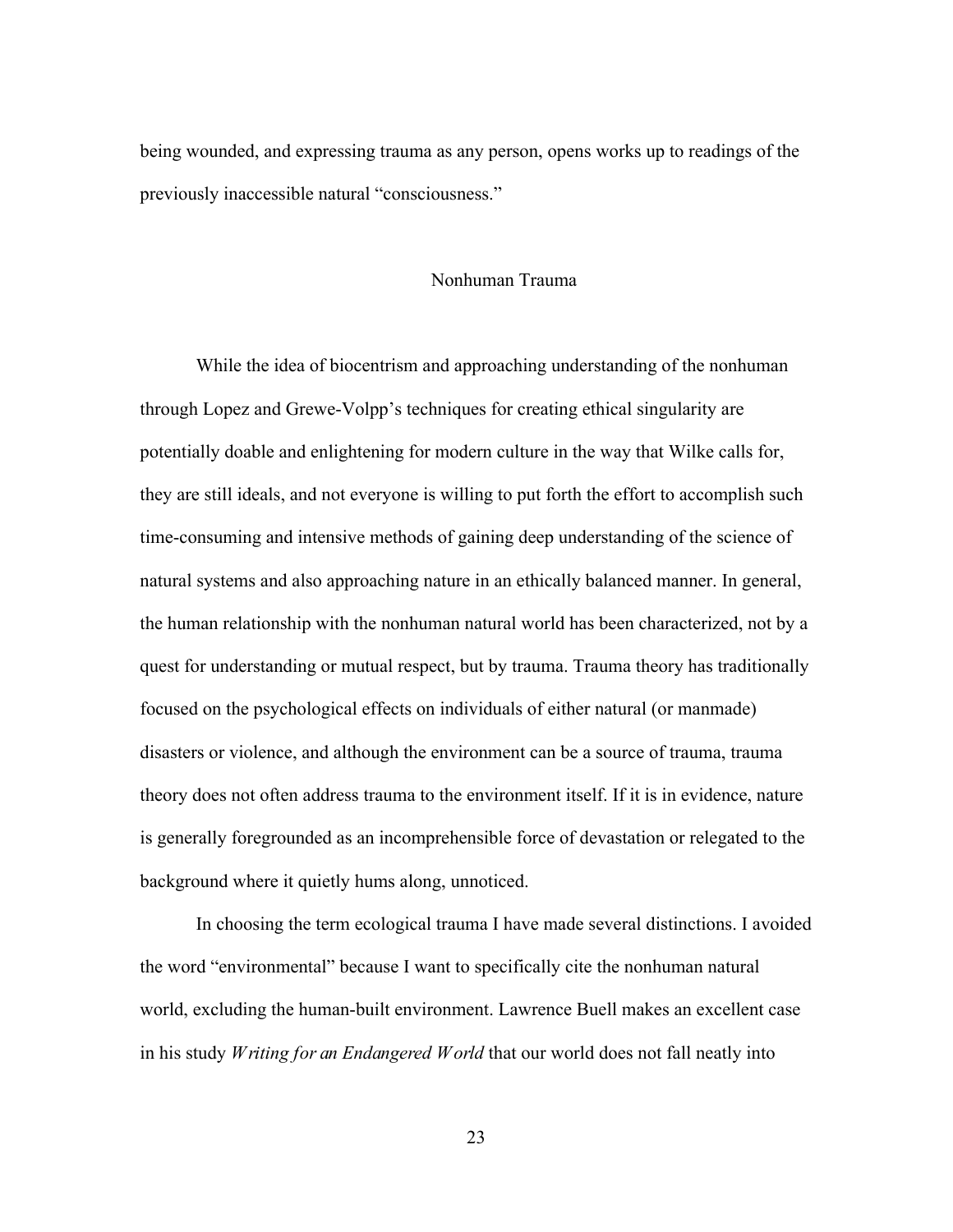categories of nature and culture, but is intermixed with plants and animals living alongside metropolitan humans, and arguably all of the "wild" places left in the world subject to some sort of human management. He writes, "Monist, dualist, and technocultural constructionist theories or myths are likely to prove less convincing than a myth of mutual constructionism: of physical environment (both natural and human-built) shaping in some measure the cultures that in some measure continually refashion it" (Buell 6). This interrelation is far from harmonious, and I view both the urban "wilderness" and many managed areas as traumatized landscapes. Another problem with the term "environment" is that it can also refer to mental and emotional landscapes as well as to a vague sense of physical surroundings, which would serve only to muddy the claims I wish to make.

The term "ecological" evokes the natural world in terms of the system or systems as a whole rather than to only one space or area. Trauma inflicted on the natural world from pollution of a river to the clear cutting of a forest necessarily deals in ecosystems, larger than just one species and expanding in effect to reach beyond the original source of trauma. Because I am dealing with systems rather than individuals, the term also serves to highlight the ever-shifting balance created in the interrelation of species and geographies, a balance that can be upset from within, causing the trauma on which I have chosen to focus. (Note that by "balance" I am referring not to ecoholism, but the real and incessant fluctuations that occur within natural systems.) Still more vital is the fact that humans are necessarily included in the ecological whereas, if "environment" refers to our surroundings, they can be viewed as excluded from the environmental.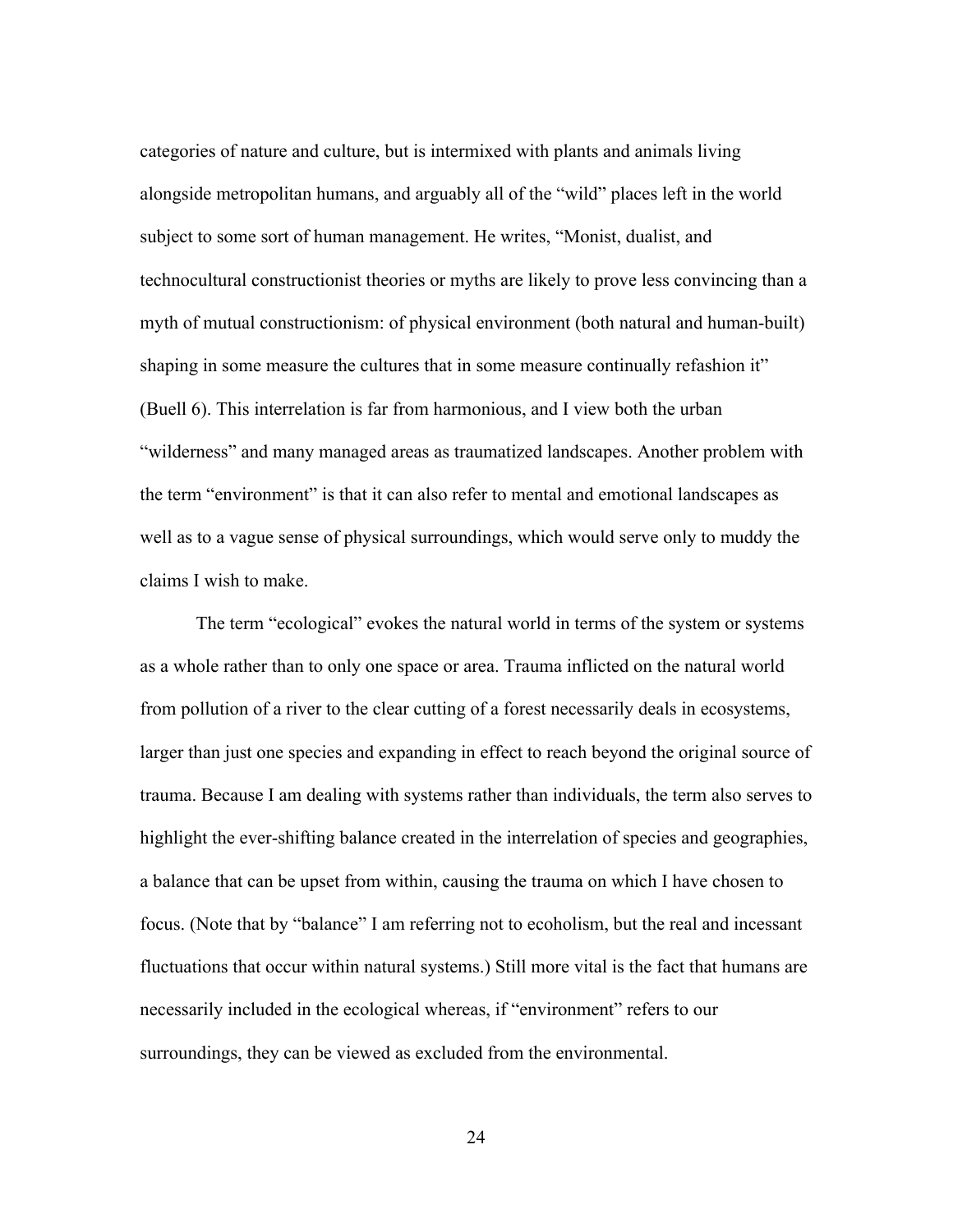To say that humans inflict trauma on the nonhuman natural world seems to emphasize the nature/culture divide when in reality the fact that humans are *not* separated from the ecosystem makes ecological trauma possible in the first place. We are capable of such devastation precisely because our actions occur from inside the system. This also means that try as we might we cannot separate ourselves from the consequences of our actions any more than we can remove ourselves from the ecosystem. We perpetuate the destruction of our own support systems.

Why, if this is the case, do humans continue to fight for the right to deplete and damage the very systems that support our species' existence? Rob Nixon discusses the damage we cause to landscapes – particularly deforestation and desertification – as "slow violence." The reason these problems arise is their short-term benefit to humans. Most people hardly notice the changes to their environments over time, or what they notice may not be enough to cause general alarm. Unlike an event like a terrorist attack, for example, it is not flashy, no bombs go off, there are no casualties to count, no disparate beginning or end to the conflict, no bodies in the streets. It will not make the nightly news. People can rally around a single event like the BP oil spill and will come together to clean up for the sake of their human and wild neighbors, but when the issue is the slow destruction of a beach ecosystem by development and pollution, too few jump to do anything. In the case of the oil spill, both human and nonhuman nature are at risk in both lives and livelihoods while in the second case humans appear to benefit from the overuse and abuse of the ecosystem, which will slowly decline until it is utterly bereft of its former health and diversity. The trauma is protracted and, though the problems are in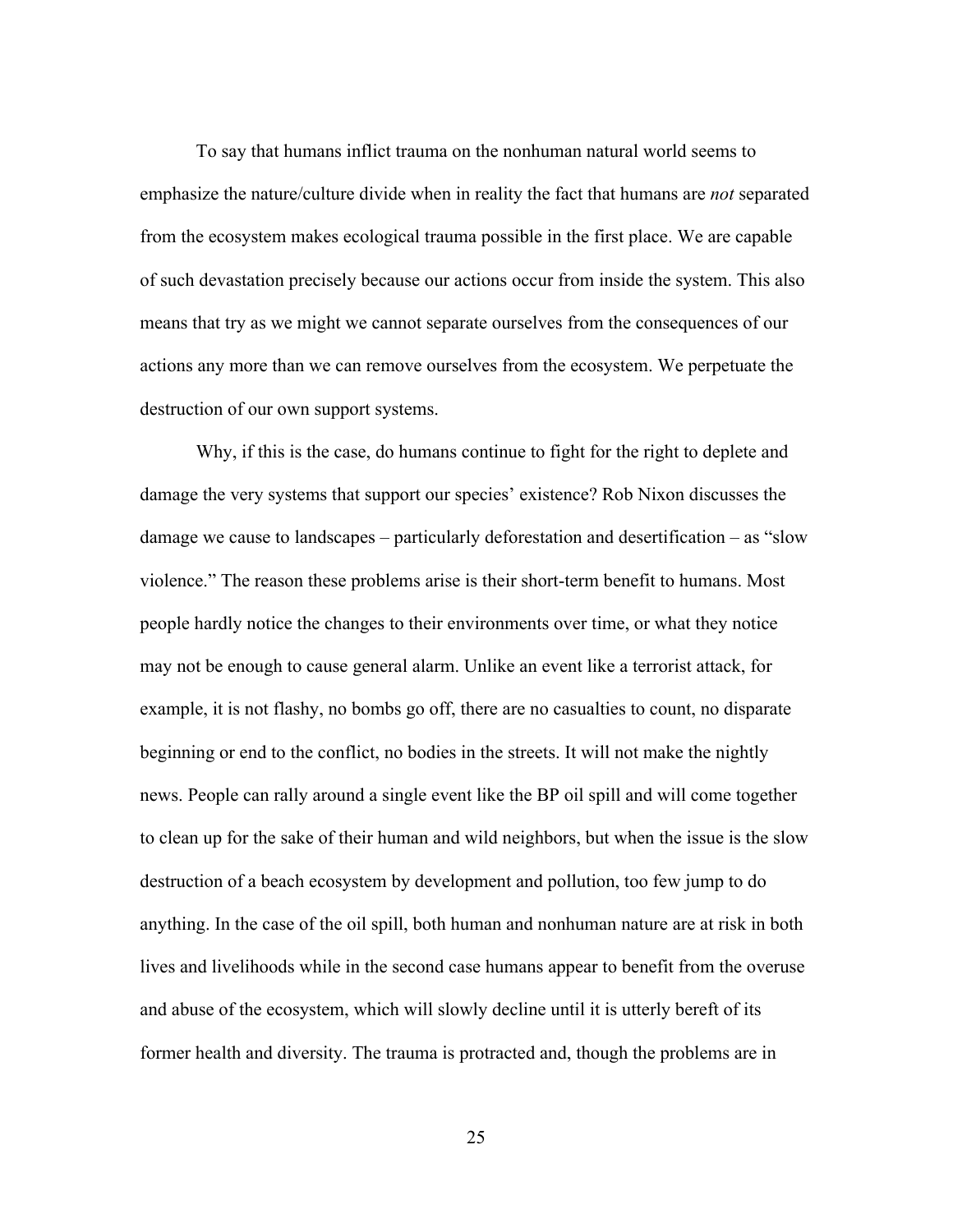evidence, most people think it ridiculous to apparently privilege the lives of a few birds or fish over the recreational and financial benefit of humans. In reality, a disrupted ecosystem benefits no one in the long run, but developers rarely have the foresight to imagine their projects more than ten years into the future – in addition to the fact that they are focused on making money – and this myopia and focus on short-term financial gain spells trouble for the nonhuman natural world on both a local and global scale.

While a few people reap the short-term profits by stripping the land of its resources, locals, often poor, are the ones who bear the burden of the degradation. Nixon cites the desertification of Kenya's rural land because of deforestation by the government. He speaks of local women having to walk many miles just to find clean water and a few sticks of firewood so they can support their families and how the everworsening conditions in these villages spurred Wangari Maathai to found the Green Belt Movement, a tooth-and-nail fight to restore the land to health against the formidable enemy of the rich and resourceful government, which was not above using military force to protect its claims.

In a lot of ways, ecological and human suffering are the same. I do not mean to imply that ecological and human *trauma* are the same; they differ in some particulars as I have discussed, but while human pain almost never causes a corresponding pain in the nonhuman natural world – indeed, many writers have emphasized nature's infuriating indifference to human suffering – the suffering felt by environments inevitably transfers to humans. What I mean to say is that ecological trauma is also – or will also become – human trauma.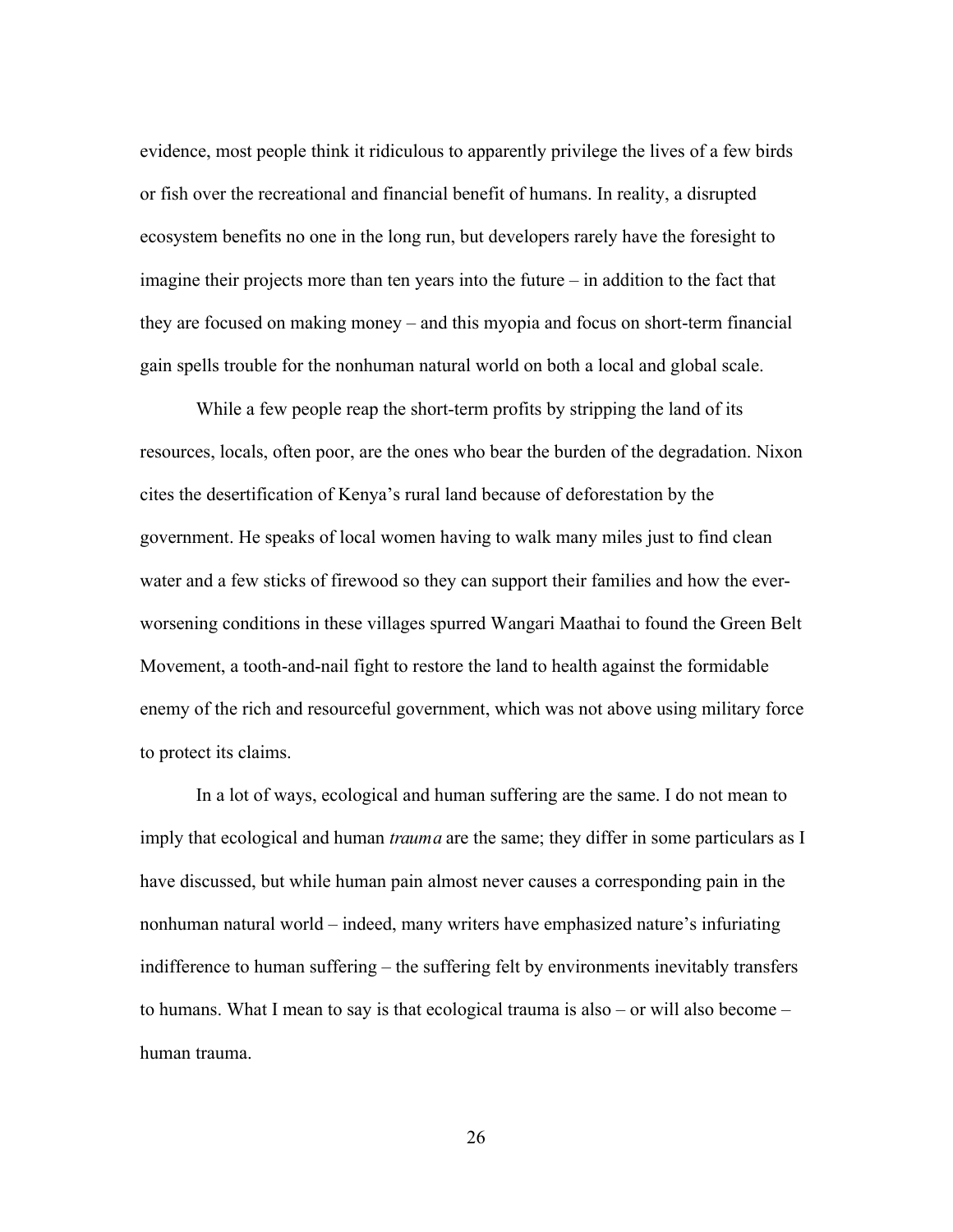Ecological trauma is noticeable as a phenomenon in the environmental justice movement, which attempts to fight environmental degradation and to illuminate the links between environmental, social, and economic justice as the Green Belt Movement has done. In the ever-expanding capitalist economies of the world, the rich may easily obtain the best real estate (read most impressive and/or desirable landscapes) while the poor are often relegated to city slums, which, on top of the social and political problems they face there, also have ecological problems as well. These communities tend to be densely populated with fewer (if any) public green spaces and may even be subject to direct environmental degradation by toxic materials, such as either human or chemical waste. The people are thus victim to the physical and psychological affects of others' greed, inflicted on them via ecological devastation. Recognition of the links amongst these issues makes it clear that people are becoming increasingly aware of just how interconnected nature is with culture, which paves the way to the theory of ecological trauma and its connection to human trauma. Imagining these various concerns as issues of justice further illustrates our willingness to begin thinking of ecosystems as deserving of rights, at least by virtue of their value in supporting human communities, which is a start.

The same cyclical trauma (human to ecosystem to human) exists in the colonizersubaltern relationship discussed earlier. When a colonial culture takes possession of an area, it not only see itself as conquering – and perhaps even improving – the peoples living there, but also and perhaps more so as possessor of the land and its resources. These natural riches are often what draw foreign attention in the first place. The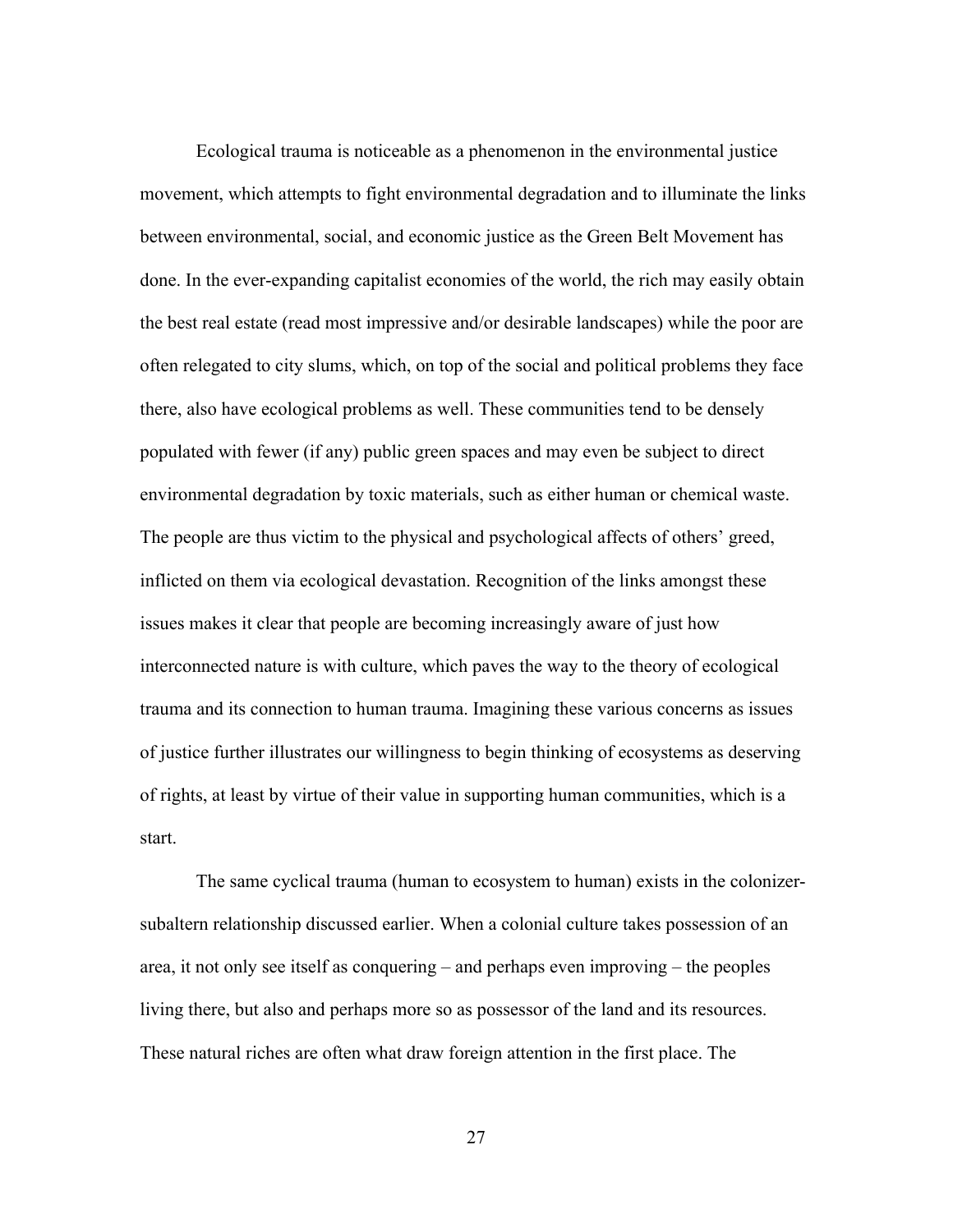colonized, then, are not only stripped of their cultural dignity and identity, but worse are dispossessed of their own land, either directly (as in the American Trail of Tears) or indirectly (as when modern oil companies, for example, barge into South American nations and begin drilling without regard for or the consent of the Native peoples). These cases stand out from other instances of environmental damage in that the people who harm the environment never face the consequences of their actions, though others suffer in their wake.

Lloyd Jones describes a similar situation in *Mr. Pip*. An Australian copper mining company establishes itself on the island of Bougainville in Papua New Guinea, employing locals, but also attracting workers from neighboring Papua New Guinean islands who represent a different ethnic group. At first, the Natives believe the mine's presence is a blessing, as the culture that springs up around it brings Western luxuries into their lives, but when the terrible ecological price of mining – pollution of the reef on which local villagers depend for food and the rivers that provide them with fresh water – begins to affect the workers' homes and the fishermen who support their families, they raise a resistance, which is successful in shutting the mine down – at least temporarily. The conflict, however, leads to a long and grueling guerilla war that brings violence into the very villages the Native workers sought to protect.

The ecological trauma the island has suffered eventually comes to a literal head in the floodwaters that rush from onshore to the sea after heavy rains. Jones schedules the flood to coincide with the aftermath of protagonist Matilda's loss of her mother and teacher to the opposing guerilla army and the fact that she is now quite alone in the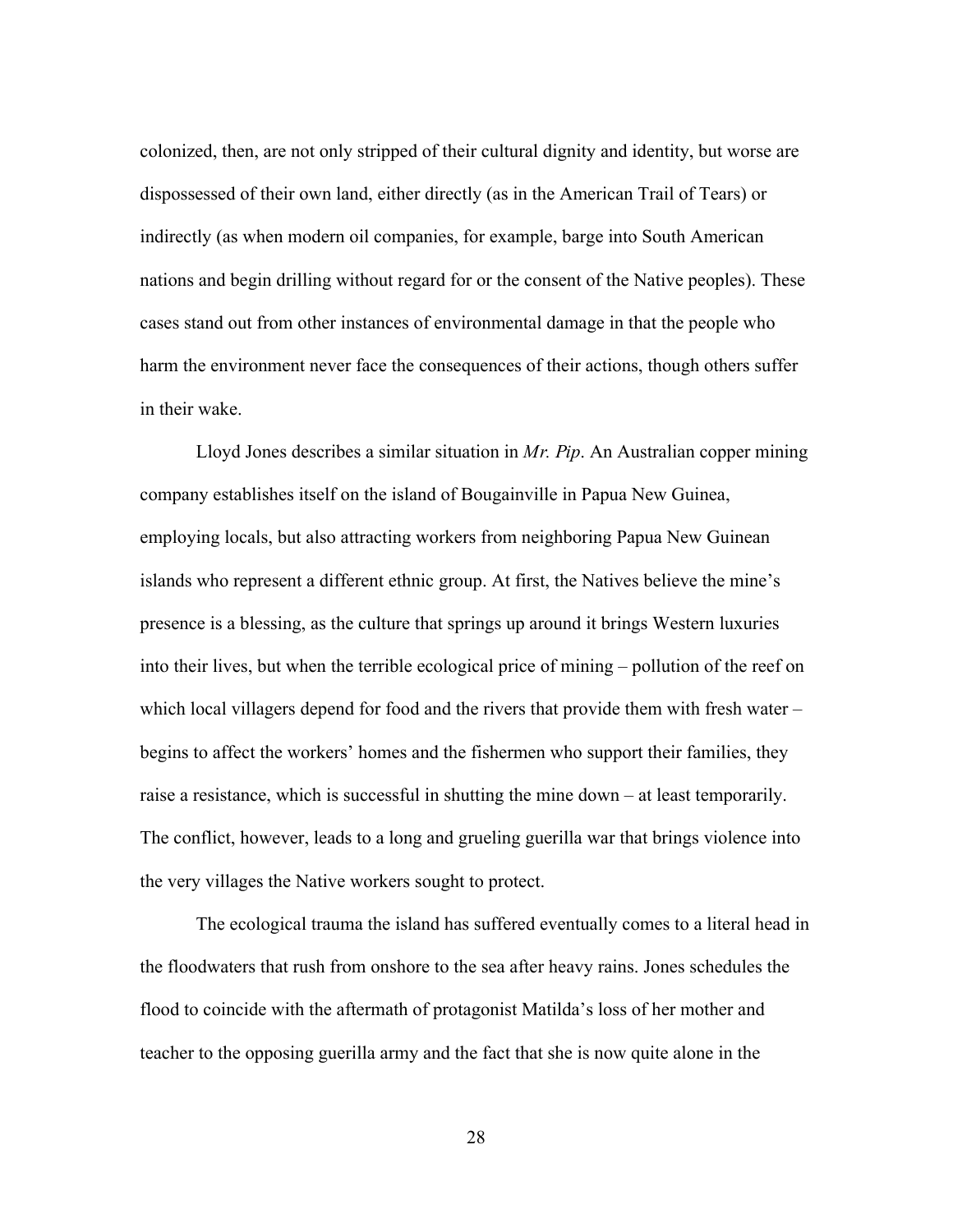world. She stands in the flood overwhelmed with numbness and allows herself to be washed away. Most readers have no trouble seeing the flood as a symbolic representation of Matilda's grief, but on a deeper level than that the flood exists as an expression of ecological trauma. Whether consciously or not, Jones uses Matilda's human trauma to mediate the otherwise inexpressible ecological trauma that the island has suffered. It is important to remember that the ecological trauma is what caused the conflict in the first place, so the cycle of humans traumatizing ecosystems, trauma that in turn causes trauma to humans, is complete. As both symbol and representative of the cause of Matilda's grief, the flood communicates the ecological trauma in the novel to the reader metaphorically, the easiest – and perhaps only – way for us to grasp it.

# Metaphor Comes Naturally

The capacity for metaphor is one of the things that sets humans apart from the rest of nonhuman nature according to Grewe-Volpp. In suggesting that humans enter into dialogue with the nonhuman natural she significantly adds, "What is furthermore needed to make a place come alive is a careful use of metaphor, myth, and even fantasy" (130). Metaphor has characterized human understanding of the natural world and our relationship with it from the creation of Native mythologies, and they continue to color our conception of the landscapes we inhabit even as we alter them. We bulldoze an area to build a neighborhood, which we then name after the forest, creek, or meadow that was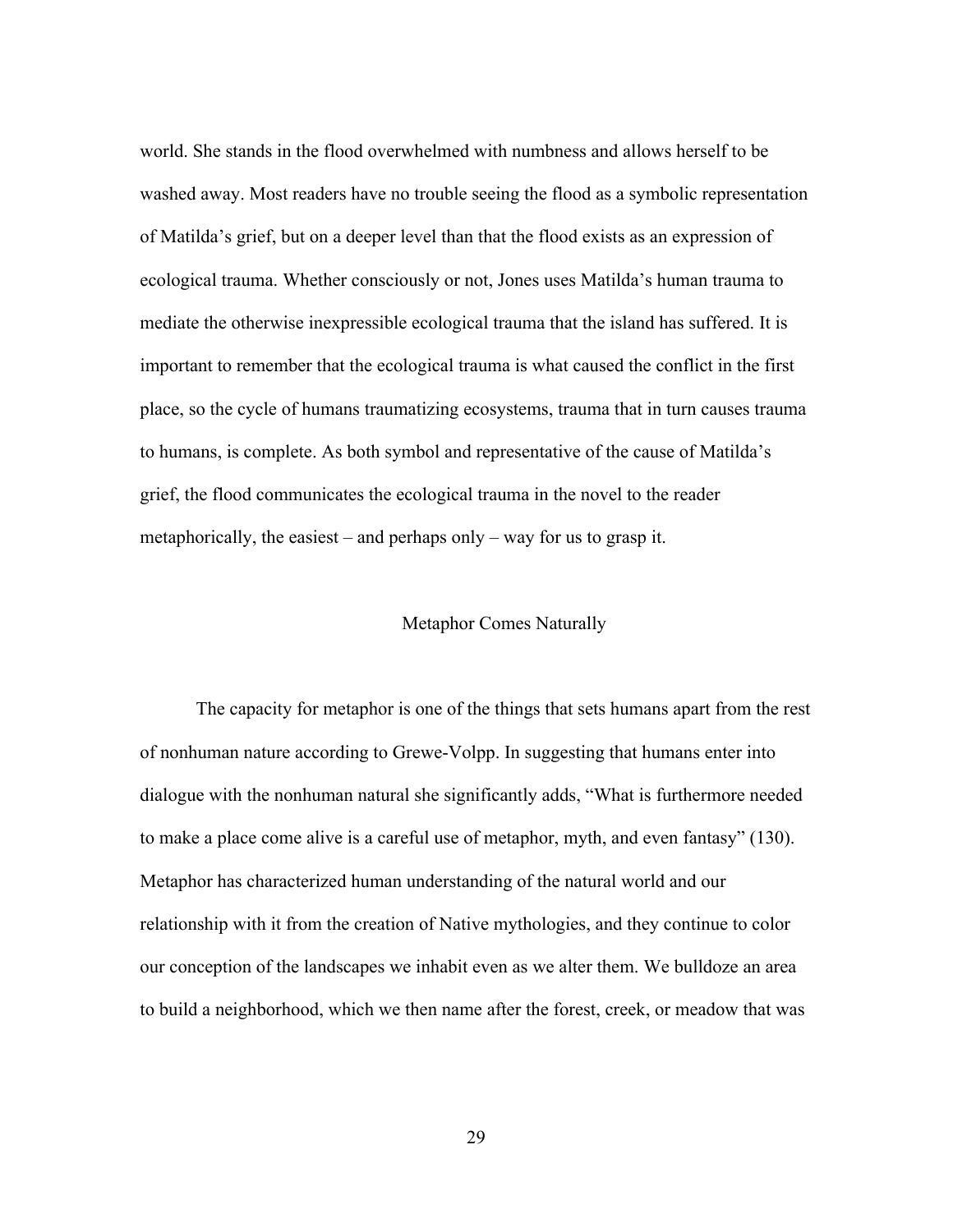lost to make way for it. We are attracted to names that incorporate natural imagery, and the landscape that is no longer there lives on in some ways in our minds.

The constructionist view of nature as figment of the human imagination is true, though not only to the extent that constructionists push it; we are, after all, imaginative creatures, but imagination is not the only place that nature exists. What a loss our society would suffer if we no longer had any concept of local color, which usually results from landscape and our mental and physical associations with it, not to mention how landscapes shape the people who inhabit them. A southwestern desert-dweller is worlds apart in our imaginations from an Appalachian mountain man. In conjunction with his idea of the necessity of celebrating human intervention in nature, Schama claims that once landscape has been embued with metaphor in the form of mythology or idealization, the metaphor takes on a life of its own, becoming in some ways more real than the landscape itself (61). Constructionists tend to pose their point as nature exists *only* or *primarily* in the human imagination, but the idea of nature as at least partially constructed by human thought should serve to increase rather than diminish the value of the natural to human society. If we are so tied to our own perceptions of it, would we not prefer to attempt preservation rather than destruction of whatever corresponding physical embodiment it still has left?

Native approaches to the physical world and human imagination of the nonhuman natural come closer together than mainstream modern culture's do. Natural democracy is Cajete's concept that explains the Native relationship with the nonhuman natural world. He writes,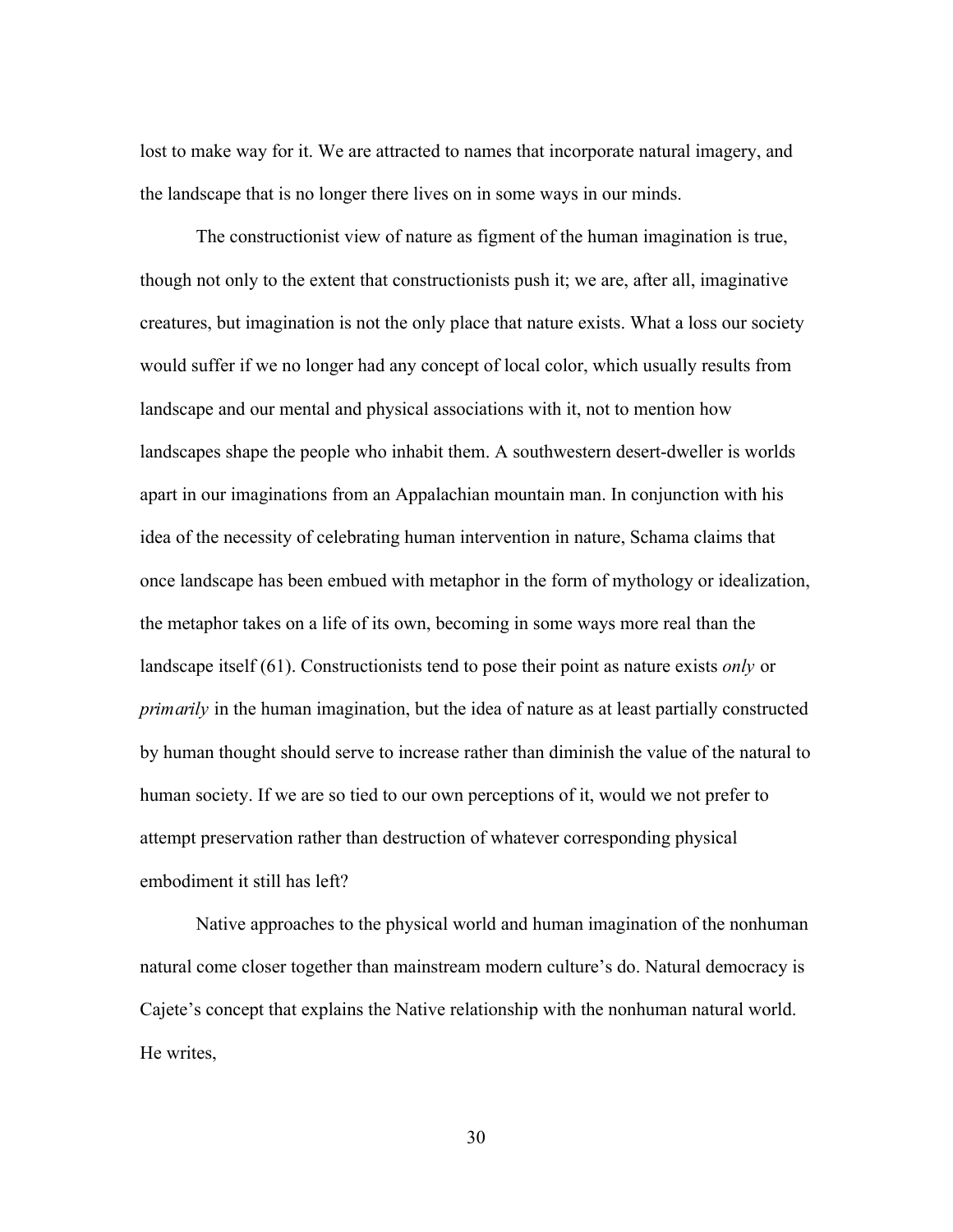In the inclusive view of natural democracy, humans are related and interdependent with plants, animals, stones, water, clouds, and everything else. Thus, it becomes in every sense abnormal to view the world as dead matter, private property, commodities, or commercial resources. The manifestation and roots of the Native sense of democracy run much deeper than the modern American political version of democracy today in that all of nature, not only humans, has rights. This is the essential "cosmological clash" between the foundations of Native culture and those of modern society. (qtd. in Cheyfitz 52–53)

The Native relationship between nature and culture is one of kinship and the rights thusly implied, and this kinship is so pronounced that there is no word for the collective concept of "animals" in most Native languages. The people refer to each type by its individual name, much as one would refer to a "man" or "woman" by those designations rather than by an all-encompassing term (Cheyfitz 145). Cheyfitz cites William Bevis, who comments that in many languages the Native word for nature is in fact closer to our word for "urban" or "downtown" than it is to the Western idea of "nature" precisely because what happens in nature is central to Native human life (qtd. in Cheyfitz 145). An equivalent for "wilderness," of course, does not exist at all. There is no separation between human and ecological communities because humans are a part of the ecosystems they inhabit. It makes sense, then, that natural democracy leaves no room for Western semiotics of possession. Eric Cheyfitz writes of a lack of vocabulary for owning land among indigenous tribes:

At the center of this indigenous democracy is a community relationship to land as kind in contradistinction to its conceptualization as property. While the institution of property treats land as alienable, a commodity and hence fungible, the kinship relation to land understands it as absolutely inalienable, as literal family, as part of an ongoing and inviolable ceremonial relationship. (Cheyfitz 157)

In addition to such a radical notion (in the Western mind), Cheyfitz pushes further by pointing out that, "…it may be the power of Native kinship terminologies that they break down the distinction between the literal and the figurative, a distinction so fundamental to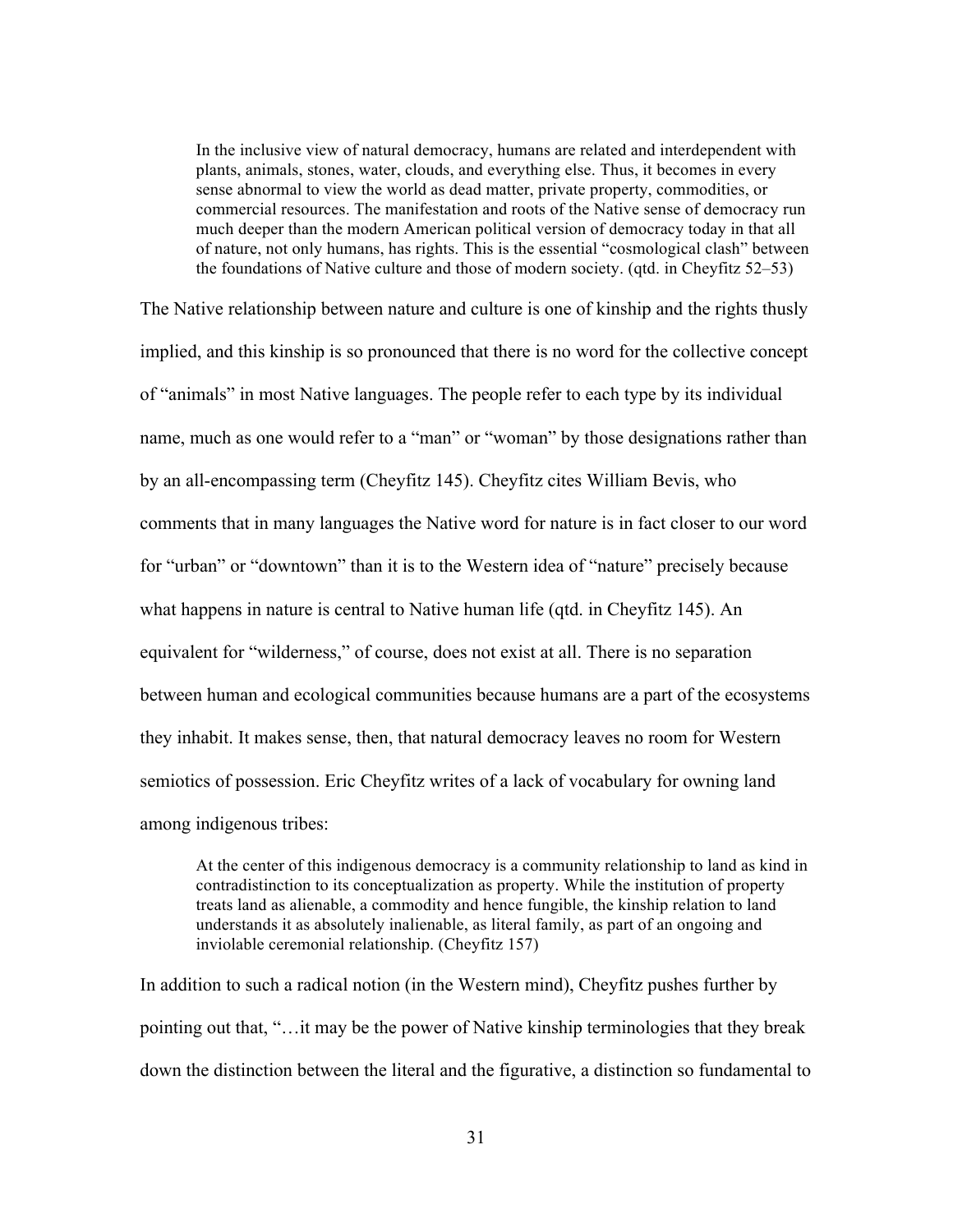Western notions of identity and to the Western notion of literature" (146). Cheyfitz notes here the Native propensity for literal readings of the relationship of mankind to the land, an idea Lloyd Jones explores deeply in *Mr. Pip*.

In this way, Cheyfitz uses the concept of natural democracy to deny the distance between humans and nature implicit in metaphorical reference. Just as there is no nature/culture divide for the Native, there is also no literal/metaphorical divide. This is not to say that Native mythologies are meant to be or are taken literally, but they often rely on bringing the nonhuman natural world into deep kinship with the human through anthropomorphism and personification.

Western literature also has a long tradition of anthropomorphism, but its intentions are much different from the Native's. Medieval scholars such as Gillian Rudd and Sarah Stanbury mark the perpetuation of the nature/culture divide in early Western literary tradition through their discussions of the authorial impulse to anthropomorphize, which is evident in such writers as Chaucer and the Pearl Poet. If Medieval writers illuminate a relationship between nature and culture at all, they do so by trying to make nature more accessible and understandable via filtration through the human whether by imposing human feelings onto nonhuman elements or by imagining some human embodiment of nature that remains alien in spite of its similarity to a human (the Green Knight is the most striking example of this, though any faerie or magical humanoid creature qualifies as well). In short, they emphasize human difference with the nonhuman natural world rather than sameness, as Native storytellers do. The critics I mentioned tend to see this impulse as negative, indicative of the root cultural mindset, which has led to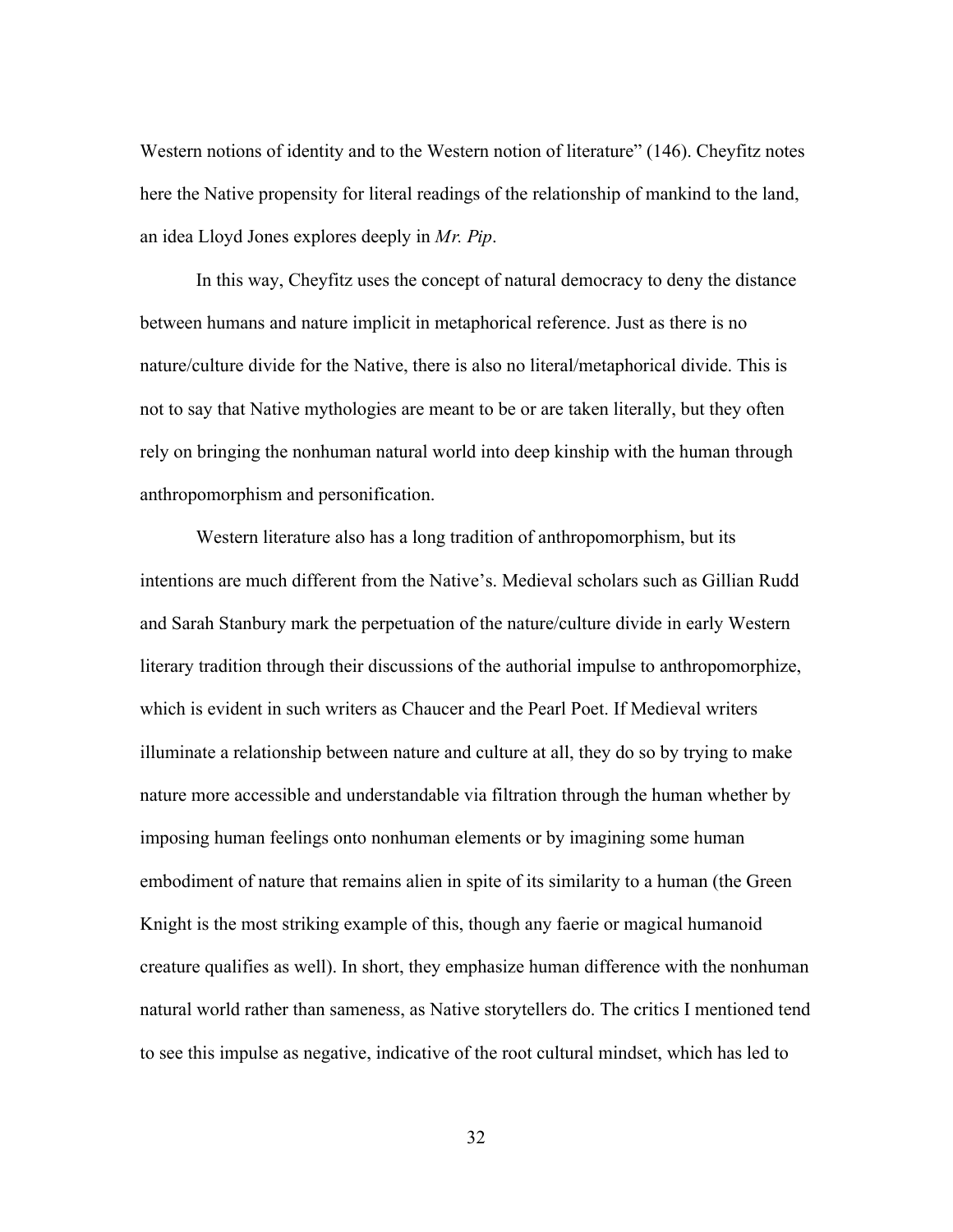our current ecological crisis, reinforcing the divide between nature and culture and the alienness and subsequent fear of the nonhuman natural. Grewe-Volpp even notes that some have referred to anthropomorphism in literature as an "intellectual cancer" (139). But does this type of metaphorical writing deny the rights of these nonhuman elements in the way Cheyfitz might claim? It is true that encounters with such figures as the Green Knight may emphasize their otherness over their kinship, and they are still separate, generally subject to natural rather than human law, but they still have some sort of claim to rights in human community, which, though it does not encourage a reading of humans as part of the ecological community and is thus more destructive than constructive, should not be overlooked.

Lopez does not have a problem with anthropomorphism in literature. He sees it as a potentially significant tool of "comparative inquiry" (qtd. in Grewe-Volpp 139), citing the ease with which the human mind processes analogies and which might be applied to creating an ethical singularity with the nonhuman natural. Lopez, too, recognizes how language reflects, grows, and changes according to landscape (Grewe-Volpp 139). There are dozens of Eskimo words to describe "snow," where English has only one. More are not necessary to survival in English-speaking parts of the world, but distinctions the Eskimos make in their communications with one another can be the difference between life and death in their landscape.

Nixon discusses the power of metaphor and symbol in "Slow Violence" when he outlines the history of the Green Belt Movement. Wangari Maathai significantly chose to act in a positive manner, actively doing something to counteract her nation's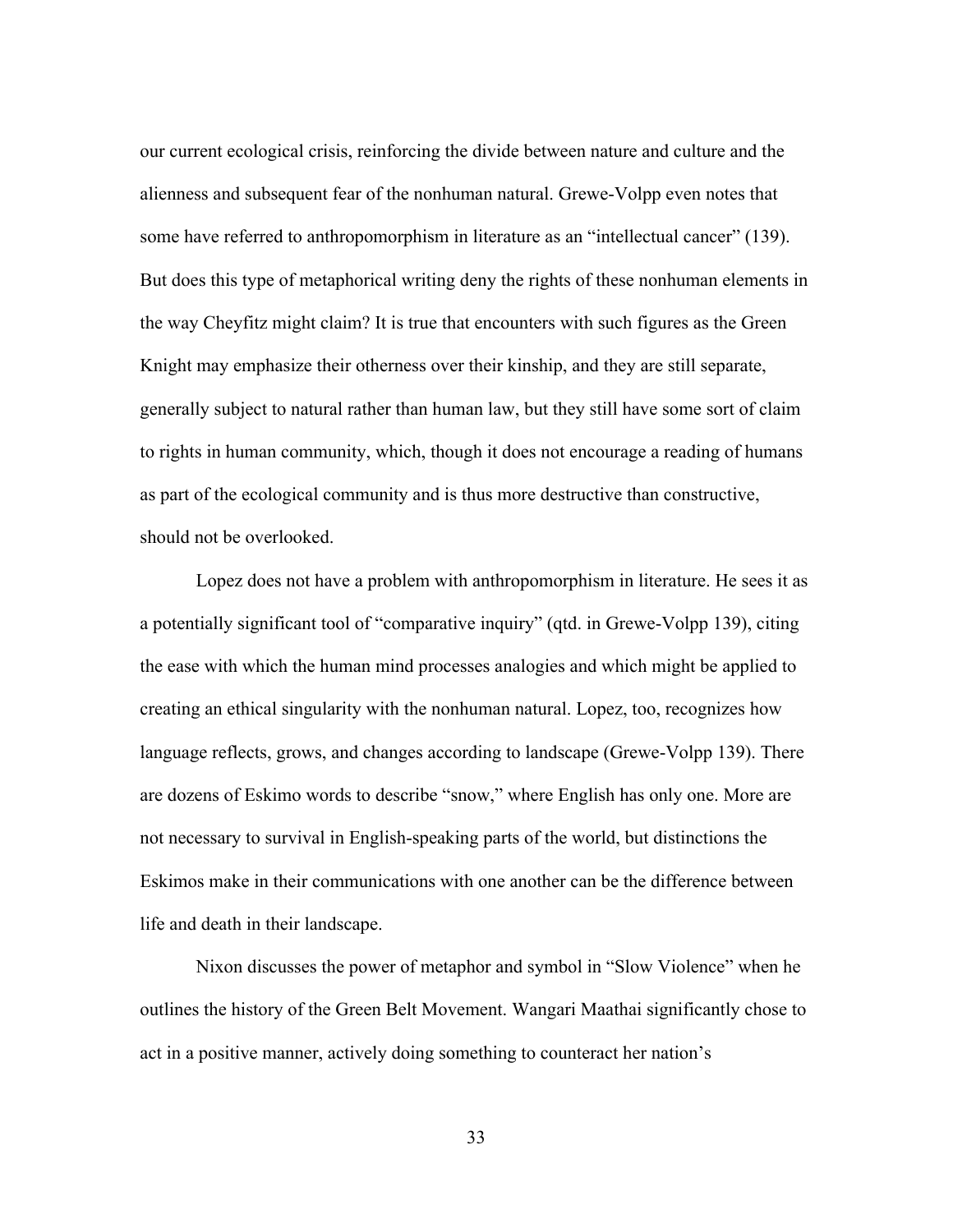environmental degradation rather than simply protesting the government's priorities. She gathered together the women who were suffering most from the desertification and deforestation of Kenya's land and they began replanting the lost forests. Thus, the tree became the symbol and rallying point for the entire movement. The power of this image cannot be understated. The tree represents life, renewal, and hope for the future. No one plants a tree expecting to benefit from it themselves; they do it for the sake of their children, who will enjoy the benefits trees provide (a few of which include shade, oxygen, firewood, habitat, prevention of erosion, and temperature control). Trees are significant symbols in the two novels I will discuss as well. Hulme's character Kerewin laments the replacement of native trees with pine, which was meant as a lumber crop, but which fell ill to blight and failed, leaving the landscape littered with a dying forest that prevents the native species from returning. Jones's protagonist Matilda is saved from drowning in the flood when she is able to latch onto a log, and her teacher Mr. Watts explains the idea of multiple meanings by saying that the word "tree" can connote either an oak or a palm, and both are equally correct ideas. The tree is one image of the nonhuman natural world that can evoke an emotional response in the human imagination instantly.

Improving our scientific understanding of nature, some scholars claim, has mostly brought about its exploitation and ruin rather than its protection. If this is in some ways the case, imagination is one of the few ways modern humans may "enter in" to nature. Metaphor has the power to mediate our experience of nature, translating it into our own experience, thus making it accessible to us. Literature provides this avenue to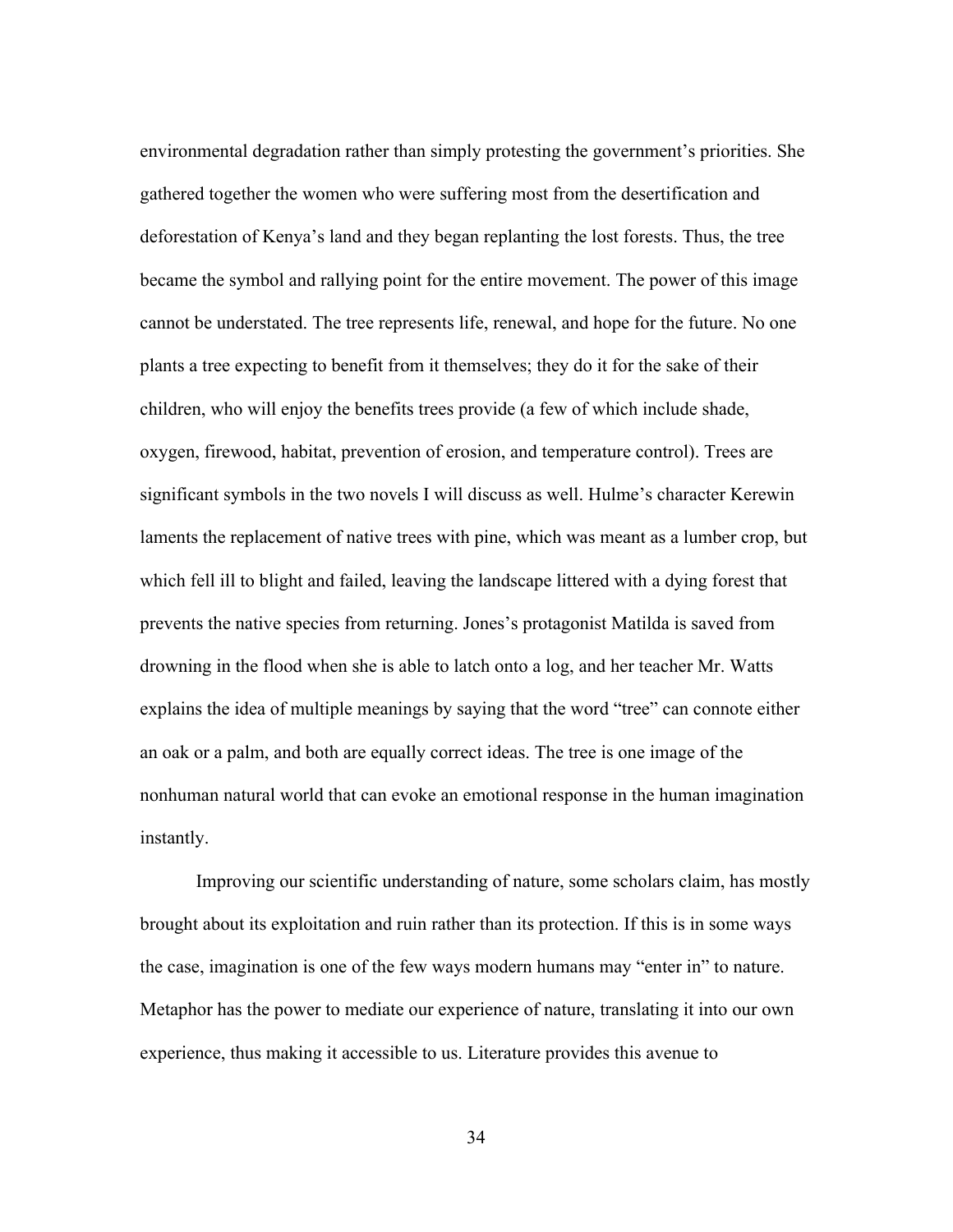understanding by representing the ecological through the human. *the bone people* accomplishes this much in the way that Native mythologies and the Medieval works mentioned earlier do – by using supernatural figures to communicate to the human. When Kerewin is dying of stomach cancer, she encounters a strange human-like creature that heals her and brings her into an awareness of her homeland in a way she could never accomplish on her own. Jones's character Matilda in *Mr. Pip* begins to process the trauma of her mother's murder by resorting to the anthropomorphism of the log that saves her from drowning; she names it Mr. Jaggers after Dickens's character because that is the only name she knows of for a savior. In both cases, human trauma makes ecological trauma accessible to the reader by paralleling it and through the author's or character's use of metaphorical thinking, which helps the reader – if not always the character – better understand what the nonhuman natural world suffers.

Not only do the characters in the novels rely on metaphor and its use regarding and relation to the natural world to help them through their various traumas, but the novels themselves mediate the ecological trauma that cannot be directly articulated to the reader through human characters. We cannot immediately comprehend the broken land of New Zealand or Bougainville's poisoned reef, but we can relate quite easily to the pain and loss suffered by the characters in the novels. Through the authors' shockingly literal narration of the characters' traumas, the reader can gain admittance into the ecological traumas that have preceded them. The human capacity for metaphor accesses nature's silent trauma.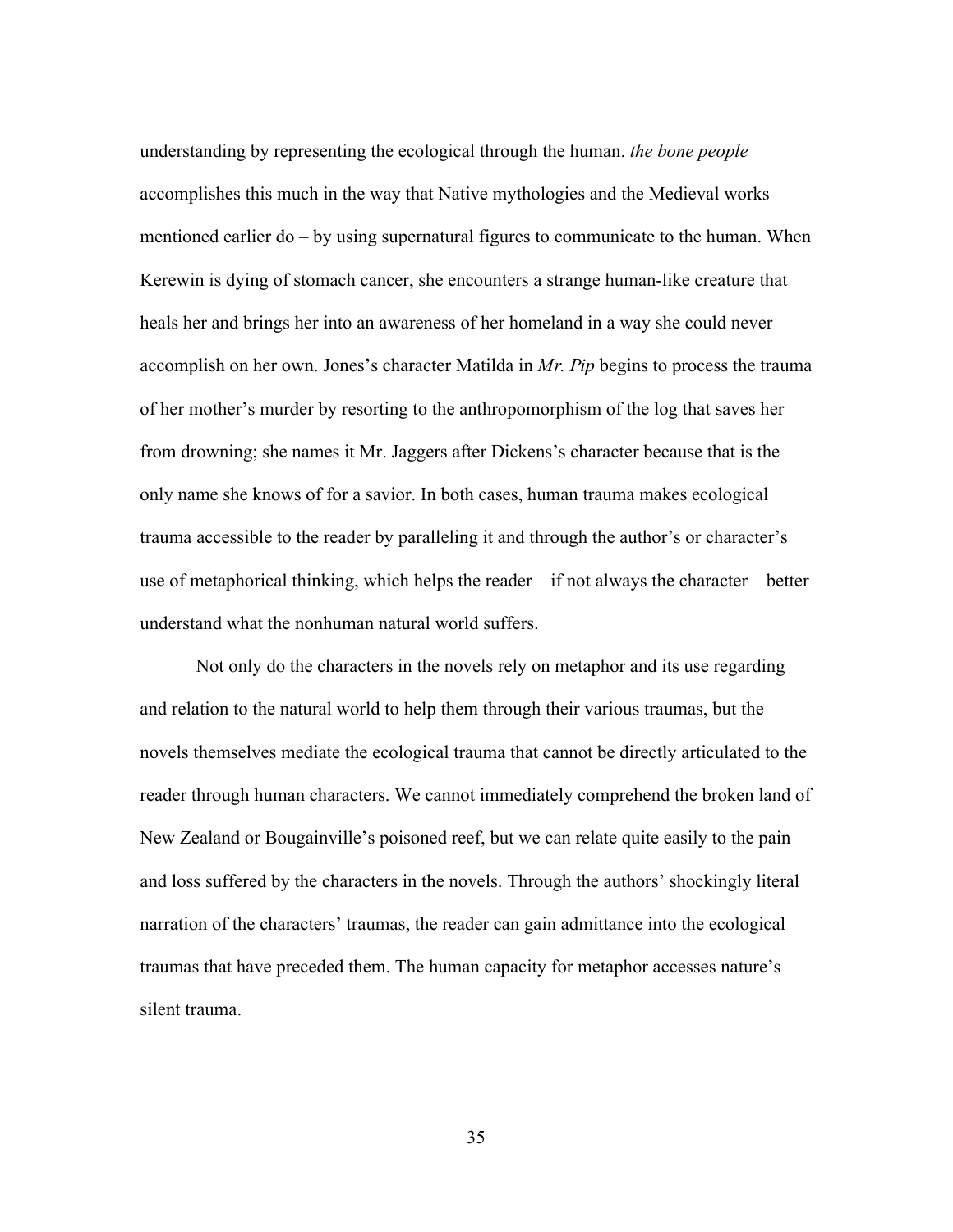#### Representing Ecological Trauma

Making the claim that the nonhuman natural world should be considered an acting subject rather than an object to be acted upon is a bold move that some scholars have referred to as a necessary part of the concept of ecoholism. Kant defines a subject as a being whose "action is subject to causality as an event in the world of appearing nature, but free as something in itself" (Bowie 18), and thus liable for moral responsibility for those actions and their consequences. This definition works well for humans, but it falls apart quickly when one tries to apply it to the nonhuman natural world. First, Western culture considers people primarily on the level of individuals (rather than in terms of family, community, or nation), so it is easy to delineate one subject from the next, but the same cannot be said of our ecosystems. The nonhuman natural world lends itself to a model of individuals only perhaps with regards to large fauna, distinctive trees, and macro elements like mountains; it seems ridiculous to imagine each ant or fern or bacterium an active agent, yet if we want to match Kant's definition of acting subject, this might arguably be necessary. It is much more useful to think of most organisms in terms of community, but the impulse to do so, if not controlled, soon spreads to an entire biotic community encompassing numerous organisms, and even this model excludes the inorganic elements of the environment, leading to application to ecosystems at large as a single subject. Nonhuman nature could be regarded as a single entity, but this cumbersome amalgamation would tend to generalize and oversimplify. This issue aside, holding any of these iterations of nonhuman nature to a human code of moral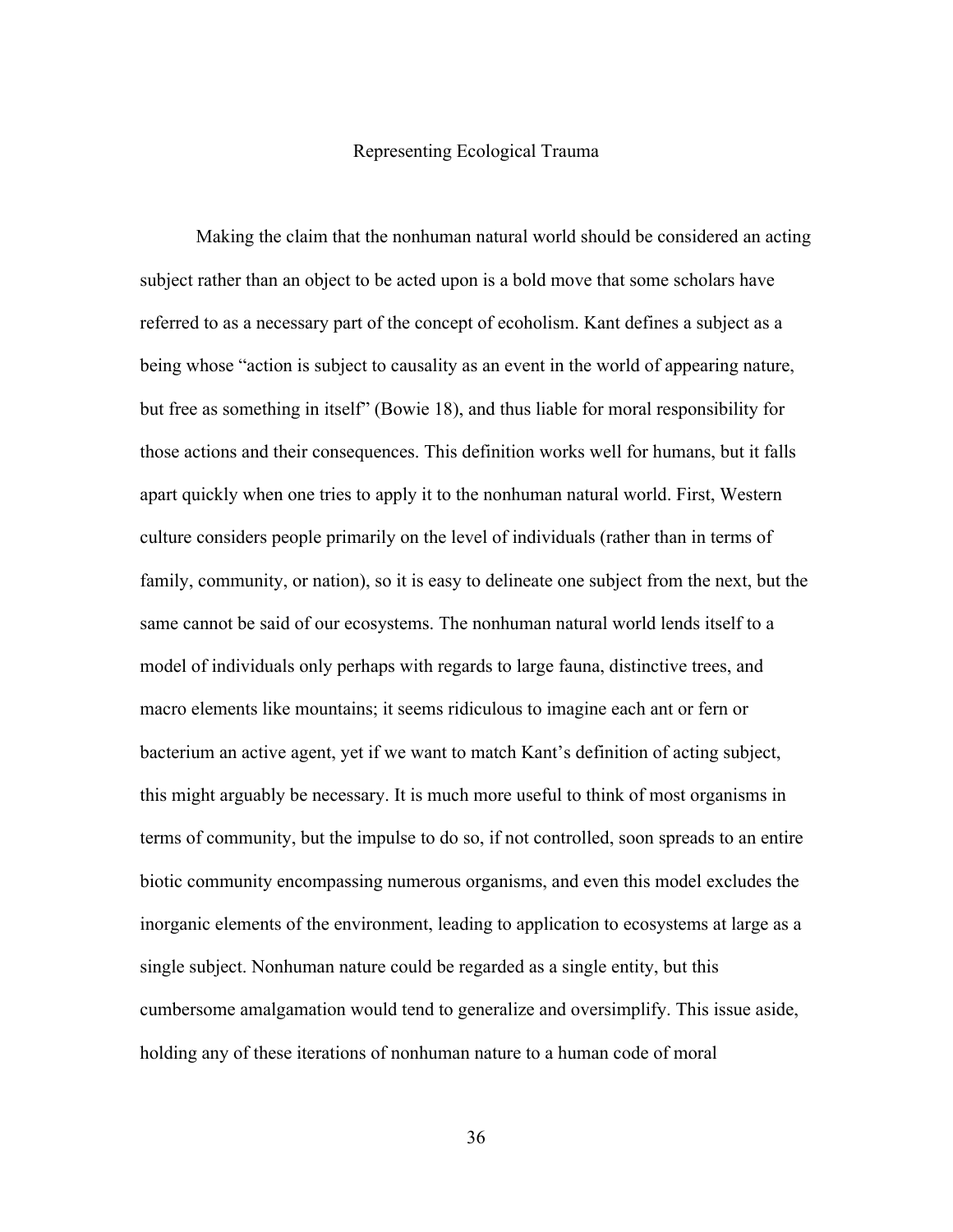responsibility is impossible and, if we are to seriously review our attitudes toward the natural world, completely unethical because none of them fully allow for a relationship of ethical singularity.

Kant, too, became entangled in the problems of subjectivity as it relates to nature. Andrew Bowie points out that nature was threatened by two of Kant's core ideas from his early critiques: first, the cognitive approach to nature led to a conclusion of nature's unbounded multiplicity because it did not allow for nature's status as an end as well as a means; and second, Kantian understanding led to nature's reduction to subjection to human-based principles of abstraction (Bowie 28). The way out of these problems lies in Kant's theory of aesthetics; interestingly, as Bowie points out, while nature for Kant clearly operated mechanically on some level, he was inclined to see it as systems, working technically, *techne* referring to art. He writes, "*An organized product of nature is that in which everything is an end and on the other hand also a means.* Nothing in it is in vain, pointless, or to be attributed to a blind mechanism of nature (B p.296, A p.292)" (Bowie 27, emphasis Kant's). His view expresses clearly that perplexing and transfixing quality of nature that makes it so aesthetically poignant to the human imagination (seeing it as harmonious interconnection might be a way to articulate it) and evokes the very reason that nature ought to be considered a free agent – its status as an end as well as a means. Nature as art then can be, according to one possible interpretation of Kant, in ethical relation with humanity in its role as valuable subject, its aesthetic worth providing an end in itself. This idea allows the nonhuman natural world to exist for more than just its use value to humans.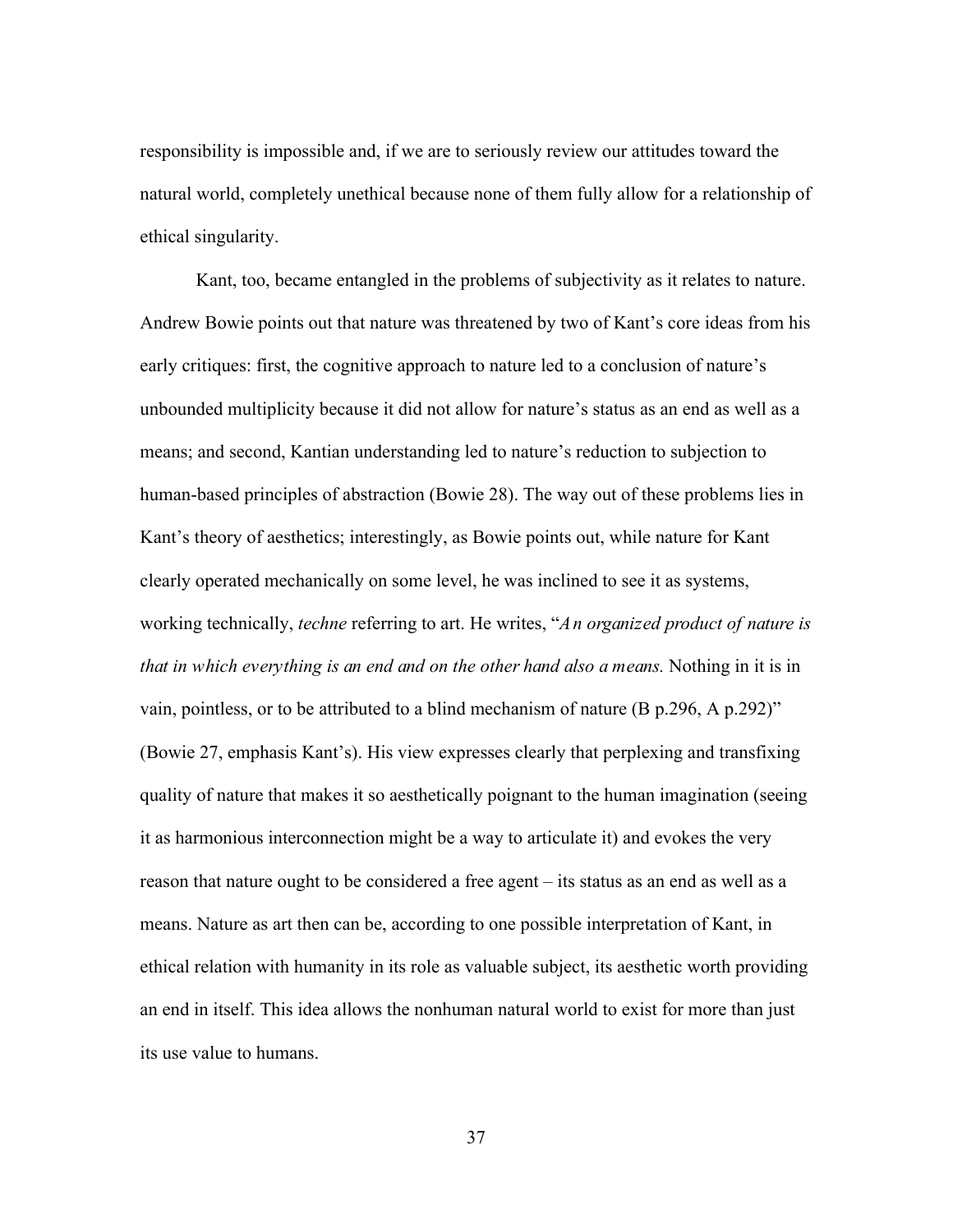Nature differs strikingly from all other aesthetic objects, primarily in that the observer is inextricable from that which is observed. The impression of human presence in nature does not even wholly subside when nature is framed as in a painting or photograph. The artist's presence is always implied. The natural has often been synonymous with the beautiful in art and literature – British ecotourists in the Romantic Period indulged the impulse to "frame" the environment, preferring to view certain vistas over their shoulders through their reflection in a sepia-toned lens rather than taking the view in as it actually was – but with the advent of global climate change in addition to centuries of pollution, overuse, and overdevelopment, many of today's ecotourists view the world as aesthetically but a shadow of its former self. It has suffered extreme modification, and humans, as aesthetically minded creatures, have developed new standards of aesthetics with which to represent the world, which now often includes the built environment. The ugly, the grotesque, and the wounded are the comparably new aesthetic expressions of human experience. Biophilia is still innate – who wouldn't prefer pure running rivers to agricultural and industrial waste-filled ones? – but intact nature often comes out juxtaposed with the built environment: for example, a flower growing up between the cracks on the sidewalk, an abandoned lot overrun with weeds, pigeons on the steps of a museum. In these examples, we see the natural world "making do" with the human built environment, and this comparably pathetic attempt at flourishing can be read to embody a kind of painful beauty, one which we can appreciate aesthetically.

Novels are one way we attempt to communicate the effects of trauma, as environmental degradation is directly inexpressible for us; aesthetic representation allows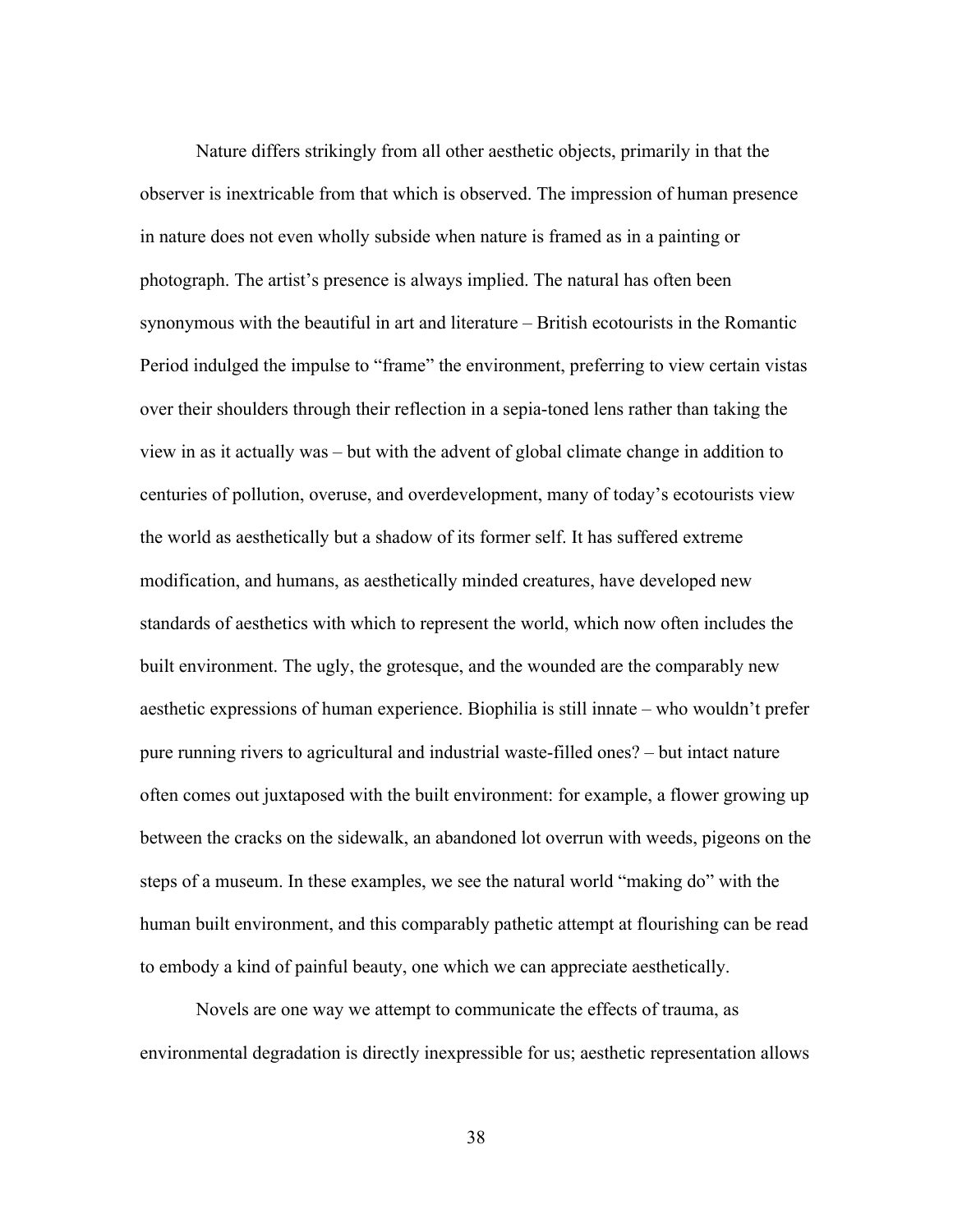us to communicate the unspeakable and upsetting material human life often entails by using metaphorical techniques to better illustrate what trauma is like and sometimes to provide a kind of narrative distance, especially if the trauma communicated is voiced through someone other than the traumatized person. The works that I will focus on are, I argue, an expression of ecological trauma in that it is part of and partially responsible for the human trauma articulated by the writers. In spite of its centrality to the situations the characters find themselves in, the novels cannot express the natural world's trauma as an ecological trauma at all. Instead, they rely on the wounding of humans to mediate the ecological trauma and make it comprehensible to the reader in some way. In keeping with trauma theory, the reader experiences the human trauma in the shockingly literal state that occurs when trauma is recalled in flashbacks or dreams. In this way, the novels themselves act as a form of trauma, that of the spectator bearing witness to the attempted expression of the traumatized. The ecological trauma is available to the reader through the metaphorical expression of trauma by the human characters and the author.

Caruth mentions the possibility of the person suffering from PTSD attempting to express their pain to someone in words, and the listener is then traumatized in the listening (*Explorations in Memory* 8). This passing-on of trauma is a possibility in the reading of novels. There is trauma, too, in the fact that what is passed on in history and in art is not precisely the trauma that was originally experienced, as human communication is by nature imperfect. By extension, literature provides us an imperfect portrait of trauma, but we can read symptoms of ecological trauma in the writers' descriptions and portrayal of the natural world as well as in how their characters perceive and interact with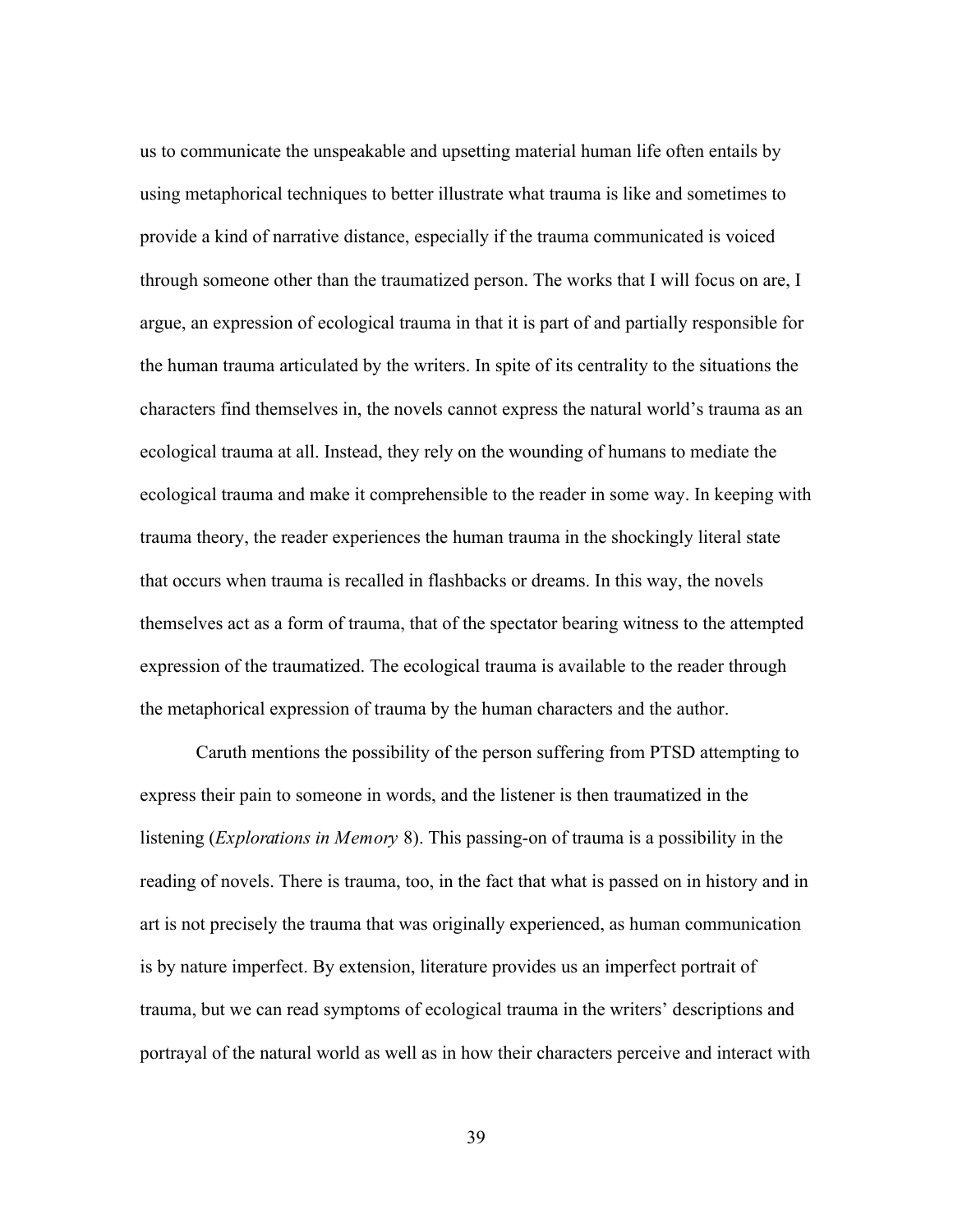it. The impossibility of perfect expression cannot deter us from attempting to communicate and interpret one another nonetheless. This is part of our responsibility to each other and the nonhuman natural world if we are to pursue ethical singularity.

The full measure of environmental degradation and what it means for the world at large and the future of the human race is equally as alienating and difficult to grapple as many instances of human trauma. Just as we cannot exit the aesthetic frame we might try to put around the real nonhuman natural world, the fact that we cannot avoid the consequences of environmental damage, but live with this degradation – participate in  $it$  – every day and must cope with the consequences is very disturbing when we stop repressing the idea and begin engaging with it.

For the most part, people avoid focusing their minds on this subject precisely because of its daunting enormity, in spite of the fact that many public interest groups and politicians have invested incalculable time and resources in increasing awareness. We avoid the topic in our daily lives just as one might repress an individual traumatic experience. This does not mean we are unable to face trauma, but are unwilling because of the potential pain it could cause and the demands such knowledge would make of us to change many of our daily habits. As clinical psychologists can attest, confronting fears and traumas can help humans process them and begin healing, and it is through representations in literature and other arts that ecological trauma can be slowly assimilated into our psyches, faced, and understood in whatever way is possible.

Being unable to remove ourselves from any frame we try to put around nature poses aesthetic problems for us as well and speaks to the fundamental interconnectedness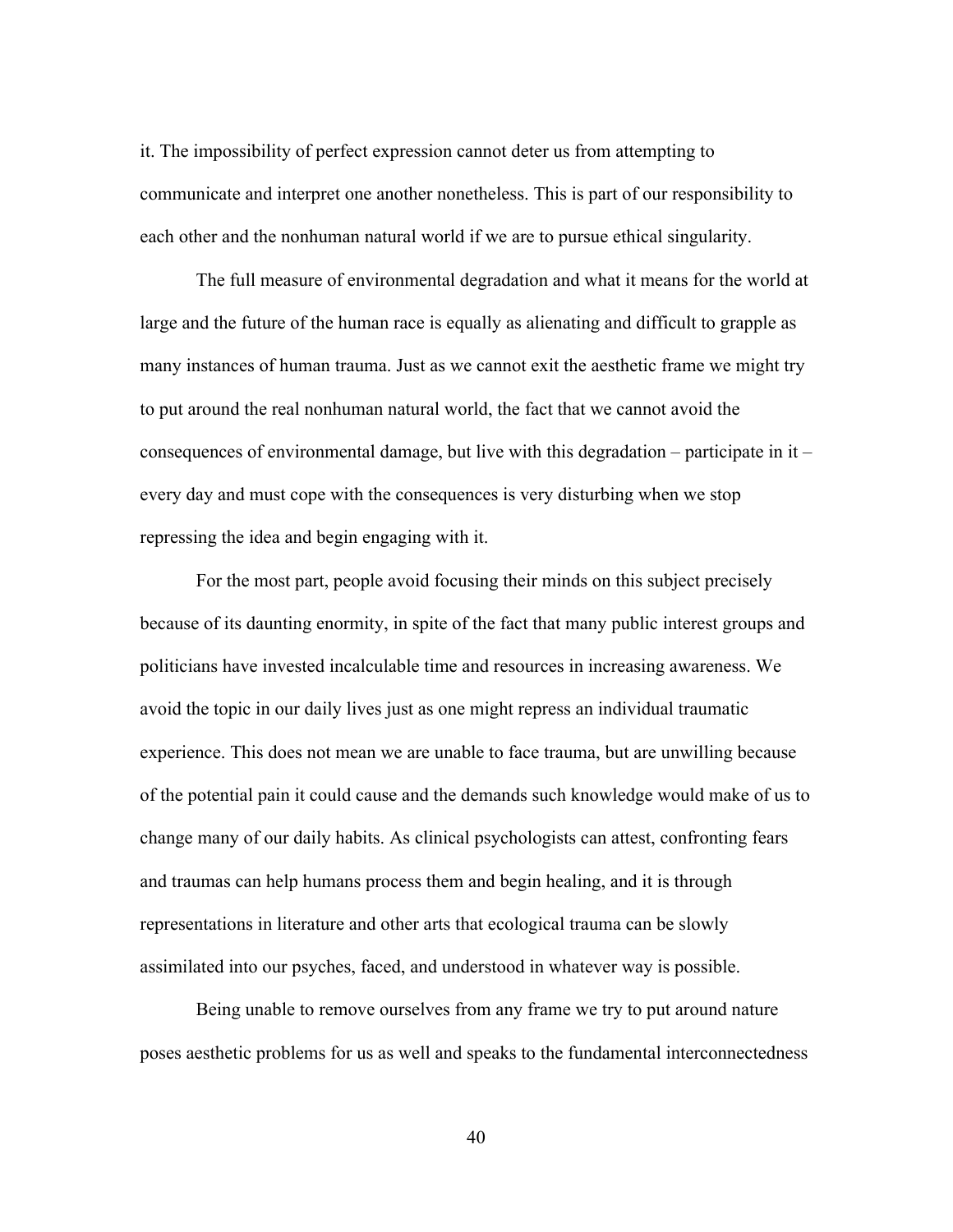of human and nonhuman nature. We may be able to imagine a world without us, but it quickly becomes meaningless, however "perfect" some might consider it to be. Human trauma's mediation of ecological trauma offers a solution to these problems. If we cannot understand how the environment experiences trauma, we can at least grasp how the trauma suffered by ecosystems affects humans and imagine what the species involved might be "feeling." This is possible on both a large and small scale, from the negative effects of global climate change beginning to be felt across the globe to the loss of the shade of one cut tree. The aesthetic representation of ecological trauma in art and the parallel relationship between ecological and human trauma provide access to the nonhuman natural world's "feelings" and "memory," thus allowing us to imagine its pain and bringing us into greater understanding of nonhuman nature and our kinship with it.

# The Representation Camp

It is possible to read my approach to the issues I have discussed as constituting a mediating route for which both Wilke and Grewe-Volpp call. I might at least situate myself outside of the two camps as Wilke has described them. While both the nature and constructionist camps go to literature for examples to support their claims, their theories ultimately rely on the physical world and the human imagination. I wish to focus instead on the *representations* of the physical world and human imagination in literature, which prove useful in explaining how it is that we approach the nonhuman natural world as individuals and cultures and what repercussions our approaches have.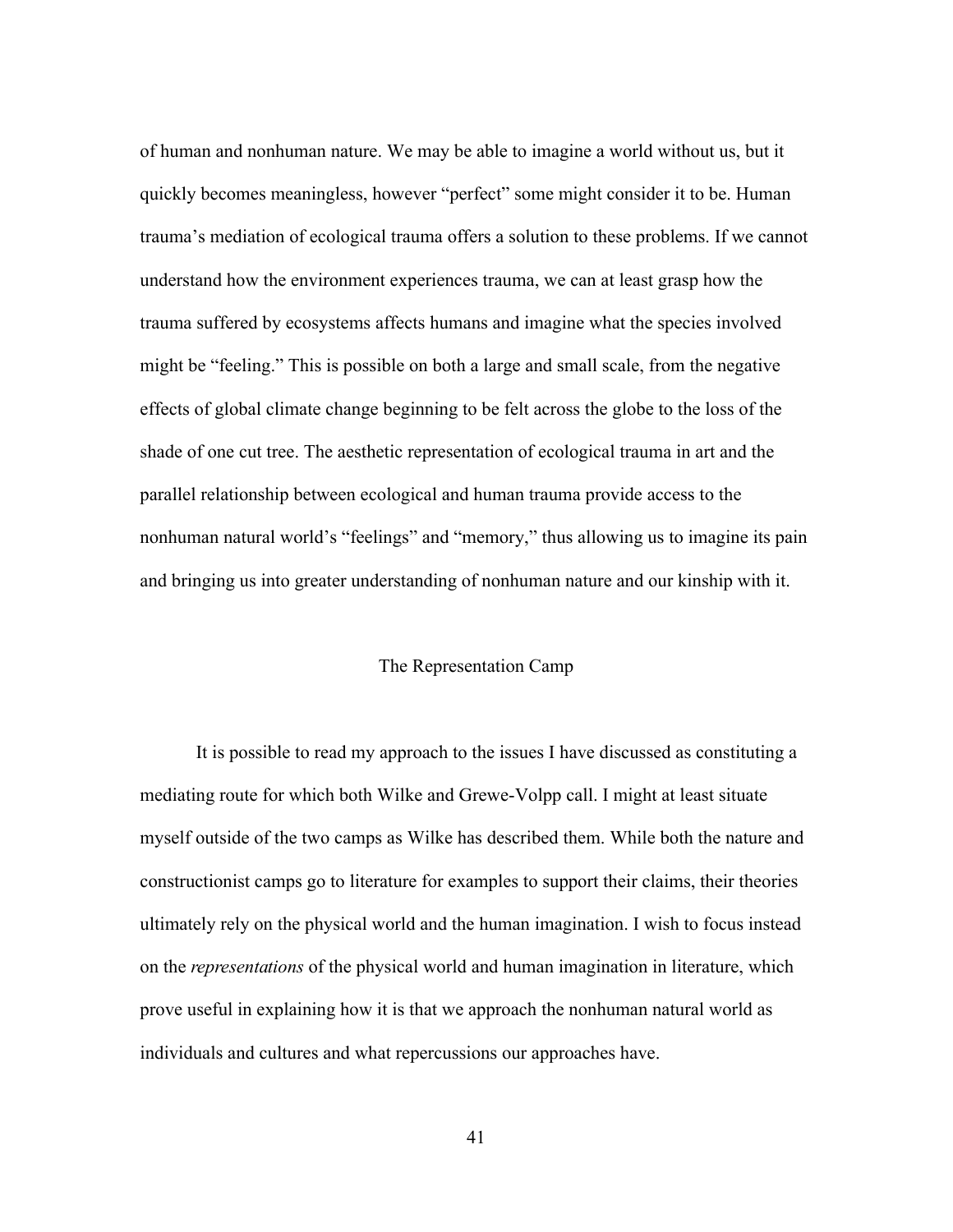The following two chapters consist of my close readings of the two novels whose topics inspired the theories outlined in this introduction. Although *the bone people* and *Mr. Pip* differ widely in the cultural and social situations they describe, both works treat themes of postcoloniality and human trauma, and both involve a corresponding ecological trauma through the role of nonhuman nature depicted. Each novel relies on metaphor to mediate nonhuman trauma to the reader through the very visceral and literal representation of human trauma. Though each approaches the means of this mediation differently, both accomplish the same end, and interpretation of these mediations are crucial to a full understanding of the texts.

Ecological trauma, as I will frame it in these works, is characterized by a fully physical expression of the trauma the nonhuman natural world experiences, which the characters may acknowledge, but not as trauma and not in conjunction with their own human trauma. Even though their decisions may involve the nonhuman natural world, their actions are dictated by their own woundings, not by the pain of ecosystems. The message of ecological trauma is ultimately one for the reader, not the characters. It is up to the reader to make the connection between human and ecological suffering, to note the cyclical features of the relationship between them in the novels, and to begin to consider how we might reimagine our role in the world around us.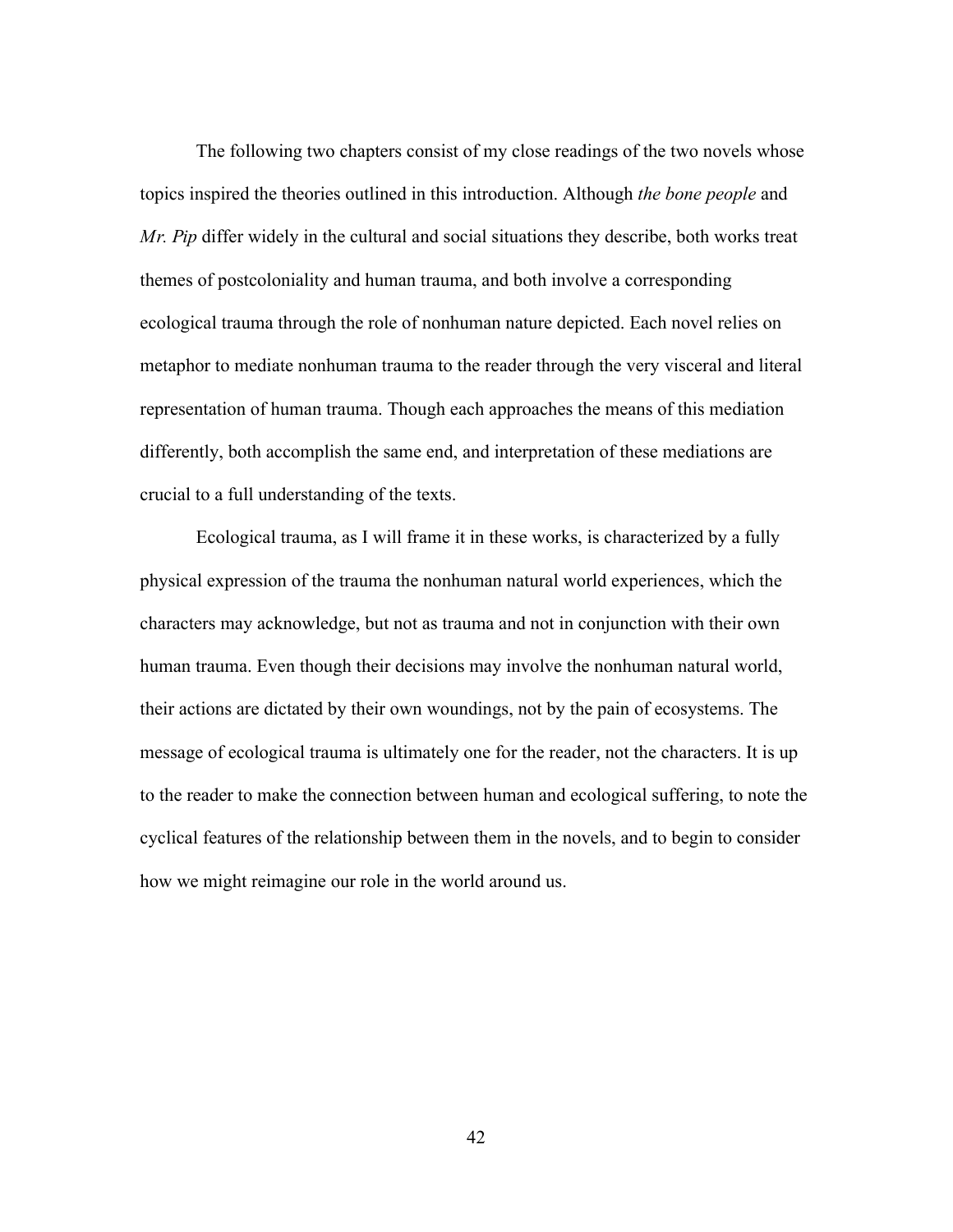#### CHAPTER ONE

### THE BONE PEOPLE

*"Aue, the roots of the tree are long and descend into darkness. The shore is wavebeaten, and there is nothing beyond but the unceasing immeasurable sea." (Hulme 344)*

Critics have mostly considered Keri Hulme's novel *the bone people* a work that deals heavily with personal and cultural trauma. Scholars such as Christina Stachurski, Clare Barker, and Antje Rauwerda focus on the complicated gender roles, the psychological affects of human trauma, and the postcolonial issues of race and culture in the novel. Hulme herself explained in speaking to a group about *the bone people* that the major problem with the three characters is their perpetuation of a culture of violence and that she wanted to write the novel to speak out against child abuse (Benediktsson 126), which is a common occurrence in New Zealand among both the native Maoris and the European New Zealanders (often referred to by the Maori term "Pakeha"). While these are all significant and weighty topics (and almost all deal at least tangentially with some form of trauma), most scholars who have written about this novel – even those who address its environmental themes – miss the vital link between human and nonhuman nature, a link I see as characterized by the cycle of human and ecological trauma.

It is likely that Hulme illustrates the connection between ecological and human trauma in her novel unconsciously, but this only deepens my conviction that they are in keeping with the tenets of trauma theory, that they are somehow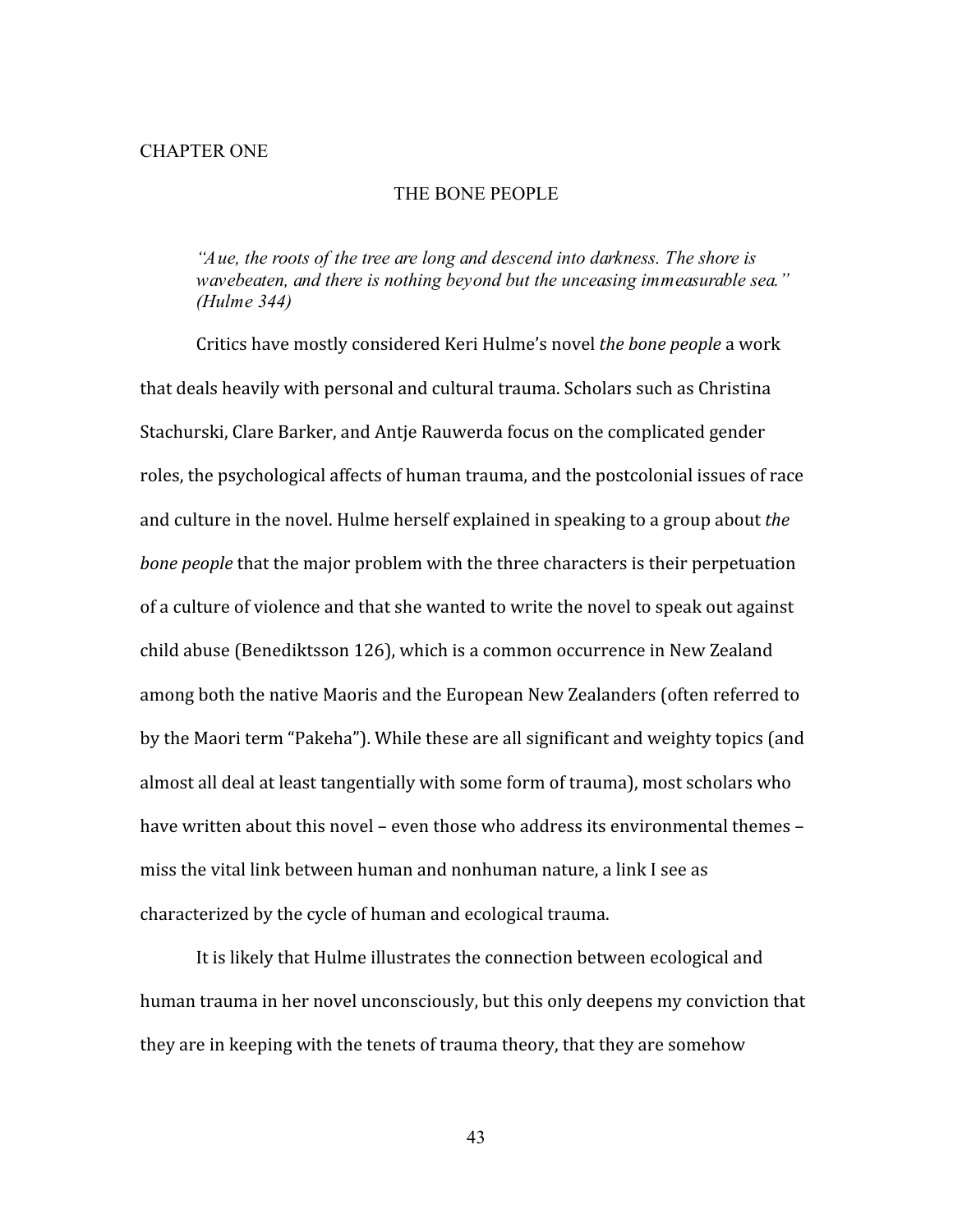essential, and that, for humans to understand it, ecological trauma requires human trauma to mediate as metaphor and knowable parallel. In claiming that the link between ecological and human trauma is somehow "essential," I mean to refer to human embeddedness in the natural world, that we are inescapably bound to the fate of our environments.

The unconscious resurfacing of trauma is widely known since Freud. He exemplifies the phenomenon in the case study of a woman who had been in a concentration camp as a child; she experienced nightmares of trains and had no idea why until someone mentioned to her that the tracks were visible from the children's barracks and that trains were constantly going by the camp. The woman had no conscious memory of this and was relieved to know that she was not mad (*Trauma and Memory* 6). As the environment lacks a "consciousness" and thus always expresses its trauma physically, we look to human consciousness for recognition of ecological trauma. Intuitively, Hulme seems to sense the link between human and nonhuman trauma. Her character Kerewin is the most attuned to the environmental issues New Zealand faces, but she does not go so far as to connect ecological suffering with her own, even though the nonhuman plays an essential role in her recovery. Readers must make the association on their own.

Hulme is not able to express what the environment is trying to say in the novel on its own terms. Instead, she relies on supernatural, spiritual elements to bridge the gap in communication between human and nonhuman environment in the form of the creature that heals Kerewin's cancer and of the mauri spirit in the stone that Joe receives. These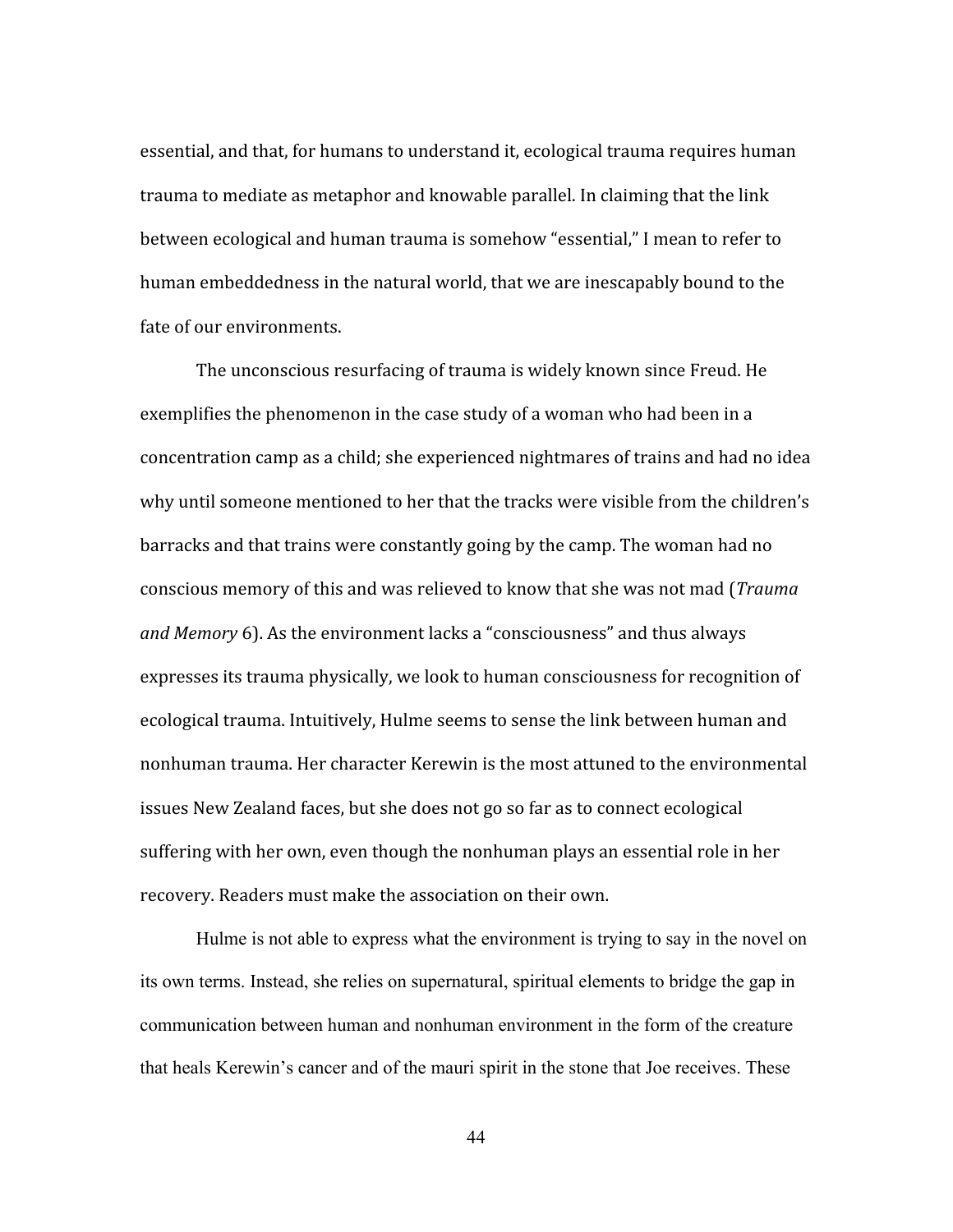elemental beings are the symbolic representatives of the land, ones whom the characters can much more readily understand because of the creature's humanoid form and ability to speak in Kerewin's case and, in Joe's, his Maori belief system that supports the idea of the mauriora. The supernatural serves as the mediator between the natural and the human in this novel, expressing in human terms what in the land's constant expression of wounding was misunderstood or ignored. The nonhuman makes the first move in reaching out to the characters, an indication that the truth of ecological trauma has been evident in the world all along; the nonhuman has to approach the human on human terms in order to finally be understood. Once the environment establishes communication with the characters through these supernatural beings, the characters need no further encouragement in constructing a new relationship between the cultures and the lands of New Zealand.

## Walking Wounded

Hulme's three protagonists begin the novel steeped in individual pain. Though they are all standoffish to some degree, they grow closer together with time and begin to imagine themselves a kind of family. An unfortunate chain of misunderstandings leads to the violent rupturing of their relationships, and the three spin away from one another in different directions.

The Maoris were traditionally a society of warriors who valued aggression; one needs only see their war dance, the *haka*, to see evidence of the importance of fighting in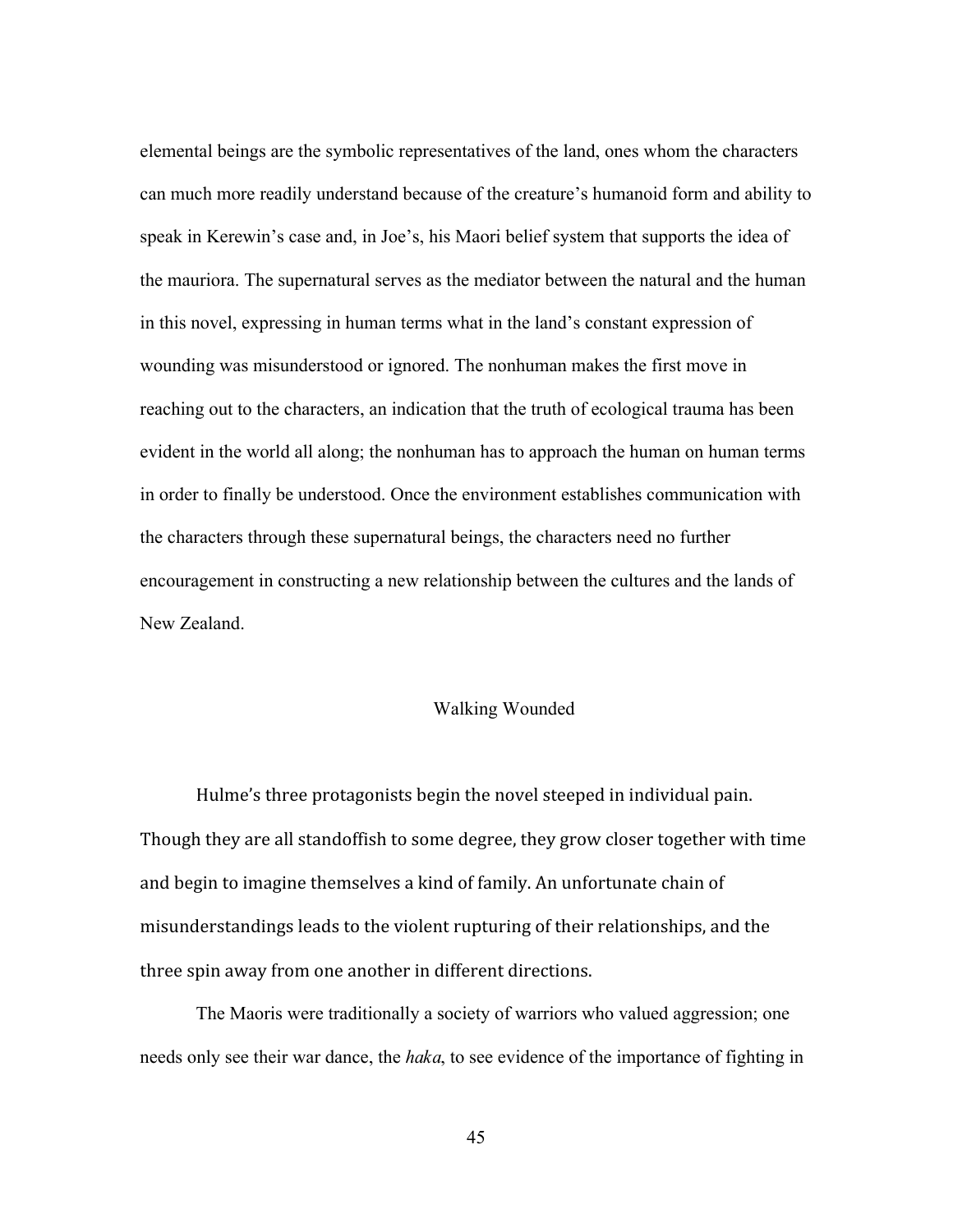their culture. The trauma that tears the three characters apart results from their lashing out at each other, not from any external source. This internal, private animosity can read as them expressing the repressed, unspeakable experiences they suffered before the novel's commencement. Even Kerewin's planned intervention cannot halt Joe's brutal beating of Simon, and Kerewin is actually no better than Joe; she beats Joe down utterly using her Aikido, an Eastern martial arts technique she has mastered, though the peaceful philosophy behind it seems to have eluded her. Simon, too, reacts to people's lack of understanding of his muteness with violence. He breaks all the shop windows on the street in frustrated anger against Kerewin when she ignores his pain in having found a man dead. He lashes out at Joe during a devastating beating and cuts him deeply with a piece of glass from the shop windows. The violence spirals from one person to the next and back again until all three find themselves alone and in life-threatening situations. Kerewin burns her home, a spiral tower, to the ground and flees the area on a goal-less pilgrimage, self-medicating her stomach cancer and stubbornly refusing any formal treatment. Joe, too, wanders the land, ending up in the middle of nowhere with a broken leg after a botched suicide attempt. Simon is taken into protective custody and whisked off to a hospital with life-threatening injuries from the beating.

Hulme's three characters struggle not only with the pain of their life situations and the pain they cause each other, but also with the same predicament Elizabeth Dodd describes in James Wright's poetry as an "…ongoing quest… for the human, articulate animal to feel at home in a degraded environment" (23). Both Kerewin and Joe have Maori blood, Joe almost completely so, and this is clearer than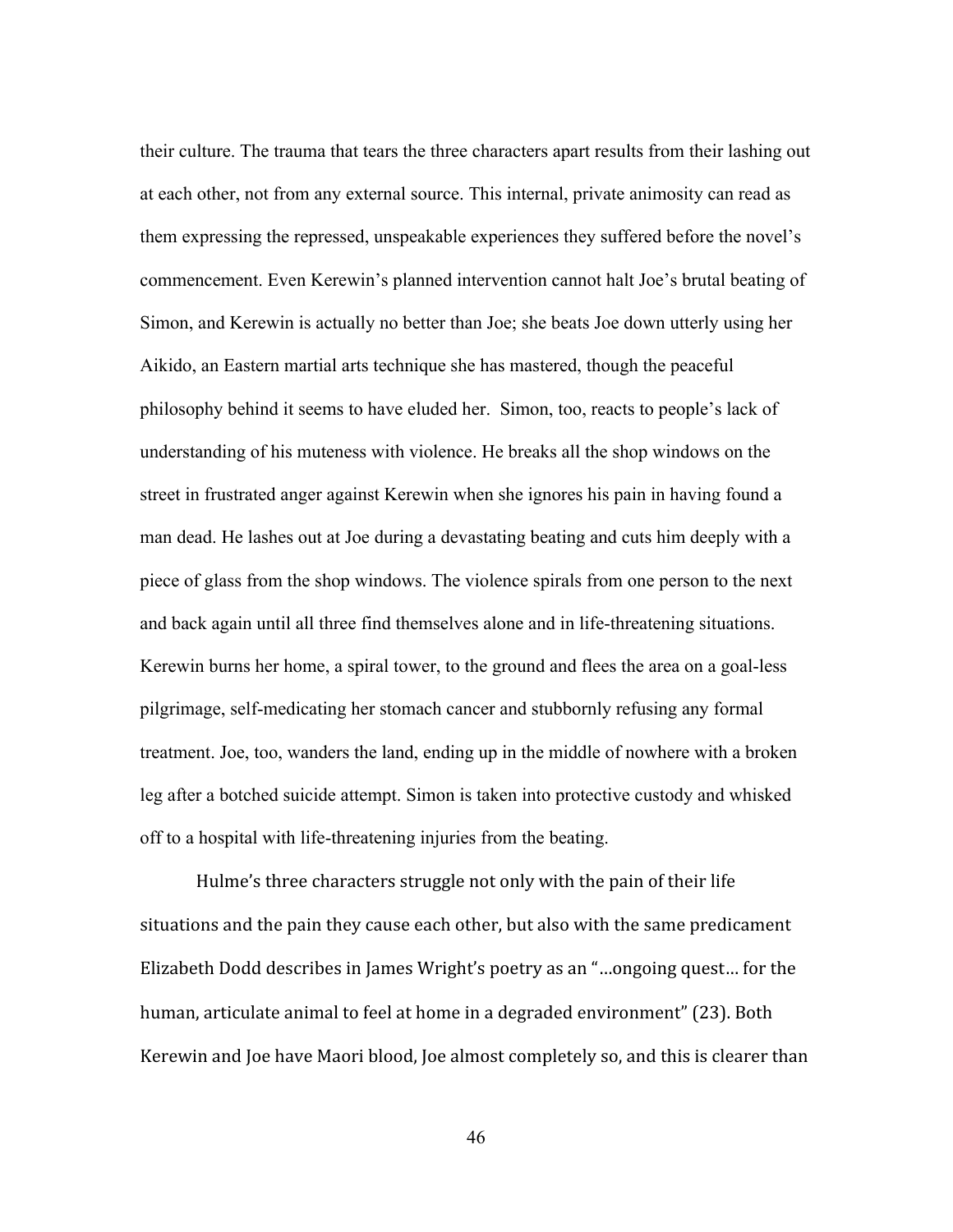ever in their regret for the way the Europeans have treated the natural world. Theirs, like Wright's, is a rather despairing quest for home and wholeness that realistically implies that there is no going back to a "pristine" ecological state. Still, proponents of sustainability hope that the human race can re‐evaluate its relationship with nonhuman nature and start healing the land it has wounded. All three characters go on more or less voluntary quests for such healing, and Hulme suggests in the Epilogue that they all succeed not only in finding peace and reuniting with one another, but in revitalizing the land as well. The characters' return to culture is vital because, as Hulme writes, "Together, all together, they were instruments of change" (Hulme 4), implying that singly their revelations mean far less and are not enough to alter the natural or cultural schisms in the novel, but as a diverse community aware of its interconnection with the nonhuman natural world, they are powerful.

As the kaumatua – a Maori elder and guardian of the mauri spirit stone – describes his life to Joe, he explains that he was raised to be more Pakeha than Maori, and in his time, the Maoris were trying hard to assimilate to European culture, but this left them "Maori on the outside with none of the heart left" (Hulme 359). Hulme implies in the passage that the only people meant to flourish on New Zealand are the Maori, and Europeans should not have tried to stay. They are invasive and, like most invasive species, they choke out the native and separate them from the land, yet are unable to fully flourish themselves. In spite of their separation from the land, both Joe and Kerewin feel, perhaps as a result of their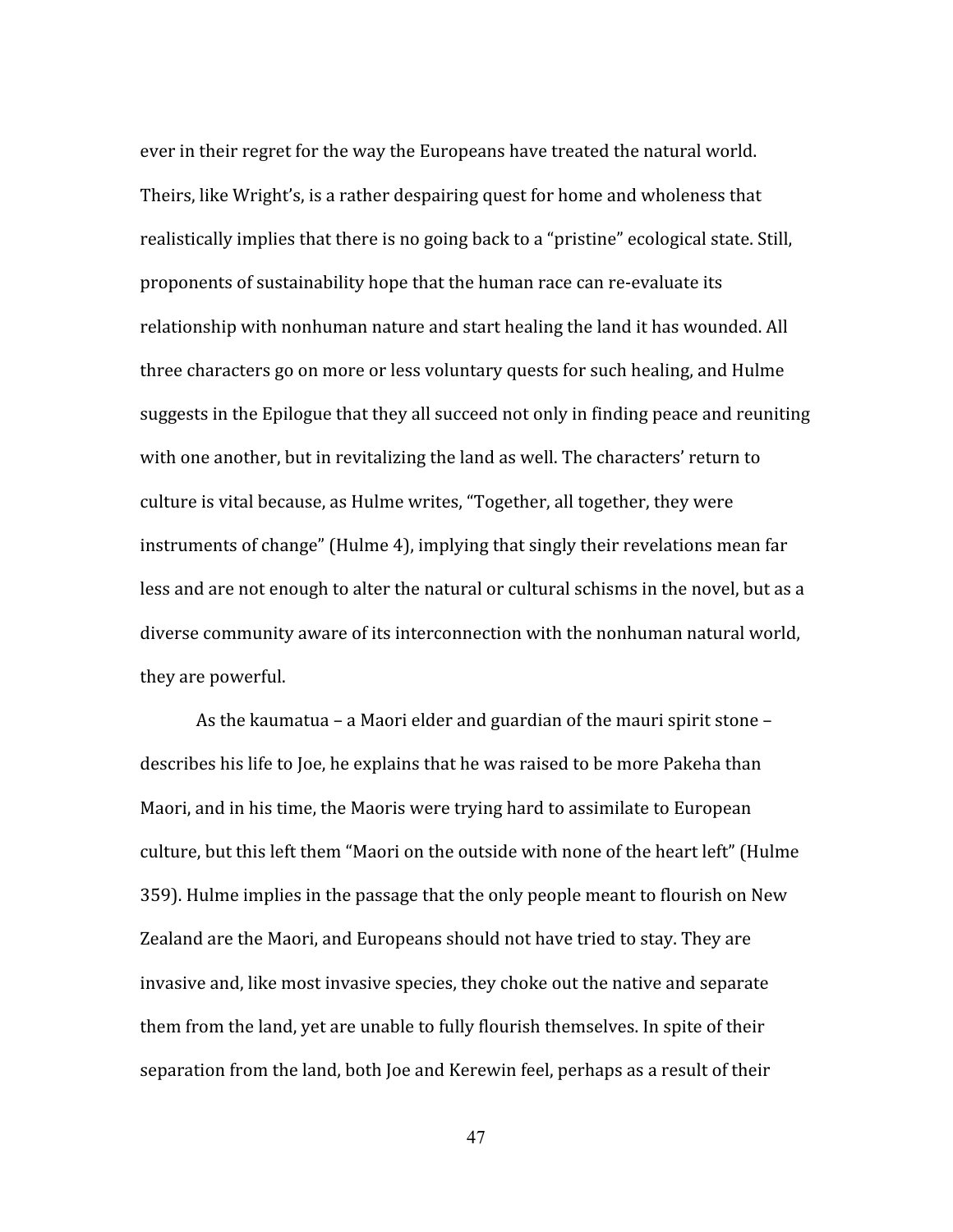Maori blood, that the land has chosen them and provides for them. They each uncover greenstone pendants in the sands of Moerangi, and Kerewin actually hears voices telling her the name of the piece she found. Later she dreams of entering the island itself and feeling it breathe, a clear moment of oneness with the land and foreshadowing of the importance of the nonhuman natural in her future.

The way the environment experiences trauma seems similar to a human experience in schema. At first, the earth is a passive victim, suffering at human hands, and later, it actively expresses the trauma in ways that may seem unrelated to the original trauma, but are actually direct affects of it. In humans, memory of the traumatic event is suppressed in the psyche, but the trauma is still expressed through various behaviors and reenacted in ways that mimic the original trauma. For the environment, however, there is no psyche and therefore no suppression; the environment always embodies and expresses its wounds. Traumatic events such as mining, deforestation, and the Industrial Revolution are recorded in ice caps, tree rings, and geological formations; scientists can literally read the landscape to know how the earth has suffered in the past. Williams's study of Maori fire use is possible because the evidence of burns is inscribed into the geography of New Zealand. The example she describes of early Maori settlers using fire as an agricultural management tool that got out of hand and ended up destroying the majority of New Zealand's forests shows that the Europeans were not the first group to traumatize New Zealand's land. The absence of forest over much of the country is testament to the environmental suffering from which the land is unable to recover and which Hulme's protagonists attempt to reverse.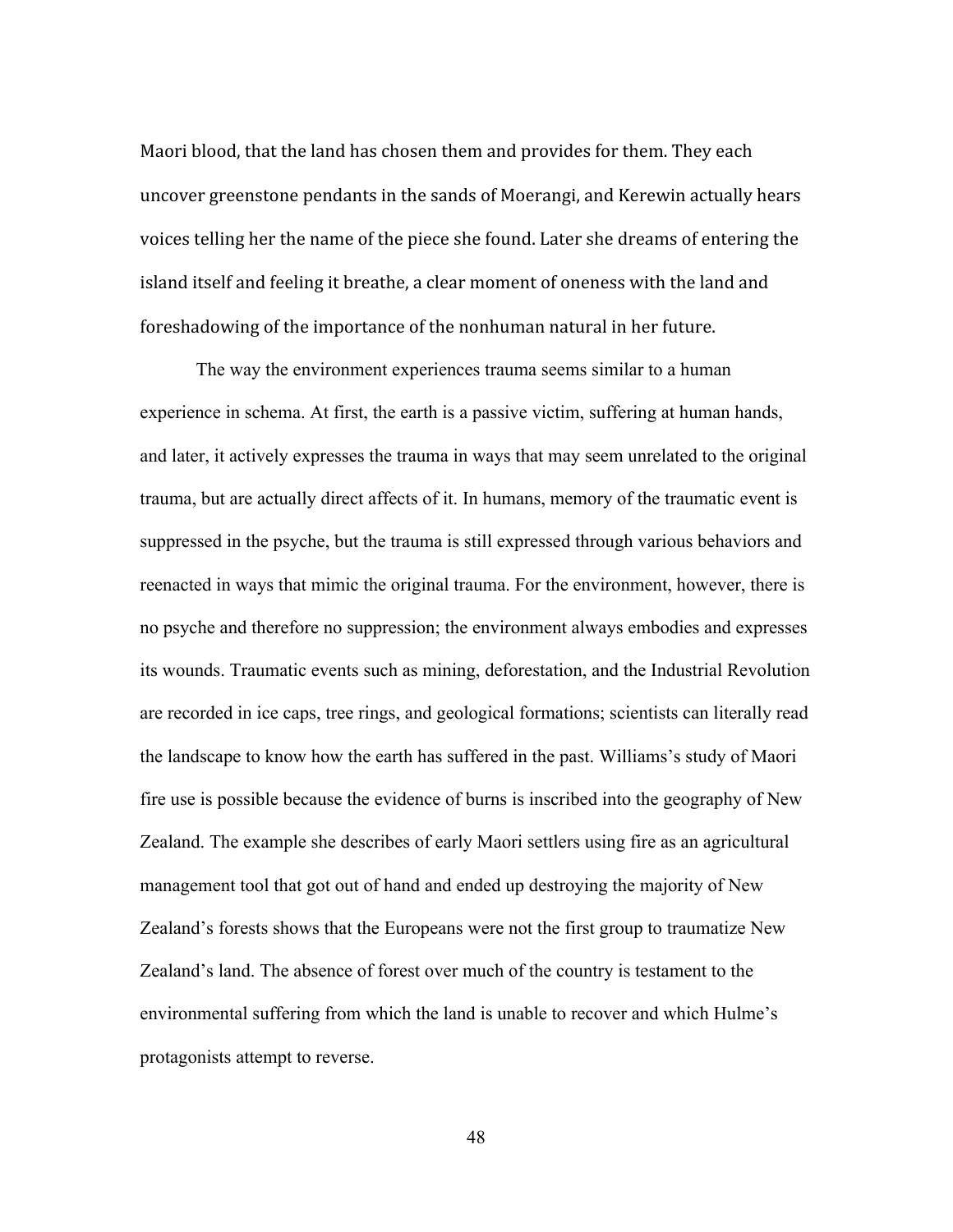#### The Pain of Pines

The environmental trauma New Zealand has suffered from both the Pakeha and Maori settlers crucially parallels the trauma felt by the three protagonists. Kerewin is deeply bothered by the mismanagement of the land by humans. On the drive to Moerangi, they stop for a rest and she points out a stand of pines that are suffering from blight, though they were planted there deliberately in place of the native trees for the express purpose of use as lumber. This scene stands at a structurally significant place for commentary on the abuse of the environment, opening the second section of the novel. It occurs as the characters are just beginning to get comfortable with each other. Having suffered the trauma of the loss of loved ones, the characters are understandably reluctant to lower their shields and let each other in, but here on the trip to Kerewin's beach house they are beginning to do so. That Hulme chooses to have them bond over environmental damage brings ecological trauma to the foreground. Kerewin points out the blighted pine stand to Joe and laments:

"This place used to have one of the finest stands of kahikatea in the country […] Pines grow faster. When they grow. The poor old kahikatea takes two or three hundred years to get to its best, and that's not fast enough for the moneyminded […] O there's room in the land for them, I grant you, but why do they have to cut down good bush just to plant sickening pinus? Look at that lot, dripping with needle blight dammit […] this land isn't suitable for immigrants from Monterey or bloody wherever." (Hulme 157)

The pines serve as a powerful metaphor for both the environmental and cultural devastation of New Zealand. They are a European species transported to New Zealand to create a fast‐growing lumber crop, taking the place of the much slower‐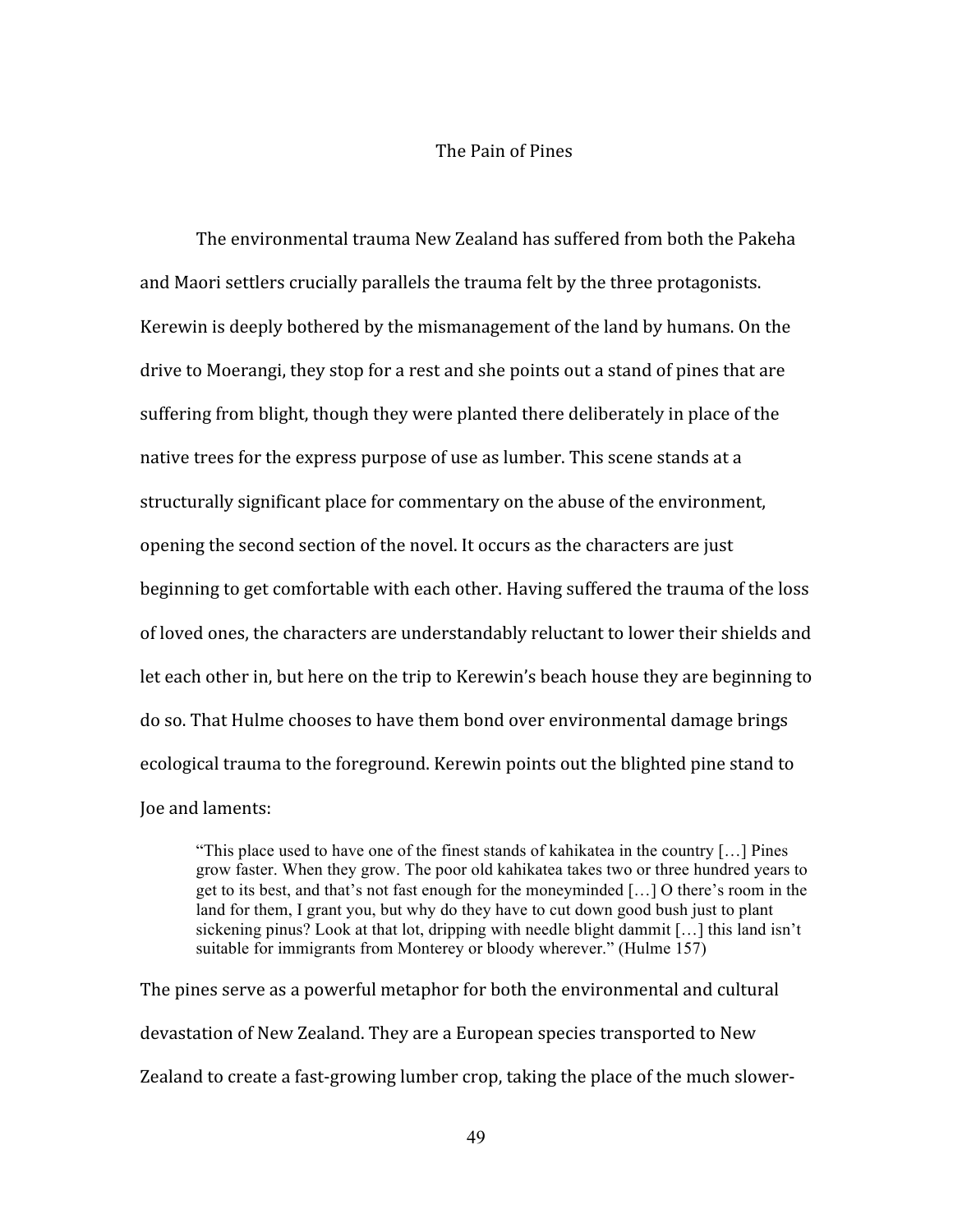growing native kahikatea, which can no longer survive because of the invasion of its habitat. But the pines do not grow well; they are not suited for the New Zealand environment, and so they fall ill with pine rot, which makes them useless as lumber.

Kerewin's description of the pines is often read as a postcolonial metaphor for the Pakeha invasion of New Zealand and usurpation of the Maoris. The Pakeha, like the pines, suffer the blight of uselessness because of their displacement from their native land to another, but the Maoris cannot recover either because they, too, have been removed from their native soil. Significantly, Simon is Pakeha and, we learn late in the novel, of Scottish origin, which may help to explain the blight of muteness he suffers. The novel also invites a reading that the heroin addict whom the kaumatua nurses many years before Joe arrives is actually Simon's father, once again emphasizing the corruption and ill health of the European in New Zealand. This is a physical, spiritual, and emotional remove from Native to Western culture, which accounts for the trauma experienced by Hulme's characters. It does not, however, fully account for the trauma the land has experienced. The Europeans damage the landscape by removing native and planting a non-native species. The land then reacts by killing the European species, but cannot heal itself by reinstating the native species. Thus, the absence of the native and the sickness of the non-native express the wounding New Zealand has suffered at the hands of its Pakeha plant and human invaders.

Hulme suggests that the Pakeha removal of the native plants and the "deculturation" of the Maori people are not irrevocable; healing is possible. It is also not necessary for the humans to leave New Zealand for the healing process to begin. On the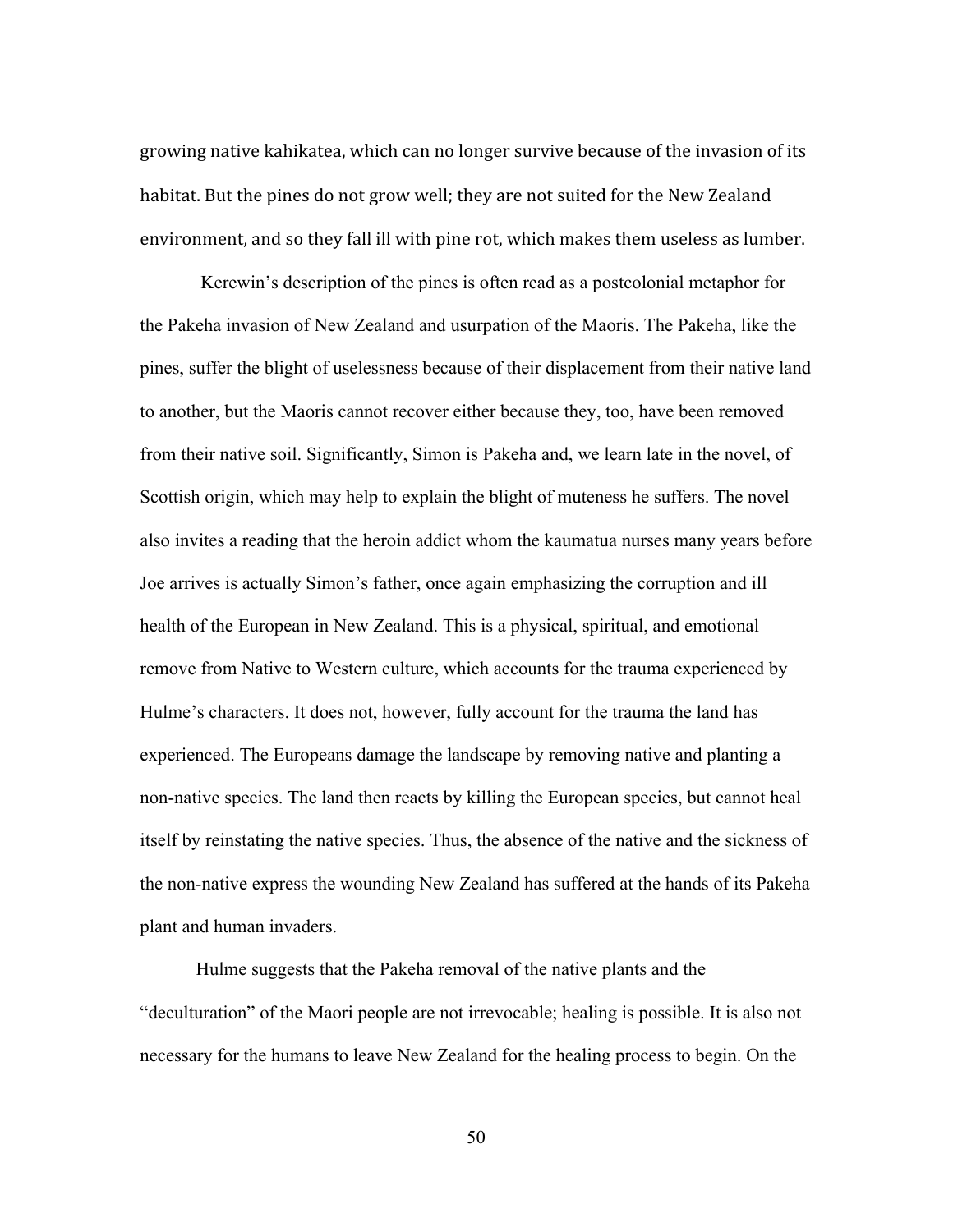contrary, humans are an essential part of that process. Hulme envisions an ecoholistic solution, harmony between nature and culture, a process that must happen first in humans through a change of attitude towards the natural world and then in the land by way of an alternate interpretation of it. Humans must reimagine their relationship to the nonhuman natural world. Hulme implies that communication and mutually beneficial living arrangements are entirely possible, but humans have to be the active party in initiating the change. Human action in establishing a better connection to the nonhuman natural is a perfect reversal of the cycle of trauma. Humans began the cycle, and they must initiate the healing as well. The antagonist must reconcile with the victim in order for true healing to take place.

## Expressions of Trauma and Oneness with Nonhuman Nature

For Kerewin, pain manifests in art as well as in body and mind. She has lost her ability to create art as she used to, through painting, though she is still a talented guitarist, singer, and songwriter, and Joe notes several times that she makes the most beautiful fires he has ever seen (echoing the Maori traditional use of fire and its destructiveness, perhaps also Kerewin's own penchant for violence and fascination with the aesthetic of such power). After Joe goes to jail for nearly beating Simon to death, Kerewin tears down most of her Tower and creates the largest of these beautifully constructed conflagrations, using it to fire the clay sculpture trinity she creates bearing the faces of Joe, Simon, and herself on a single pottery head. This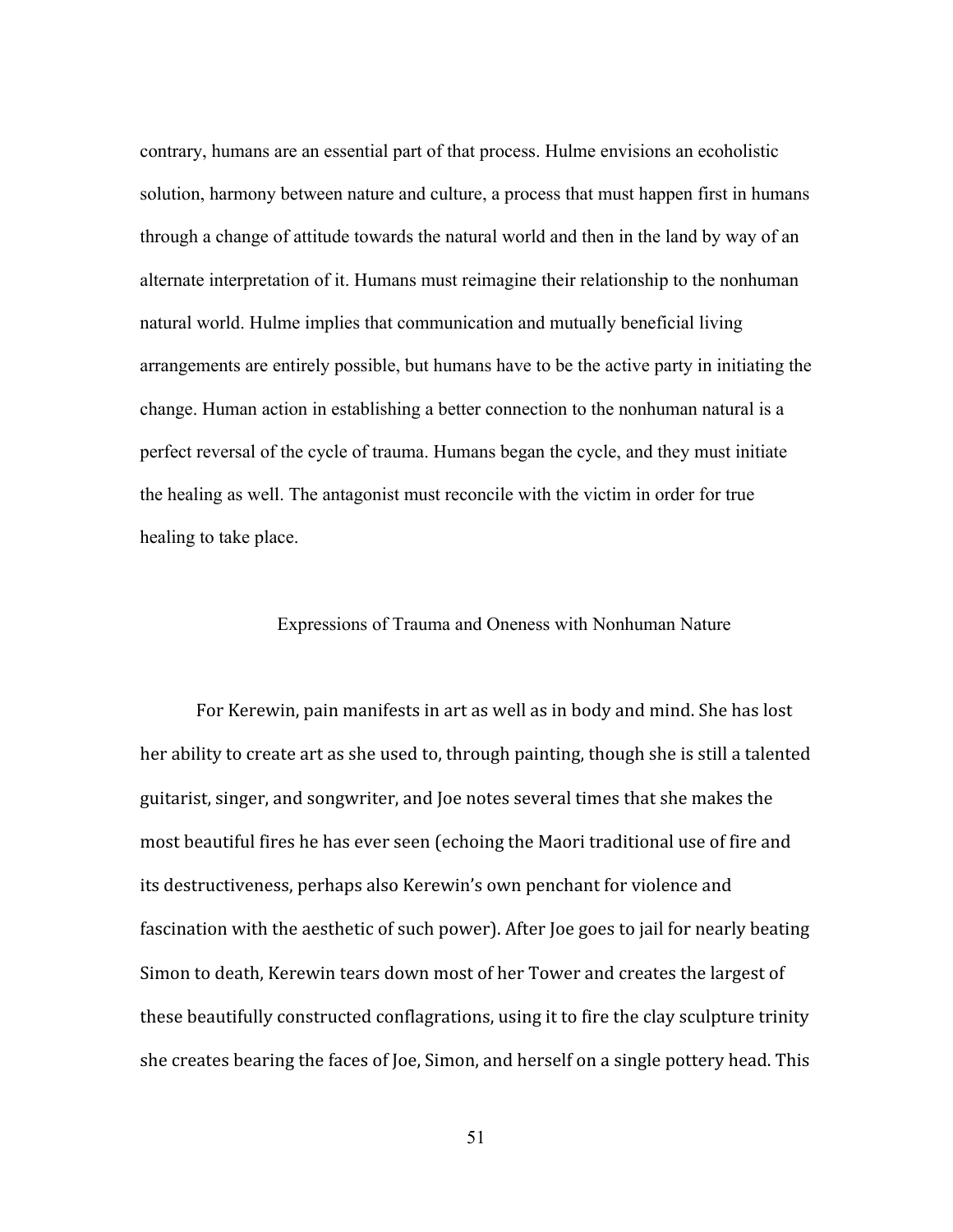art piece gives the impression that they are each so broken as to be unable to be individually whole; only through togetherness, community with one another, can they flourish, attesting to a subconscious relation to ecology and ecosystems. Her use of clay is significant as well. She uses the earth itself to render the three human faces. Thus Kerewin's immediate reaction to the most intense trauma of loss is to express herself through art in a way that channels both the natural world and her own Maori culture.

Kerewin's self worth is directly tied to the aesthetic value of her artistic abilities. When she loses the ability to paint, she sinks into dejection and cynicism, retreating from human society to the solitude of her Tower:

Through poverty, godhunger, the family debacle, I kept a sense of worth. I could limn and paint like no-one else in this human-wounded land; I was worth the while of living. Now my skill is dead. I should be. But I can't… So I exist, a husk that wishes decay into sweet earth. (Hulme 261)

The loss of her artistic ability wounds her most deeply because it cuts into the very essence of her identity by denying her self-representation – representation of anything, for that matter. Because she cannot bring herself to commit suicide – though she entertains the thought several times, most notably each time she writes in her journal except the last – she is trapped in her pain, and her only desire is to be at one with the earth. To join with the land would be ultimate healing, but the best she can do in the meantime is to use nature as subject to continue attempting artistic expression through painting and song.

The novel portrays the characters' connection with the land as never far beneath the surface of their consciousness; indeed, the novel insists it is a prominent part of who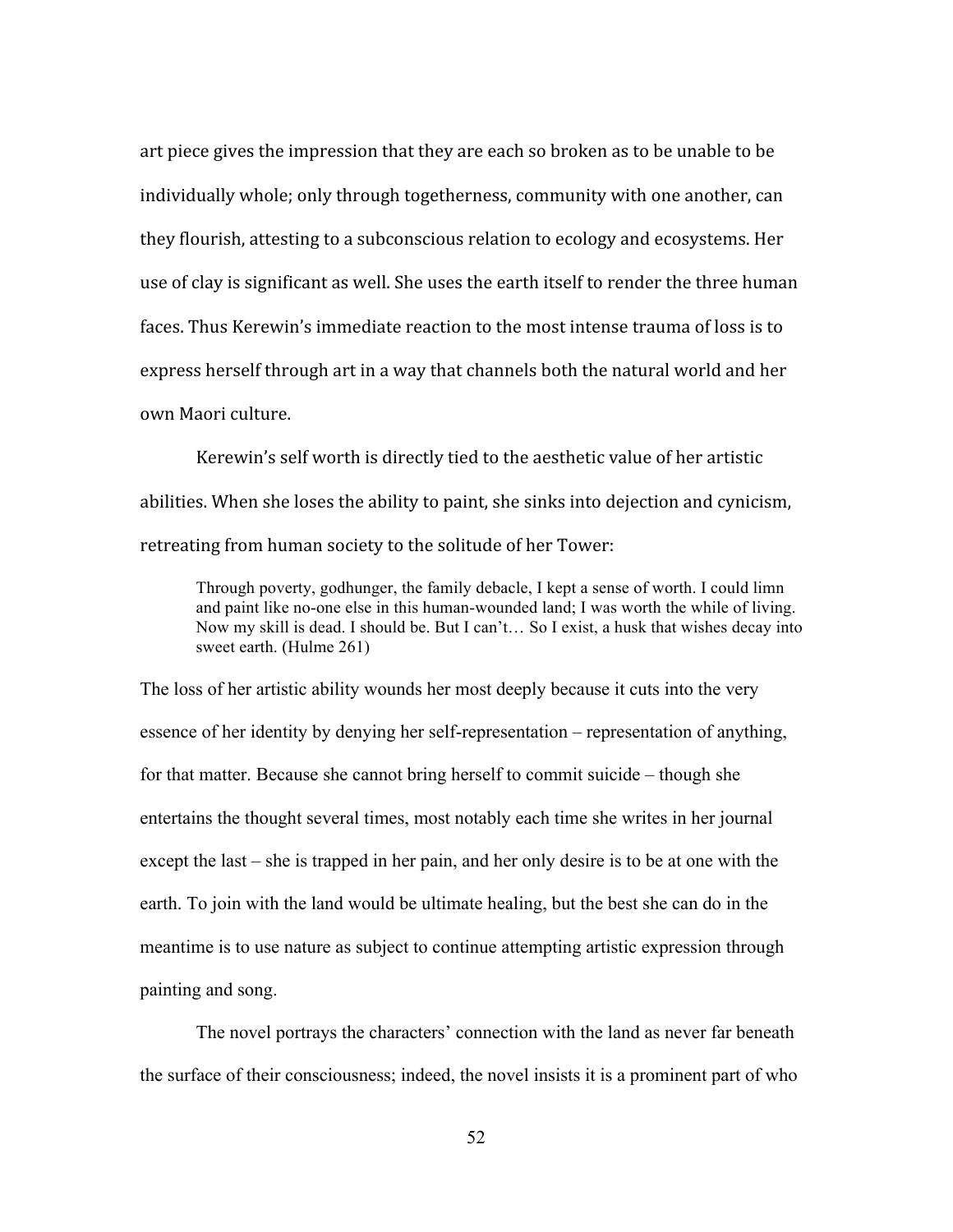they are. They already have the capacity for interpreting ecological trauma, so it makes sense for their trauma and recovery to be tied to the land's, though for most of the novel they do not identify it as such. They come to the realization as they become more receptive to hearing what ecosystems have to say. Both Joe and Kerewin care deeply about the nonhuman natural world and see it as an inseparable part of themselves. Kerewin remarks offhand at one point, "We are of the sea, we have tides like the sea… Tears of saltwater, tidal bodies, and seastreamed hair" (Hulme 288), to which her listeners have no ready response except to say that the words are beautiful. Just as in the novel form, the beauty of the words stands in for the beauty of the earth. Kerewin and Joe see themselves as natural creatures first and foremost, which tends to separate them from others. Their individual emotional traumas also shoulder some blame for sundering them from the main body of the community, as they cannot readily relate to others who have not suffered as they have. Joe expresses his loneliness by radically claiming that he is himself a landscape:

I am a waste, a wilderness of alien gorse and stone that scores all who enter… [Simon] storms through any wilderness though it tears him bloody. I am afraid of his ardour. I am afraid of him. So they track my waste, and the waste yields nothing blessed yet. And no‐one else attempts this desert… I cannot warm or heal the woman. I cannot warm or heal the child. (Hulme 343‐344)

Joe feels the despair of his helplessness to heal those he has hurt, and he expresses his feelings by comparing himself to a desert environment. By portraying himself metaphorically, he can better understand himself and cope with what has happened. His quest brings him closer to the spirit of the land than he has ever been, until the kaumatua passes on to him the responsibility of guarding the mauriora, which is the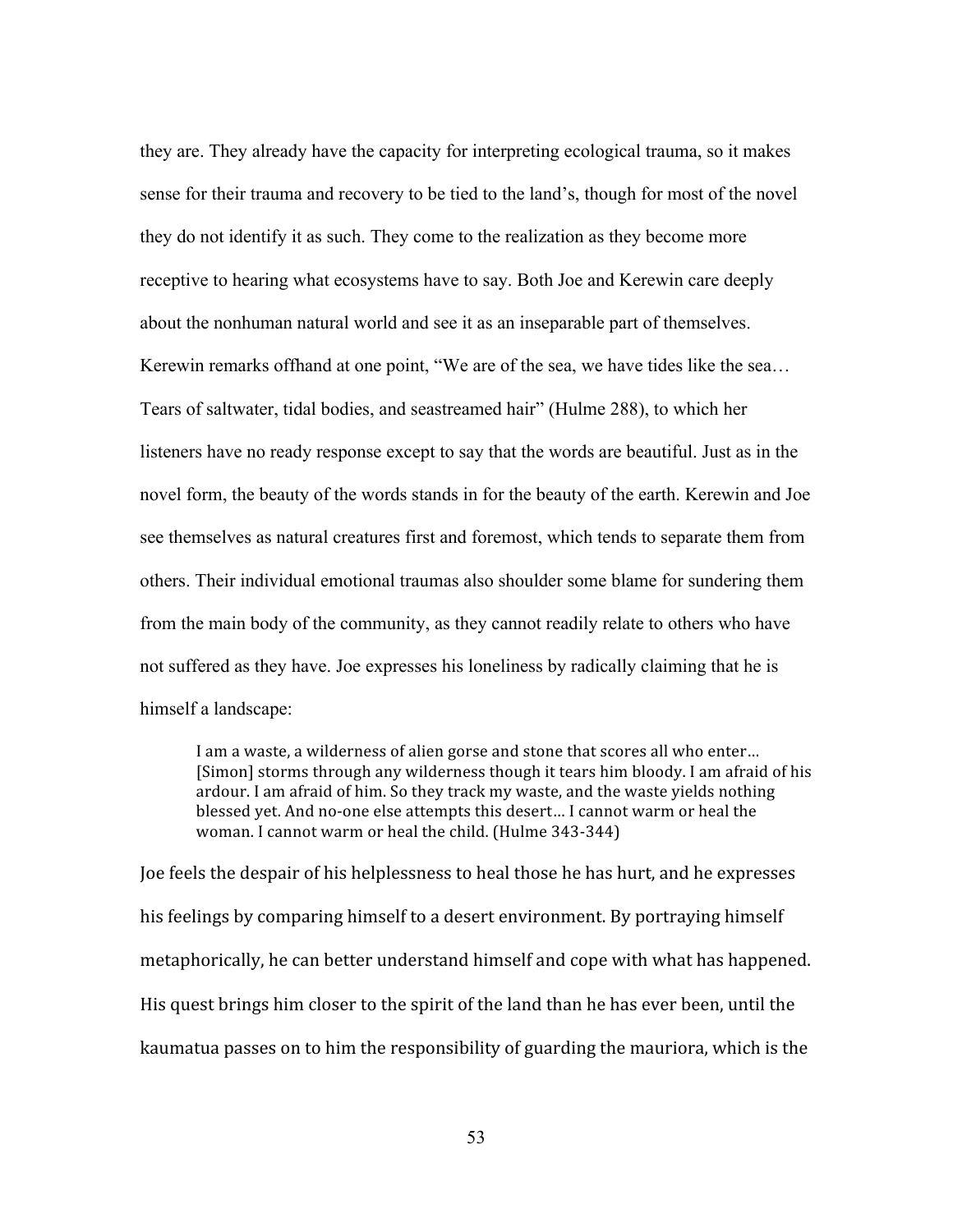experience that alters him and prompts him to renounce violence once and for all, thus making him a worthy vessel for the spirit of the land.

An even more literal example of a human mediation of ecological experience occurs in Simon's spelling of his true name in the rocks he collected at Moerangi. Like the rocks themselves, Simon is considered silent by those around him while he is not actually "silent" at all; he can still express himself physically, which he does constantly, and he can write, though that takes more patience. He does not impose what is meaningful to him on anyone, but spells out behind the house where few have reason to venture the only connection to his previous life, and he expects nothing to change because of this divulgence; he is simply communicating without any regard or concern for audience. Simon's choice to express himself using natural objects in the environment around him reflects his kinship with the nonhuman natural world, which he enjoys exploring because it never asks anything of him. In spite of all Joe and Kerewin's trying to understand him, the natural world is what facilitates his ultimate expression of identity precisely because it does not judge or make assumptions, but accepts only the literal inscription of his name. The situation parallels how the environment communicates its pain, inscribing the earth silently and without expectation of remediation.

When Kerewin discovers the name "Clare" spelled out in tall letters with Simon's smooth white stones, she kicks herself for never asking him what he calls himself and for accepting only what other people call him. In so doing, she has let others' perceptions of Simon trump his own sense of self and has unwittingly denied him the possibility of making his true identity known. Similarly, if we approach the nonhuman natural world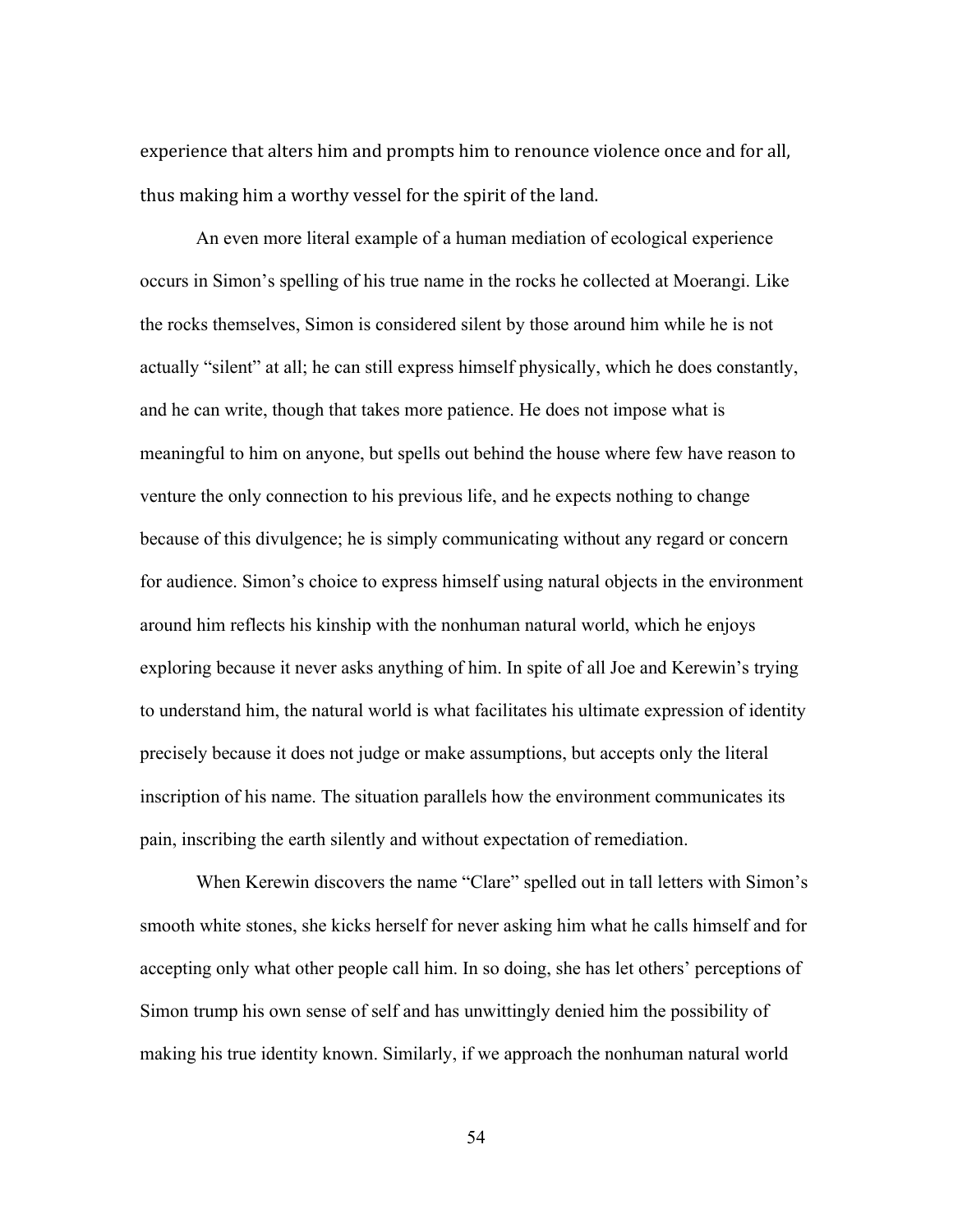with preconceptions and ask the wrong questions, we too will miss the communication that is available to us if we can only read properly.

#### *Koru*: Spiral as Structure and Symbol

The Maori symbol *koru* – a spiral – appears frequently in the culture from architecture and totems (*pou*) to facial tattooing (*moko*) and traditional Maori jewelry made from greenstone or bone. The symbol originates from the spiral of the curled fern leaf and represents the continuousness of life and life cycles. It is unique to Maori culture (a more universal symbol of a similar idea, perhaps, would be the closed circle, which is truly infinite). The spiral can open up into a short line and so can also be said to represent an individual life with a discrete beginning and end. It can also be imagined as a piece of an infinite spiral extending in both directions beyond a single life, thus invoking the idea of continuity of life in general with each individual life simply a piece of the infinite strand.

Hulme's novel itself is structured in the "shape" of the *koru*, opening with the Prologue entitled "The End at the Beginning" and ending with the words "Te Mutunga – Ranei Te Take," which is translated in the Glossary as "The end – or the beginning," bringing the novel full spiral rather than full circle, as we end in a wholly different place than where we began, having only seen a piece of the implied infinite spiral. Thus, Hulme suggests that while the novel is over, the story is far from complete – and perhaps it will never be. As a symbol of life and life cycles, the *koru*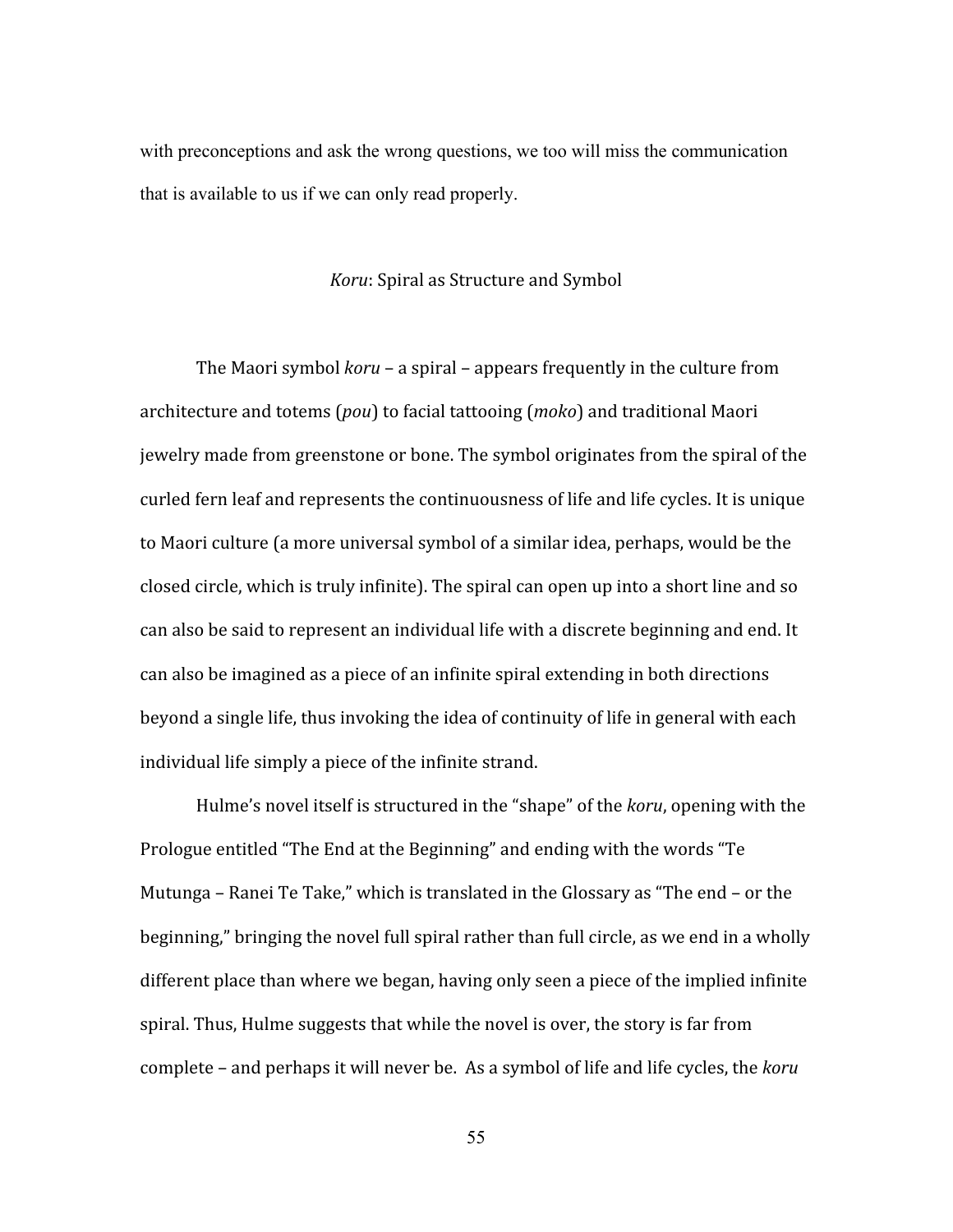symbolically reflects the notion of an ecosystem as well in that it can be read as a discrete element in a larger, less easily discernible or even invisible, pattern.

The materials the Maori use to make *koru* pendants and other significant decorations are also symbolic. Kerewin wears many rings on her hands because each stone represents a different trait that she wishes to embody. Greenstone, the material of choice for the *koru*, "ennobles," she says (Hulme 291), implying the natural ability of the stone to increase a person's dignity and self‐worth, something she sorely needs. She imparts meaning to these pieces of the nonhuman natural world, imagining that they hold some kind of power that can help her heal or reignite her artistic talent. Whether true or not is moot; the human imagination constructs meaning from the nonhuman natural world, and whether based in scientific fact or myth, these beliefs carry psychological weight and charge the human relationship to the nonhuman with significance.

The spiral is an aesthetic object that both appears in and embodies the text. Its simplicity and elegance resonate with the viewer or reader partly because its meaning is easily discernible from its form. It emphasizes the natural cycles that appear in the novel from the tides to the seasons to night and day. Cycles recur throughout the story; in fact, tides and the diurnal cycle appear in such structuring elements as chapter titles. The first proper chapter of the novel even begins in the middle of a sentence that means nothing to the reader and is never explained because it is not significant except as an indication that we have truly begun *in medias res.* If we are to understand all life as moving in spirals, as the Maori do, then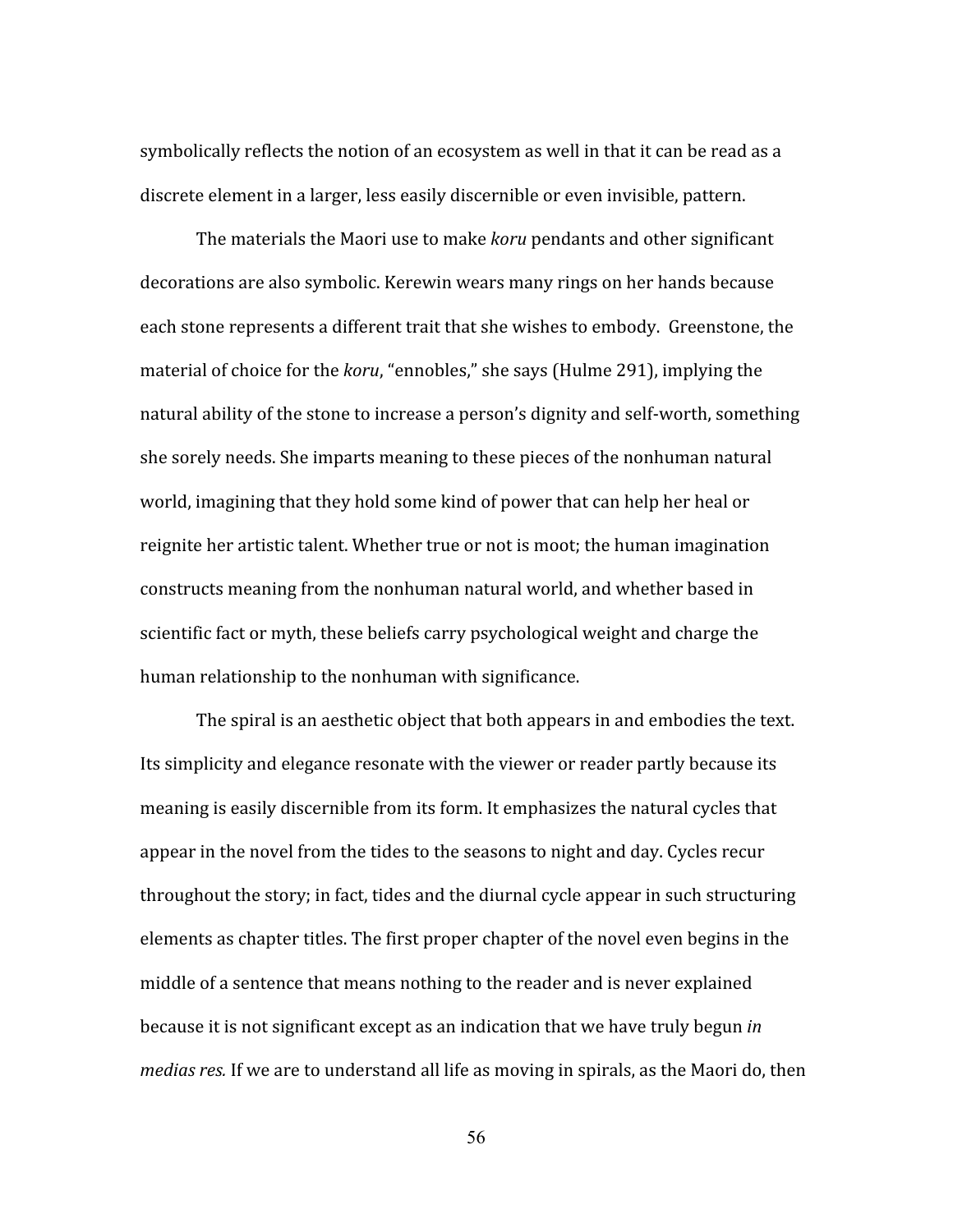when we are born, we enter into a cycle already in motion and which will continue after we are gone. We are responsible for orienting ourselves to the situation we find ourselves in, and Hulme's opening accentuates that feeling of disorientation on first entering a world constantly in motion and the necessity of getting our bearings. Hulme's use of the present tense also places the reader in the immediate rather than narrating as if the story had already taken place. It emphasizes that whatever has happened in the past and no matter what future we foresee, we only have control over our present and the actions we take or neglect in it.

The structural layout of the novel allows the characters to "voice" their trauma, communicating to the reader through the physical arrangement of the words on the page rather than to each other within the narrative. Hulme's use of indentations to denote levels of penetration into each character's psyche allows the reader to separate what the character says via the omniscient narrator from the characters' surface thoughts from their deeper contemplations or "conversations" with themselves. The deepest level generally involves self-deprecation and painful realizations or admissions. The indentions may also be read to puncture each character's defenses, giving the reader access to thoughts and feelings that are concealed far below the person's exterior and which they would never admit to anyone aloud. This structural choice on the part of the author can be read as either invasive and a kind of trauma in itself or simply as a tool of insight that grants the reader license to better understand the characters. Kerewin is especially wont to "talk" to herself since she lives alone, and she often addresses her own soul when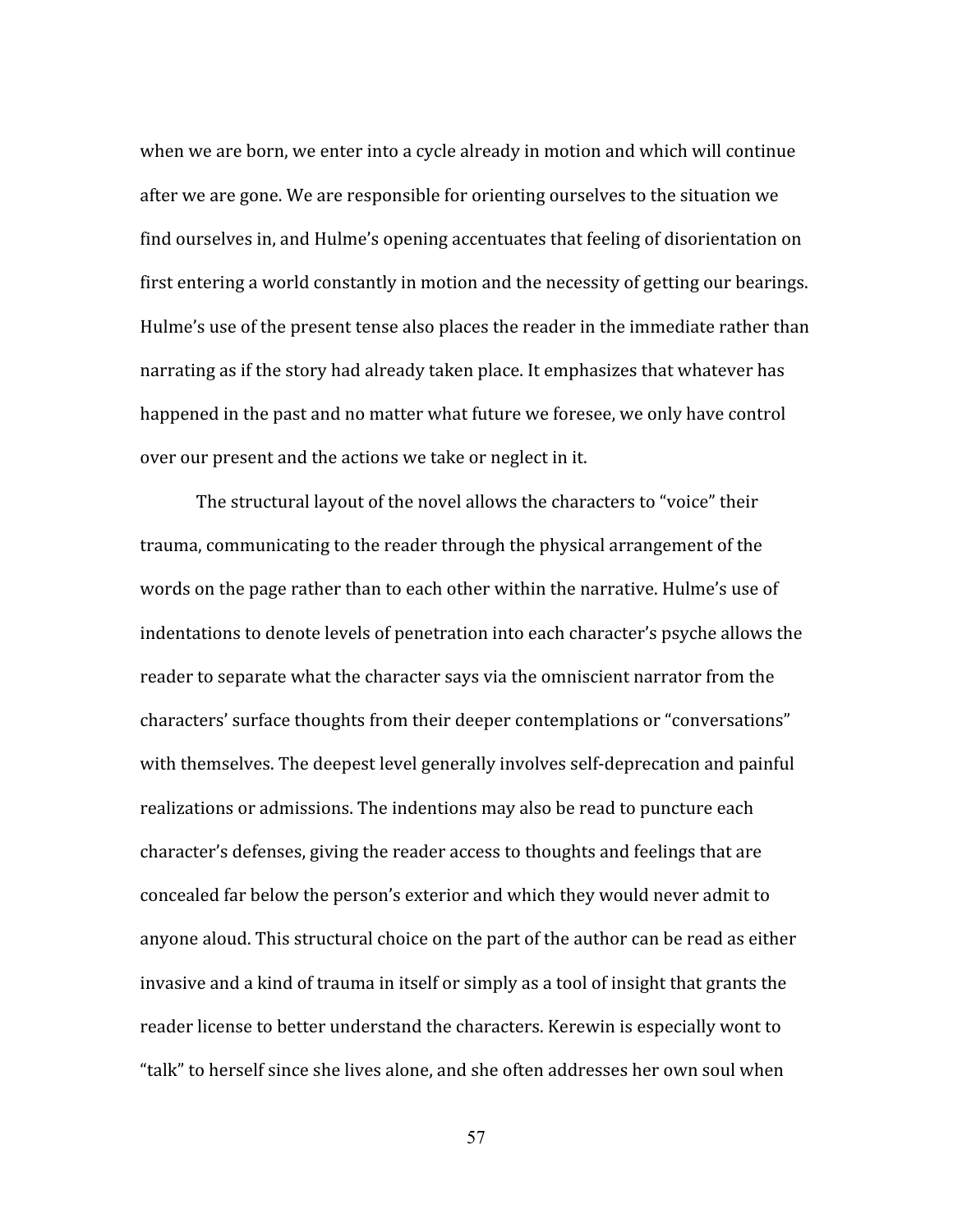she does this. Her inner dialogue is accessible to the reader by way of this unique literary structure of indentation as well as through her journal entries, which tend toward the suicidal. The reader is pulled in and out of the different levels of the characters' consciousness like waves washing in and out on the shore, and such visualization mimics the appearance of the indentions in the text.

Kerewin's Tower is essentially an art piece, and one of her greatest, built in the shape of a *koru* with stairs spiraling up from the ground floor. Interestingly, if we are to follow Hulme's reference to Tolkien's *The Lord of the Rings* in Kerewin's decision between building either a hobbit hole or a Tower and choosing the Tower (Hulme 7), then her home, although it is in the shape of a Maori spiral, can be read as a sort of evil, a chunk of human built environment out of harmony with its surroundings and holding Kerewin herself above the land as opposed to placing her on or in it as a hobbit hole would have. In its Maori symbolism of life and natural continuation, the Tower at the same time isolates Kerewin from the society humans naturally crave, and this emotionally fractures her even further, rather than helping her to psychic renewal as intended. The Tower's duality of attempted balance and harmful reality mirrors Kerewin's own; she thrives on her love of natural harmony, but she is unwilling to live or even associate much with other people and achieve cultural harmony, so she, like the Tower, must ultimately be destroyed. For Kerewin, personal destruction is redemptive rather than devastating.

When Kerewin builds the new Tower, she does it "right," that is, with community rather than artistic seclusion in mind and a fresh awareness of the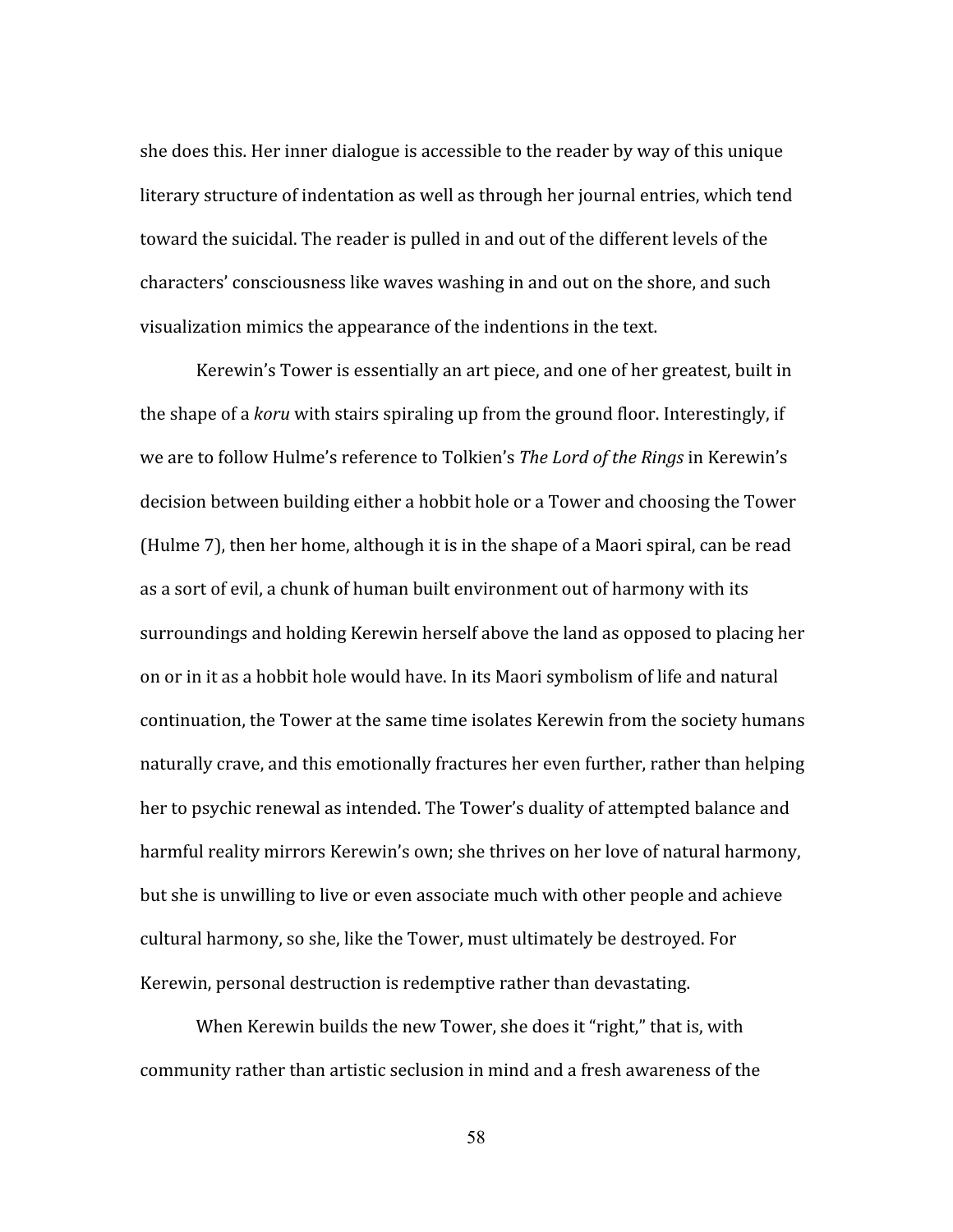beneficial role of nonhuman nature in human everyday life. Kerewin's intentions for the Tower are what set it apart from its predecessor. The spiral structure of the Tower now serves to bring the people in her life closer together (she has a house full of guests when Joe arrives) rather than separating them from each other in the boxy rooms of a normal house or lifting them above the land as in the previous Tower. The Tower's location in and mirroring of the nonhuman natural world reinforces the new community Kerewin has found with the nonhuman. The spiral itself reinforces the ecoholistic relationship the people now find themselves in with the environment, reflecting both nature and Maori culture simultaneously.

## Supernatural Mediation

# *…there, poking through the ashes, is a thin wiry person… Watery eyes. Snaggle teeth. It says, coming over and bending by the bunk, "You can understand now?" (Hulme 424)*

The novel's structure accomplishes a great deal in communicating Hulme's intentions to the reader, but ultimately, ecological trauma is only accessible in its mediation by human trauma. In literature, this happens most easily through use of metaphorical devices like personification and symbolism. Hulme allows the nonhuman natural to communicate through supernatural figures associated with Maori culture and myth.

Riddled with cancer, Kerewin sits alone in a shack by the beach waiting to die. But just when it seems that all is over for her, a voice speaks to her from inside (the soul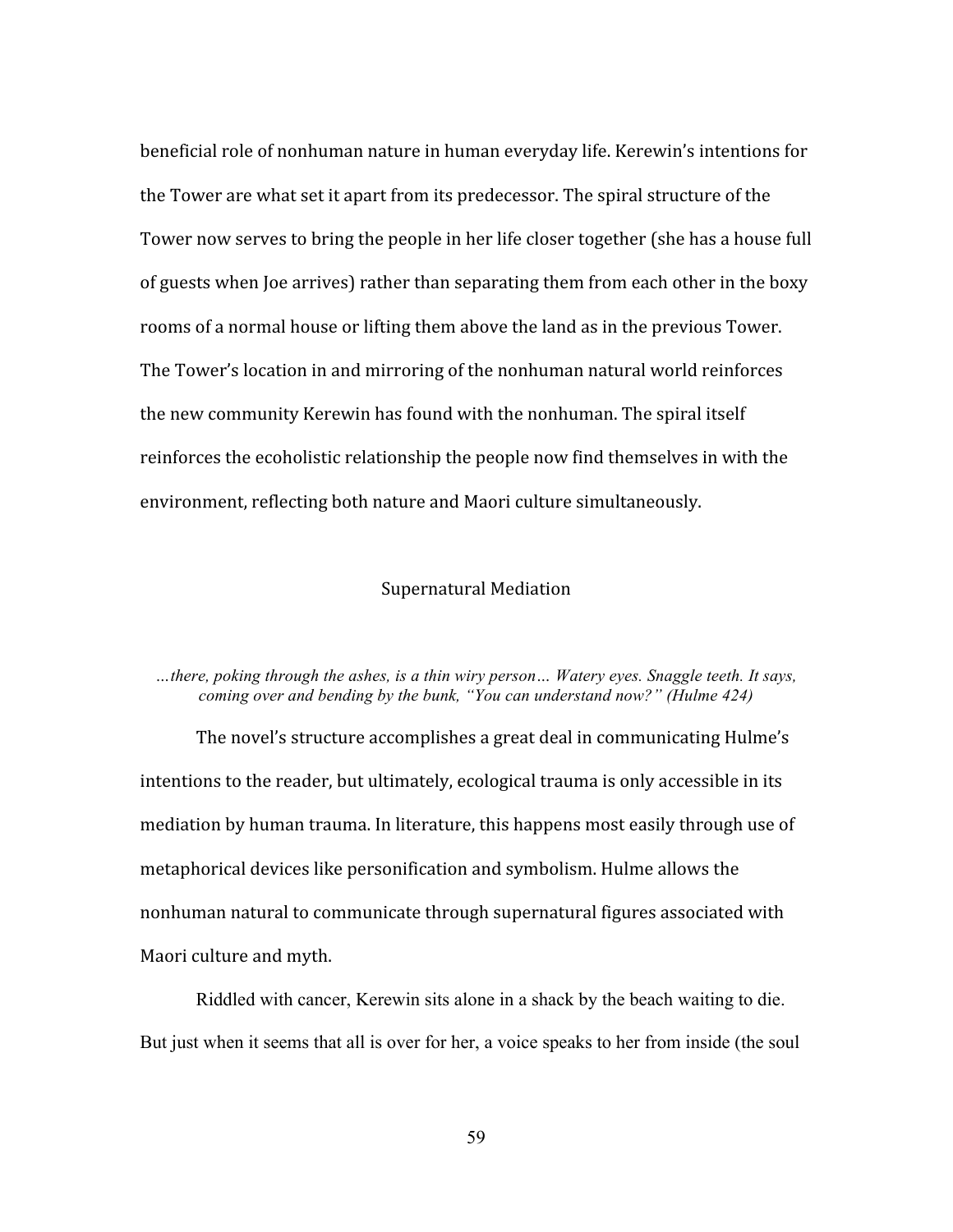she so often addresses? Perhaps the spirit of the greenstone pendant, Tahoro Ruku? (Hulme 253)), and then a creature described as utterly gender-neutral appears and offers her a drink that tastes a bit like red currant juice, and thus, surprisingly, heals her cancer. The creature is "of indeterminate age. Of indeterminate sex. Of indeterminate race" and has "A massive burn scar for half a face" (Hulme 424). If Hulme is suggesting that this creature is potentially a corporeal embodiment of all of New Zealand, then the burns could be a reference to the extensive burning of the land when the Maoris first arrived (Williams). They might also represent Pakeha over-development and the devastation modernity has wreaked on the land.

In a similar situation, far from Kerewin, Joe reaches out to touch the murky water where the mauriora lies, but it feels electrified and pulses with a strange energy. Hulme uses these supernatural elements of traditional Maori mythology to rescue Kerewin and Joe from what seems to be their fate, from endless loneliness and pain, and puts them to work as conduits for a new version of what it means to be Maori. Physical "healing" thus approaches them in these two forms, which are linked inextricably to the natural world, effectively asserting that the natural is essential to the healing of the human just as human recognition of the nonhuman natural world is essential to the healing of ecological trauma.

The idea of the Maori spirits, especially the mauri Joe encounters is very similar to the Shinto concept of *kami*. The idea of *kami* appeals to poet Gary Snyder, who describes the *kami* as spirits who inhabit everything in nature, but especially "certain outstanding objects such as large curiously twisted boulders, very old trees, or thundering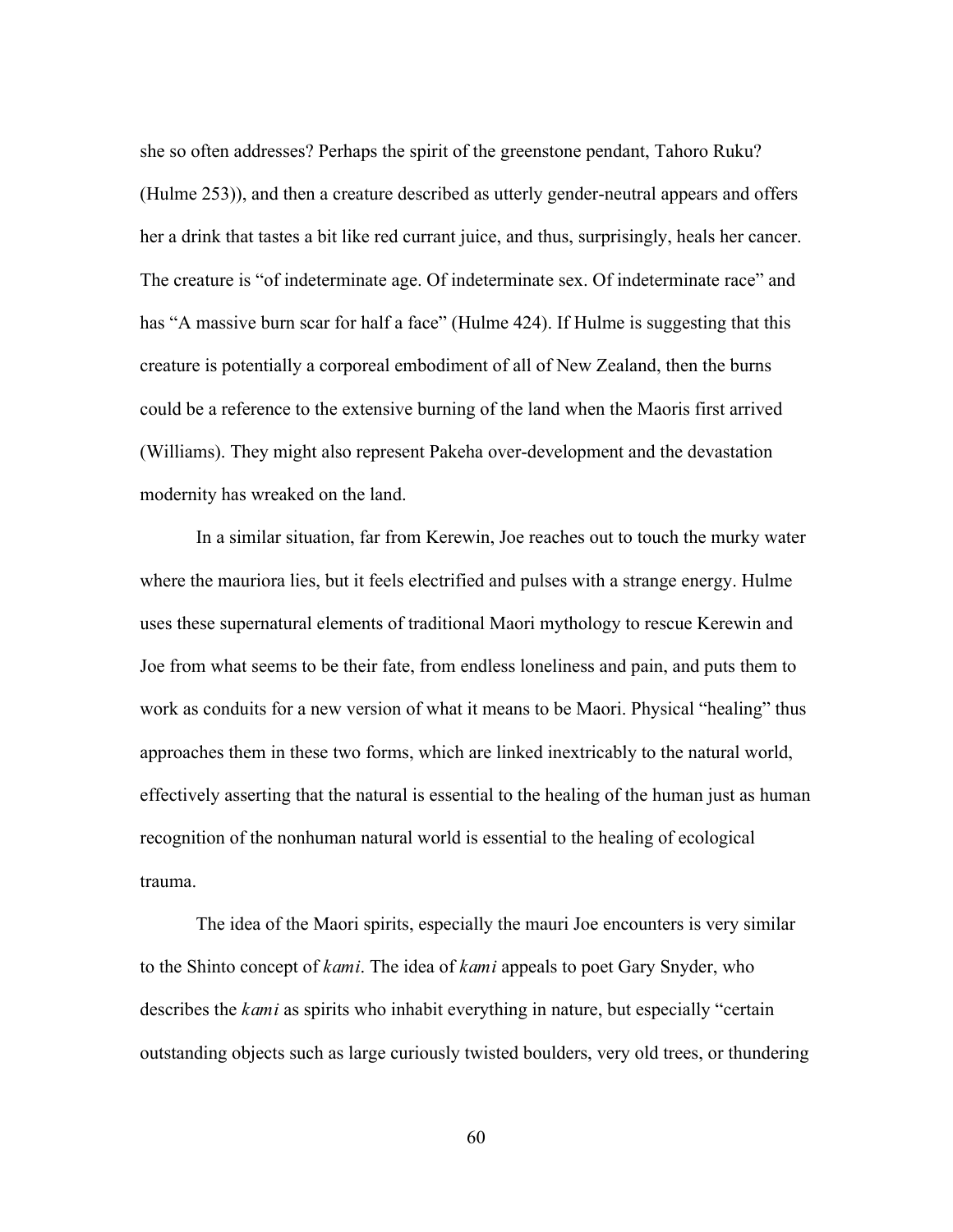misty waterfalls" (qtd. in Johnston 17). The location of the mauriora seems a likely place to find a spirit like this. New Zealand has many areas of volcanic activity – boiling mud pools, hot springs, etc. – and this could very well be one of them. Christina Stachurski remarks on the mauri's surroundings in *Reading Pakeha*:

… the mauri's original location is pivotal. Unlike the land's surface, the mauri has been able to resist colonization; indeed, its retreat underground is partly motivated by Maori being 'overcome by those white people in their hordes' (364). Hence, the local environment's spoiled surface can be transformed, its infusion with the (apparently) original and untainted mauri deepening *the bone people's* postcolonial appeal. (Stachurski 59)

Stachurski describes the mauri as the sole remainder of pre-colonial life and refers to a passage where the kaumatua remarks to Joe that whether the mauri will reawaken is by no means certain. " 'Maybe we have gone too far down other paths for the old alliance to be reformed," he says, " ' and this will remain a land where the spirit has withdrawn... No longer loving the land.' He laughs harshly. 'I can't imagine it loving the mess the Pakeha have made, can you?'" (Hulme 371). Whereas Williams's research proves that pre-colonial life was not the simple, harmonious existence it is idealized to be, Stachurski does not acknowledge the mess the Maori have made. She focuses on the colonial devastation of Maori culture and Pakeha destruction of the land, and the kaumatua seems oblivious to the idea of Maori involvement in environmental degradation as well. For my part, I imagine the mauri, as ambassador for the nonhuman natural world, would be equally disappointed in the Maori for their part in both waves of damage (ancient fire use and complicity in modernity) as in colonial devastation by the Pakeha.

Strangely, there are no birds or insects in the mauri's hidden canyon and very little plant life; the area seems particularly devoid of life, indicating perhaps the mauri's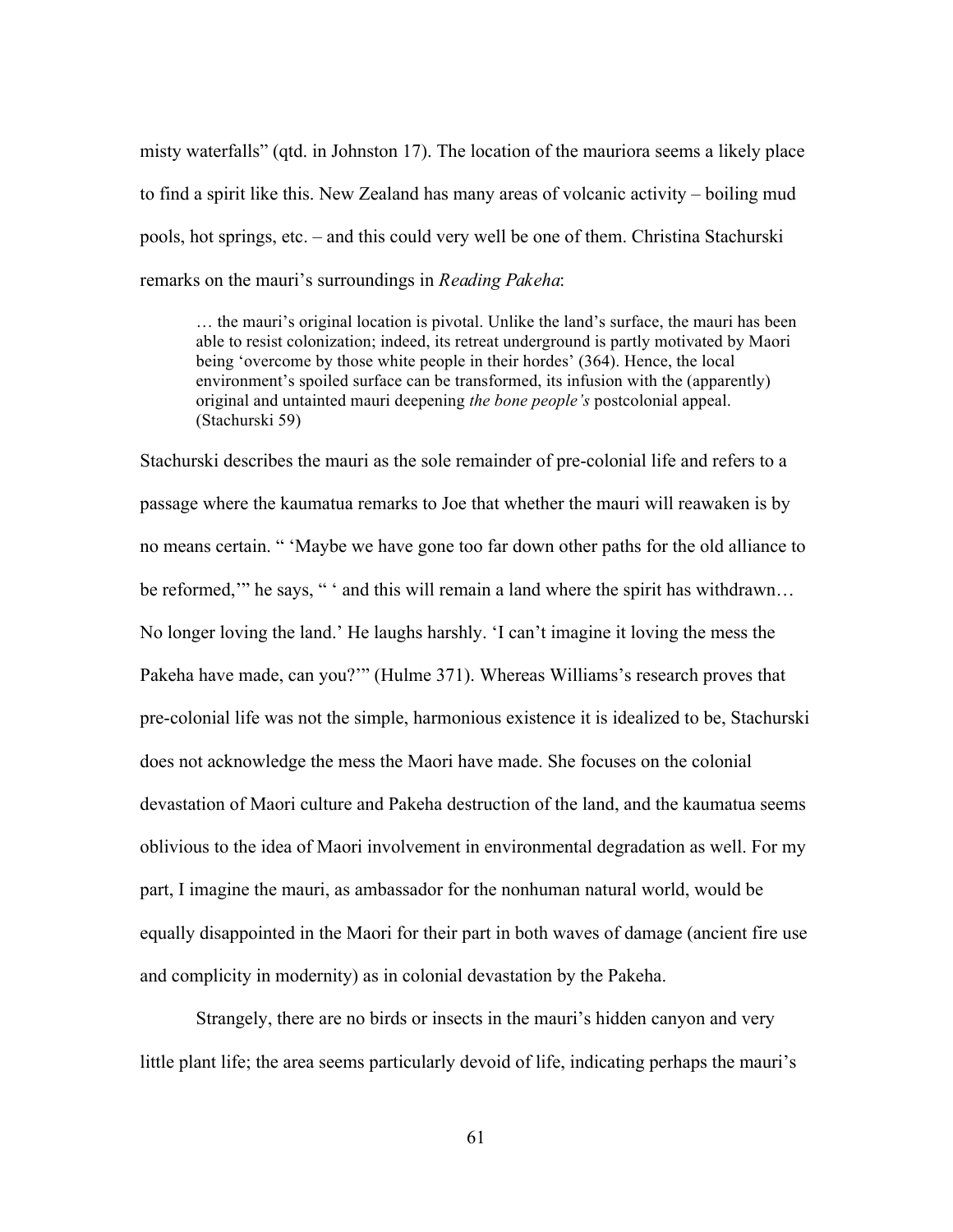sleeping state and/or its disapproval of the state of things, but when the canyon collapses in an earthquake, suddenly the area abounds with life. The earthquake, which occurs shortly after the removal of the mauriora, evinces the mauri spirit finally awakening. By its inclusion, the novel signals a readiness to begin the national (or potentially global?) healing process now that Joe and Kerewin have accepted their place in the natural world, given their new Maori ways of nonviolence and stewardship. Johnston writes, "For Snyder and Jeffers, then, the 'healing' achieved through regaining the 'spiritual benefits of place which poets voice' [… ] is a function of the unification of self with nature" (Johnston 24-25). Similarly, Joe and Kerewin have to enter into a new relationship with the nonhuman natural world, renounce their former cultures and the cycle of violence, and become whole and at one with the natural world. They are then capable of finally being healed and in turn, capable of beginning to heal the wounded environment and culture around them. The establishment of a new home and the sinking of the mauri stone into the ground at Kerewin's new Tower demonstrate the human and spiritual acceptance of the reforged relationship between the two and encourage hope for reawakening the dead and diminished landscape of New Zealand.

## Reconciliation

Postcolonial cultures face many daunting tasks, including the need to clear away the problems of warring cultures, alienated hybridity, and the environmental degradation that comes with modern Westernized life. Benediktsson identifies a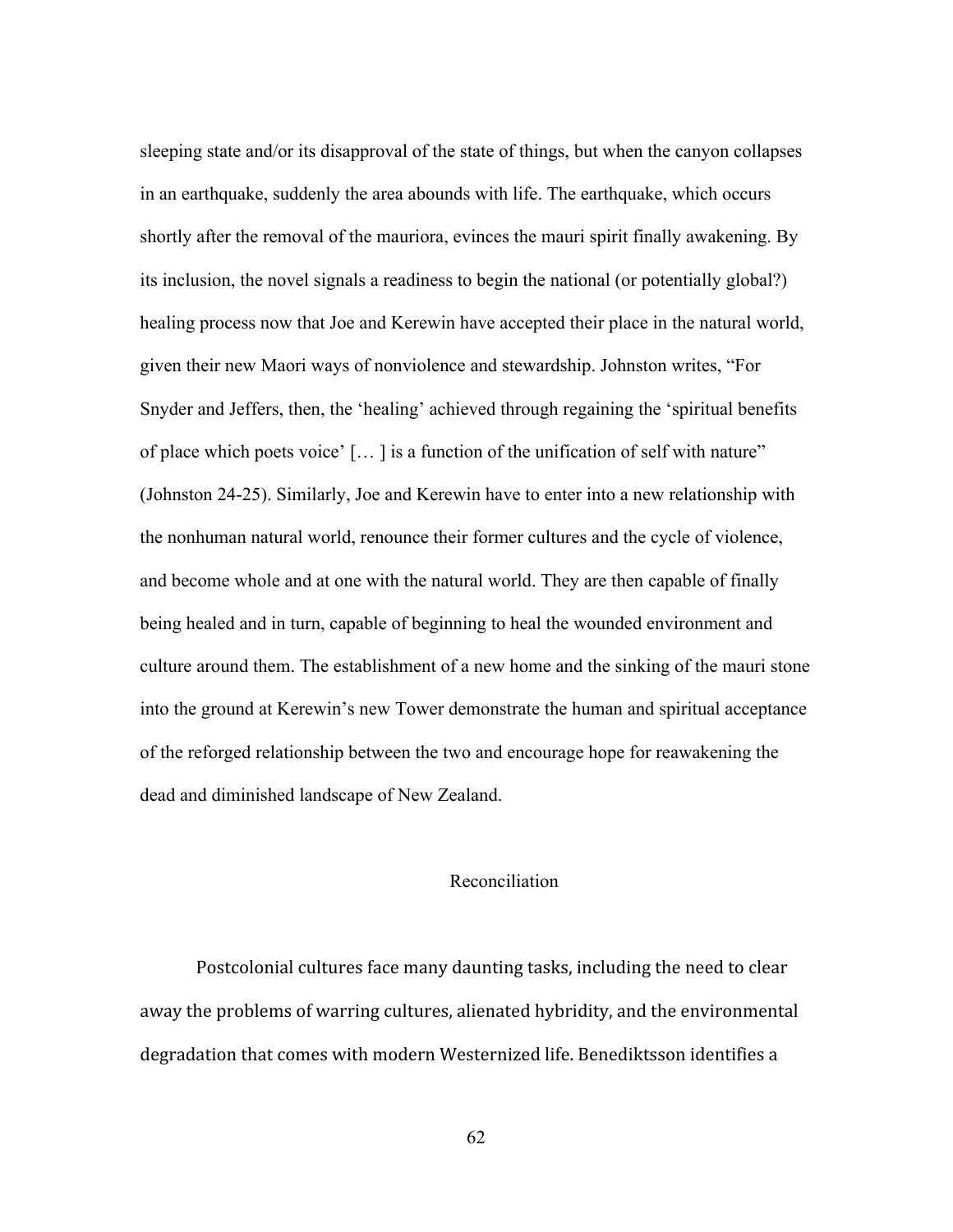trend in *the bone people* and other postcolonial works (he deals in particular with Silko's *Ceremony*) for dealing with such problems. He suggests that one solution is through the establishment of a new way of life that takes into account both colonizer and colonized culture and the hybridity inherent in their interaction. Benediktsson highlights the point in *the bone people* where Joe "plants" the mauriora rock and Kerewin establishes a new marae (community meeting house), thus signaling the founding of the new order:

The spiral house Kerewin builds there, and the family relationship that is established between the white child and the two Maoris, represent not only their triumph against their own personal demons, but also the germ of a new society, neither Pakeha nor Maori, whose spirituality is based on the mauriora life‐energy, now grounded in the land and its people. The power has awakened. (Benediktsson 130)

Stachurski notices the same combination of cultures happening in the novel, but

highlights its affect on the Pakeha reader, who she sees being more accepted and included

by the Maori characters' new attitude toward Simon. She writes,

In a way, *the bone people's* Epilogue is conceptually contradictory, representing original pre-contact Maoriness – and the local environment – in terms of traditional Western conceptions of spirituality and nature, but this particular combination certainly invited the Pakeha reader to feel localized, as comfortable belonging in New Zealand. (Stachurski 61)

She sees that the other characters' acceptance of Simon for who and what he is reflects something different than the reader has come to expect from the conflict between Maori and Pakeha culture. While she reads the new relationship as a look back to a Maori culture free of Pakeha influence and emphasizes the ecoholistic nature of the new human connection to the nonhuman natural, I see the epilogue suggesting more. Hulme allows Simon – the novel's Pakeha representative – to end the novel in a healthy community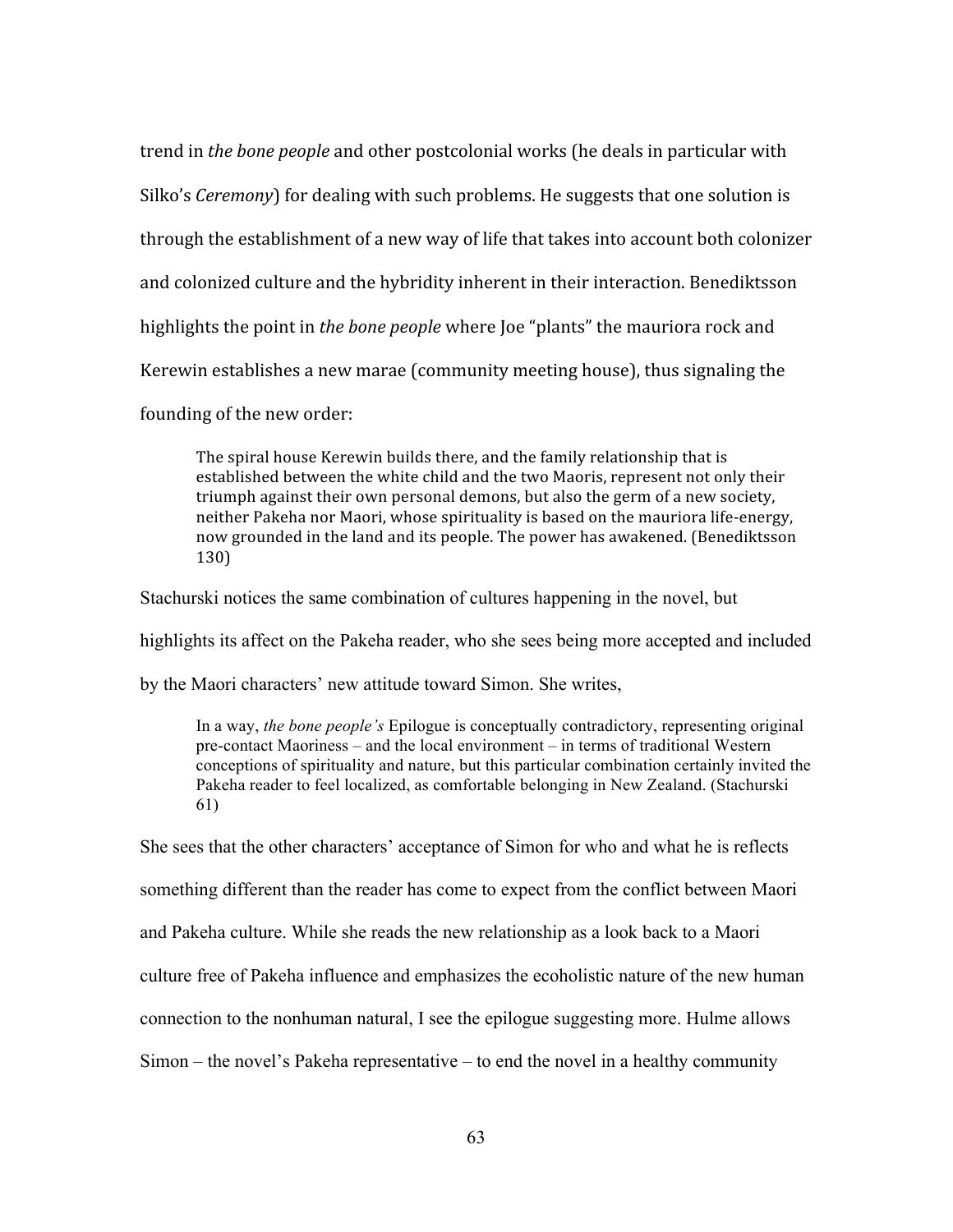relationship with the Maori characters, neither of whom are privileged over the other, leading me to believe that both cultures have been culpable in New Zealand's fall to its broken modern state and both (antagonist and victim, and each party appears to take on both roles in this case) are equally necessary in healing the breaches between cultures, but also importantly between human actors and nonhuman elements. Hulme also makes the nonhuman natural world a crucial part of that community, one that is an embodiment of fully operational nature, that is, one that includes culture.

The creation of the new society requires the people to reunite with nature, here represented by the spirits of the land. Pollution, over-development, and misuse of the natural must cease and reverse in exchange for the cohabitation of human and non-human in a sustainable system of practices and values. That this shift requires the intervention of a supernatural entity is telling; can humans not accomplish this on their own? The novel suggests that we need spiritual guidance from an external source, one more in touch with the natural world, to accomplish the kind of harmony that can heal the breach between nature and culture. For this novel, the external impetus comes in the form of several supernatural figures including the mauri spirit and the creature that heals Kerewin's cancer. These entities can be read as ambassadors of the natural world, and their spiritual forms reflect the necessity of appearing in forms that are accessible to the human characters.

The supernatural elements in the novel serve to mediate and illuminate New Zealand's ecological trauma to the reader. They can be interpreted as Hulme's way of communicating the land's feelings metaphorically, since humans can grasp figures like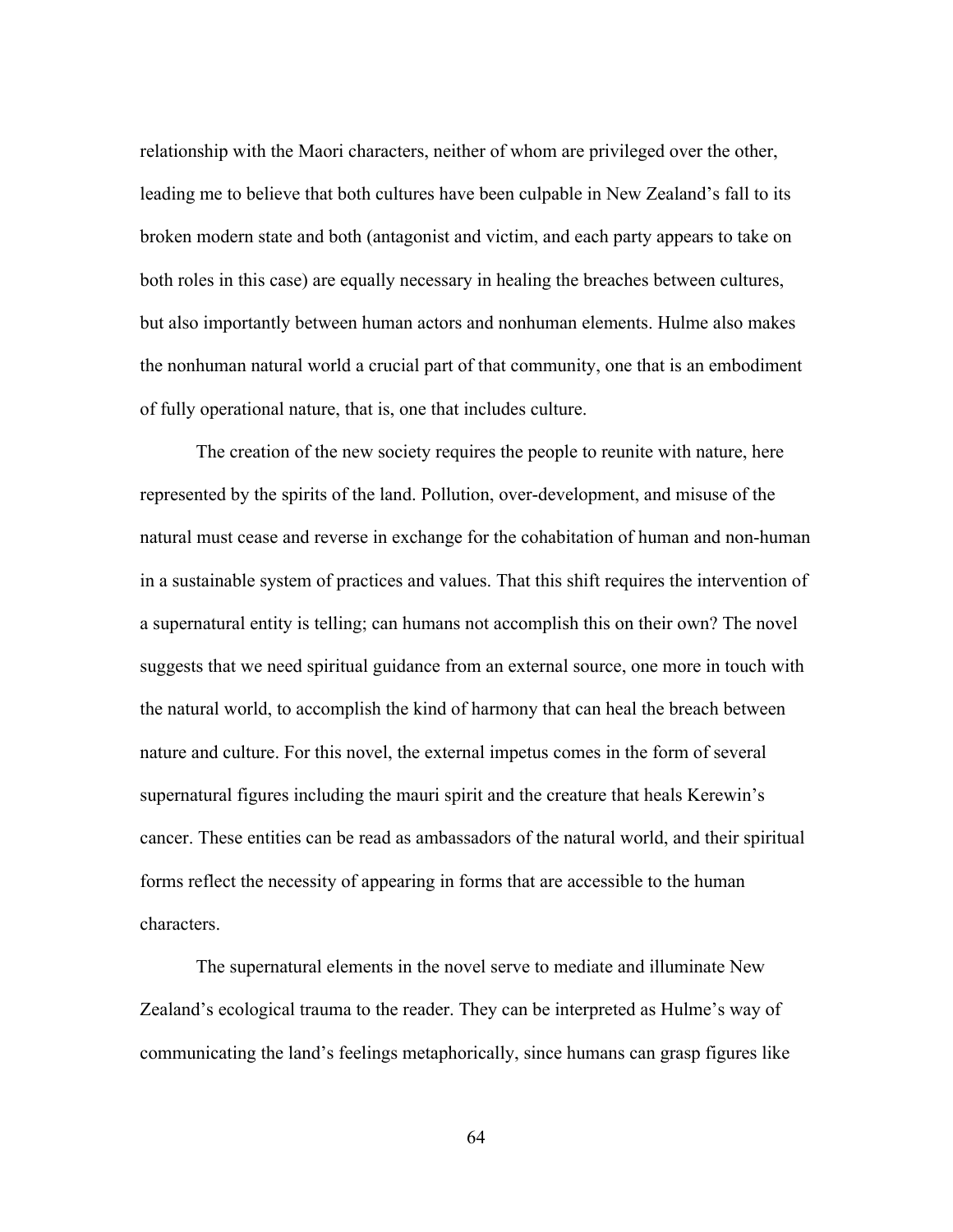these far more easily than they can understand the trauma that the land expresses without human language. The novel offers the opportunity for metaphor to do the work of communication that is far more difficult to accomplish in the real world. The novel requires only that the reader interpret nature's depiction and does not demand the time and effort to consider the perspective of the nonhuman natural in the real world, as Lopez calls for.

Whether or not ecological trauma can actually be halted outside of the new closeknit community is left unspecified. The only strategy for attaining such a goal that we are given is the first step, which is entering into an ecological relationship of human and nonhuman nature. The implication, then, is that human attitudes and willingness to interpret the nonhuman natural world is somehow enough to change everything. It sets up between nature and culture the ethical singularity Spivak envisions between peoples, and ideally, if the mindset has changed, then so too will the actions.

### *"Together, all together they were instruments of change." (Hulme 4)*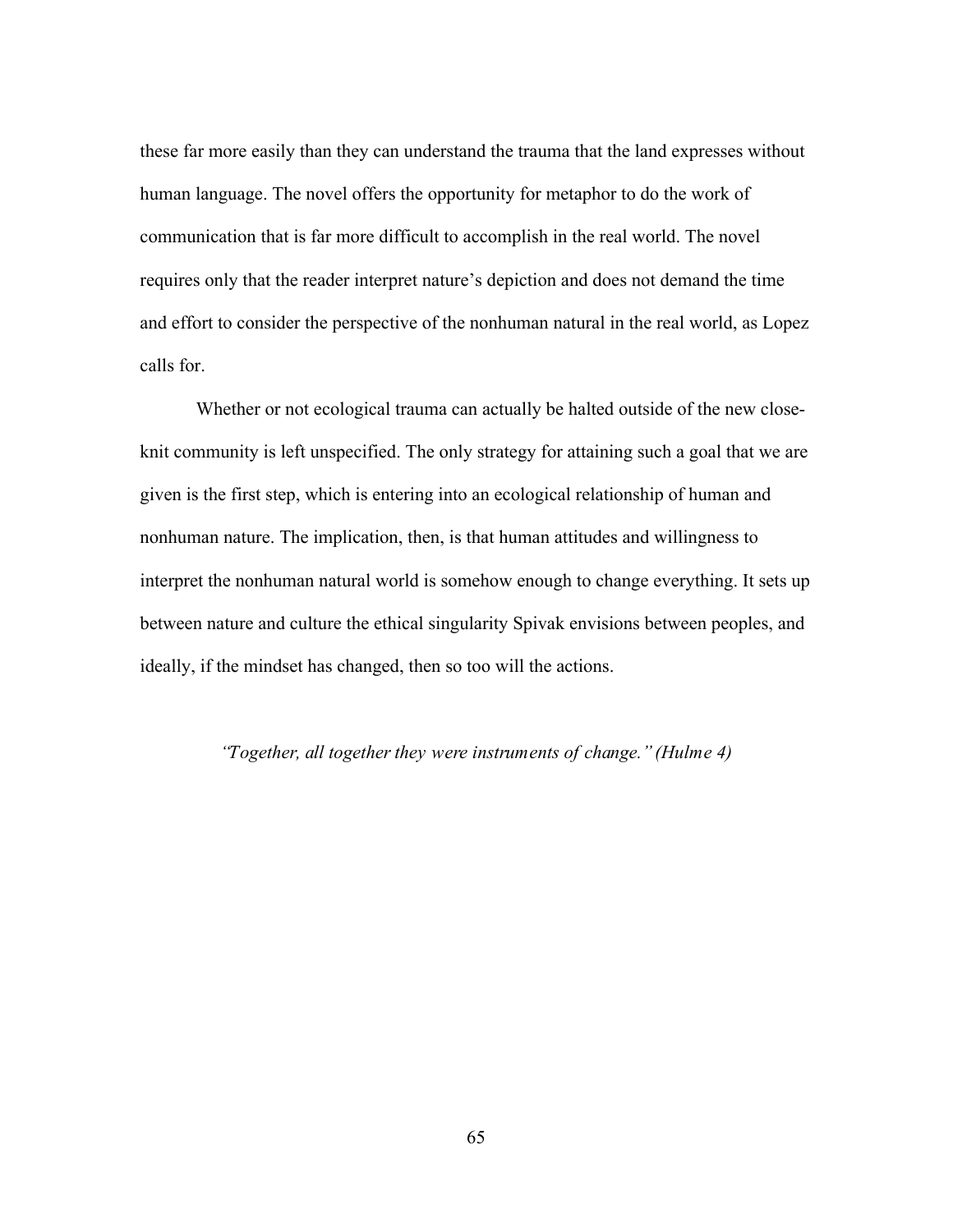#### MR. PIP

*The roosters strutted around. Seeing them made you feel human, because they didn't know anything. They didn't know about guns and the redskins from Moresby. They didn't know about the mine or about the politics of our fears. The roosters only knew how to be roosters. (Jones 36)*

Lloyd Jones's novel *Mr. Pip* came out in 2006 to much critical acclaim, yet, as Zoë Norridge points out, few literary scholars have formally discussed the work as of yet, perhaps due to the its complex context and difficulties in orienting the text within familiar literary frameworks. Jones, a white New Zealander, narrates through Matilda, a thirteenyear-old girl in Papua New Guinea, her traumatic experiences during the conflict over a mining operation on her home island of Bougainville in the 1980s. At the same time, she and the other island children are exposed for the first time to Western literature as their white teacher reads *Great Expectations* to them aloud. Matilda becomes obsessed with Pip's Victorian world and uses it as an escape from the horrific reality she faces, eventually leaving the island and traveling to London to study Dickens as a college student.

My interest in the novel stems from Jones's treatment of the nonhuman natural world, which is portrayed alongside the trauma suffered by the protagonist. Though he never discusses it overtly, ecological trauma is at the root of the suffering Jones illustrates in the human characters. The human trauma – expressed through visceral language, utterly literal and concrete – and the coincidental expression in metaphor of the wounding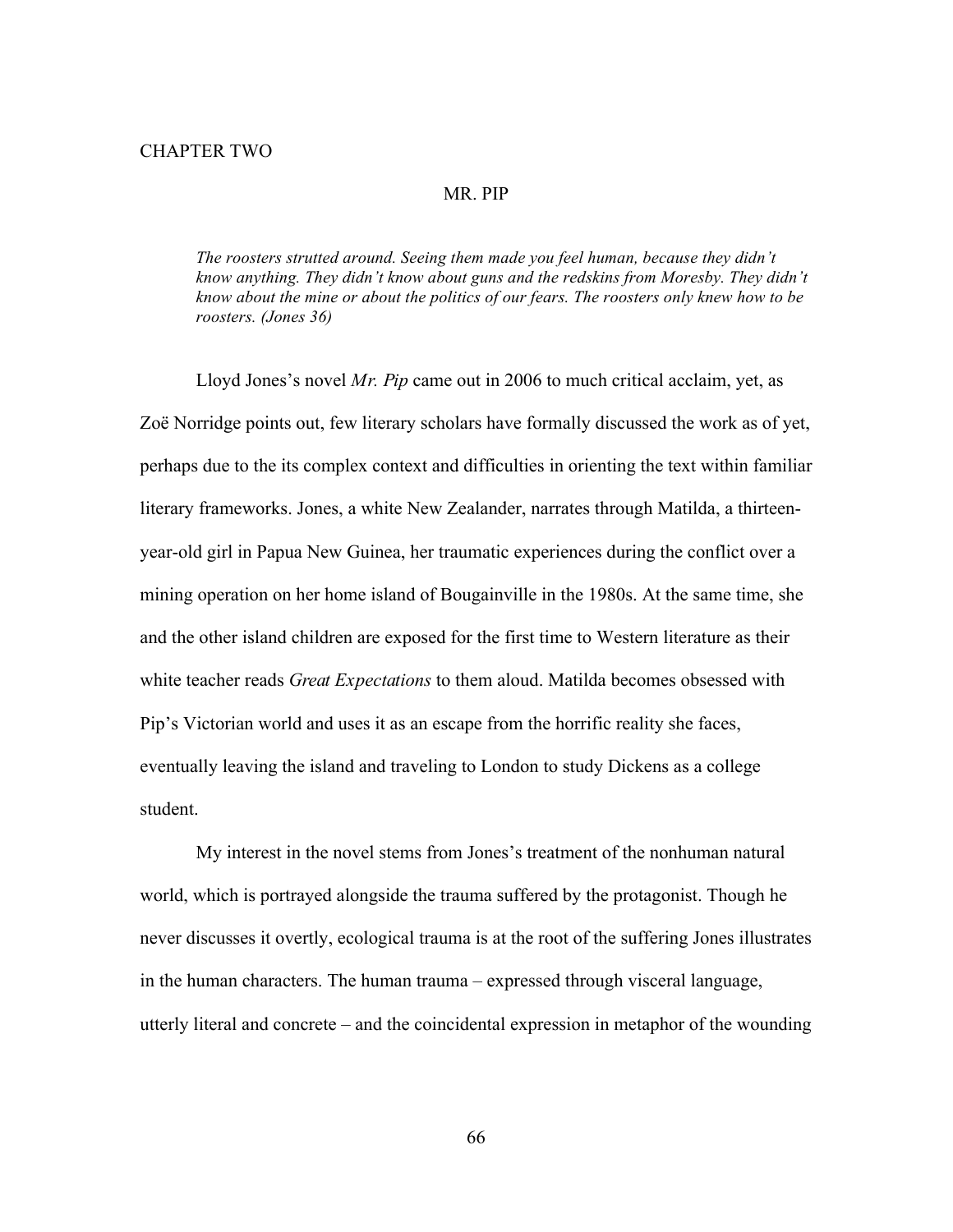of the nonhuman natural world make the ecological trauma that grounds all the suffering in the novel more accessible to the reader.

All the trouble depicted in the novel begins with the copper mine that an Australian company builds in Panguna, Papua New Guinea on the island of Bougainville. The mine devastates the ecology of the area and tensions build between the company and the locals until war breaks out and the mine closes. Norridge presents a brief history of the mining venture Jones uses in *Mr. Pip*, giving far more context than the novel itself does. She writes,

Long-standing local indignation about foreign control of prime agricultural terrain for export was aggravated in 1969 when Australian-owned Bougainville Copper Ltd. Opened the world's largest copper mine at Panguna, a highland area halfway down the northeast coast. This escalated tensions for a number of reasons: Bougainvilleans themselves saw very little of the immense profits from the mine; the influx of migrant workers from the mainland caused local resentment; many disliked the moving of the administrative centre from Buka to Arawa (near to Panguna); and the mine had a devastating environmental impact, displacing people who previously lived in the surrounding area, and poisoning the rivers used by thousands on a daily basis. (Norridge 59)

The cycling of ecological to human trauma is strongly in evidence here. Humans wounded the landscape in building the mine and poisoned many local ecosystems; the degraded land, in physically expressing its wounding through the effects of these humaninflictions in turn has negatively affected the locals, who can no longer rely on clean fresh water and stable fish populations. The fighting that breaks out because of these environmental issues (and the social ones that are also in evidence) causes additional trouble for the local peoples in cutting them off from the outside world and bringing violence and death into their lives. Human actions thus cause environmental damage, which then causes problems for other humans; this cyclical transfer of pain might be discussed in terms of human and ecological trauma. Unlike in *the bone people*, however,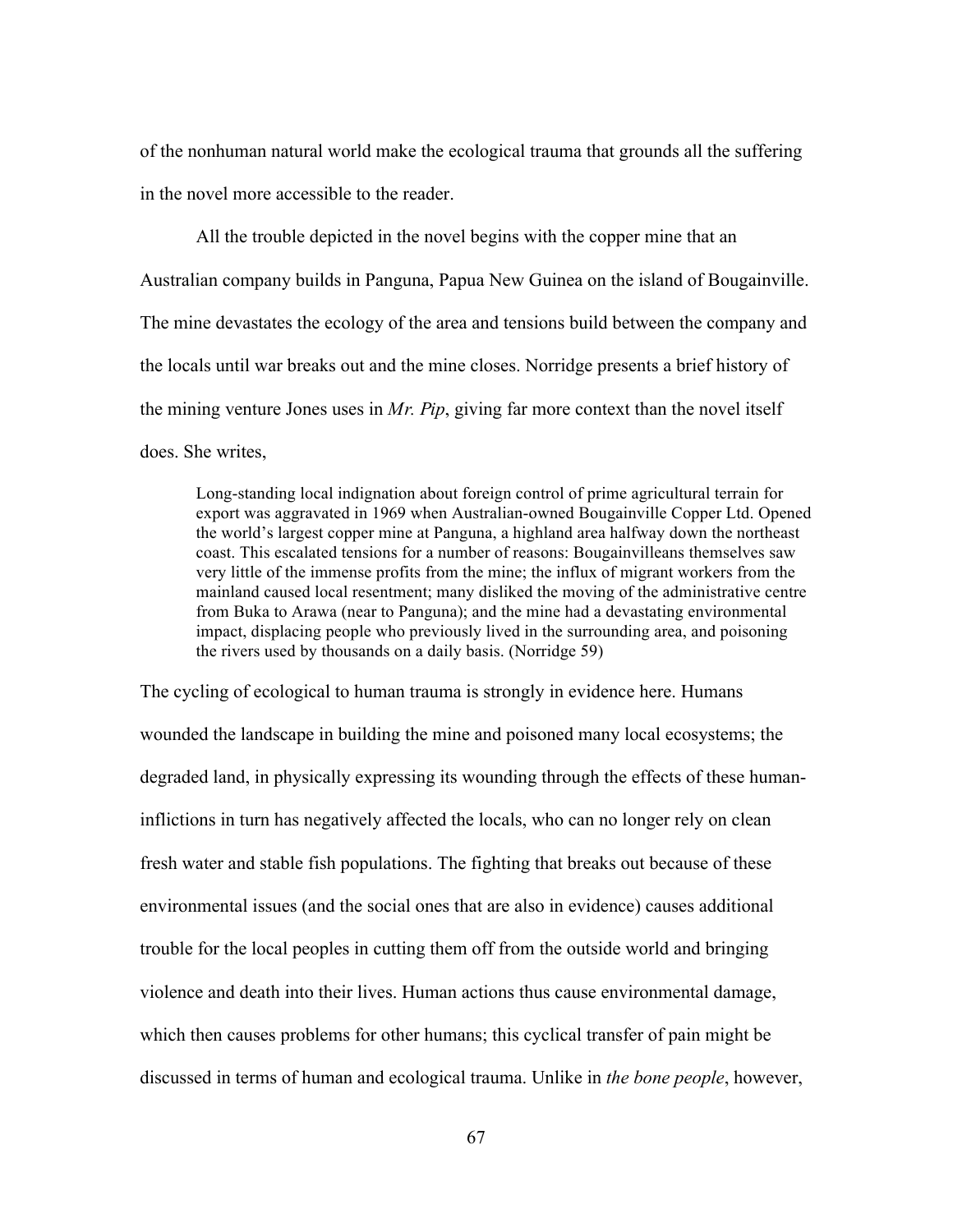those who suffer from the abuse of the island's natural resources are not the same people who perpetrated the abuse, meaning the novel represents the failure of ecological justice, which leads to social injustice.

Telling the story through a child's eyes means the actual reality of the copper mine and its representation in the novel are indistinguishable, mostly because the facts of why the fighting has broken out elude our narrator, Matilda, to a great extent since she is only a child and has never left her village. In addition, readers are unlikely to interpret the destruction of Bougainville's land by the mine in terms of suffering and trauma. However, this is the very tactic I propose; through the expectations of thinking metaphorically in reading Jones's novel, readers are much more likely to gain access to the concept of ecological trauma and come closer to understanding it as such. Jones's literal language in representing Matilda's trauma parallels examples of ecological trauma several key times in the novel, most notably in the emotional climax of the flood. Her feelings, which the reader can understand, echo what we might imagine the environment to "feel," and this mediation through metaphor makes an interpretation of ecological trauma possible.

# The Absent Cause

## *Fishermen spoke of a reddish stain that pushed out far beyond the reef into open sea. You only had to hate that to hate the mine. (Jones 50)*

While the ecological and social disaster of the copper mine is the cause of all the suffering in Jones's novel, it is barely present in the text at all. Few of the characters we meet have ever seen it, and most of what the protagonist and the people around Matilda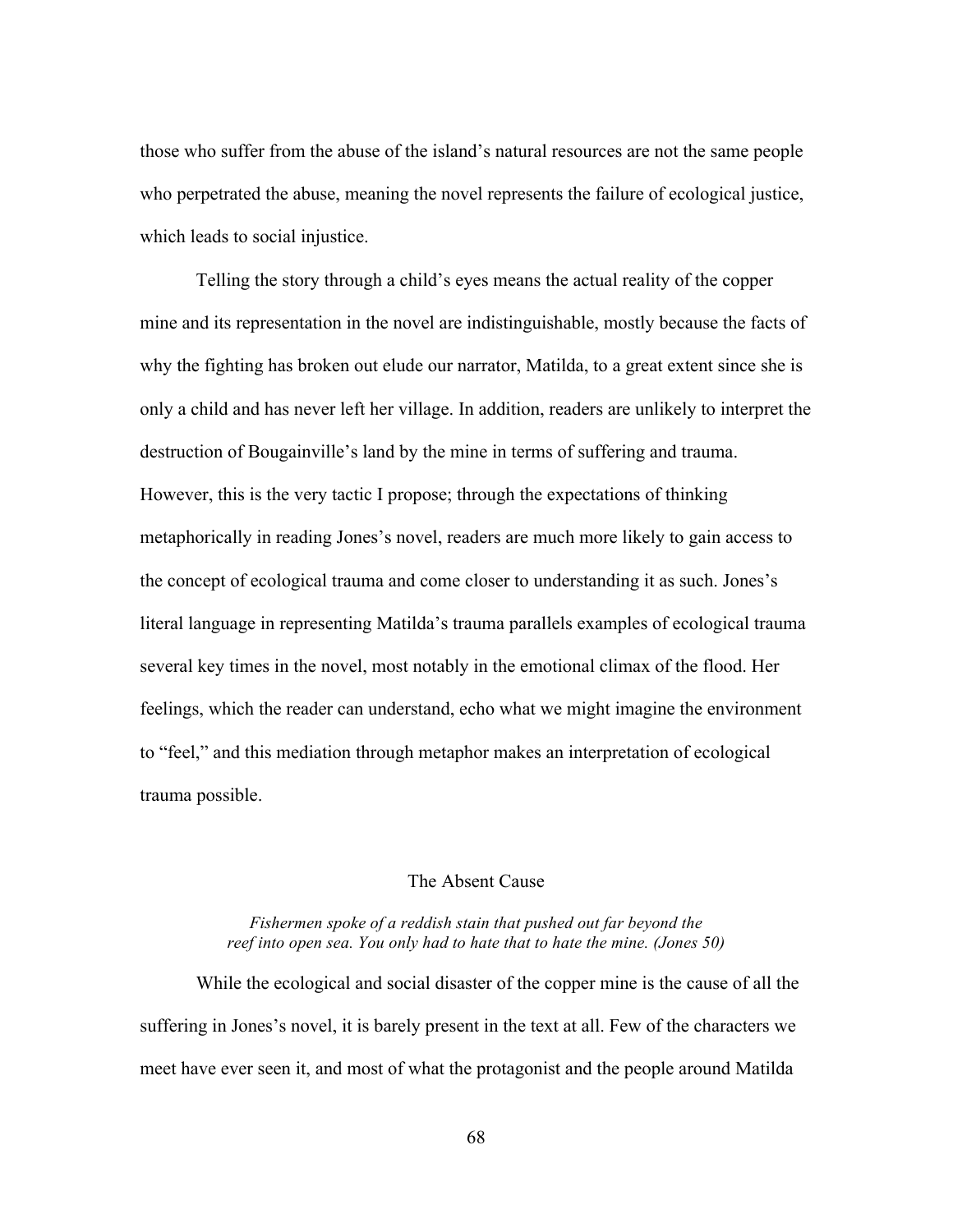know about it is hearsay. This might appear at first to suggest, as in trauma theory, that the source of the trauma is ultimately unimportant compared to the resultant human repressions, expressions, and processing of the trauma, but I suggest through the concept of ecological trauma that we read this narrative silence as a silencing of the ecological "voices" that manage to "speak out" later in the text. The novel focuses the reader's attention on the human trauma in the novel and how hybridity and imagination provide a route for Matilda to process her trauma and potentially become whole again. Whatever Jones's motivation for this silencing, he foregrounds the social rather than the ecological even in the minor section that details the situation that began the conflict between the rambos (local Bougainvilleans who have dark skin) and the redskins (Papua New Guineans who have lighter skin). Besides the visible pollution of the reef, which she has never actually seen, Matilda explains,

And there were other issues that took me years to grasp: the pitiful amount paid to the lessees by the mining company; and the wontok system of the redskins, who had arrived on our island in large numbers to work for the company, and who used their position to advance their own kind, elbowing the locals out of jobs. (Jones 51)

Matilda is only thirteen years old when the events of the novel take place, so for her, it is easier to grasp the pollution of the river and the reef than the mining company's working conditions and the negative interactions between locals and the redskins, who turn mercenary for the company when the conflict erupts in violence. The stained river would serve as an immediate, physical reminder of the tensions and why they are pertinent to the village, but while we assume that the river is close by, it is not mentioned at all until the end of Matilda's time on Bougainville over two hundred pages into the novel, and it is never described as polluted. The villagers' experience of the social issues at work in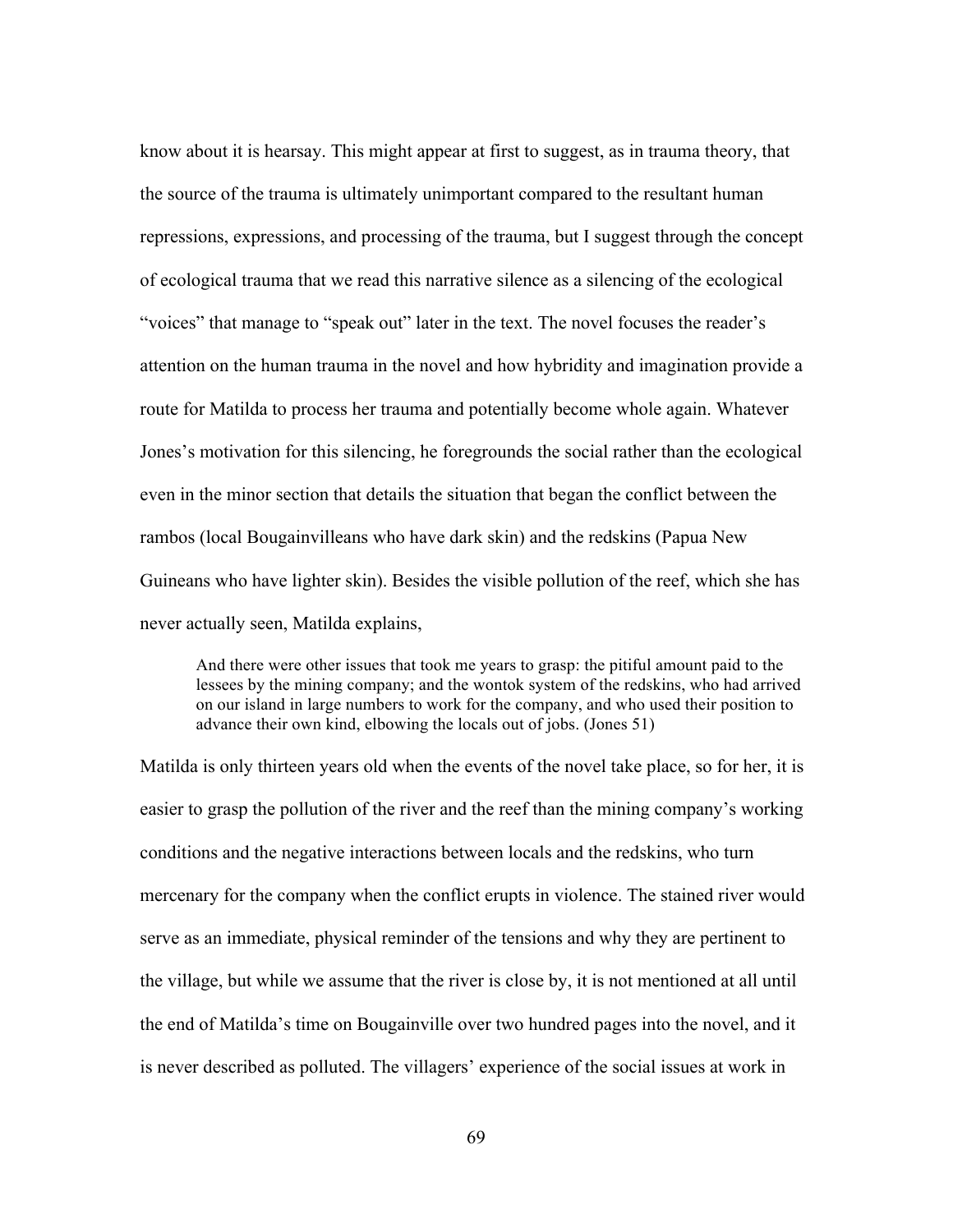the conflict is also limited and indirect at first. They see the redskins' helicopters and hear gunfire and the blockade prevents them from having the Western conveniences they enjoyed when the mine was open, but gradually, violence comes into their lives and alters them forever.

In spite of the prominence of environmental devastation in Bougainville's situation, Jones foregrounds social issues over the ecological ones by narrowing his initial perspective to encompass only the local through Matilda. Though this may seem to ignore even the politics of the situation, ultimately, Jones means to bring the reader's attention to the postcolonial issues the island of Bougainville faces. Matilda eventually travels to the source of Bougainville's colonization, making it first to Australia and then all the way to London, effectively tracing the damage done to her and her people back to its origin. In doing so, she gains perspective on Mr. Watts, her father, and Dickens. While she does not specifically discuss the postcolonial, she mentions several times being aware of her difference from others in her skin and perspective, and by simply being out in the wider world and seeing how others live she could gain an understanding of the people who have interest in her island. I mean to foreground the ecological instead of the postcolonial, presenting it as a trauma that leads to the trauma suffered by Matilda and her village. The two topics parallel one another, and I cannot effectively discuss one without bringing up the other. That Jones makes the decision to privilege the postcolonial over the ecological in spite of its prominence in the conflict the novel centers around speaks to the difficulty of interpreting the natural world and representing it in literature.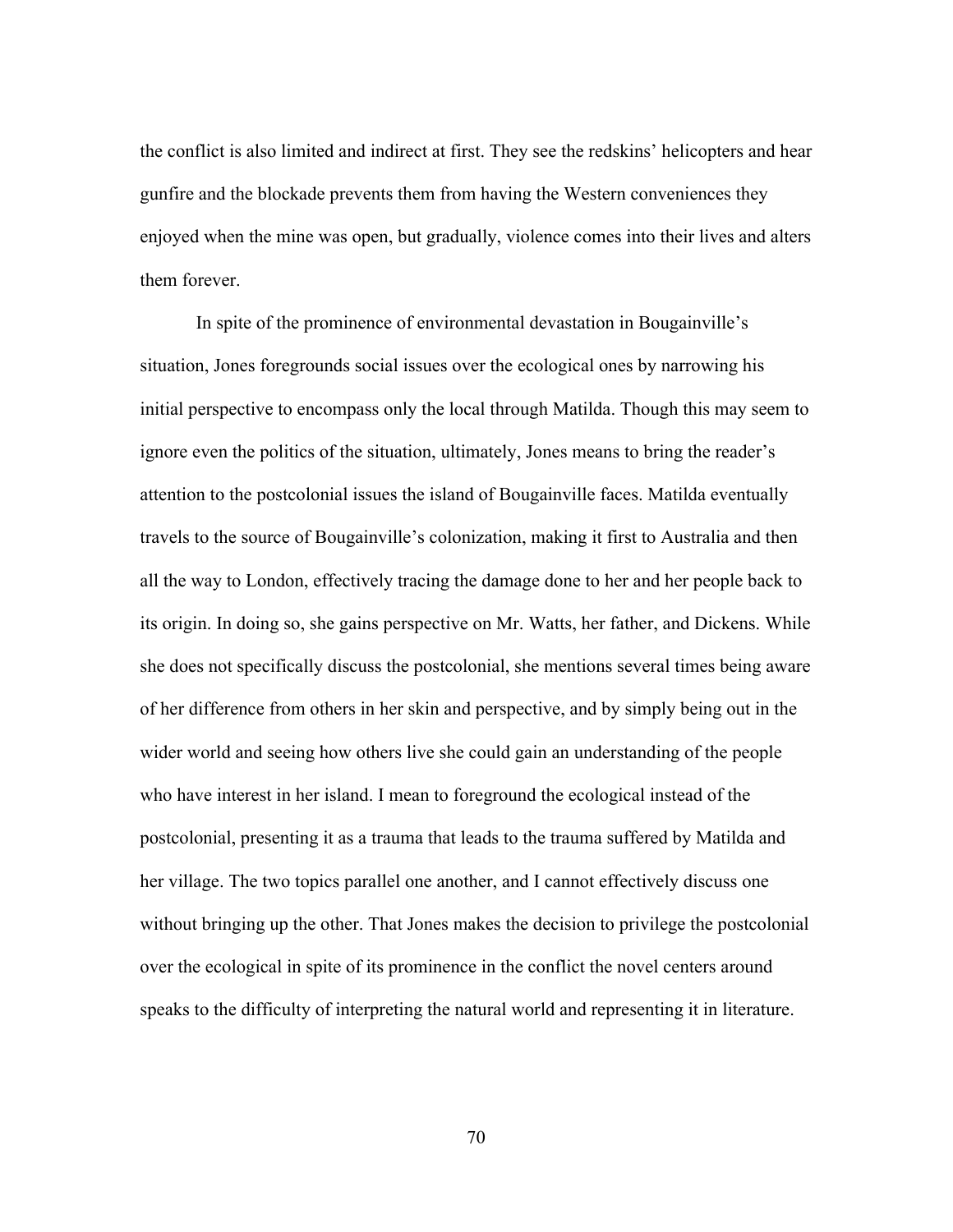The importance to an ecocritical reading of recognizing and analyzing the true source of these traumas cannot be understated. However limited its presence in the novel, the role of the nonhuman natural world is vital to a full understanding of this text. Without a psyche to analyze or repressions to uncover, the traumatized environment always points back at its antagonist, humans, through the physical embodiment of trauma, here as pollution, species loss, and geographical scarring. In Bougainville's case, foreign hands have come in to take the land's resources regardless of the repercussions of its destruction for the local villages and certainly with no thought of the possible environmental impact. The trauma is perpetrated by outsiders who will never feel the immediate consequences of their actions. The direct victims are the river and reef ecosystems and the many lives that are a part of them, but the indirect victims include the jungle ecosystem as well, which supports thousands of Native human inhabitants.

Trauma finally reaches the village after Matilda's innocent inscription of Pip's name on the beach. The novel subtly indicates the interconnection of the human and the nonhuman natural when Matilda then fills the letters with heart seeds, the seeds she has just learned about in class (Jones 45); heart seeds float on the ocean to new shores where they dry out and take root over the course of many months. They will not grow large enough to flower until a year has passed since they beached (Jones 31). Matilda roots them in the name of her new best friend who has captured her imagination and superseded any interest she might have had in her own heritage (she comments that she feels closer to Pip than to her ancestors, a fact that infuriates her mother). Matilda's seemingly innocuous act leads to unforeseen consequences; when the redskins see the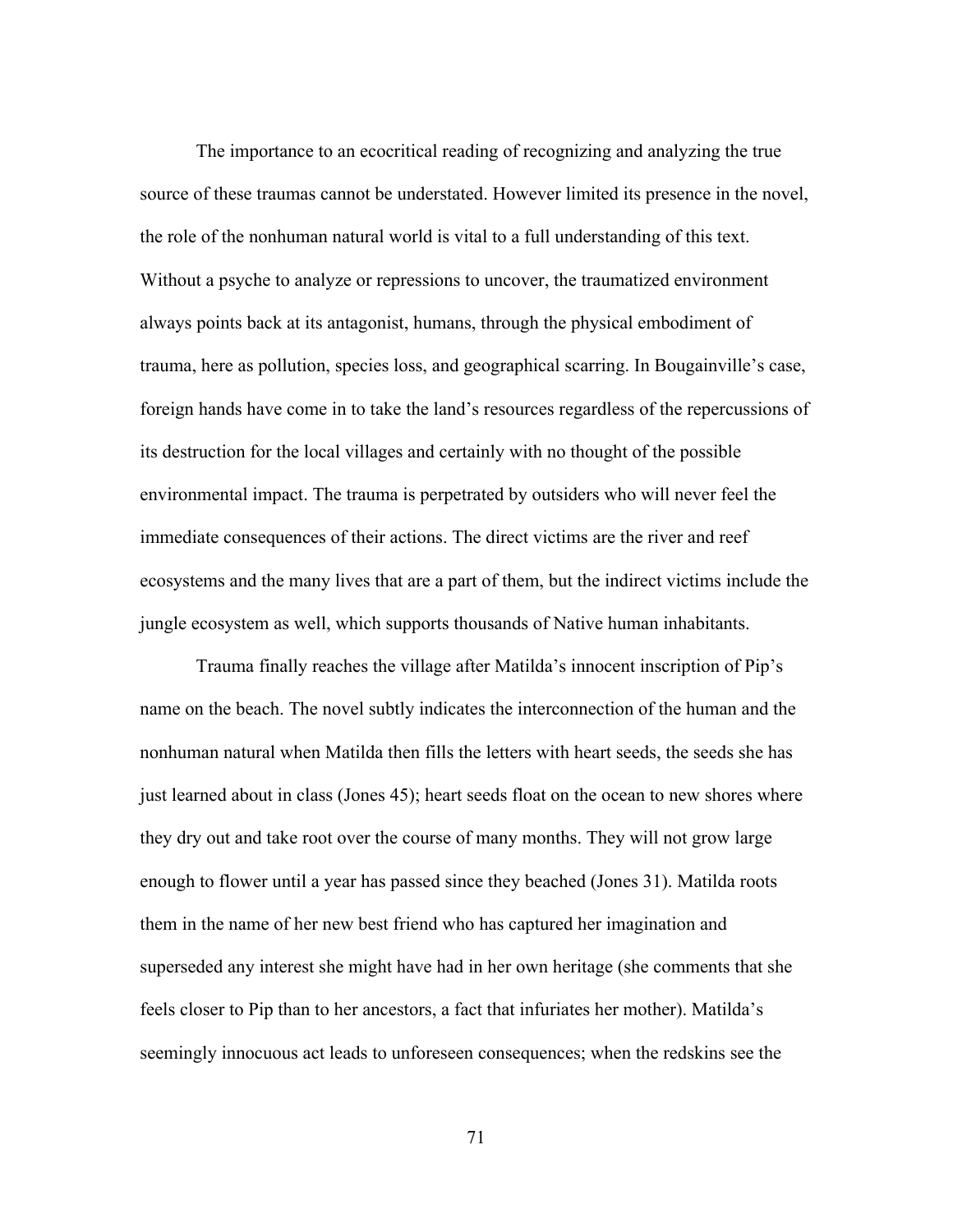name, they assume that Pip must be a rambo spy and that the villagers are harboring him, which is what brings them to the village in the first place. When no one can produce Pip, the violence escalates. They burn the villagers' belongings, then their houses, and then in frustration begin killing anyone who brings themselves to the redskins' attention.

The villagers handle their suffering calmly, doing what they can in the aftermath and keeping their thoughts to themselves. Rather than allowing their grief to consume them or expressing it in any visible way, they clean up, bury the dead, rebuild their homes, and pick fruit to eat. While I do not mean to imply that they suffer less than others in their position might, I do think that the ever-supportive presence of the natural world and the knowledge that they have everything they need to survive already in their possession (no one can take the air, the sun, or the fish from them) makes them better equipped to handle some aspects of trauma. While other humans wound them, the nonhuman natural world provides them with the means to survive both physically and, to some degree, psychologically through the comfort of knowing that they *can* still rebuild and feed themselves. Because of their close relationship with the nonhuman natural world, they are able to remain active participants in their fate rather than passive, helpless recipients of damage.

The copper mine isn't the only participant in the novel who is absent; Norridge discusses how Jones is himself removed from the text because of his choice to allow Matilda to not only narrate the story in full, but also to claim the written work as her own alternative thesis. This choice separates Jones from most other white writers who focus on Papua New Guinea and position themselves or the narrators in their texts as the white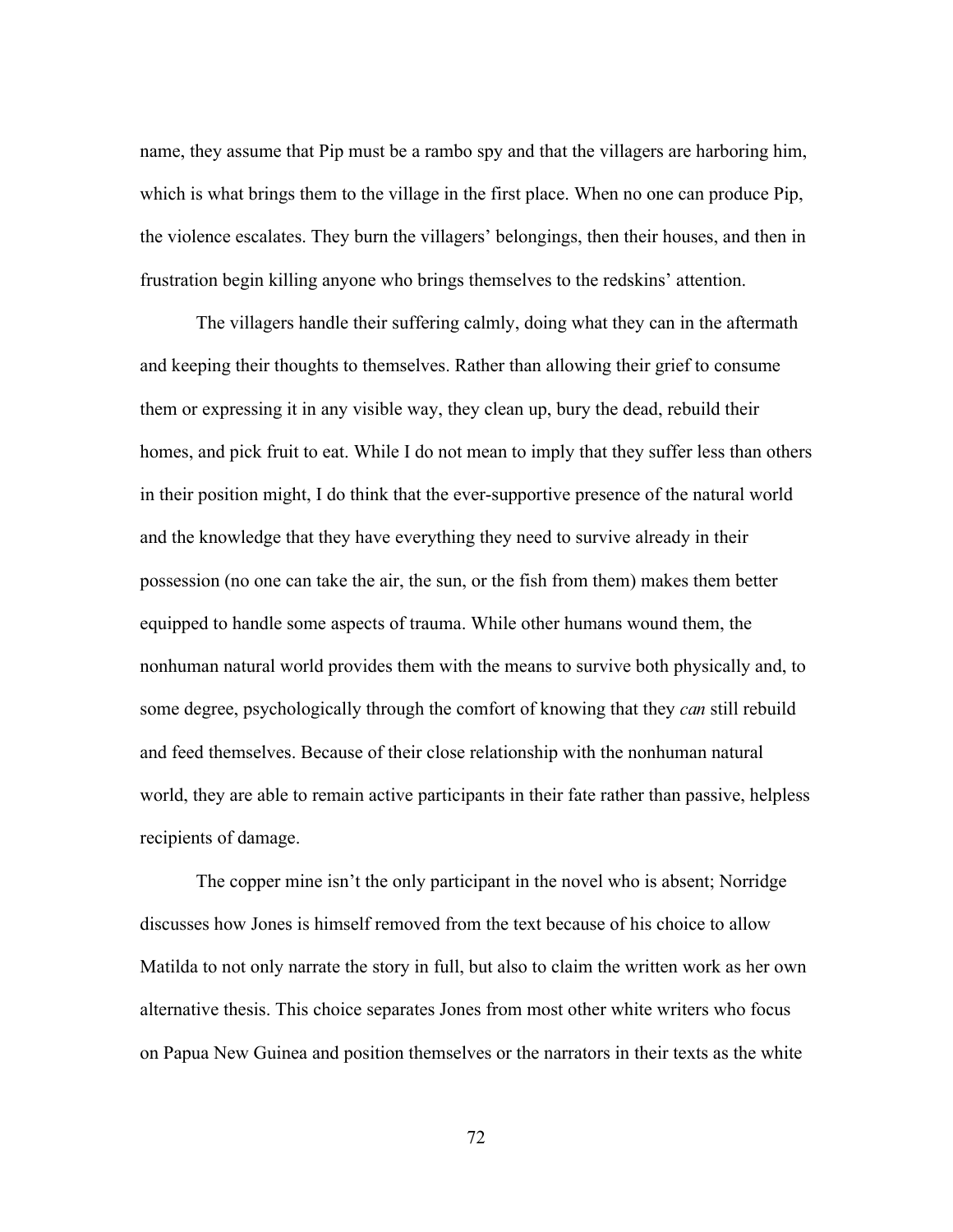outsiders they are. "Lloyd Jones on the other hand writes as an insider, using a wounded, borrowed 'I'", writes Norridge (63). Her choice of adjectives in describing this is striking. Jones allows his protagonist the agency to express her own trauma to the audience rather than posing as her spokesperson, and he thus allows her to avoid subaltern status. Yet because of Matilda's prominence in the telling of the story, the reader does indeed feel that Jones is somehow "borrowing" her voice – or even her entire persona – to make his broader claims about postcolonial issues, which are somewhat obscured and subtle because he speaks through Matilda, who apparently has little interest in postcoloniality and only wants to tell her story. In addition, the fact that Matilda's voice is a wounded one makes her the perfect mediator for ecological trauma. The loss of her mother and her experience of her mother's and Mr. Watt's brutalization are juxtaposed to the alien trauma of ecosystems, making them more comprehensible to the reader.

## A Tree is a Tree: Natural Democracy in the Novel

Native perspective on nature in this novel is a combination of recognition of its ability to support humans and rebuke that it is less than human. On the one hand, people live by the land and are able to survive without any trouble solely on what the natural world offers them, yet they also tend to expect human interaction and human response from natural plants, animals, and even geographical features. For example, when the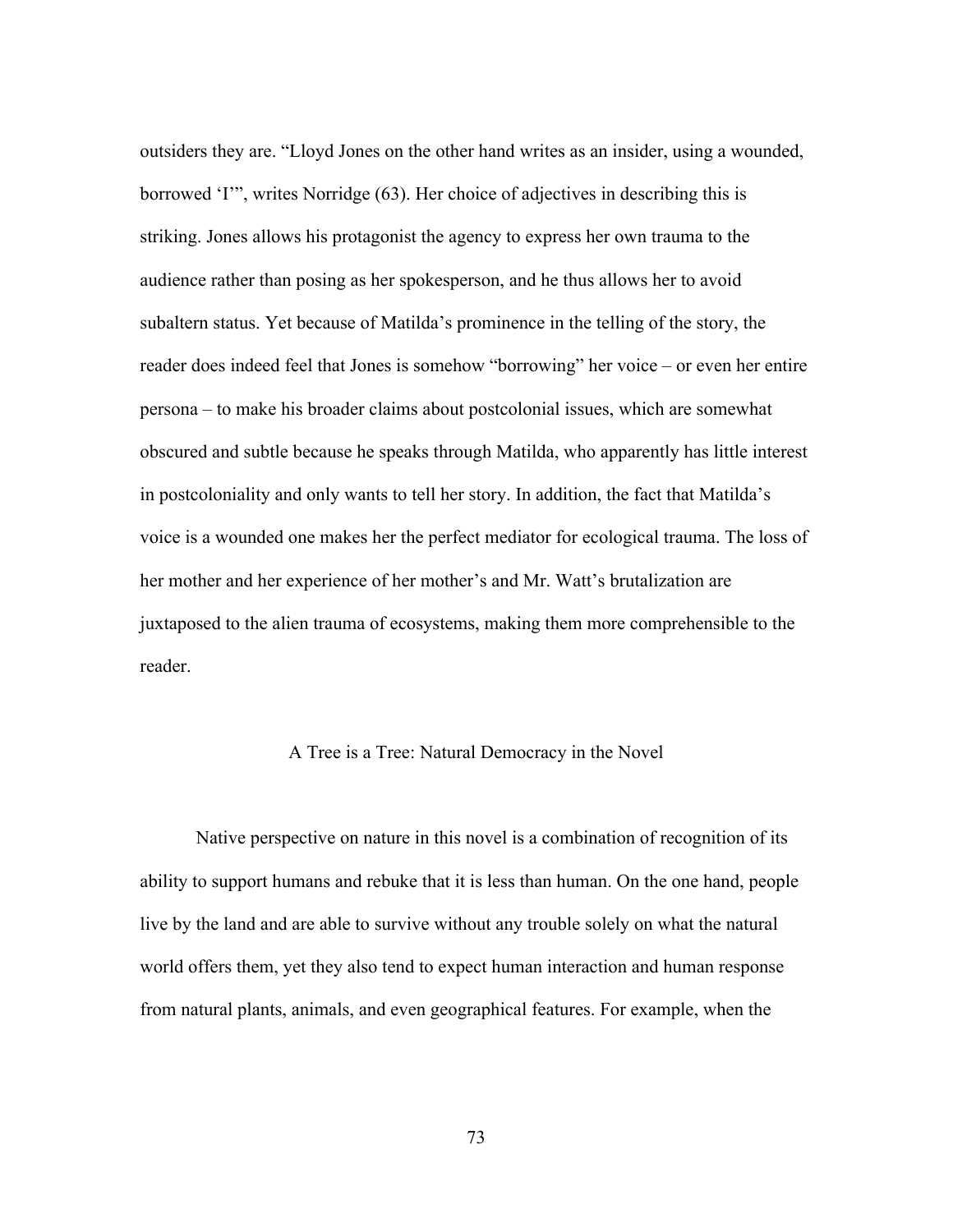redskins first come into the village and kill the chickens and a dog, Matilda comments on the indifference of the sun and tides to suffering, saying,

To stare at that black dog was to see our sister or brother or mum or dad in the same state. You saw how disrespectful the sun could be, how dumb the palms were to flutter back at the sea and up at the sky. The great shame of trees is that they have no conscience. They just go on staring. (Jones 40)

Matilda clearly feels kinship with the murdered dog, seeing in its spilled innards the reality of what lies inside every creature and empathizing with the pain of its death. In this passage, she moves toward an ethical singularity with the dog, but her kinship with the natural also leads her to anthropomorphize nature – in this case the palms – to an extent that involves unreasonable expectations of reciprocity. Humans have a long tradition of expressing indignance when their environment does not echo their own emotions, thus the impulse in literature to write of animals, weather, and landscapes as if they did, in fact, reflect the mood of the human characters and/or writer. Perhaps she expects the natural world to be like humanity because she is young, barely a teenager, but it might also be because of the way her culture interacts with and imagines nature.

Matilda's Native culture might be read to live at least partly by the idea of natural democracy, Cajete's concept that Natives often cannot imagine a separation between the human and nonhuman natural worlds, that they see them as inextricable parts of one world. Because of this, Native cultures sometimes have difficulty understanding metaphorical language. In this novel, there are two layers of natural democracy: the first is the villagers and redskins who do not understand that Pip and Dickens are not living people on the island; the other is the representation of their Native culture in the literary form of the novel. Thus, we have two layers of representation. For example, at the level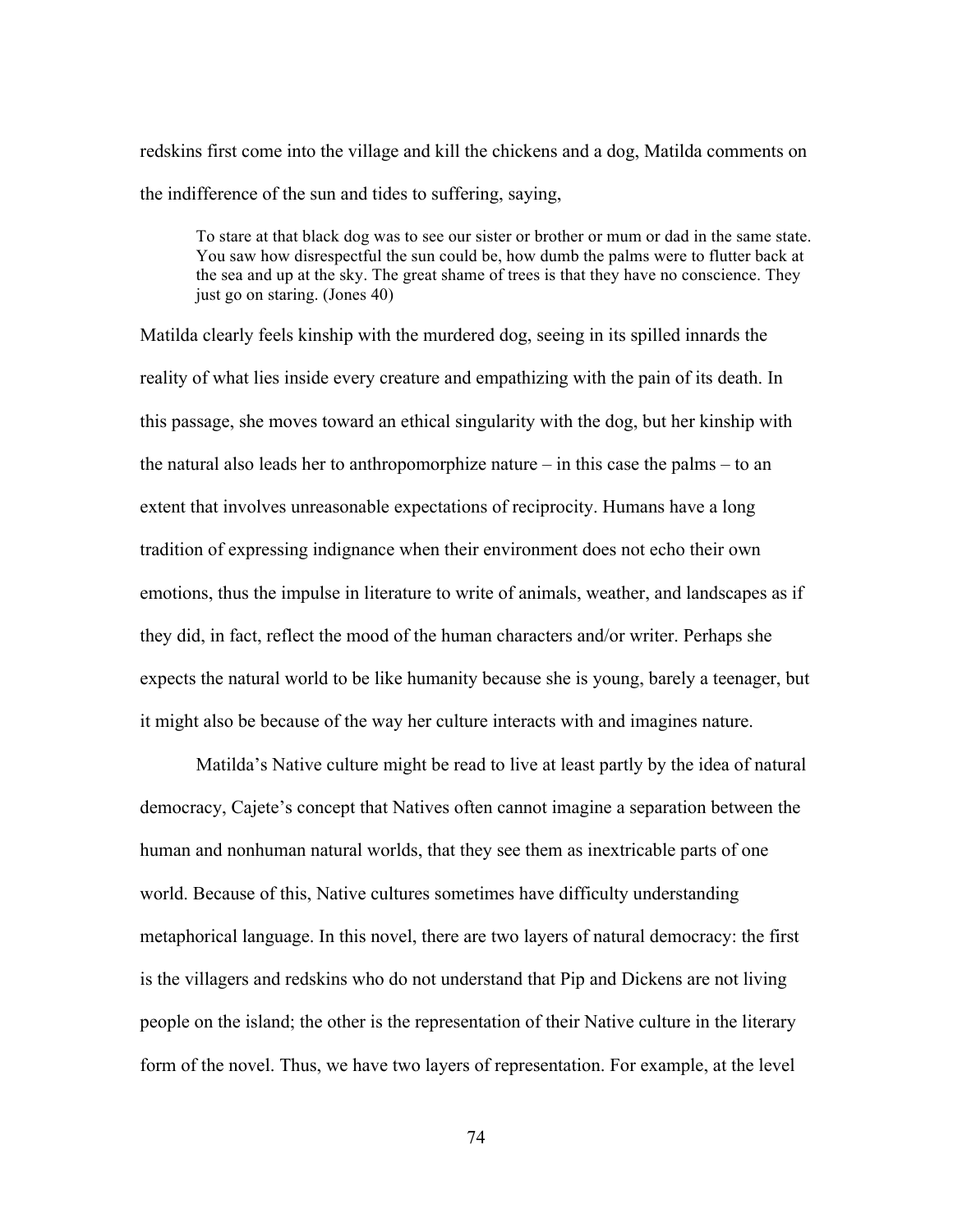of the novel, the heart seed is a symbol readily apparent to most readers who might regard it as a representative of the miracle of life or that some things take time and a very specific set of conditions to thrive, much like the villagers themselves. Matilda's rooting of the heart seeds into Pip's name represents the growth of her new understanding of the world through *Great Expectations* and her feeling of companionship with Pip. The heart seed also echoes Jones's epigraph to the novel, which is Umberto Eco's statement that "Characters migrate," emphasizing that, like heart seeds taking root in foreign soil, some of the characters in this novel will migrate passively, pushed and pulled by ocean currents both literally and metaphorically. This is how Western readers are trained to understand not just literature, but the real world as well, and this is often how we interpret the nonhuman natural world. But when one student's mother explains why she brought up the heart seed to the class, she makes the Native perspective on the natural world clear. She says, " 'Why am I telling you this, children? Because its stamen makes a fierce flame and keeps away mosquitoes'" (Jones 31). The value of the heart seed for her is purely functional and shows that it is unnecessary for her to see the heart seed in any other way.

The plot turns on the innocence of natural democracy, the misunderstanding that Pip is fictional, first by the children and their parents and then, devastatingly, by the redskins. Sue Kossew describes what might be read as natural democracy in her essay "Pip in the Pacific" when she explains how the Bougainvilleans have difficulty understanding that Pip is not a "real" person at all and that he and Mr. Dickens are not present on the island. She mentions the part of the novel where, upon hearing that her daughter will be meeting Mr. Dickens today, Matilda's mother Dolores tells her to ask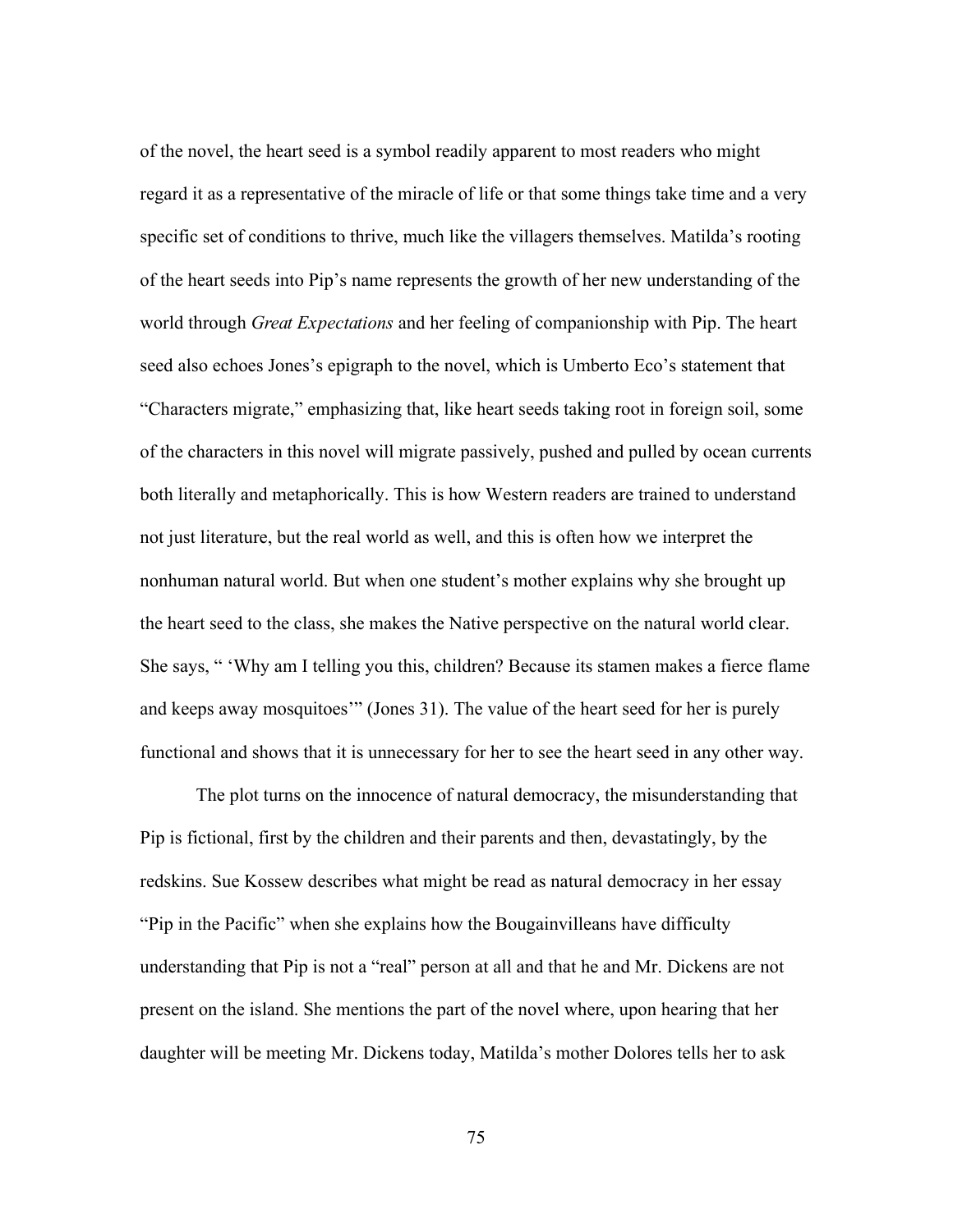Mr. Dickens to fix their generator. Kossew continues, "This elision between the literary and the real world is a continuing focus for the novel as it explores the potential misunderstandings and misreadings that can emerge from this position of innocence" (Kossew 283).

Cultural difference colors the characters' perceptions of the world, both human and nonhuman natural, a point Mr. Watts makes in class that can be read to dissolve the students' propensity for natural democracy. He pauses in his reading of *Great Expectations* to explain the word "gist" to the children by saying that when he imagines a tree, he sees an oak while they might see a palm. Both are valid answers to the question of what a tree is, yet they are very different interpretations of the word "tree." In allowing for multiple interpretations, Mr. Watts opens their minds to the possibility of metaphor whereas before, they had thought only in practical, tangible terms. As the children get deeper into Dickens, their perspective on the world shifts farther and farther from their parents', a fact that Dolores finds alarming and shameful. Norridge points out that,

Watts teaches the children about imaginative frameworks, the mobility of metaphors and transmutability of meanings, with examples from Great Expectations and local village speakers. In pointing towards other narratives he absents himself in a similar way to Lloyd Jones – provides the bones of an argument to be fleshed out by another's imagination. (Norridge 70)

In teaching *Great Expectations*, Mr. Watts opens the children's minds beyond the practical to the metaphorical, thus countering whatever propensity they might have had toward natural democracy. Because he also includes many Native voices to share stories and information in class, they are also now open to the flexibility of truth and the reality of multiple interpretations. Norridge's point about Mr. Watts absenting himself is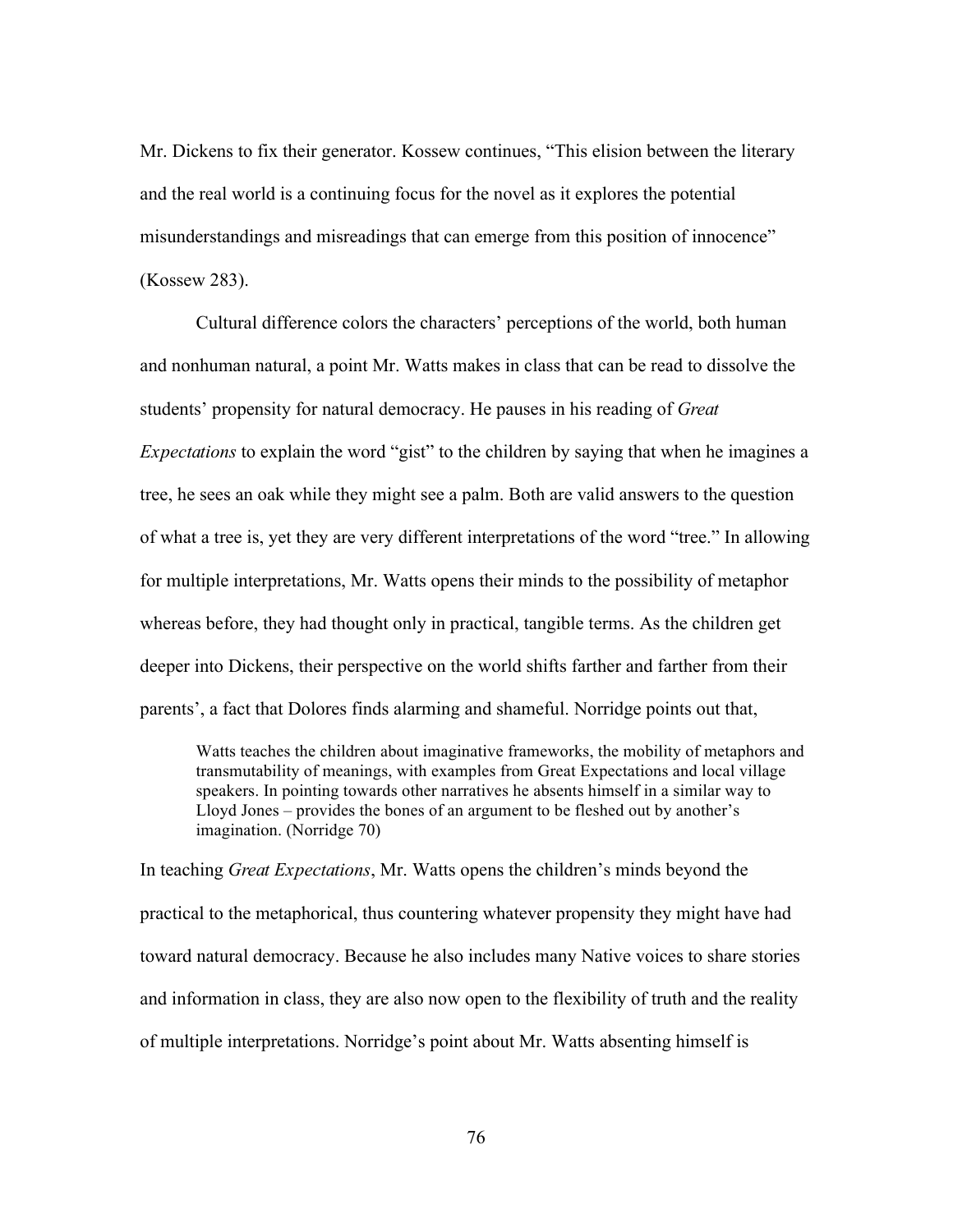compelling; he, Jones, and the copper mine might all be read as absent causes, the true forces at work in the novel behind the prominent presentation of the many narratives, the novel itself, and the human trauma Matilda and her village suffer. In noticing the many absent causes, readers increase the chance that they will come to understand that recognition of the copper mine as vital cause of trauma and silenced presence, which may lead to an awareness of ecological trauma.

Though Mr. Watts seems to be encouraging metaphorical thinking in the children for the first time, the natural world certainly provides ample analogies for the locals to use to make sense of their lives. Fish, other animals, and the sea are often used to explain and simplify people or situations. For example, Dolores tells Matilda that,

'Pop Eye,' she said, 'is the offspring of the shining cuckoo.' I knew about the shining cuckoo. At a certain time of the year we saw them leave our skies. They were headed for the nests of strangers to the south. There they find a nest and boot out the eggs of the host bird and lay their own eggs before flying off. The chick of the shining cuckoo never meets its mother. (Jones 48)

Matilda knows that she means that Mr. Watts does not belong on Bougainville and is taking advantage of the home the village offers while he simultaneously corrupts it. It may be sad that he is displaced from the people he truly belongs to, but he is dangerous to the prosperity of the nest he has invaded. Examples like this one, which occur frequently in the novel, indicate that natural democracy does not necessarily mean the Native people suffer an incapacity for abstract thinking, but that they understand themselves as part of the nonhuman natural world, meaning that the shining cuckoo has as much relevance to them as their neighbor.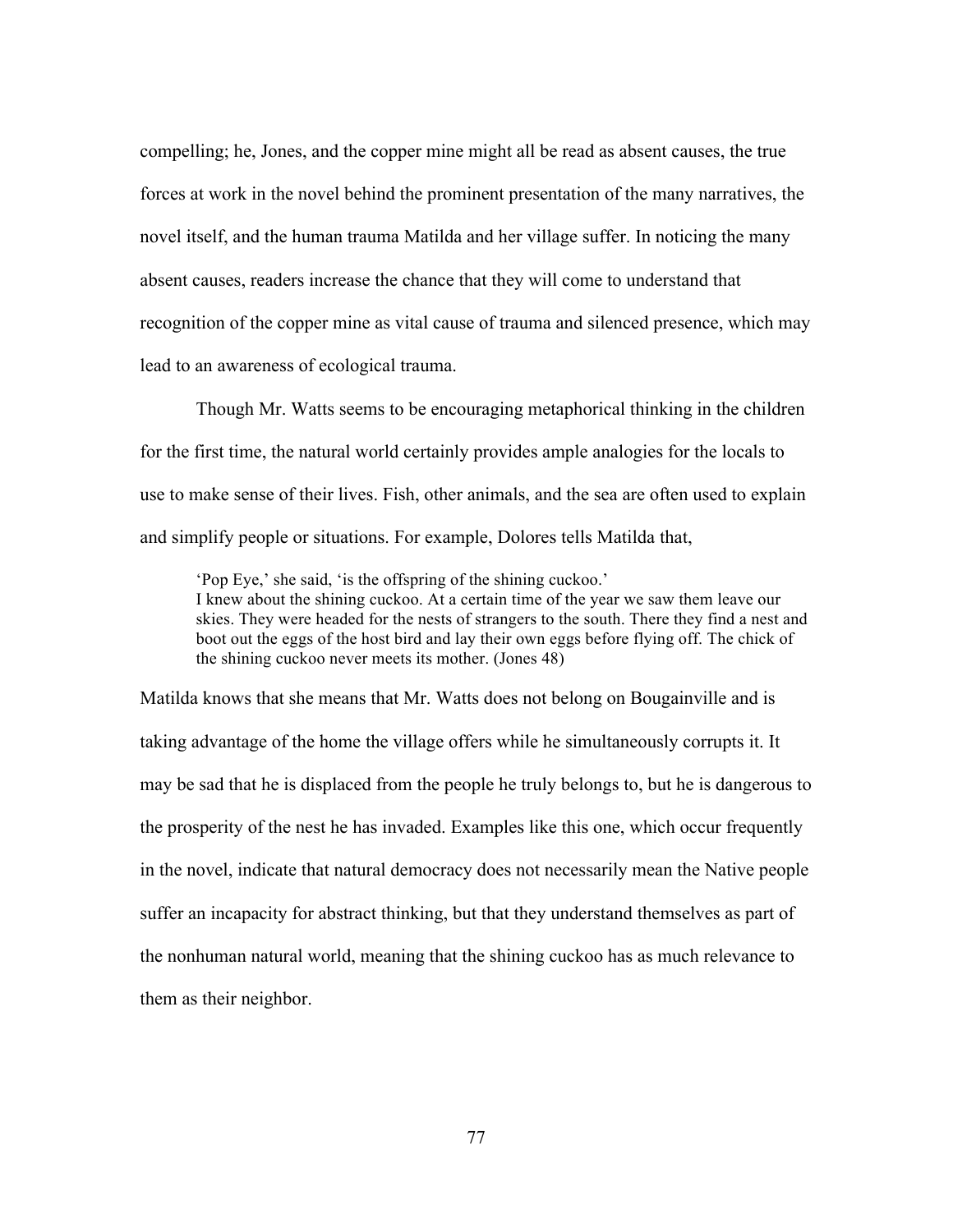Jones resists the common impulse to see the Bougainvilleans as an ecoholistic utopia, as many who write of Native culture tend to do. His characters may be capable of "reading the land" or, as often comes up in this novel, the sea, but it is important to note that not all members of the community can do this. Matilda speaks of the fishermen who know just where to find the fish at what time of year, and although these skills are a part of her own culture, they are a mystery to her, as they are to the other villagers who do not fish. The villagers have also been exposed to some measure of Western influence; they long for the Western conveniences the blockade has cut them off from. In spite of the environmental degradation the mine has caused,

…Everyone just wished the fighting would go away, and for the white men to come back and reopen the mine. These people missed buying things. They missed having money to buy those things. Biscuits, rice, tinned fish, tinned beef, sugar. We were back to eating what our grandparents had – sweet potatoes, fish, chicken, mango, guava, cassava, nuts, and mud crab.

The men wanted beer. Some men brewed jungle juice and got drunk. We'd hear their drunken carry-on through the night. Their wild behavior was so loud, we were afraid they would be heard by the redskins. In the dark I heard my mum condemn them to hell for their foul language. Jungle juice turned them crazy. They sounded like men who wouldn't care if the world ended tomorrow, and they shocked the night with their ranting. (Jones 50-51)

The postcolonial perspective is clear in the latter part of this passage in that the native people have become accustomed to certain amenities of Western living, and, once they have had them, they do not want to give them up. Some of them have become hybridized in such a way that they see living as their grandparents lived as a step backwards and have to drink away their sorrows, which Dolores sees as potentially dangerous for all of them if it attracts the interest of the redskins. Dolores feels the lack of Western luxuries similarly, but reacts to it differently; she feels abandoned by Matilda's father and imagines him living a "fat life" in the city without her and Matilda, and the feeling makes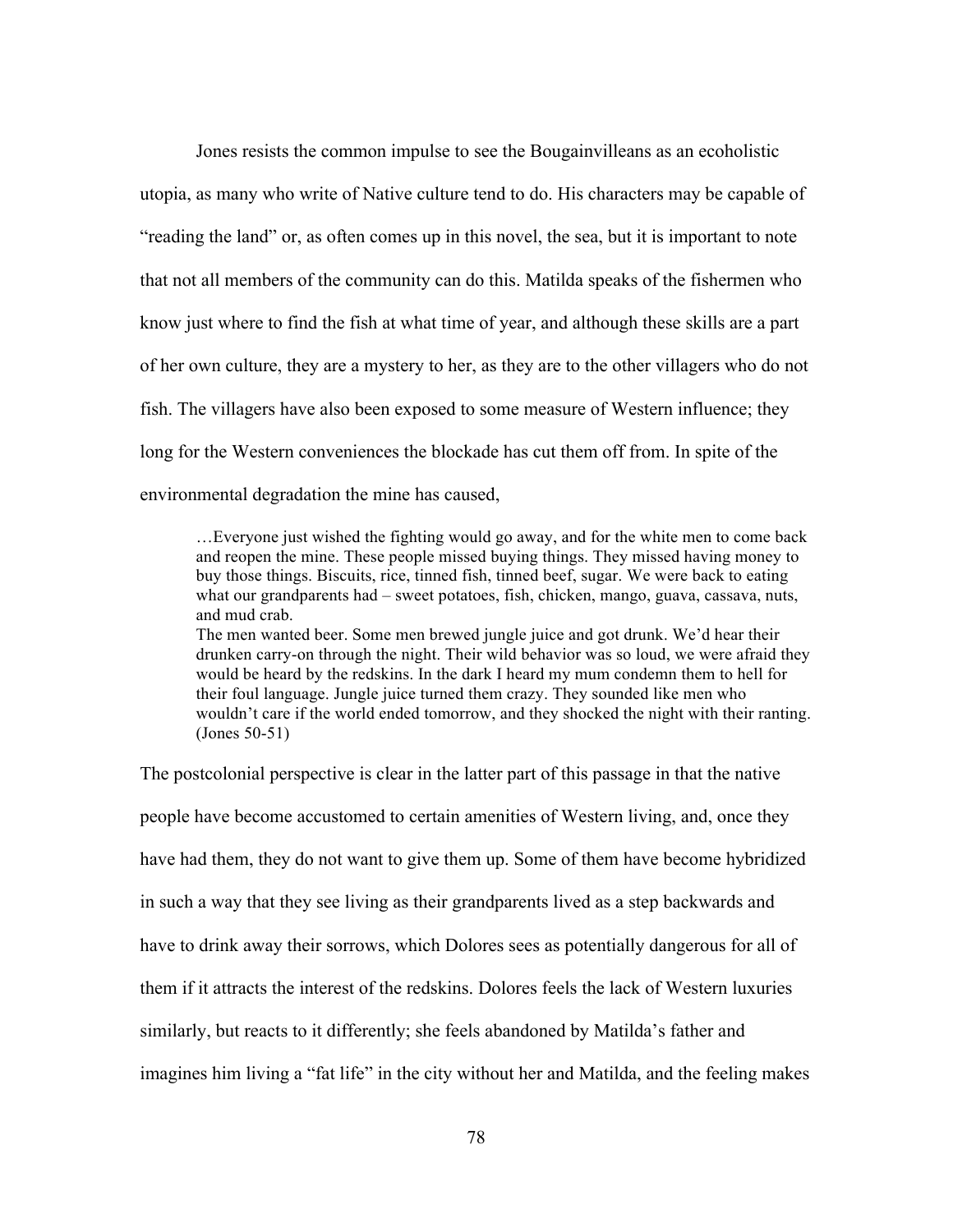her quick to anger. The villagers are clearly not a true natural democracy given these facts; they can survive completely on what nature provides, but would prefer to do otherwise, even to the detriment of the ecosystems they have traditionally relied on. Still, they have been isolated enough to have never been exposed to any written literature except the Bible until Mr. Watts begins reading. They are somewhere in between natural democracy and hybridized culture, and their relationship with the natural world reflects this.

## The Mediating Flood

*I was one of those heart seeds us kids had heard about in class. I was at some earlier stage of a journey that would deliver me to another place, to another life, into another way of being. I just didn't know where or when. (Jones 217)*

The human trauma experienced by the characters in this novel is strikingly literal and visceral. Matilda simply narrates the atrocities she has witnessed with the flat tone that indicates her inability to feel anything, pain or otherwise. Each person reacts differently to such extreme circumstances, and Matilda's way of coping with it is clearly to put the pain aside and cover it with a lack of emotion. The villagers also handle this trauma differently; while the village women wailed for the babies they lost to malaria earlier in the novel, they make no such scene over the loss of the members of their community who were slaughtered by the redskins. They simply bury what they can and offer "small kindnesses" to Matilda.

The novel climaxes emotionally with Matilda's numb reaction to the trauma she has experienced, yet cannot feel. Her mother and Mr. Watts have been brutally murdered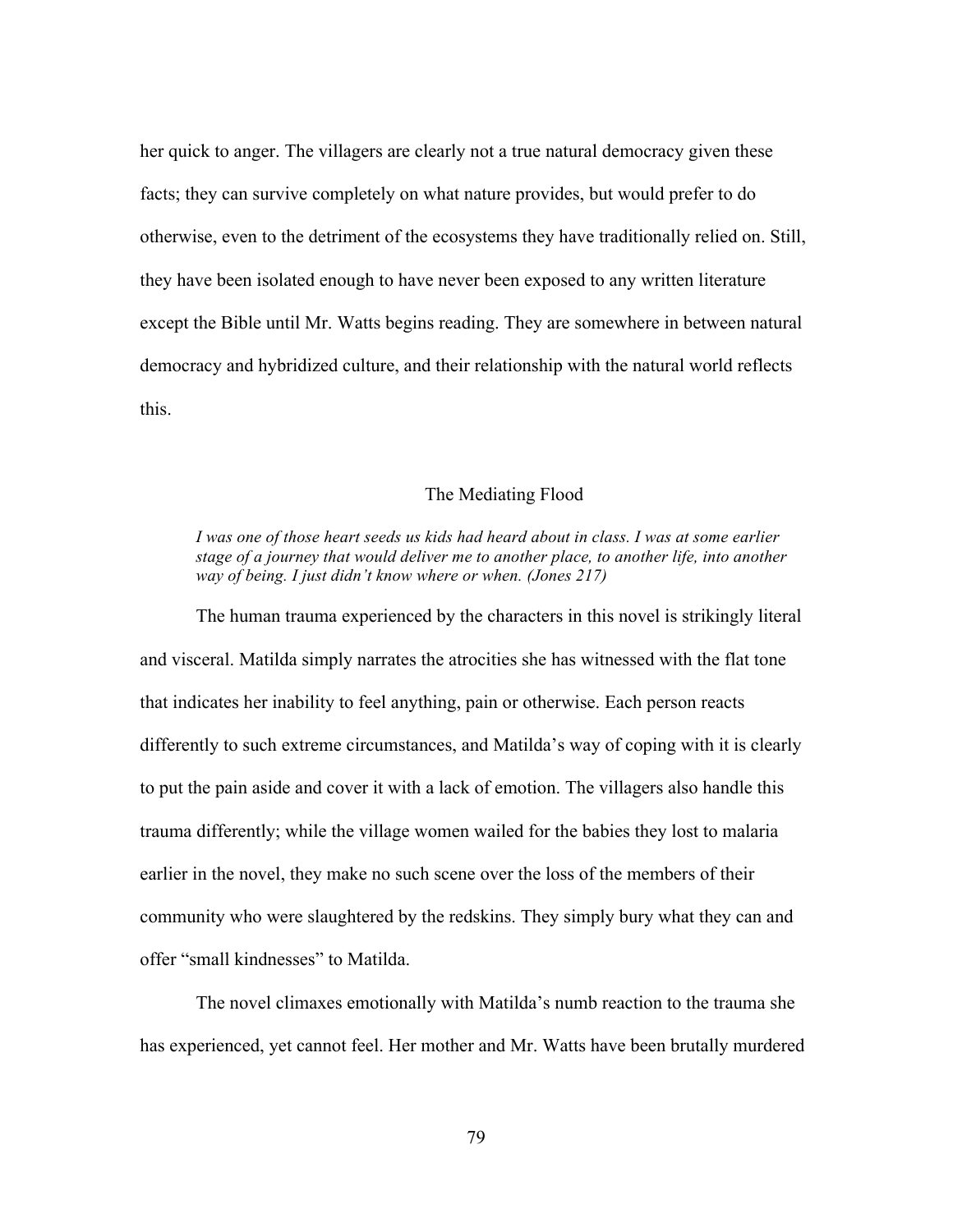by the redskins, and she feels entirely alone. She wanders alone through a torrential downpour hardly knowing where she means to go when she comes to the rain-swollen river, which has never been mentioned up to this point, but which the reader might recognize as the conduit of pollution from the mine to the sea. This representation of the river in flood is the closest Jones comes to acknowledging the environmental degradation of the island as anything other than moderately important background information. Here, it can be read as a symbol corresponding to Matilda's pain. Unable to go any farther, Matilda stops, ankle deep in the water, and muses on how easy it would be to just let it sweep her away like all the other debris. As she thinks this, a wave knocks her legs out from under her, and she is carried off just as she'd imagined. When the current begins to pull her under, she suddenly feels the will to live and fights to stay afloat. Just when her energy is wearing out, she bumps up against a log and clings to it, drifting into the open sea.

The reader has no trouble relating to Matilda's numb sorrow and struggle for life in this scene. A typical reading of such a passage might pose the flood as symbolic of Matilda's mixed up, messy, destructive, and unspoken feelings. It is the avenue that facilitates her escape from all the horror of Bougainville and out into the purity of the ocean where a classmate's escaping family spots her and brings her into their boat. But we might also read ecological trauma into the account: Matilda's traumatic experiences and her acceptance of being physically swept away by the flood actually facilitate the expression of the silenced ecological trauma, which is also physical. Because her situation is so accessible to the reader, her trauma effectively mediates the ecological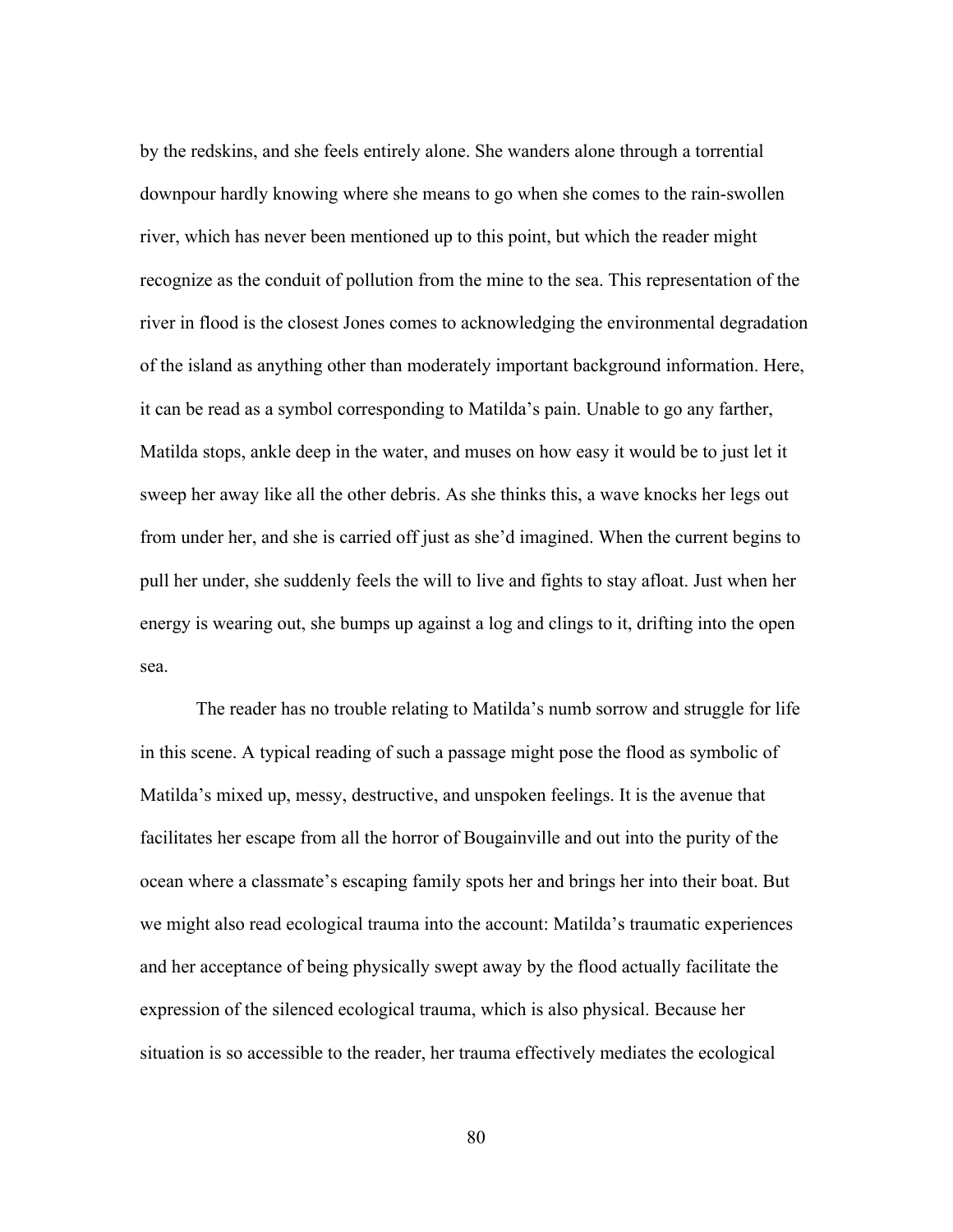trauma that has been absent from the novel for the previous two hundred pages and allows the reader to finally see it. The two traumas can be viewed in parallel. The flood communicates in one act of natural destruction all the environmental devastation that has led to Matilda's experience of trauma, making the two traumas inseparable.

Matilda's description of the log that saves her life is particularly telling of her state of mind and how she imagines being human:

What would you call a savior? The only one I knew went by the name of Mr. Jaggers. And so it was natural for me to name my savior, this log, after the man who had saved Pip's life. Better to cling to the worldliness of Mr. Jaggers than the slimy skin of a watersoaked log. I couldn't talk to a log. But I could talk to Mr. Jaggers. (Jones 216)

She cannot interpret the log that happens along just in time to save her life as simply a log; to do so would only emphasize her loneliness and loss. She immediately feels the need to personify it, and in naming it, she puts herself into community with it. Not only does she imagine the log anthropomorphized, but she pushes the metaphorical still further by choosing a fictional character to associate with it. Once aboard her classmate's father's boat, Matilda watches the log until it drifts away from them:

I leaned over the side to look for my savior. Mr. Jaggers seemed to know with sad recognition that it was just a log and that the disloyal Matilda who had clung to its back throughout this watery trail was the privileged one, the lucky one. For a few minutes after I was hauled aboard, the log drifted alongside – bobbing and sticking close. Every now and then one end of it lifted on a wave, and it seemed almost to inquire if there was room enough for it, too. But no one else aboard looked at the log. (Jones 218)

Matilda's recently acquired capacity for such metaphorical thinking actually brings her into a positive relationship with an object from the nonhuman natural world. While many might write this off as just another instance of a human anthropomorphizing nature, considering the mutual trauma involved, this incident is much more meaningful. In her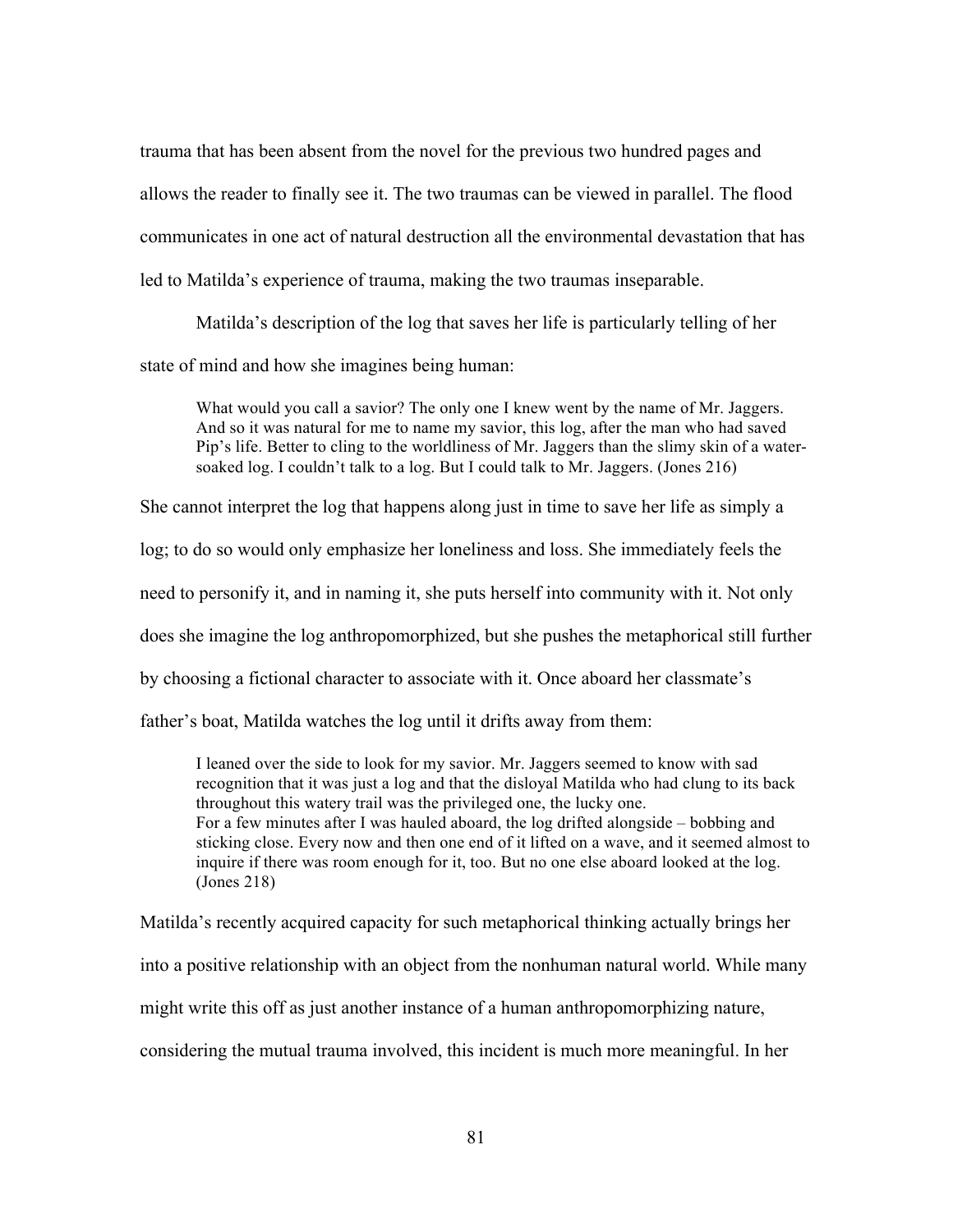traumatized state of mind, Matilda is briefly able through metaphor to consider the log a speaking subject worthy of her attention and even affection.

Imagining the environment the way Matilda does during her escape from Bougainville is the first step toward an ethical singularity with it in the manner Spivak calls for. Matilda's open-mindedness in her relationship to the log shows that – at least in this moment – there is something personable about the more-than-human. The flood is not merely a destructive force of nature expressing the pain of the polluted river and scarred landscape; through the log, the flood also offers the solace of companionship, demonstrating that relationship is possible between human and nonhuman nature beyond the cycle of trauma.

Matilda does not pursue this line of thinking to achieve actual ethical singularity, emphasizing again the difficulty in representing the nonhuman natural world in literature and Jones's lack of interest in ecological trauma, but she does briefly refer to the environmental problems of overdevelopment she sees in London: "I could tell them the landscape from *Great Expectations* is gone, that its fabled marshes lie beneath motorways and industrial estates" (Jones 249). This moment exemplifies Matilda's narrative voice, always stating facts and never passing judgment on them. Jones leaves that for the reader to interpret. In this case, I read Matilda's disappointed expectations in seeing the world as Dickens saw it. She has to imagine the marsh because it has been wiped out. In creating an ethical singularity with the nonhuman natural world, imagination is a necessity, so it is possible that Matilda has enough awareness of ecological trauma to sense that something irretrievable has been lost except to memory – just as the hard copy of *Great Expectations*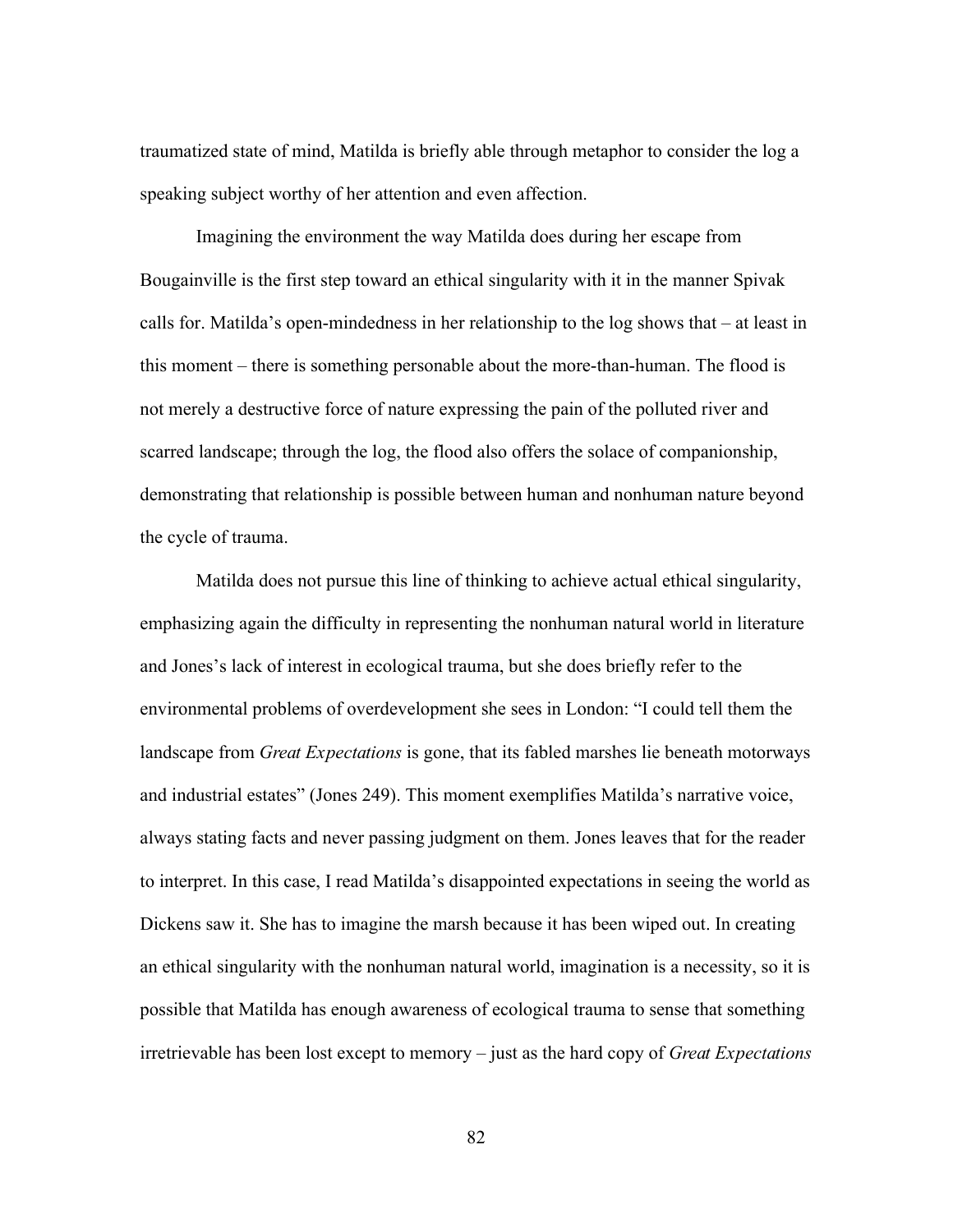was lost when the redskins burned the village and had to be reconstructed via the children's memories of it – and this is cause for some regret. But will awareness be enough to change what has happened to the ecology – including both human and nonhuman natural – of Bougainville?

# Returning Home

## *Pip is my story, and in the next day I would try where Pip had failed. I would try to return home. (Jones 256)*

The novel depicts an amalgamation of stories, a fact that Kossew deals with in depth in her article. *Great Expectations* is not pure, but interpreted first by Mr. Watts and then by the children. When Mr. Watts tells his story to the rambos camped near the village, he combines *Great Expectations* with the stories the villagers shared in class and his own life story, allowing all the voices that are normally silenced to be heard. The white man does not speak for the novel's subalterns so much as he relates a narrative made up of various narratives, demonstrating that all stories are equally relevant and significant. Kossew points out that all the voices are oral (284), which means they are still malleable by the listener and not set down in ink like the actual work *Great Expectations*, which is lost halfway through the novel.

The allowance of all these voices may also include the voice of the nonhuman natural world, though none of the characters seem to be aware of it. Jones lets the river have its say through the flood; like a rush of anger and pain, it washes Matilda out of the situation that has caused her so much grief, simultaneously threatening her life and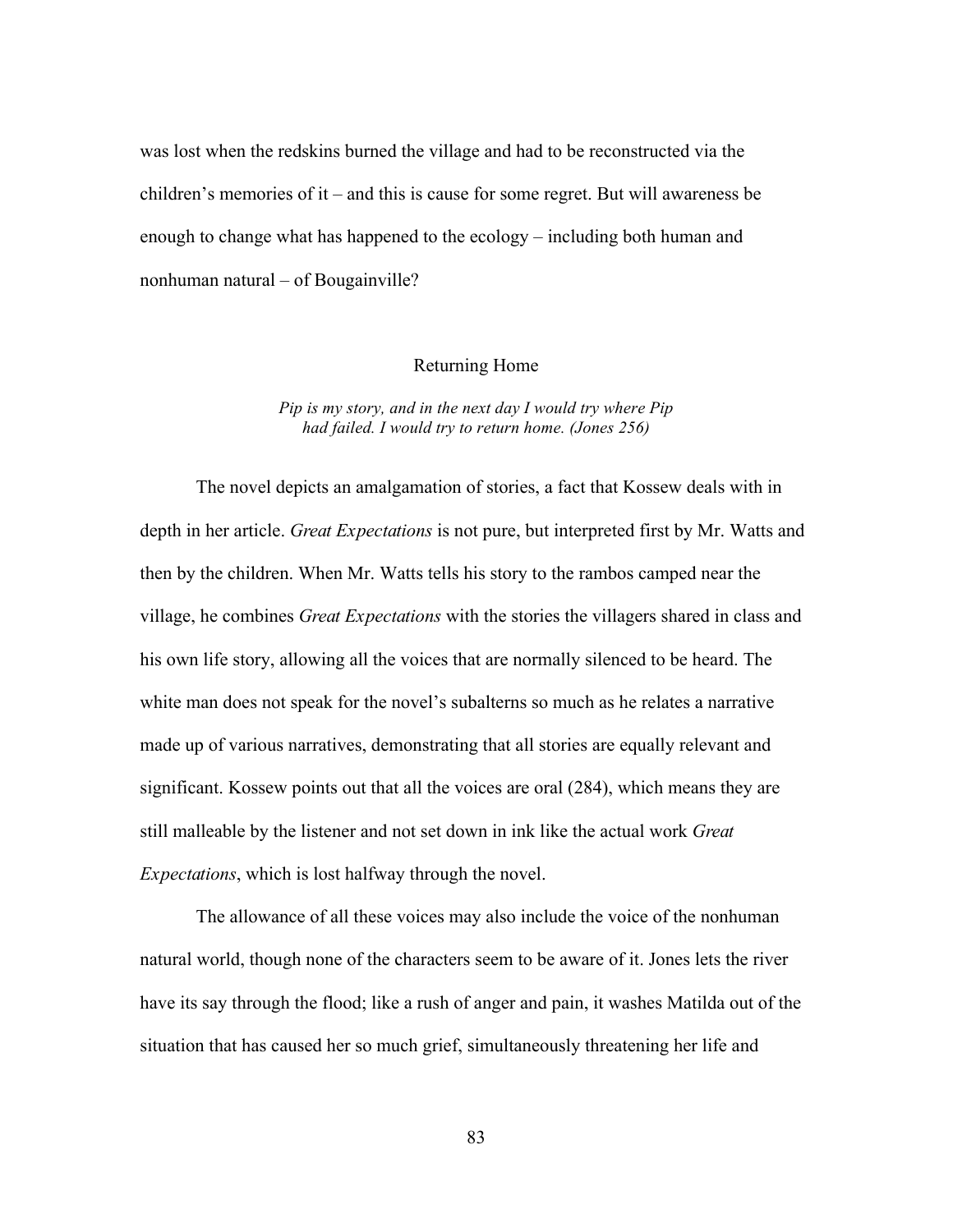offering her safe passage. The flood is certainly a literary device, but perhaps it is also more, offering the reader a chance to understand – even sympathize in reference to – the trauma inflicted on the ecology of Bougainville by colonial, capitalist power. If read this way, the reader also has a chance to act. What might an ethical singularity with the nonhuman natural world look like in the reader's own context? What might witnessing to the trauma of ecosystems yield to benefit human life?

Significantly, Matilda plans to return to Bougainville at the end of the novel, implying that true healing necessarily involves a return, and she uses the word "home" to refer to the island, which shows that no matter how much she identifies with Pip or loves her father, neither England nor Australia are home. Her motivations for going back are unclear. Perhaps she means to face her traumatic memories head on and this requires more than just writing her account of what happened, communicating her trauma for other humans to read. It seems that, for Matilda, complete healing requires a certain geographical location, that of Bougainville above all others. Jones does not tell the reader what Matilda intends, whether to go back to her Native way of life or try one that reflects her hybridity, so we are left wondering. Will the ecological trauma the novel has communicated continue or will Matilda somehow, through the healing of her human trauma, reconcile with Bougainville's broken land- and seascapes as the characters do in *the bone people*? Matilda calls into question whether her return will actually make any difference at all when she uses the word "try;" she says that she "will try to return home" (Jones 256), demonstrating that there is some doubt in her mind whether or not she will find whatever it is that she is looking for.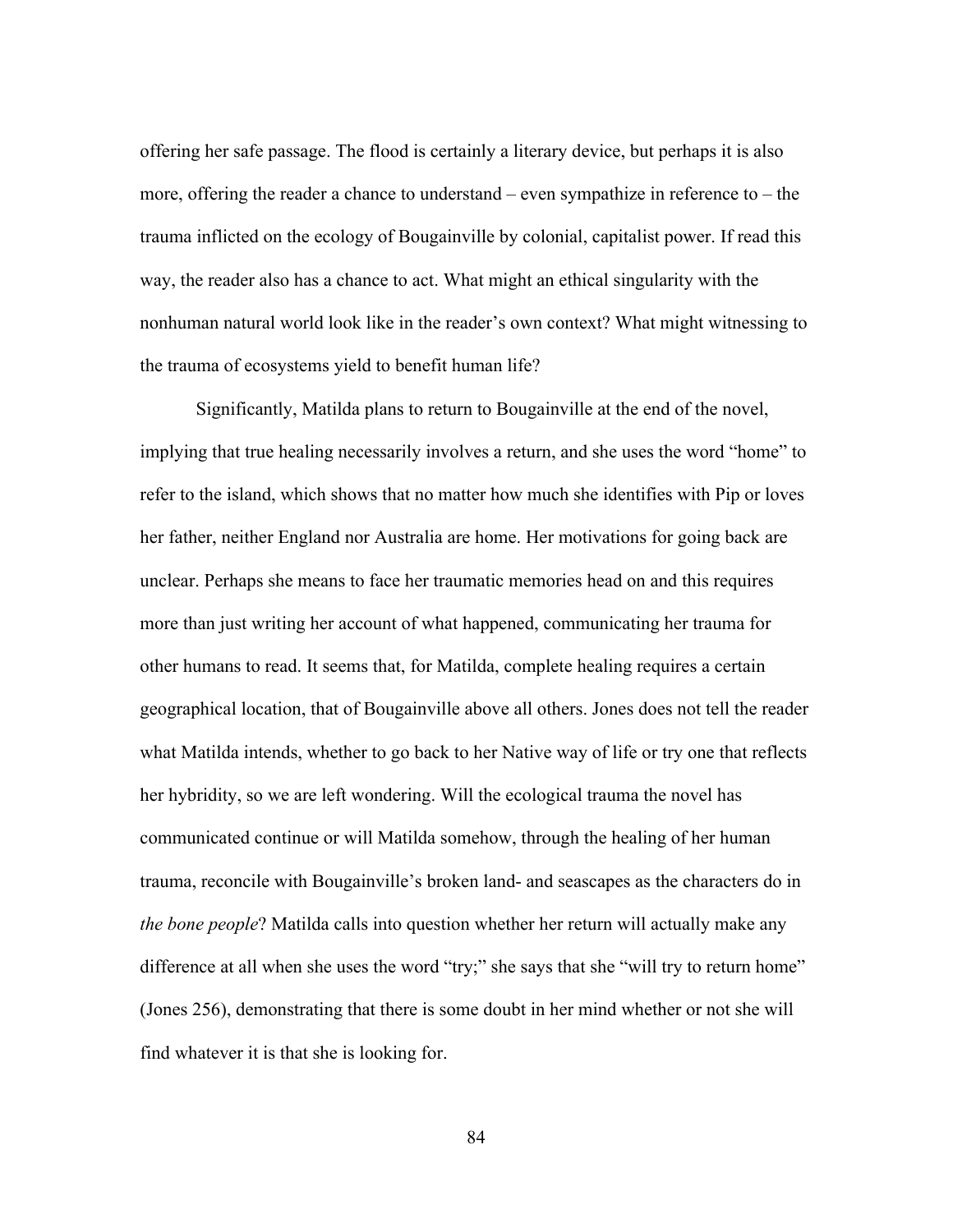The mine in Panguna closed in 1989 and remains closed today, though the company still holds 8 mining licenses on Bougainville. The mine's future is uncertain; in spite of local protest on environmental grounds Bougainville's president, John Morris, claimed in 2010 that Bougainville's future prosperity depends on the international trade of its below-ground resources ("Bougainville Copper"), and the Bougainville Copper Ltd. Company is making moves toward reopening ("Bougainville Copper Ltd."). While it seems that the island has had a temporary reprieve in the destruction of its ecosystems, human perception of the land as object appears to still be strong from the Western, outsider perspective, which does not bode well for the recovery of river, reef, and jungle. The reality of the attitudes about the copper mine does not support a reading of Matilda's return to Bougainville as a successful attempt at healing both human and environment.

Jones's ambiguity leads me to believe that the thought that Matilda's dealing with her personal and cultural trauma might involve nonhuman nature has not occurred to her consciously. Matilda senses that place is a crucial element of moving on, but does not seem to have considered trying to heal the relationship of human to nonhuman nature as part of her own recovery. Her apparent lack of regard for the ecosystems of her home island (which she and her people are strikingly dependent upon, not to mention a part of) makes her doubt seem all the stronger. Can she succeed in healing herself if the land remains wounded? The answer must be 'no' for a reading sensitive to ecological trauma. Jones leaves it to the readers to pick up on the question of the relationship between human and ecological trauma and bring this consideration into their own lives. If no human acts to heal the land (literary or real life), then the cycle of trauma will only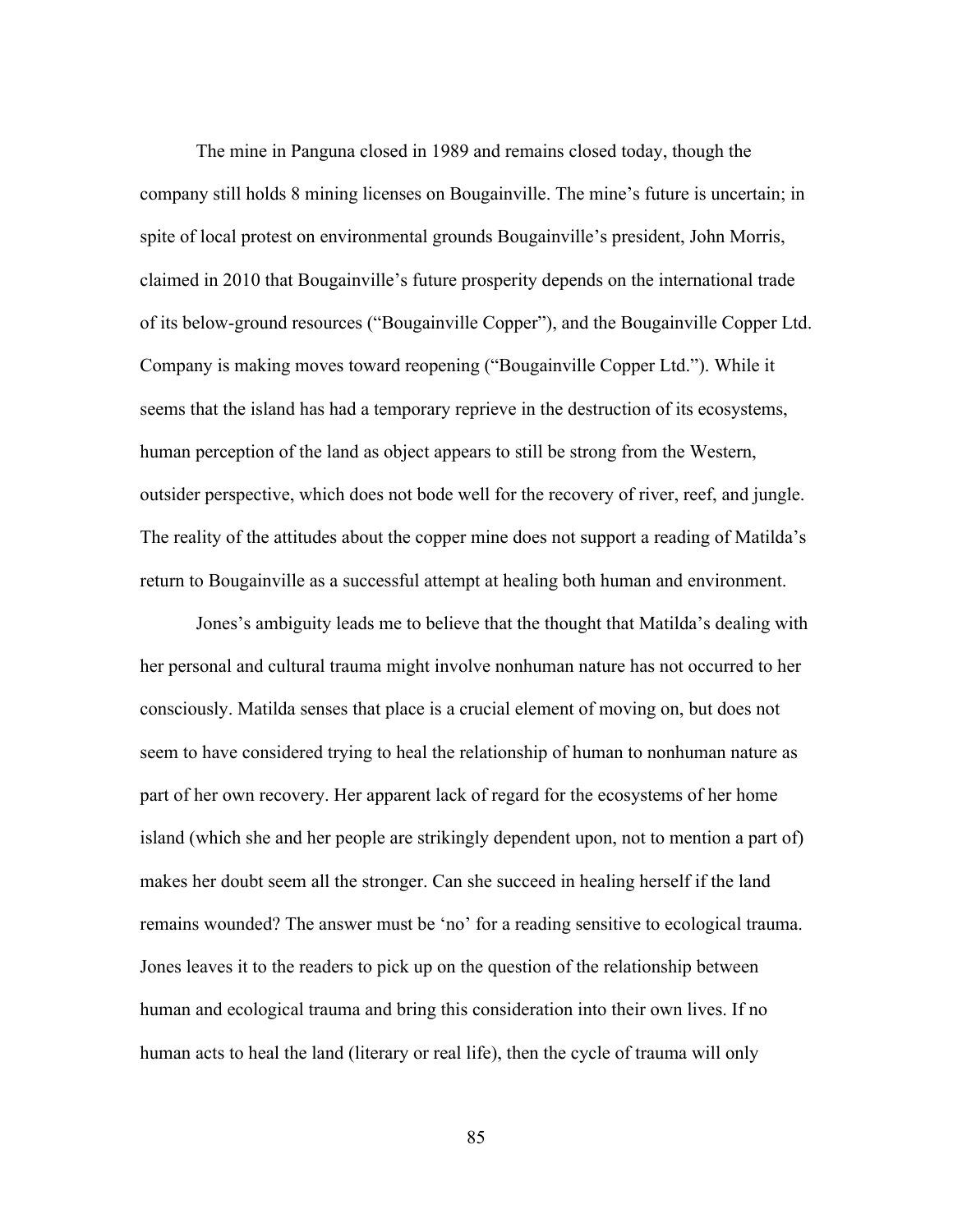continue, still reaching us only through the literary representation of nonhuman nature and the mediation of ecological trauma by the expression of human trauma alongside it.

*I do not know what you are supposed to do with memories like these. It feels wrong to want to forget. Perhaps this is why we write these things down, so we can move on. (Jones 209-210)*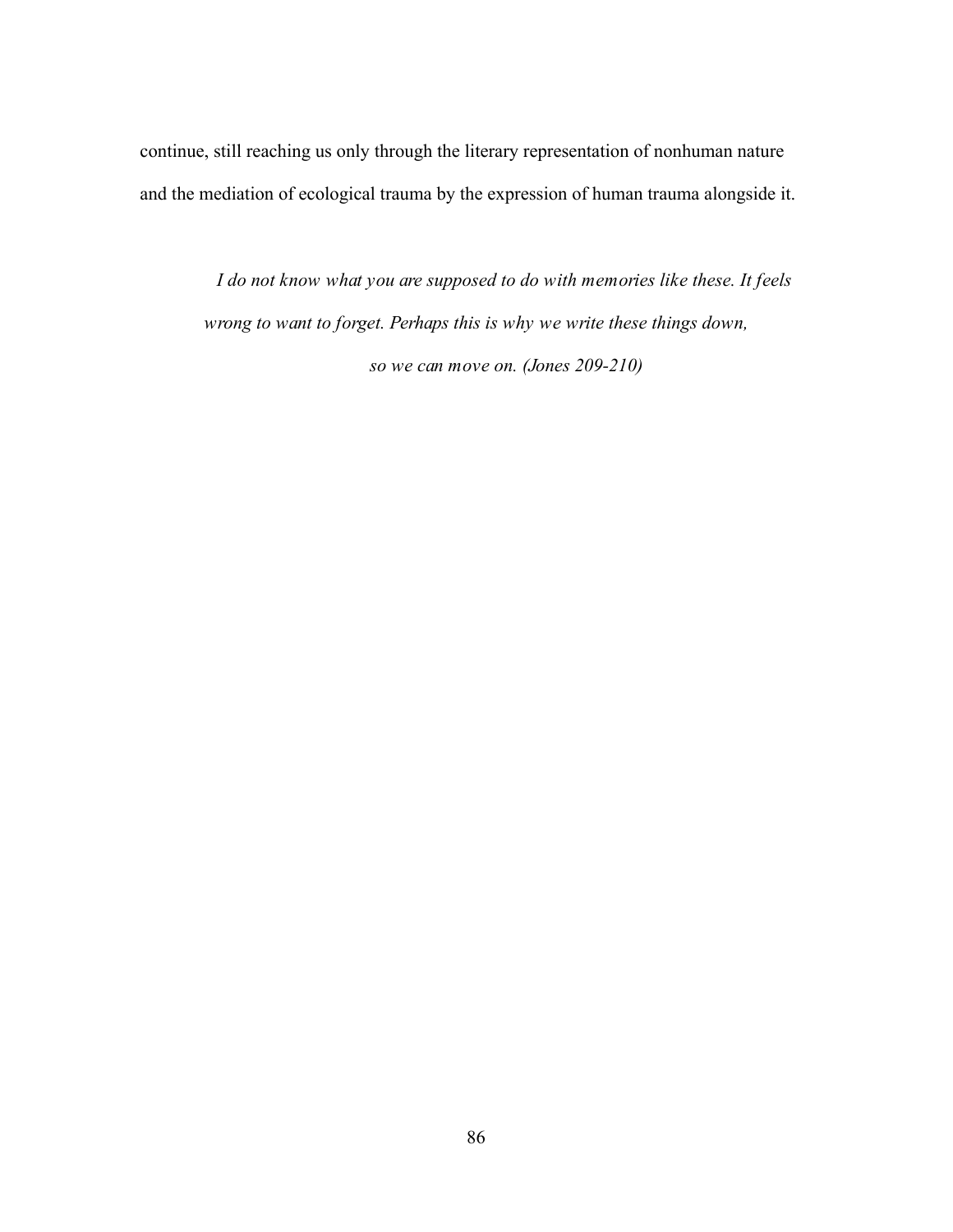#### BIBLIOGRAPHY

Abbey, Kristen L. "Dog Theory." *ISLE*. 17:4 (Autumn 2010) 777-780. Print.

- Benediktsson, Thomas. "The Reawakening of the Gods: Realism and the Supernatural in Silko and Hulme." *Critique: Studies in Contemporary Fiction.* 33:2 (Winter 1992) 121-131. *MLA International Bibliography*. Web. 6 April 2010.
- Berleant, Arnold. *The Aesthetics of Environment*. Philadelphia: Temple UP, 1992. *MLA International Bibliography*. Web. 6 April 2010.
- Bowie, Andrew. *Aesthetics and subjectivity: from Kant to Nietchzsche*. Second Edition. New York: Manchester UP, 2003. Print.

"Bougainville Copper." *Wikipedia*. 19 January 2011. Web. 21 March 2011.

"Bougainville Copper Ltd." *Rio Tinto Group*. 2007. Web. 21 March 2011.

- Brady, Emily. *Aesthetics of the Natural Environment*. Tuscaloosa, AL: Alabama UP, 2003. *MLA International Bibliography*. Web. 6 April 2010.
- Buell, Lawrence. *Writing for an Endangered World*. Cambridge: Harvard UP, 2001. Print.
- Caruth, Cathy. *Unclaimed Experience: Trauma, Narrative, and History*. Baltimore: Johns Hopkins UP, 1996. Print.
- ----. Intro. *Trauma: Explorations in Memory*. Baltimore: Johns Hopkins UP, 1995.Print.
- Cheyfitz, Eric. "Balancing the Earth: Native American Philosophies and the Environmental Crisis." *Arizona Quarterly*. 65.3 (Autumn 2009) *MLA International Bibliography*. Web. 17 November 2010.
- Claviez, Thomas. "Ecology as Moral Stand(s): Environmental Ethics, Western Moral Philosophy, and the Problem of the Other." *Nature in literary and cultural studies: transatlantic conversations on ecocriticism* (2006) 435-454. *MLA International Bibliography*. Web. 6 April 2010.
- Cronon, William. Ed. *Uncommon Ground: Rethinking the Human Place in Nature*. New York: Norton, 1996. Print.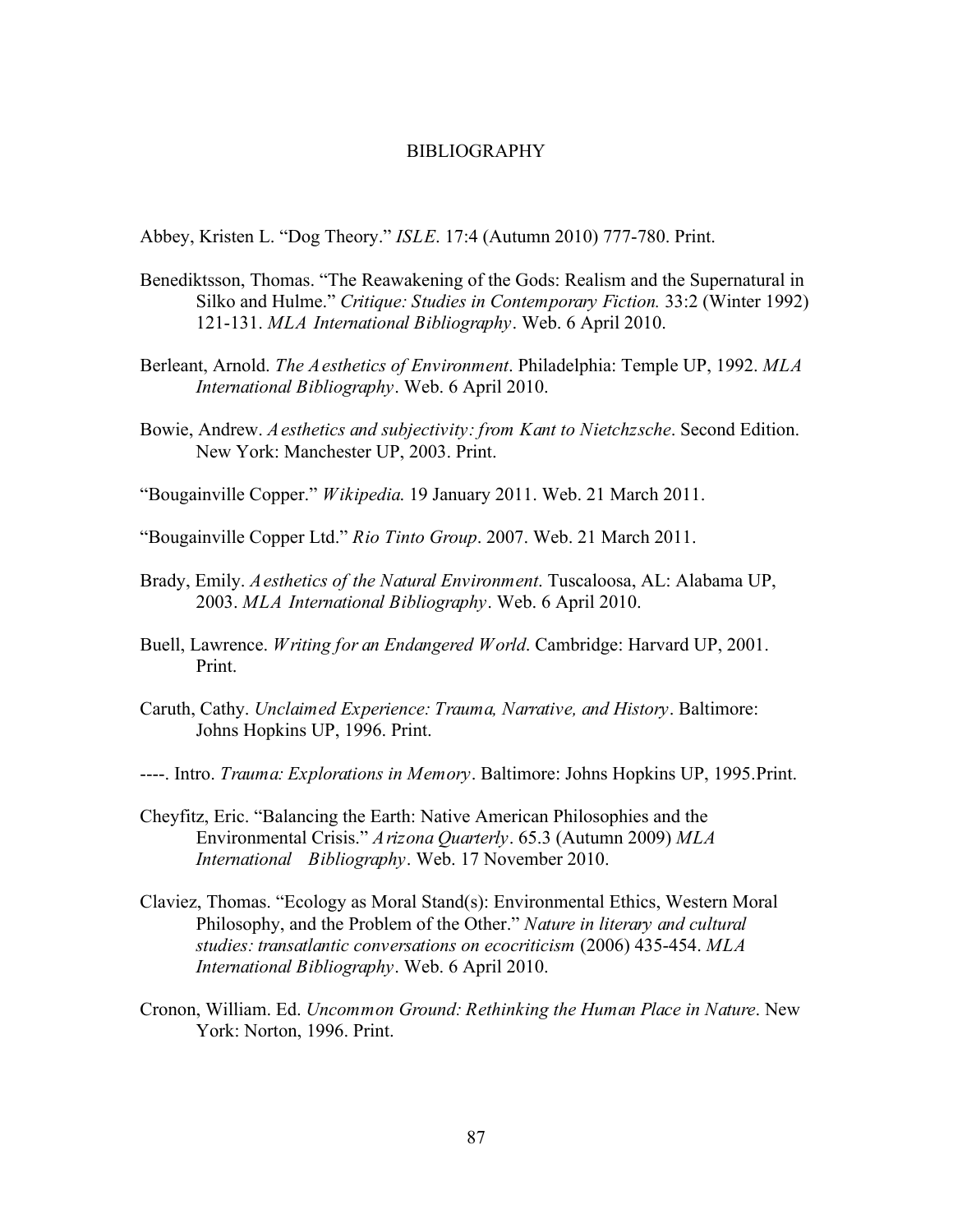- Cutting-Gray, Joanne. "Indigenous Becoming in the Post-Colonial Polity." *Extreme Beauty: Aesthetics, Politics, Death* (2002) 152-162. *MLA International Bibliography*. Web. 6 April 2010.
- Derrida, Jacques, Catherine Porter, and Philip Lewis. "No Apocalypse, Not Now: Full Speed Ahead, Seven Missiles, Seven Missives." *Diacritics*. 14.2 (Summer 1984) 20-31. Web. 27 December 2010.
- Diffey, T.J. "Arguing about the Environment." *British Journal of Aesthetics* 40:1 (January 2000) 133-149. *MLA International Bibliography*. Web. 6 April 2010.
- Dodd, Elizabeth. "Green Places: James Wright's Development of a Biocentric Aesthetic." *ISLE* 13:2 (Summer 2006) 19-32. *MLA International Bibliography*. Web. 6 April 2010.
- Erikson, Kai T. "Notes on Trauma and Community." *Trauma: Explorations in Memory*. Ed and Intro. Cathy Caruth. Baltimore: Johns Hopkins UP, 1995. Print.
- ---- and Christopher Vecsey. "A Report to the People of Grassy Narrows." *American Indian Environments: Ecological Issues in Native American History.* Syracuse: Syracuse UP, 1980. Print.
- Felman, Shoshana. *Testimony: crises of witnessing in literature, psychoanalysis, and history*. New York: Routledge, 1992. Print.
- Fischer, Norman. "From Aesthetic Education to Environmental Aesthetics." *Clio* 25:4 (Summer 1996) 365-391. *MLA International Bibliography*. Web. 6 April 2010.
- Huggan, Graham, and Helen Tiffin. *Postcolonial Ecocriticism: Literature, Animals, Environment*. New York: Routledge, 2010. Print.
- Grewe-Volpp, Christa. "How to Speak the Unspeakable: The Aesthetics of the Voice of Nature." *Anglia* 124:1 (2006) 122-143. *MLA International Bibliography*. Web. 6 April 2010.
- Johnston, Allan. "Ecology and Aesthetics: Robinson Jeffers and Gary Snyder." *ISLE* 8:2 (2001) 13-38. *MLA International Bibliography*. Web. 6 April 2010.
- Kossew, Sue. " 'Pip in the Pacific': Reading as Sensation in Lloyd Jones's *Mr. Pip*." *Literature and Sensation*. Newcastle upon Tyne, England: Cambridge Scholars, 2009. 280-289. Print.
- Landry, Donna and Gerald Maclean. Intro. *The Spivak Reader*. New York: Routledge, 1996. Print.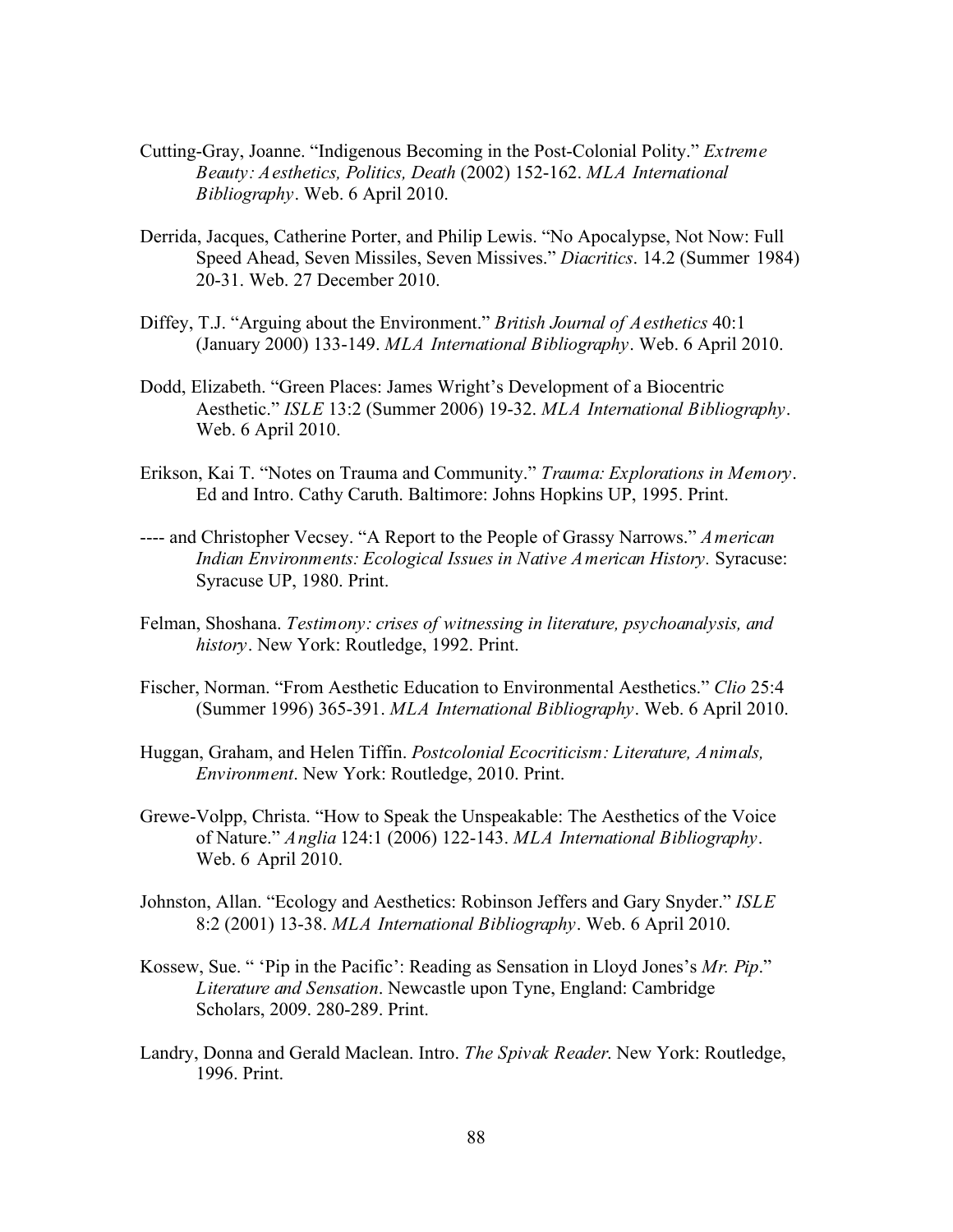- Martin, Daniel J. "Lynching Sites: Where Trauma and Pastoral Collide." Ed and Intro. Annie Merrill Ingram, Ian Marshall, Daniel Philippon, and Adam W. Sweeting. *Coming into Contact: Explorations in Ecocritical Theory and Practice*. Athens, GA: U of Georgia P, 2007. 93-108. *MLA International Bibliography*. Web. 6 April 2010.
- McHugh, Kathleen. "The Aesthetics of Wounding: Trauma, Self-Representation, and the Critical Voice." *Aesthetics in a Multicultural Age*. Ed. Emory Elliott, Louis Freitas Caton, and Jeffrey Rhyne. Oxford: Oxford UP, 2002. Print.
- Nanden, Sataendra. "New Landscapes in South Pacific Literary Imagination: The Indian Element. *South Pacific Association for Commonwealth Literature and Language Studies* 19 (1984) 78-93. *MLA International Bibliography*. Web. 6 April 2010.
- Nixon, Rob. "Slow Violence, Gender, and the Environmentalism of the Poor." *Journal of commonwealth and postcolonial studies*. 13-14.2-1 (2006) 14-37. *MLA International Bibliography*. Web. 10 December 2010.
- Norridge, Zoë. "From Wellington to Bougainville: Migrating Meanings and the Joys of Approximation in Llyod Jones's *Mr. Pip*." *Journal of Commonwealth Literature*. 45.1 (2010) 57-74. *MLA International Bibliography*. Web. 3 March 2011.
- Robbins, Bruce. *Feeling Global: internationalism in distress*. New York: NYU Press, 1999. Print.
- Satterlee, Michelle. "Landscape Imagery and Memory in the Narrative of Trauma: A Closer Look at Leslie Marmon Silko's *Ceremony*." *ISLE*. 13.2 (Summer 2006) *MLA International Bibliography*. Web. 6 April 2010.
- Schama, Simon. *Landscape and Memory*. New York: Knopf, 1995. Print.
- Spivak, Gayatri. "Crossing Borders." *Death of a Discipline*. New York: Columbia UP, 2003. Print.
- Stachurski, Christina. *Reading Pakeha?: fiction and identity in Aotearoa New Zealand*. New York: Rodopi, 2009. Print.
- Stocks, Claire. "Trauma theory and the singular self: rethinking extreme experiences in the light of cross cultural identity." *Textual Practice*. 21.1 (2007) 71-92. *Literature Online Database*. Web. 7 December 2010.